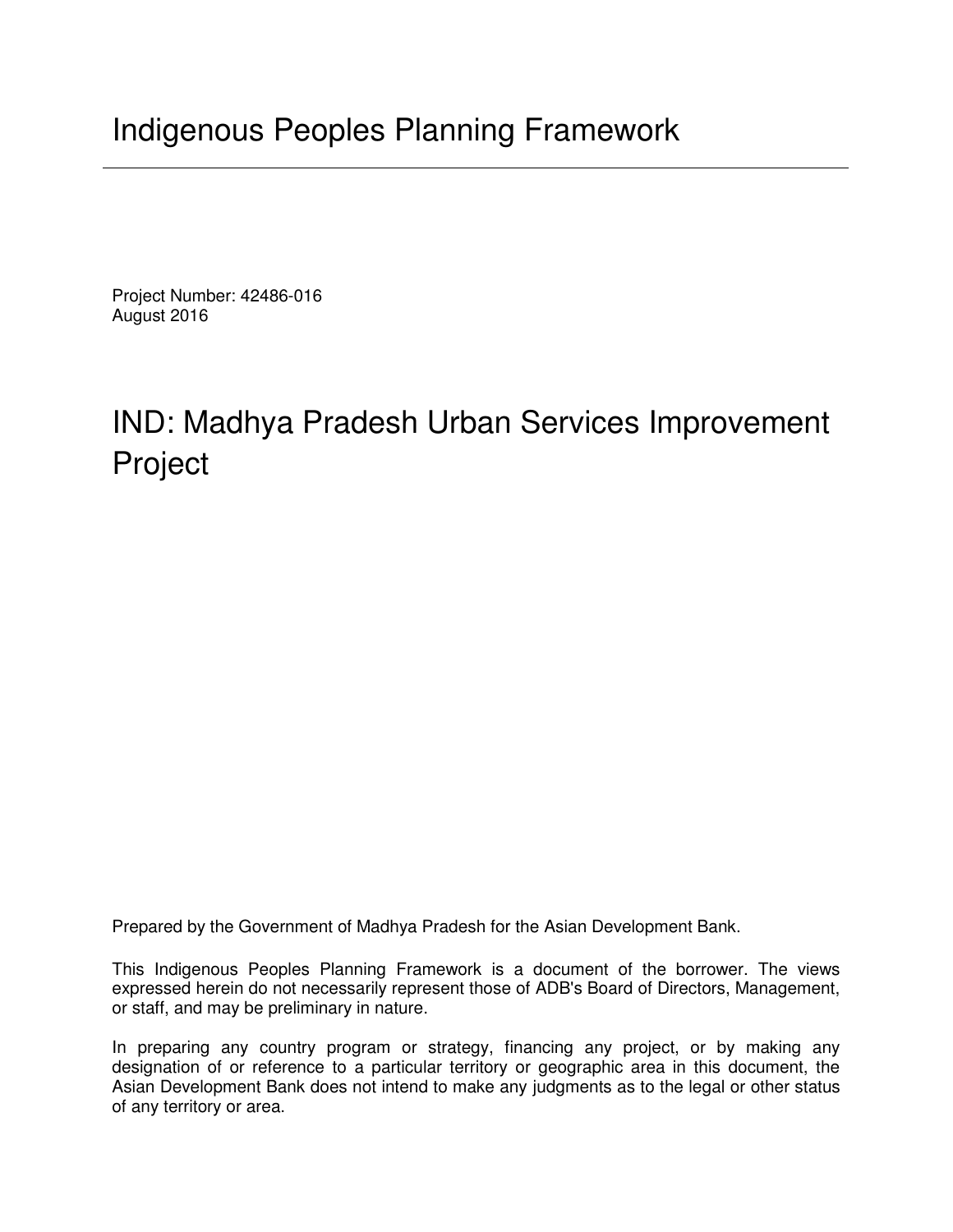# Indigenous People Planning Framework

Document Stage: Draft for Consultation Project Number: 42486

August 2016

India: Madhya Pradesh Urban Services Improvement Project (MPUSIP)

Prepared by Government of Madhya Pradesh for the Asian Development Bank.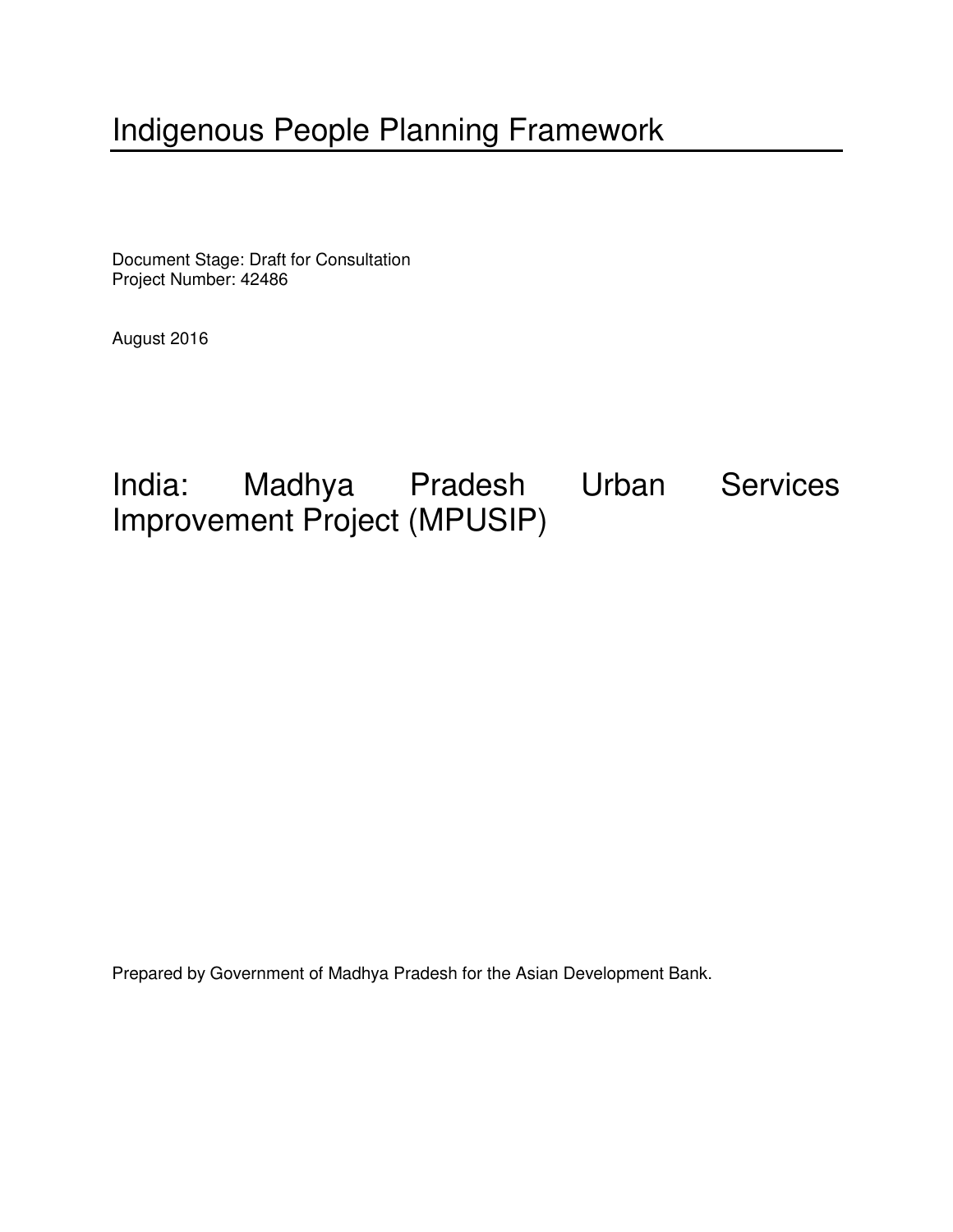|               |                          | , , , , , , , , , , , , , , ,                     |
|---------------|--------------------------|---------------------------------------------------|
| <b>ADB</b>    |                          | Asian Development Bank                            |
| <b>BPL</b>    |                          | below poverty line                                |
| EA            |                          | executing agency                                  |
| <b>EMP</b>    |                          | Environmental Management Plan                     |
| GOI           | -                        | Government of India                               |
| <b>GOMP</b>   | —                        | Government of Madhya Pradesh                      |
| <b>GRC</b>    |                          | <b>Grievance Redress Committee</b>                |
| <b>GRM</b>    |                          | Grievance Redress Mechanism                       |
| <b>HA</b>     | ÷,                       | hectares                                          |
| IA            | -                        | implementing agency                               |
| <b>INR</b>    | -                        | Indian rupee                                      |
| <b>IPP</b>    |                          | Indigenous People's Plan                          |
| IP            |                          | indigenous peoples                                |
| IR.           | -                        | involuntary resettlement                          |
| LA            | -                        | land acquisition                                  |
| <b>MPUDC</b>  |                          | Madhya Pradesh Urban Development Company Limited  |
| <b>MPUIF</b>  |                          | Madhya Pradesh Urban Infrastructure Fund          |
| <b>MPUSIP</b> | t,                       | Madhya Pradesh Urban Services Improvement Project |
| PIU           | -                        | project implementation unit                       |
| <b>PMC</b>    | -                        | project management consultants                    |
| <b>PMU</b>    |                          | Project management unit                           |
| PO (SSG)      |                          | Project Officer (Social Safeguard and Gender)     |
| <b>NGO</b>    |                          | non-government organization                       |
| <b>RF</b>     | -                        | resettlement framework                            |
| <b>RP</b>     |                          | resettlement plan                                 |
| <b>SPS</b>    |                          | safeguard policy statement                        |
| <b>UADD</b>   | $\overline{\phantom{0}}$ | Urban Administration and Development Directorate  |
| <b>UDHD</b>   | -                        | Urban Development and Housing Department          |
| <b>ULB</b>    | -                        | urban local body                                  |
| <b>WTP</b>    |                          | water treatment plant                             |
|               |                          |                                                   |

#### **WEIGHTS AND MEASURES**

| Cum        | -                        | cubic meter                |
|------------|--------------------------|----------------------------|
| Km         | -                        | Kilometer                  |
| mm         | $\overline{\phantom{0}}$ | Millimeter                 |
| <b>MCM</b> | $\overline{\phantom{0}}$ | micrograms per cubic meter |

#### **NOTES**

- (i) The fiscal year (FY) of the Government of India and its agencies begins on 1 April and ends on 31 March. "FY" before a calendar year denotes the year in which the fiscal year ends, e.g., FY2016 begins on 1 April 2016 and ends on 31 March 2017.
- (ii) In this report, "\$" refers to US dollars.

This indigenous peoples planning framework is a document of the borrower. The views expressed herein do not necessarily represent those of ADB's Board of Directors, Management, or staff, and may be preliminary in nature.

In preparing any country program or strategy, financing any project, or by making any designation of or reference to a particular territory or geographic area in this document, ADB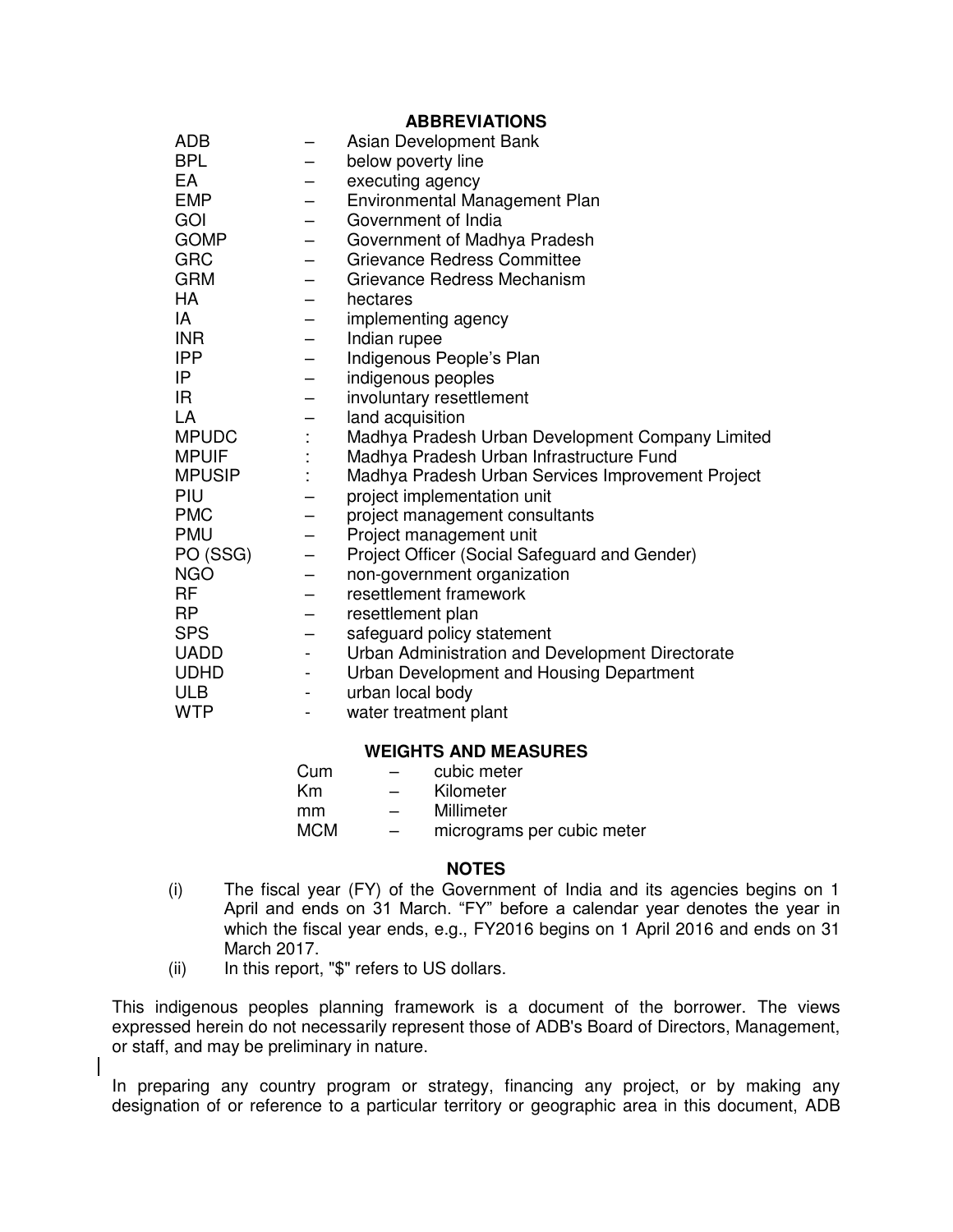does not intend to make any judgments as to the legal or other status of any territory or area.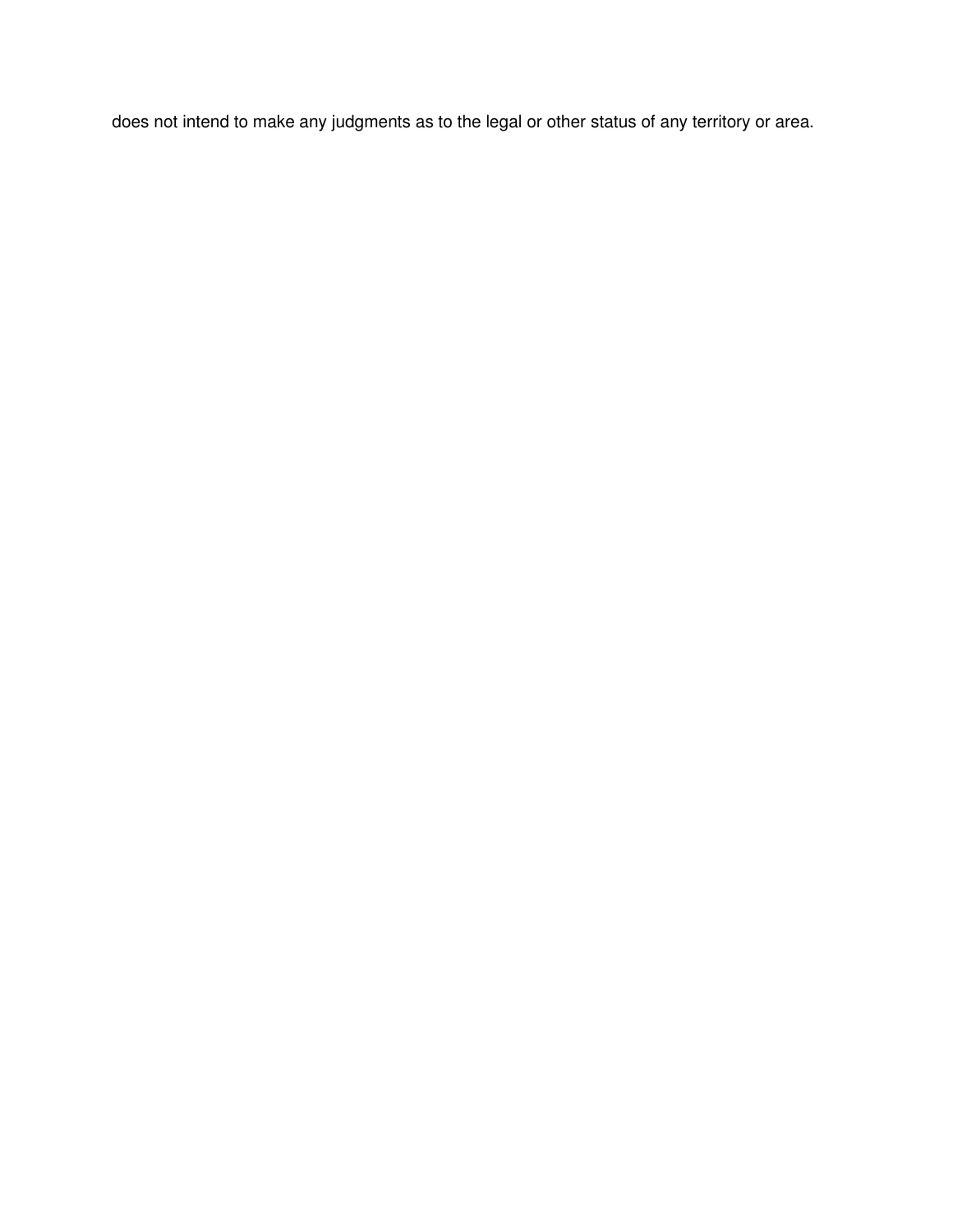# **CONTENTS**

|                            |                                                                                                                                                                                                                                                                                                                                                                                                                               | Page                                        |  |  |  |  |  |
|----------------------------|-------------------------------------------------------------------------------------------------------------------------------------------------------------------------------------------------------------------------------------------------------------------------------------------------------------------------------------------------------------------------------------------------------------------------------|---------------------------------------------|--|--|--|--|--|
| Τ.                         | PROJECT BACKGROUND                                                                                                                                                                                                                                                                                                                                                                                                            | 1                                           |  |  |  |  |  |
|                            | Overview<br>А.<br>Proposed Subprojects under Tranche 1 of MFF Error! Bookmark not defined.<br><b>B.</b><br>C.<br>Scope of Indigenous Peoples Planning Framework (IPPF)<br>D.<br><b>Legal Policy and Framework</b>                                                                                                                                                                                                             | 1<br>1<br>$\overline{c}$                    |  |  |  |  |  |
| П.                         | <b>OBJECTIVES</b>                                                                                                                                                                                                                                                                                                                                                                                                             | 5                                           |  |  |  |  |  |
|                            | Identification of IP<br>А.<br><b>B.</b><br>Approach to Indigenous Peoples Plan (IPP) Preparation                                                                                                                                                                                                                                                                                                                              | 6<br>$6\phantom{1}$                         |  |  |  |  |  |
| III.                       | STEPS FOR FORMULATING AN IPP                                                                                                                                                                                                                                                                                                                                                                                                  | $\overline{7}$                              |  |  |  |  |  |
|                            | <b>Preliminary Screening</b><br>А.<br>Social Impact Assessment<br>В.<br>C.<br><b>Mitigation Measures</b><br>D.<br><b>Project Monitoring</b><br>Ε.<br>Outline of Tribal People Plan (IPP)<br>F.<br>Grievance Redress Mechanism                                                                                                                                                                                                 | $\overline{7}$<br>8<br>10<br>10<br>11<br>12 |  |  |  |  |  |
| IV.                        | STRATEGY FOR TRIBAL PEOPLE'S PARTICIPATION                                                                                                                                                                                                                                                                                                                                                                                    | 18                                          |  |  |  |  |  |
| V.                         | BENEFITS OF THE PROJECT AND MITIGATION OF ADVERSE IMPACTS                                                                                                                                                                                                                                                                                                                                                                     | 18                                          |  |  |  |  |  |
| VI.                        | <b>INSTITUTIONAL ARRANGEMENTS</b><br><b>Existing Institutional Structure</b><br>А.<br>Institutional Arrangements for Preparing and Implementing IPPs<br><b>B.</b>                                                                                                                                                                                                                                                             | 19<br>19<br>22                              |  |  |  |  |  |
| VII.                       | BUDGET FOR FORMULATING AND IMPLEMENTING IPP                                                                                                                                                                                                                                                                                                                                                                                   | 25                                          |  |  |  |  |  |
| VIII.                      | PROGRAM FOR MONITORING AND EVALUATION<br>Internal and External Monitoring<br>А.<br>В.<br>Reporting                                                                                                                                                                                                                                                                                                                            | 25<br>25<br>26                              |  |  |  |  |  |
| 1.<br>2.<br>3.<br>4.<br>5. | <b>List of Annexes</b><br>Scheduled Tribe Population in Madhya Pradesh per District and Project Towns (2011) 26<br>List of Notified Scheduled Tribes and Scheduled Areas in Madhya Pradesh<br>Special Provisions in RFCTLARRA for Scheduled Tribes<br>Roles and Responsibilities of Agencies/Government Department for IPP Preparation<br>and Implementation<br>Suggested Structure of Project Information Disclosure for IPP | 30<br>33<br>35<br>39                        |  |  |  |  |  |
| 6.                         | 41<br><b>Entitlement Matrix</b>                                                                                                                                                                                                                                                                                                                                                                                               |                                             |  |  |  |  |  |

7. Indigenous People Impacts Screening Checklist 65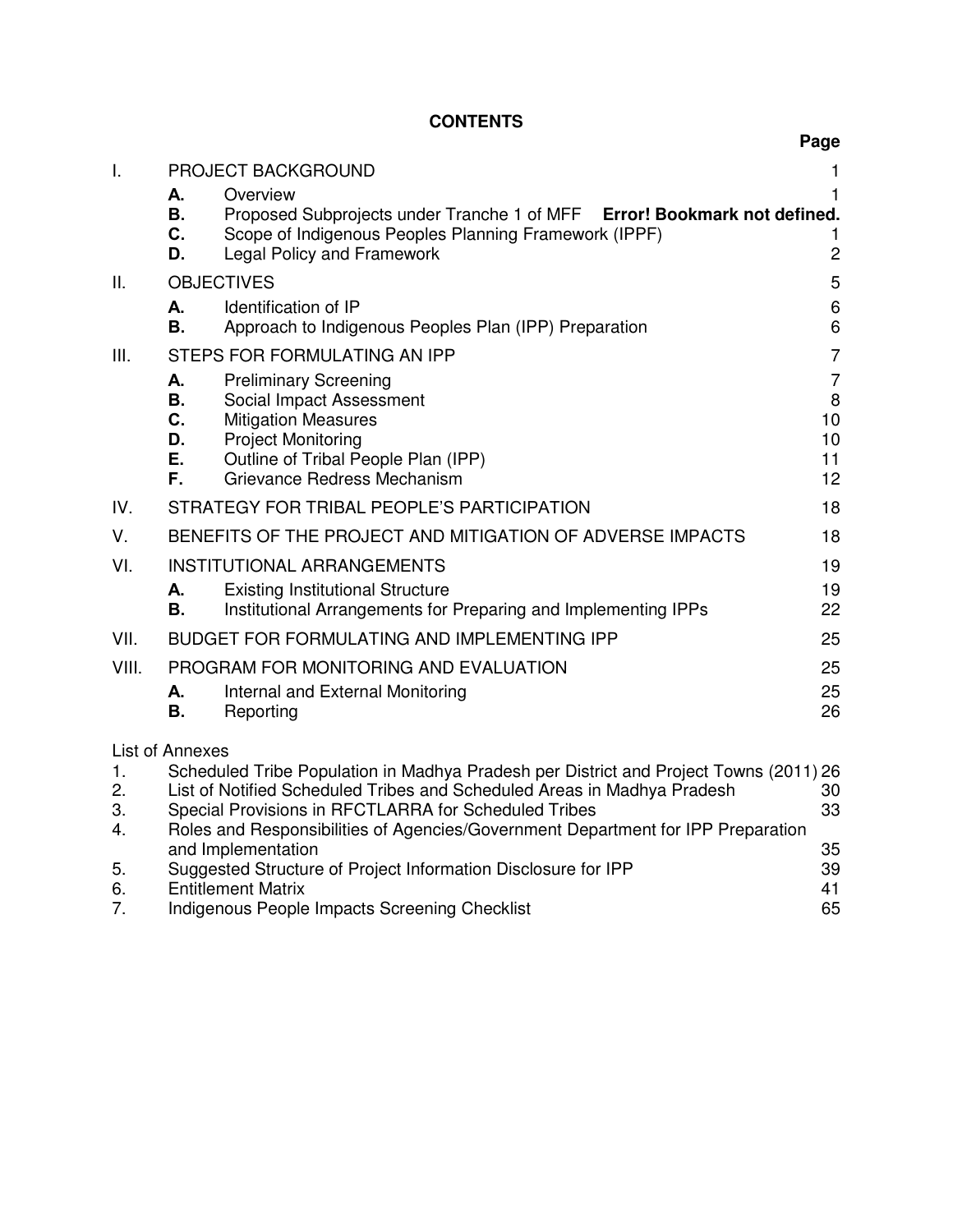## **I. PROJECT BACKGROUND**

#### <span id="page-5-1"></span><span id="page-5-0"></span>**A. Overview**

 $\overline{a}$ 

1. Government of Madhya Pradesh (GoMP) with a sector project loan funding from Asian Development Bank (ADB) has proposed to implement Madhya Pradesh Urban Services Improvement Project (MPUSIP), herein after referred as 'the Project'. Madhya Pradesh Urban Development Company Limited (MPUDC) shall be the Implementing Agency (IA) and the State Urban Development and Housing Department (UDHD) shall be the executing agency for the Project. A project management unit (PMU) created under MPUDC is implementing MPUSIP.

2. MPUSIP's physical components include (a) improvements to water in 64 project towns; and (b) sewage and storm water collection and treatment services proposed in two (2) identified towns (Khajuraho, and Rajnagar).<sup>1</sup> The project also includes an institutional strengthening component and a project management and administrative support component.

3. This Indigenous Peoples Planning Framework (IPPF) for MPUSIP outlines the objectives, policy principles and procedures for compensation and other assistance measures for tribal people who may be displaced/ affected due to project implementation. A detailed description of each compensation measure and assistance is provided in the entitlement matrix.

4. In the course of initial social assessment for 9 packages, no indigenous/ tribal people were found to be affected by the proposed subprojects and their components. No IP/ tribal families were residing within or on the proposed sites/alignments.<sup>2</sup> Tribal people residing in the project areas have been assimilated over a period of several decades with the mainstream community and speak the mainstream language, but in general, remain economically backward. The envisaged impacts to IP living in the subproject areas is the provision of reliable water supply to IP households and wards in MPUSIP towns. Specific requirement to include the IP communities as subproject beneficiaries is included in the civil work contract. This will be ensured and monitored by PMU/PIU safeguard officer and ULB staff.

#### <span id="page-5-2"></span>**B. Scope of Indigenous Peoples Planning Framework (IPPF)**

5. The selection of the MPUSIP subprojects mentioned in Table 1 above was made under a sector project loan. Although all sites for facility locations for sample subprojects are fully known, some of the final facility locations and final alignments for water supply transmission lines and impacts will be confirmed after requisite permissions from entities like Archeological Survey of India, Cement Corporation of India, Water Resources Department and Revenue Department, Government of Madhya Pradesh are received. Besides, MPUSIP envisages benefits to indigenous peoples in terms of house connections to all and priority for local scheduled tribe people in project related construction and operation and maintenance work. Therefore, an indigenous peoples planning framework (IPPF) has been developed to manage

<sup>&</sup>lt;sup>1</sup> The total population in the 64 project towns is 1544971 as per Census 2011, of which 96020 (6.2%) belong to scheduled tribes A9Appendix 1). Of the nine priority packages, only one package (7B) consisting of towns Jaithri, Khand and Chandia fall under 'scheduled area'. 2

Scheduled tribe areas are defined as exclusive tribal areas that require special consideration for development of the indigenous/tribal people (IP). The criteria followed for declaring an area as scheduled area are: a) preponderance of tribal population; b) compactness and reasonable size of the area; c) underdeveloped nature of the area; and d) marked disparity in economic standard of the people. In August 1976, it was decided to make the boundaries of the scheduled areas co-terminus with the tribal sub-plan areas. Source: Ministry of Tribal Affairs, Government of India.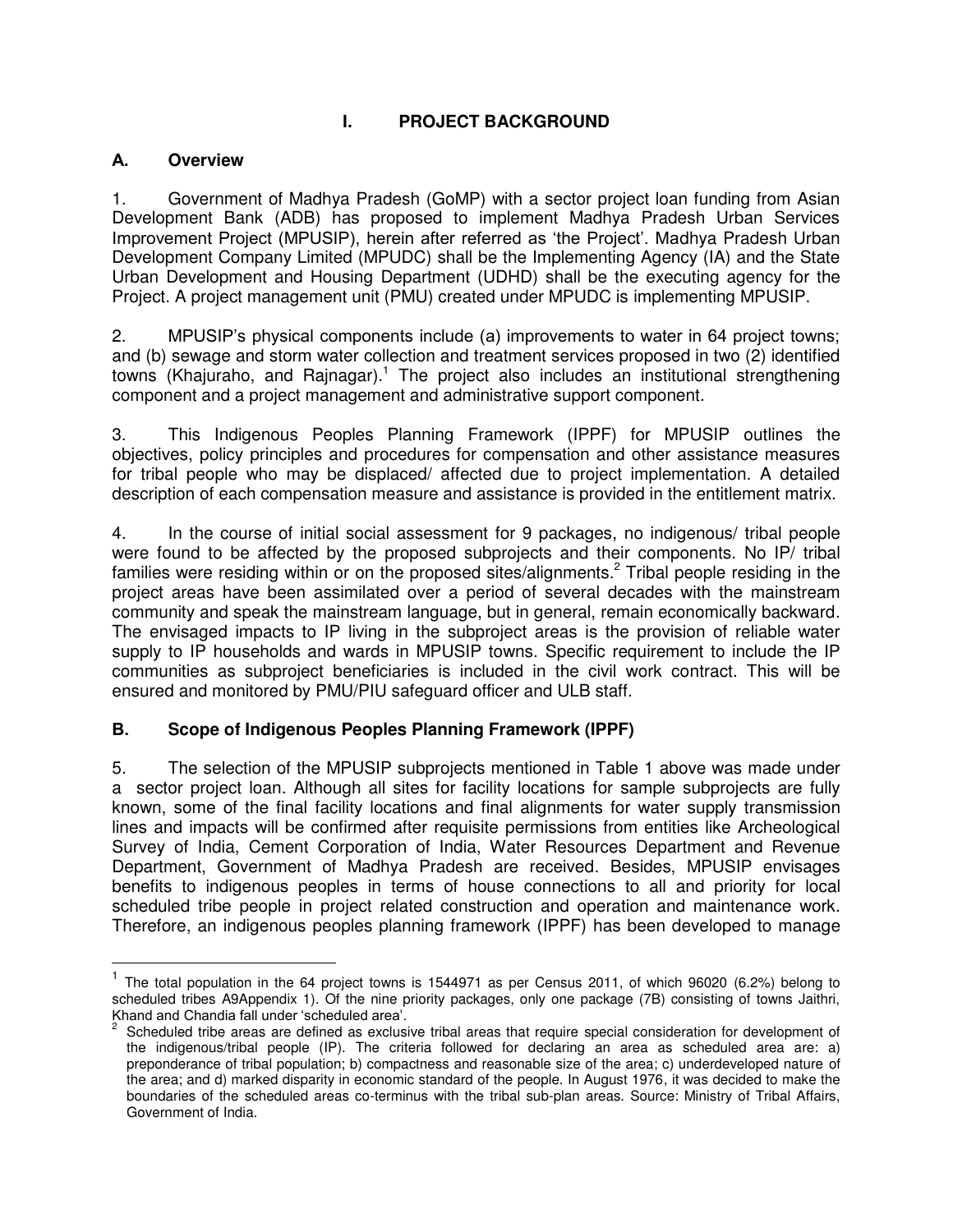and mitigate possible impacts to the indigenous people in the investment project area identified. The IPPF sets out the policy, principles, and implementation mechanisms to address such impacts according to ADB's Safeguards Policy Statement (SPS) requirement no. 3 on indigenous people (IP). During the course of project identification and social impact assessment, if any IPs are identified, the impacts (both positive and negative) of the subproject component on affected groups/communities will be addressed according to the prepared framework. The framework will address the developmental needs of indigenous people/ tribes as a distinct community through a process of sustainable development.

6. The term IP is understood to be co-terminus with the communities defined by the Constitution of India as scheduled tribe<sup>3</sup>. In official parlance, neither the state nor union government has a category called indigenous people in its policies. By a constitutional provision, the Government of India provides a definition of scheduled tribes (ST). This indigenous peoples planning framework prepared for MPUSIP considers scheduled tribes (ST) as defined by the Indian Constitution as indigenous peoples (IP). According to the Census of India 2011, 104.28 million or 8.61 percent of India's population is classified as ST. In comparison with the national figure, Madhya Pradesh has 21.1 percent of its population classified as ST, which comprises 14.7 percent of the total ST population in the country, the highest among Indian states.<sup>4</sup> In Madhya Pradesh, there are 46 tribal communities. Appendix 1 provides details of district-wise scheduled tribe population in Madhya Pradesh, as well as project town wise tribal population. **Appendix 2** provides the list of tribal communities in the state of Madhya Pradesh as per Ministry of Tribal Affairs, Government of India. The tribal population of Madhya Pradesh increased to 15,316,784 in 2011 from 12,233,474 in 2001. The decadal growth rate of tribal population during this period is 25.20 percent. Of the 75 primitive tribal groups (PTG) identified in the country, 3 PTGs (Bharia, Baiga and Saharia) are found in Madhya Pradesh.

7. In official parlance, neither the state nor union government has a category called indigenous people in its policies. By a constitutional provision, the Government of India provides a definition of scheduled tribes (ST).

8. To ensure application of ADB's Indigenous People Policy within the context and Constitution of India this framework will use the tribal people (IP) that consist of schedule tribes (ST) to refer the indigenous people (IP) that targeted in ADB's Policy on Indigenous People.

#### <span id="page-6-0"></span>**C. Legal Policy and Framework**

9. A scheduled tribe (ST) is identified by the Constitution of India, taking into consideration various factors such as (i) primitive traits, (ii) distinctive culture, (iii) geographical isolation, (iv) social and economic backwardness, and others. But identification of tribes is a state subject. Thus, the ST is judged by one or a combination of these factors by the respective state. Tribes notified for Madhya Pradesh State are ST in Madhya Pradesh only, and their category may vary

<sup>-&</sup>lt;br>3 Scheduled tribes (ST) are those communities notified as such by the President of India under Article 342 of the Constitution. The first notification was issued in 1950. The President considers characteristics like (i) tribes' primitive traits; (ii) distinctive culture; (iii) shyness with the public at large; (iv) geographical isolation; and (v) social and economic backwardness before notifying them as a scheduled tribe.

<sup>4</sup> Ministry of Tribal Affairs. Statistics Division. Government of India. *Statistical Profile of Scheduled Tribes in India, 2013*, New Delhi. [www.tribal.nic.in](http://www.tribal.nic.in/) The document reveals that the state of Madhya Pradesh accounts for the highest Schedule Tribe (ST) population in India (14.69 percent).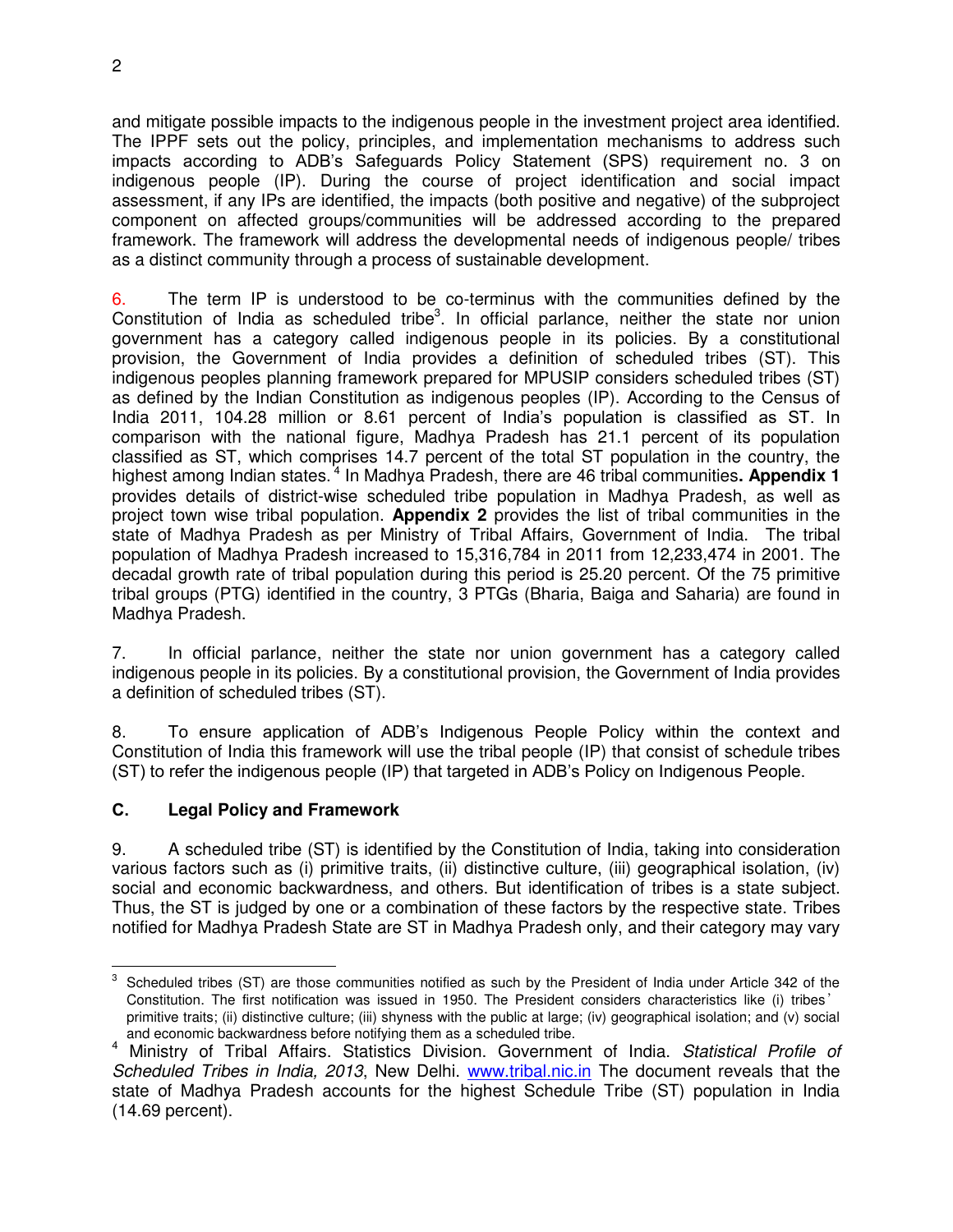in other states.

10. Under the Constitution of India, a number of articles have been included for the protection of the STs in particular.**<sup>5</sup>** These are:

- (i) Article 14 confers equal rights and opportunities to all;
- (ii) Article 15 prohibits discrimination against any citizen on grounds of sex, religion, race, caste, etc.;
- (iii) Article 15(4) enjoins upon the state to make special provisions for the advancement of any socially and educationally backward classes;
- (iv) Article 16(4) empowers the state to make provisions for reservation in appointments or posts in favor of any backward class of citizens;
- (v) Article 46 enjoins upon the state to promote with special care the educational and economic interests of the weaker sections of the people and, in particular, the STs, and promises to protect them from social injustice and all forms of exploitation;
- (vi) Article 275(1) promises grant-in-aid for promoting the welfare of STs and for raising the level of administration of the scheduled areas;
- (vii) Articles 330, 332, and 335 stipulate reservation of seats for STs in the Lok Sabha and in the State Legislative Assemblies and in services;
- (viii) Article 340 empowers the state to appoint a commission to investigate the conditions of the socially and educationally backward classes; and
- (ix) Article 342 specifies those tribes or tribal communities deemed to be scheduled tribes (STs).

11. Government of India recognizes and seeks to protect the rights of scheduled tribes, principally through the following Acts/policies:

- (i) the Scheduled Tribes and other Traditional Forest Dwellers (Recognition of Forest Rights (RoFR) Act, 2006 and the Rules, which came into force from 1 January, 2008. The Act recognizes and records the rights of forest dwellers who have been residing and depending on the forest for generations for their Bonafide livelihood needs, without any recorded rights;
- (ii) the Provisions of the Panchayats (Extension to Scheduled Areas) Act, 1996 empowers the Gram Sabha in a scheduled area to prevent alienation of land in the scheduled area and to take appropriate action to restore unlawfully alienated land of a scheduled tribe; and the power to control local plans (for development) and resources for such plans. The Gram Sabha has to approve any plan for social and economic development in a scheduled area before implementation, and is responsible for selection of beneficiaries under any poverty alleviation or other program.
- (iii) the Scheduled Castes and the Scheduled Tribes (Prevention of Atrocities) Act, 1989, which protects SC/ST from (a) wrongful occupation or cultivation of any land owned by them or allotted to them or lands notified by any competent authority to be allotted to, a member of a Scheduled Caste or a Scheduled Tribe and transfer of land allotted to SC/ST; (b) wrongful dispossession of a member of a Scheduled Caste or a Scheduled Tribe from his land or premises or interference with the enjoyment of his rights over any land, premises or water; and (c) from any forceful removal/causing of a Scheduled Caste or a Scheduled Tribe to leave his house, village or other place of residence. **6**

l 5 The Tenth Five-Year Plan, 2002-2007

<sup>6</sup> Transfer means a sale, gift, exchange, mortgage (with or without possession), lease, or any other transaction not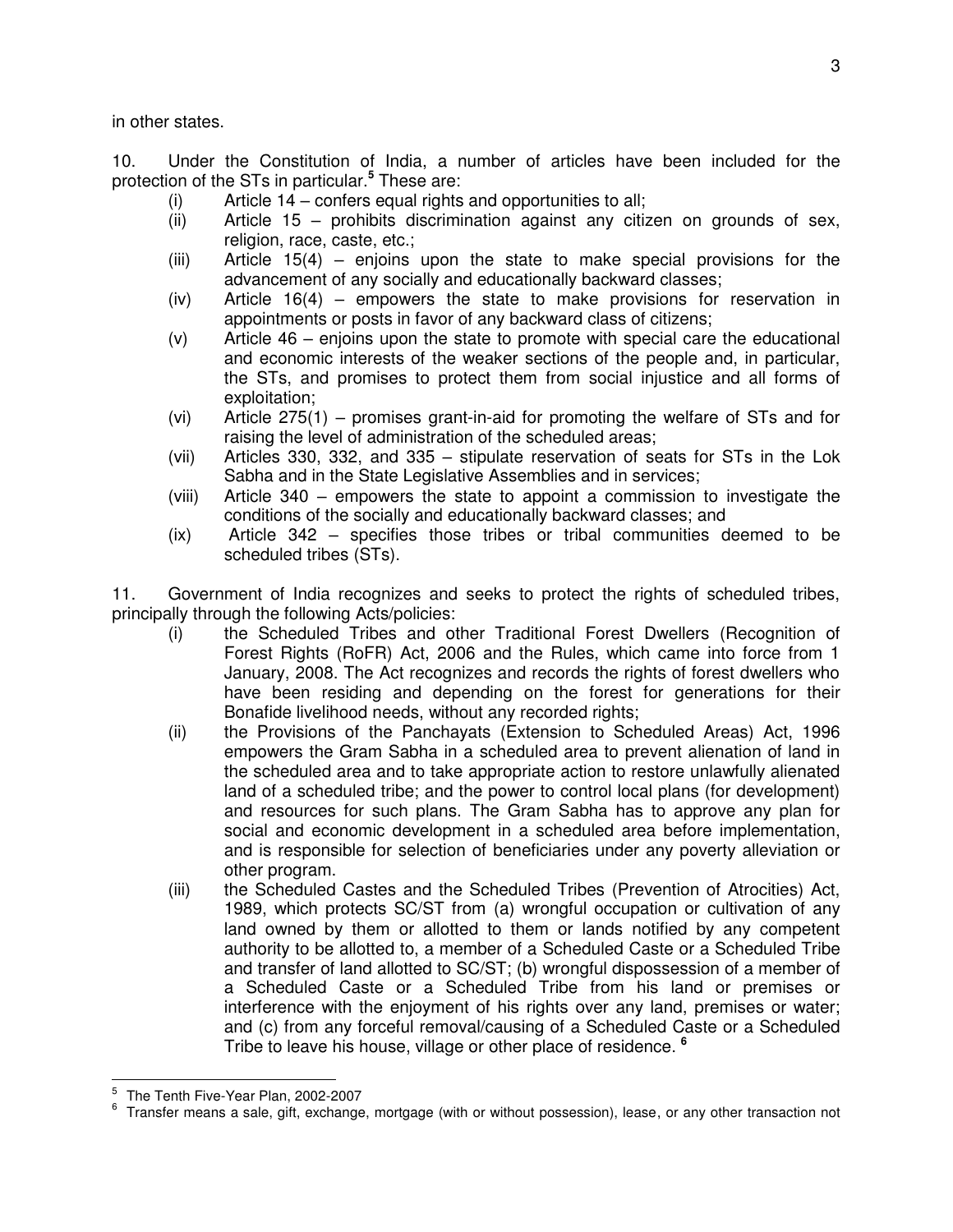4

 $\overline{a}$ 

12. In addition, the Right to Fair Compensation and Transparency in Land Acquisition, Rehabilitation and Resettlement Act, 2013 has special provisions for additional benefits to SC/ST families under Section 41, Subsections 1-11, and Section 42, subsections 1-3. Notably, it provides for (a) free land for community and social gatherings; (b) in case of displacement, a Development Plan is to be prepared; and (c) continuation of reservation and other Schedule V and Schedule VI area benefits from displaced area to resettlement area. Annex 3 presents all relevant clauses of the RFCTLARRA 2013 for scheduled tribes. The Act meets ADB indigenous peoples policy requirement of broad community consent and of ensuring that development interventions that affect indigenous peoples should ensure that they have opportunities to participate in and benefit equitably from the interventions.

13. Scheduled tribes and scheduled areas in the state are protected by the Madhya Pradesh Land Revenue Code, 1959. The Madhya Pradesh Land Revenue Code has specific clauses that govern any transaction or land transfer in scheduled areas notified by government. The Collector is required to ratify all such transactions, taking into consideration whether the person to whom the land is being transferred is a resident of the scheduled area, the purpose for which the land is likely to be used post-transfer, whether the transfer serves or is likely to serve or prejudice the social, cultural and economic interest of the residents of the scheduled area, whether the transaction is spurious or benami and whether the consideration paid is adequate. The decision of the Collector in such matters is final. The Madhya Pradesh Land Revenue Code 1959 also specifies that is the gram sabha (village council) in a scheduled area finds that any person other than a member of an aboriginal tribe is in possession of land belonging to an aboriginal tribe, without any lawful authority, it shall restore the possession of such land to the person to whom it originally belonged or to his legal heirs.

14. The Tribal Sub Plan Strategy of the Government of Madhya Pradesh (GoMP) classifies the problems of tribal development into three categories: (1) areas of tribal concentration; (2) special primitive tribal communities, and (3) dispersed tribals. The approach for development for the three above-mentioned categories adopted by GoMP is area development, community or family-focused development and family-focused development, respectively. The state has developed a system of implementation and monitoring of tribal sub plans.The Chairman of the Integrated Tribal Development Project (ITDP) Advisory board is a Minister / MLA / Chairman of Zila Panchayat/ Janpad Panchayat who belongs to Scheduled Tribe. The other members are Chairman, Zila Panchayat, all the MLAs and Chairman of Janpad Panchayats that fall in the project area, two tribal members of Zila Panchayat of which one has to be a woman, two eminent tribal social workers or two eminent NGO's working for welfare of Scheduled Tribes, Collector, Manager, Lead Bank, Chairman of Central Cooperative Bank, Land Development Bank Project Officer is the member Secretary of the Project Advisory Board. The Project Implementation Committee comprises of officials of different developmental departments. The Committee prepares plans and implements various schemes approved by the Advisory Board. At State level, the Director, Tribal Area Development Planning monitors the progress of Tribal Sub-Plan at State level. These schemes are also reviewed by Cabinet Sub - Committee for Tribal Sub-Plan / Special Component Plan.

15. The above policies and legal instruments available in India and Madhya Pradesh are supplemented by ADB's Safeguard Policy Statement (SPS), 2009 for the implementation of MPUSIP. The SPS ensures equality of opportunity to be derived from project interventions for

being a partition among members of a family or a testamentary disposition, and includes the creation of a charge or an agreement to sell, exchange, mortgage, or lease or enter into any other transaction.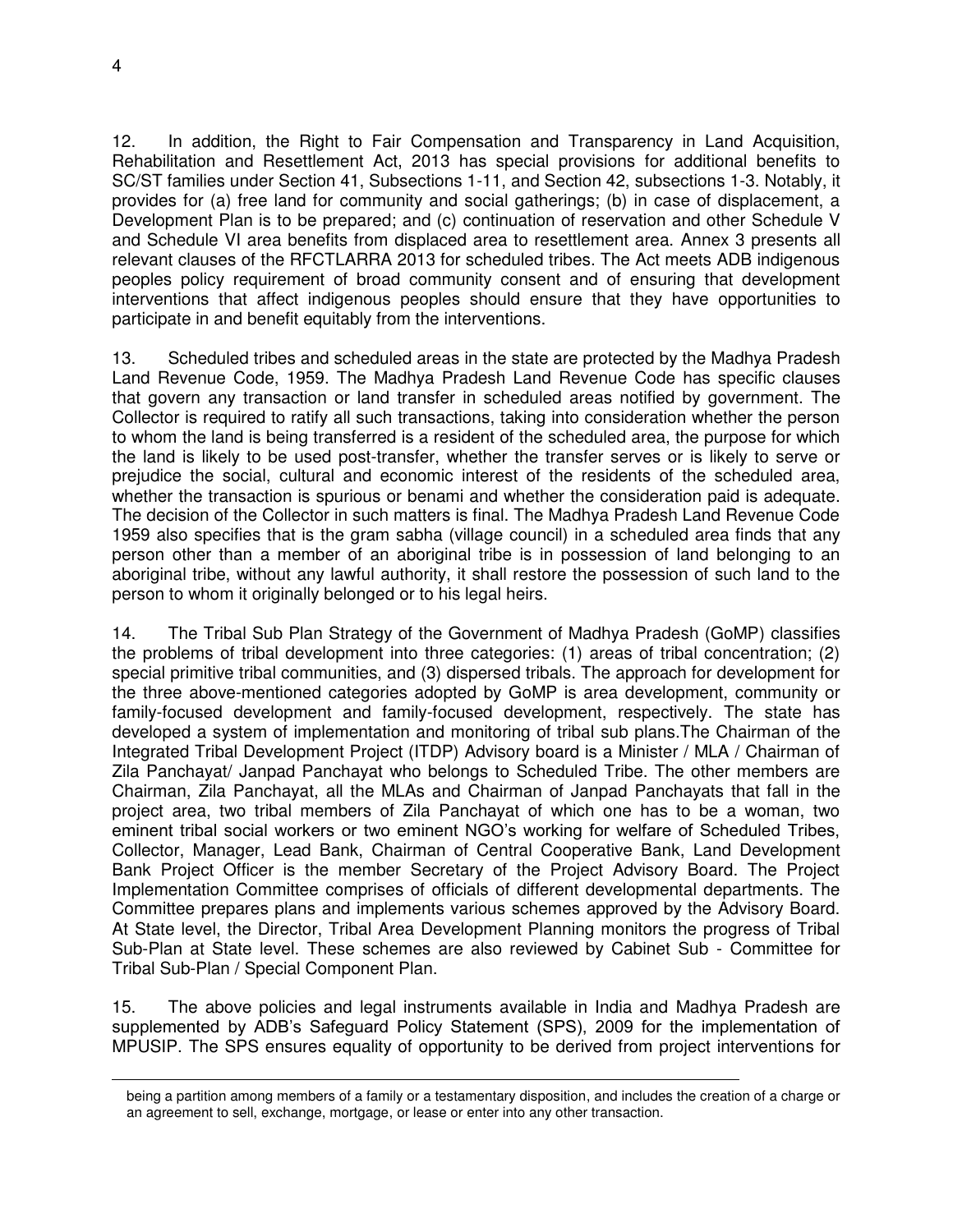indigenous peoples. The policy emphasizes that development interventions will be planned in a manner consistent with the needs and aspirations of affected indigenous peoples, and compatible in substance and structure with affected IP's culture and social and economic institutions. The IPPF recognizes the vulnerability of indigenous peoples, and specifically ensures that any project intervention, whether positive or adverse, will be addressed by the implementing agencies. Moreover, the implementing agencies will ensure that affected IPs will have opportunities to participate in and benefit equally from such project interventions.

16. ADB policy on safeguards requirement for indigenous peoples recognizes the right of IP to direct the course of their own development. IP are defined in different countries in various ways. For operational purposes, the term "indigenous people" is used to refer to a distinct, vulnerable social and cultural group with the following characteristics:

- (i) self-identification as members of a distinct indigenous cultural group and recognition of this community by others;
- (ii) collective attachment to geographically distinct habitats or ancestral territories in the project area and to the natural resources in the habitats;
- (iii) customary, cultural, economic, social, or political institutions that are separate from those of the dominant society and culture; and
- (iv) a distinct language, often different from the official language of the country or region.

17. According to ADB policy, IP safeguards are triggered if a project directly or indirectly affects the dignity, human rights, livelihood systems, or culture of IP or affects the territories, natural, or cultural resources that they own, use, occupy, or claim as their ancestral property. In the present MPUSIP activities, for the known sites/alignments, such a situation has not arisen, according to initial social assessments. However, in view of such a possibility in the future, this IPPF will provide guidelines to mitigate the adverse impact, if any, through the preparation of an indigenous people plan (IPP). The need for an IPP will depend on the nature and scale of the project impacts and sensitivity of ethnic minority issues. Based on the initial poverty and social assessment prepared in every project, a requirement for preparing an IPP will be identified. An IPP would be required if the impact is "significant," which means (i) adverse impacts on customary rights of use and access to land and natural resources; (ii) negative effects on the socioeconomic and cultural integrity; (iii) effects on health, education, livelihood, access to project benefits, and social security status; and (iv) other impacts that may alter or undermine indigenous knowledge and customary institutions. An indigenous people impact checklist to be used in the IP screening exercise during project preparation is provided.

18. It appears that the Constitution of India and several acts ensure protection of IP or ST, as defined by the Constitution, which is consistent with ADB policy; hence there is no need to bridge the gap between protection measures guaranteed under Indian laws and ADB's safeguard requirements. Objectives of the IPPF and the approach to IPP preparation will accommodate both Indian Constitution Acts and ADB's safeguards policy on IP.

#### **II. OBJECTIVES**

<span id="page-9-0"></span>19. The United Nations Declaration on the Rights of Indigenous Peoples was adopted by the United Nations General Assembly in September 2007. India, like many other Asian countries, have voted in favor of this nonbinding declaration. ADB also recognizes the right of IPs and realizes the fact that IPs do not automatically benefit from development initiatives since these are often conceived, prepared, and implemented by mainstream people or the dominant population. Hence, SPS underlined the necessity for an exclusive safeguards policy for the IPs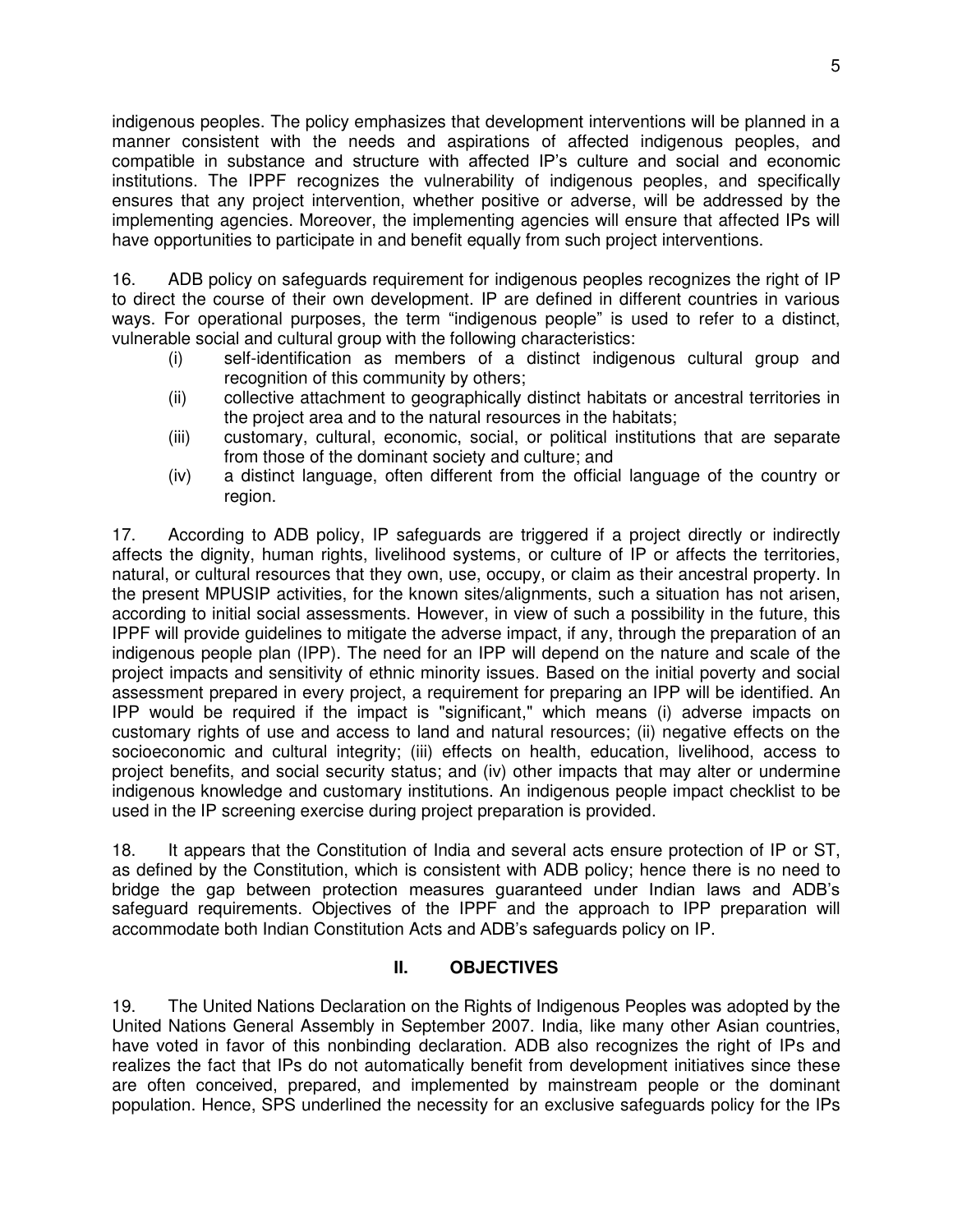in ADB-financed projects.

## <span id="page-10-0"></span>**A. Identification of IP**

20. ADB's Indigenous People Policy uses the following characteristics to define IP: (i) selfidentification as members of a distinct indigenous cultural group and recognition of this identity by others; (ii) collective attachment to geographically distinct habitats or ancestral territories in the project area and to the natural resources in these habitats and territories; (iii) customary cultural, economic, social, or political institutions that are separate from those of the dominant society and culture; and (iv) a distinct language, often different from the official language of the country or region.

21. Under Article 342 of the Constitution of India, following characteristics are used to define indigenous people (scheduled tribes, as termed by the Constitution): (i) tribes' primitive traits, (ii) distinctive culture, (iii) shyness with public at large, (iv) geographical isolation, and (v) social and economic backwardness. Essentially, IP have a social and cultural identity distinctly different from the mainstream (or dominant) society that makes them marginalized, socially isolated, and often overlooked in the development process.

## <span id="page-10-1"></span>**B. Approach to Indigenous Peoples Plan (IPP) Preparation**

22. The indigenous peoples planning framework (IPPF) is a policy document that sets out the procedural framework for preparing an IPP for the subprojects of future projects and future projects in the event of any positive or/and adverse impacts on IP. Besides framing the investment program's tribal people's policy, the IPPF also spells out screening and planning procedures.

23. Preparing an IPP is necessary when ADB-supported subprojects under MPUSIP are screened as category A or B projects.<sup>7</sup> IP category is determined by the project's impact on these people. Any subprojects that based on the IP screening/ assessment will have significant impacts or significantly affects directly or indirectly the dignity, human rights, livelihood systems, or culture of Indigenous People own, occupy or claim as their ancestral domain will be excluded for MPUSIP financing. Only subproject with limited impacts, thus categorized as B or no IP impacts<sup>8</sup>, will be eligible to be included in the financing of PMUSIP. The significance of a project's impact on IP/ST is determined by the following assessment.

- (i) Magnitude of impact in terms of:
	- customary rights of use and access to land and natural resources;
	- socioeconomic status;
	- cultural and communal integrity;
	- health, education, livelihood, and social security status;
	- recognition of social security status; and
	- recognition of indigenous knowledge.

TAS PER THE ADB<sup>\*</sup>s OM Section F1/OP March 2010 (Para 10), screening process categorizes projects by the significance of their impacts on IPs. A proposed project is classified as category A if it is likely to have significant impacts on indigenous peoples. An indigenous peoples plan (IPP), including assessment of social impacts, is required. A proposed project is classified as category B if it is likely to have limited impacts on indigenous peoples. An IPP, including assessment of social impacts, is required. A proposed project is classified as category C if it is not expected to have impacts on indigenous peoples. No further action is required.

<sup>&</sup>lt;sup>8</sup> IP due diligence report will be prepared to confirm the absence of IP impacts. This report can be prepared together/ part of IR due diligence report of the subproject.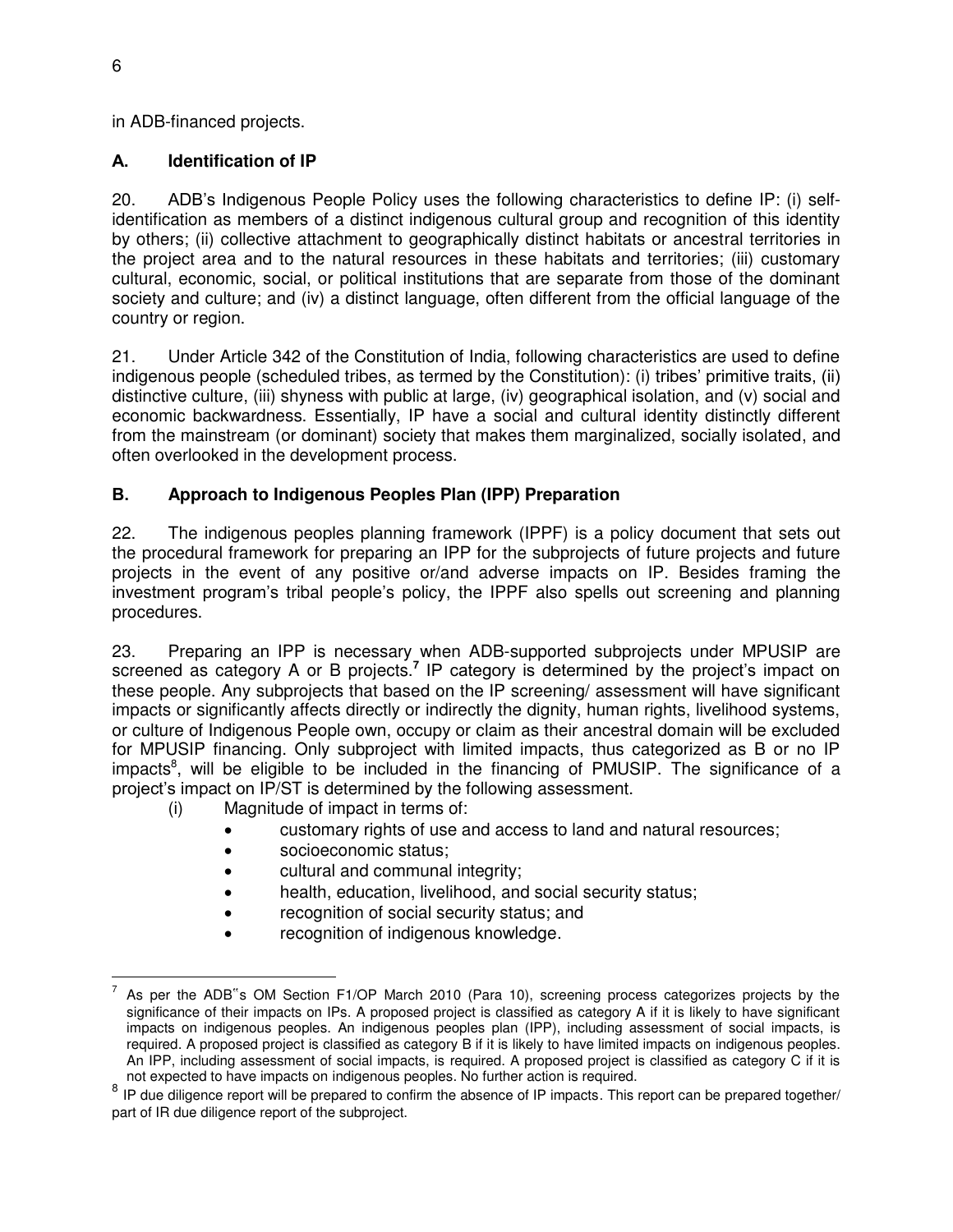(ii) Level of vulnerability of the affected tribal people

24. An IPP addresses the aspirations, needs, and preferred options of the affected indigenous people, and places before them development options, keeping their distinctive sociocultural status in view. The IPP aims to strengthen the capacity of the affected tribal community to encourage them to participate in and derive benefits from the project intervention. The principal elements of an IPP are:

- (i) development plans for IP should be prepared considering best options and approaches that are in accordance with affected individuals and communities;
- (ii) scope and impact of adverse effects of the project are assessed, and appropriate mitigation measures designed;
- (iii) social and cultural context of affected IPs and their traditional skill and knowledge in natural resource management should be considered;
- (iv) regular consultation will be held with the IPs, including the women, to seek their informed participation in designing mitigation measures and project intervention at all stages of project preparation and implementation. To achieve this information sharing, disclosure meetings, workshops, and distribution of pamphlets in local language will be carried out;
- (v) in areas where working experience with IP is unknown, a pilot scale operation will be carried out and evaluated prior to full-scale implementation;
- (vi) community organizations, NGOs, and consultants experienced in executing IP development plans or projects will be engaged to prepare IPP;
- (vii) responsible agency will formulate IPP implementation schedule, which will be periodically monitored by PMU/PIU officials as well as an independent/external monitoring agency; and
- (viii) responsible agency will also prepare a budget for IPP implementation and a financing plan to ensure smooth progress.

# **III. STEPS FOR FORMULATING AN IPP**

# <span id="page-11-1"></span><span id="page-11-0"></span>**A. Preliminary Screening**

25. During the preliminary screening stage, PIU officials will visit all indigenous peoples (IP)/ tribal communities and villages at subproject potential impact areas. The PIU will arrange public meetings for selected communities at a pre-announced place and date to provide information on the project and subproject components. During the visits, community leaders and other participants, including representatives of tribal communities, will present their views on the merits, benefits, and envisaged constraints of the project and subproject components.

26. During initial visit, a screening exercise will be undertaken by the PIU using ADB's screening and categorization forms for IP populations, with the help of IP community leaders. Concerned staff will refer the list of scheduled tribes for the Government of Madhya Pradesh and description of IPs based on ADB IP policy. The screening will be done based on the following:

- (i) presence and names of IP community groups in the area;
- (ii) cultural and religious distinction of the IP groups vis-à-vis other communities, and mainstreaming of the IP with the dominant population;
- (iii) laws and legislations related to IP groups;
- (iv) total number of IP community groups and percentage of IP population to total population in the area;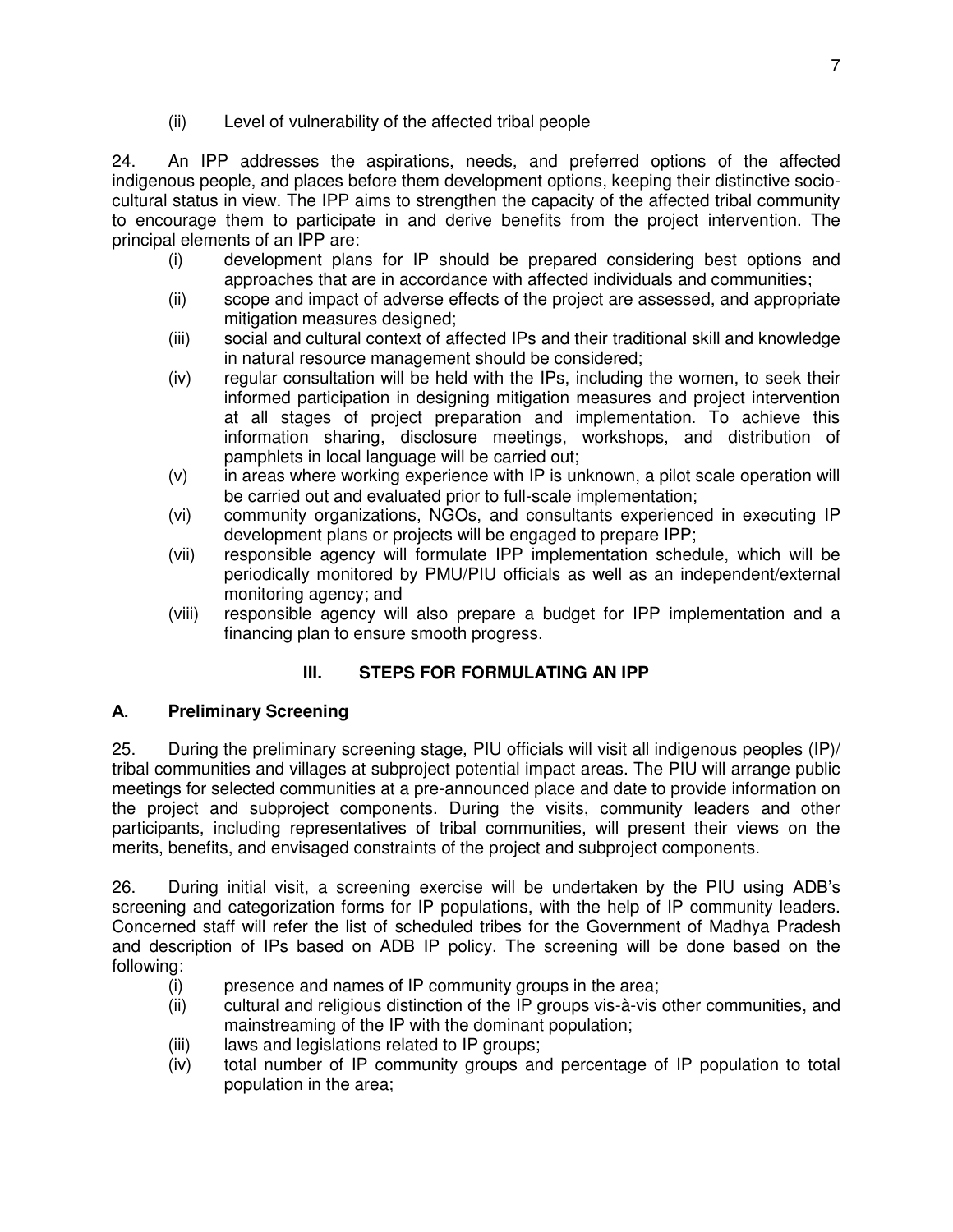- (v) number and percentage of IP households likely to be affected by the subproject component; and
- (vi) initial assessment to also include level of vulnerability of the IP, such as being (primitive) tribal groups (PTG) and existing socioeconomic conditions that may further deteriorate due to project impact. If such especially vulnerable groups among the IP community are identified within the project area, they warrant special measures for protecting their socio-cultural identity and baseline economic standard. While determining vulnerability of these IP groups, assessment will be made if there is any possibility of future impact due to the project.

27. Based on the IP assessment checklist, the project would be categorized according to ADB policy.<sup>9</sup> If the assessment confirms likely impacts on IP, PMU's Safeguard Officer on Social Safeguard and PIU's Assistant Safeguard Officer will engage qualified and experienced experts to carry out a full social impact assessment (SIA) of the affected IP/ST families and community.

#### <span id="page-12-0"></span>**B. Social Impact Assessment**

28. The SPS spells out that in the initial project preparatory phase, an initial social assessment will include specific potential impacts on IPs potentially affected due to project implementation. If the IPs are identified as an adversely affected group of people or become vulnerable to being thus affected, an IPP must be prepared by the EA in a manner acceptable to ADB.

29. Based on screening, a primary social impact assessment (SIA) field level survey will be conducted, either as part of a detailed project study report or as a stand-alone activity. The SIA will be conducted in consultation with the IP communities, with emphasis on a gender-sensitive approach, and will identify project-affected IPs, potential impact, and severity of impact with special reference to gender impact. The SIA will prepare a baseline socioeconomic profile of the IP groups in the project area and project impact zone. It will assess their access to social infrastructures and economic opportunities. The study will also indicate and focus on short- and long-term benefits and potential positive and adverse impacts on the IP groups' social, cultural and economic status due to the project, assess which IP group will require IP principles, and recommend the subsequent approaches, resource requirements, and planning mechanism to address the issues and concerns of the affected IP groups. The level of detailed and comprehensive information required for the SIA will be commensurate with the complexity of the proposed project's impact on the IP groups.

30. ADB's safeguards policy statement for IP have special requirements for assessment of project impact on an IP community, which needs to be assessed during SIA before project implementation. Particular attention has to be paid to the following aspects:

- (i) Ancestral domains and related natural resources
	- As IP communities are closely tied to ancestral domains and natural resources, including land, forest, water, and others, special attention will

 $\overline{\phantom{a}}$ 9 As per the ADB's OM Section F1/OP March 2010 (para 10), screening process categorizes projects by the significance of their impacts on IPs. A proposed project is classified as category A if it is likely to have significant impacts on indigenous peoples. An indigenous peoples plan (IPP), including assessment of social impacts, is required. A proposed project is classified as category B if it is likely to have limited impacts on indigenous peoples. An IPP, including assessment of social impacts, is required. A proposed project is classified as category C if it is not expected to have impacts on indigenous peoples. No further action is required. Only subproject that categorized as B or no IP impacts are eligible to be financed under MPUSIP.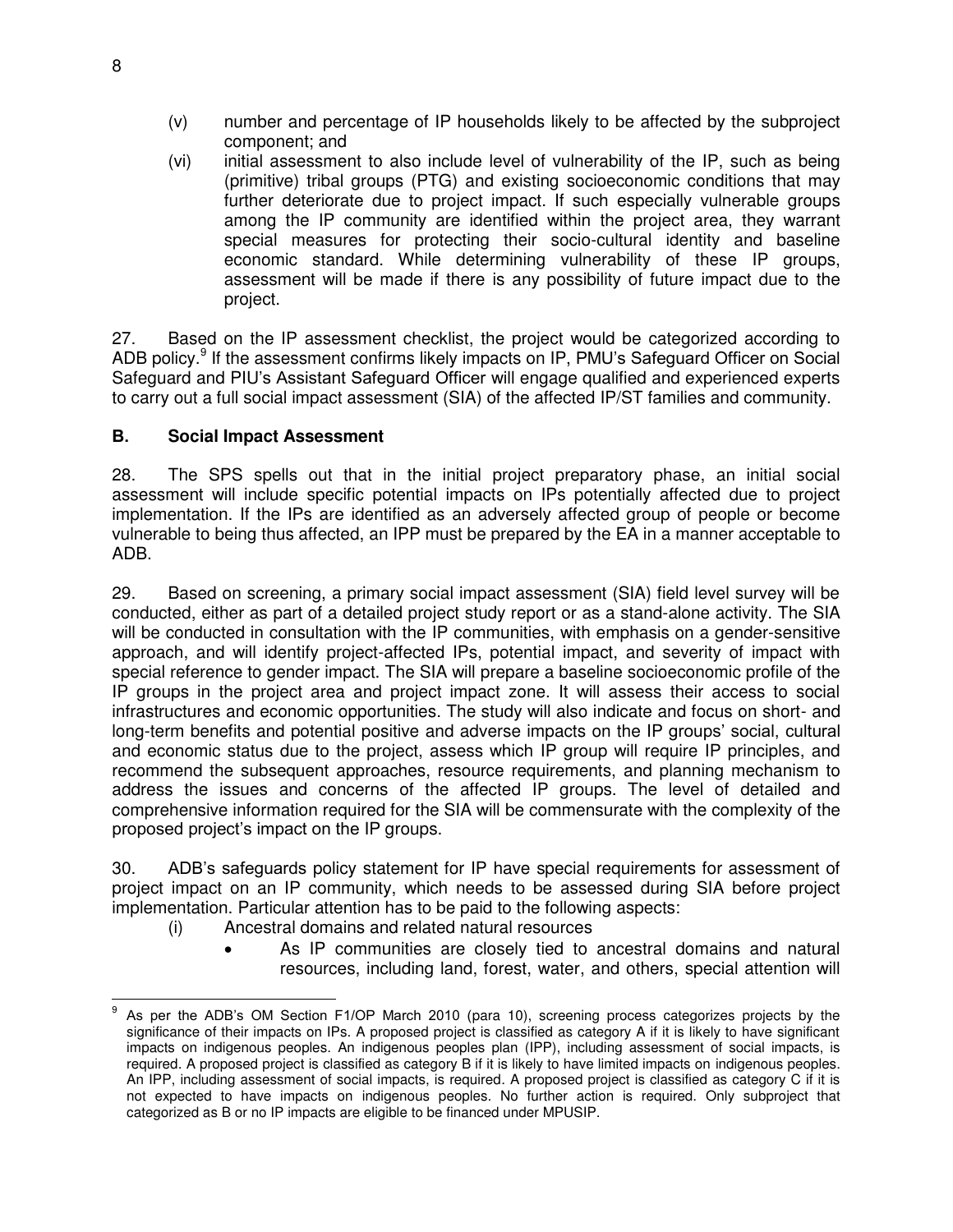be given to protect such ties in terms of their customary rights to these ancestral domains which they traditionally own, use, or occupy, and where access to natural resources is vital for their survival and livelihood system. The need to protect such ties, respecting cultural and spiritual values that IP attach to these resources, and natural resource management for long-term sustainability should be considered while undertaking SIA. Rehabilitation of livelihood systems of IP who are displaced should take priority.

- If the project requires acquisition of lands that are customarily owned, used, or occupied by IP, legal recognition of their customary rights to such lands and ancestral domains should be integrated into the project by the borrower/client. This will need full recognition of the existing customary land tenure system of the IP and conversion of customary usage of rights to communal and/or individual ownership rights. If this option is not possible under national law, the IPP will include an action plan for legal recognition of perpetual or long-term renewable custodial or user rights.
- (ii) Consent of affected tribal communities
	- IP may become particularly vulnerable if the project includes commercial development of cultural resources and knowledge of IP, physical displacement of IP, and commercial development of natural resources within customary land use. The borrower/client in such projects will seek the consent of the affected IP communities to proceed with the project. For the purpose of policy application, consent of affected IPs through a collective expression, by individuals, or by their recognized representatives can be considered broad community support for the project activities.
	- After receiving community support/consent, the borrower/client will provide documentation detailing the process and outcomes of consultation with IP and IP organizations, including findings of SIA, consultation briefs, additional measures (including project design modification that may be required for mitigating adverse impacts), and content of formal agreement with the IPs/organizations. The borrower/client will submit all these documentation for review to ADB for investigation of broad community support. If investigation does not confirm community support, ADB will not finance the project.
- (iii) Commercial development of cultural resources
	- If the project involves commercial development of IP's cultural resources and knowledge, the borrower/client will ensure that the affected IP communities are informed of (i) their rights to such resources under statutory or customary law, (ii) the scope and nature of proposed development and those involved in the project development, and (iii) potential effects of such development on IP's livelihood, environment, and use of such resources. The IPP will reflect the nature and content of the agreement and will include arrangements to ensure IPs receive an equitable share from such commercial development/the project.
- (iv) Physical displacement of tribal people
	- All possible alternate project deigns will be explored to avoid physical displacement of IP that will result in adverse impacts on their identity,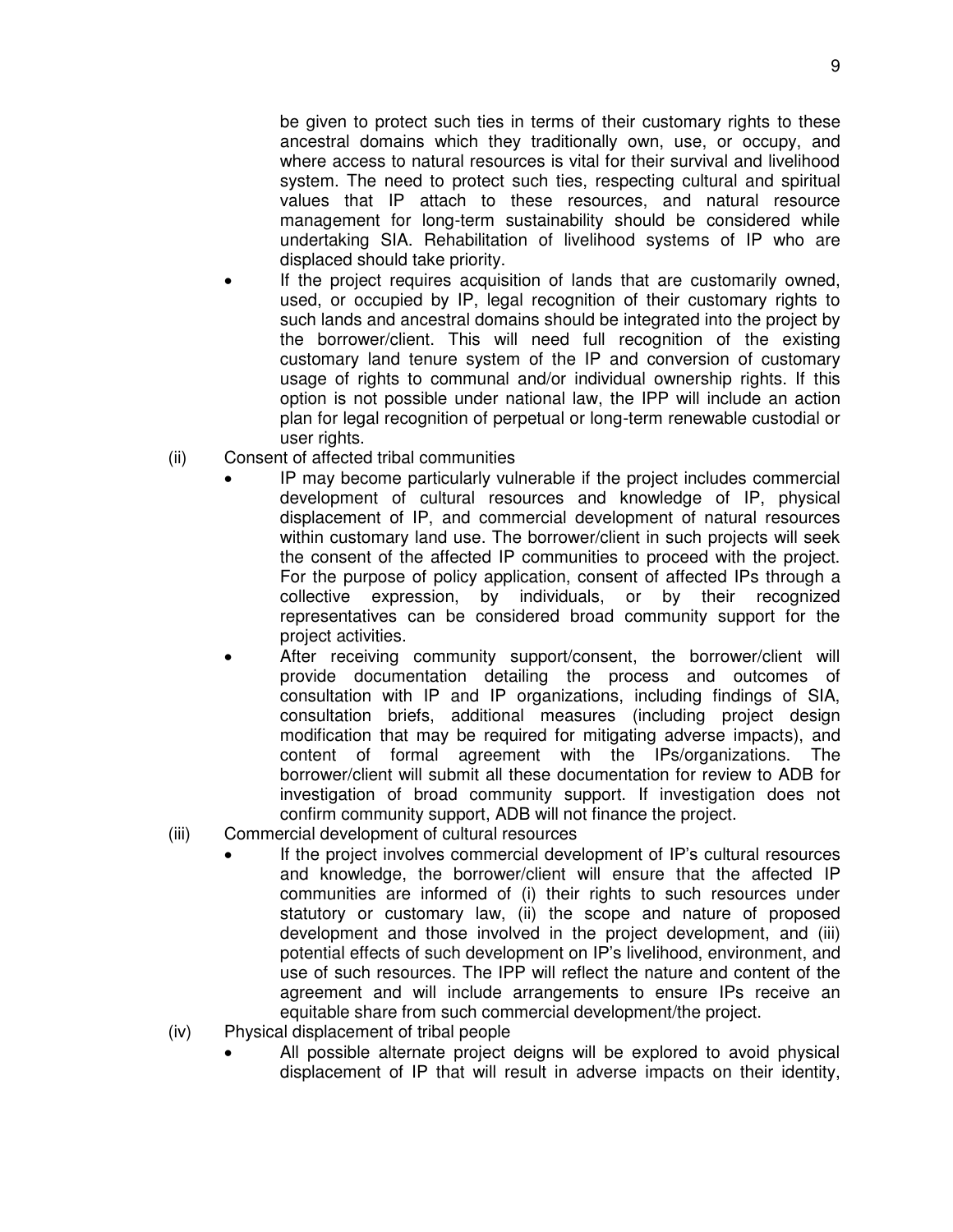culture, and customary livelihoods. In case avoidance is not possible, an IPP will be prepared that could be combined with a resettlement plan.

31. The main source of information for SIA will be direct interviews with potentially affected IP households, besides separate group meetings with the IP communities, including their leaders, youth, and men and women, especially those living within the project impact zone of the proposed subproject components. Group discussion will center on positive and negative impacts of the subproject components and IP groups' recommendations on design of the project components. The PMC consultants will be responsible for analyzing the SIA data and information and developing an action plan in consultation with the IP community leaders. If the SIA indicates significantly adverse impacts, or that the IP community rejects the project proposal outright, other design options will be looked into to minimize adverse impacts. An IPP will be prepared only when the IP community accepts the design of the subproject component, and broad community support has been ascertained.

#### <span id="page-14-0"></span>**C. Mitigation Measures**

32. All affected tribal households will be provided with assistance, which would help them improve their living standards without exposing their communities to disintegration. As vulnerable groups, they are entitled to special assistance<sup>10</sup> not only to restore their livelihood and improve their income level, but also to maintain their distinct cultural identity.

33. Where land acquisition is essential, IPs are entitled to receive land-for-land compensation for the acquired land if government land is available. As IP, they have the traditional customary right over land use, which will be retained, and absence of land title will not restrict them from receiving compensation or alternative land. They will be entitled to all types of compensation and assistance as defined in the RF of the project. According to the RF, the IP, defined as scheduled tribes, will be treated as vulnerable persons/groups. The RF is attached as an annex.

34. In case of insignificant impact on IP due to resettlement, these impacts will be addressed by specific action planned for mitigation and included within the resettlement plan (RP). These specific action plans will be incorporated into the RP to safeguard their interest as IP. This decision of preparing a specific action plan for the IPs will depend on the significance and severity of impacts. A grievance redress mechanism (GRM) is prepared to address projectrelated issues affecting IPs, and to identify responsible persons for mitigating project-related grievances. (Figure 1).

#### <span id="page-14-1"></span>**D. Project Monitoring**

35. Monitoring and evaluation (M&E) facilitates resolving problems that crop up during implementation by providing solutions without delay. The IPP includes a set of monitoring indicators for periodic monitoring of the progress of planned activities incorporated in the IPP. For subprojects with significant adverse impact on IPs, the PIU will engage qualified and experienced external experts and a qualified NGO with experience in similar work to assist the monitoring expert and verify monitoring information. The external monitor will advise the EA on compliance issues. If any significant IP issues are identified, the EA will prepare a corrective

 $\overline{\phantom{a}}$ <sup>10</sup> Special assistance is an additional allowance to which IP are entitled, other than the decided compensation package. This may include assistance/support to preserve IP's cultural heritage, identity, and income-generating practices. The amount decided will depend on results of detailed surveys conducted as a part of the IPP.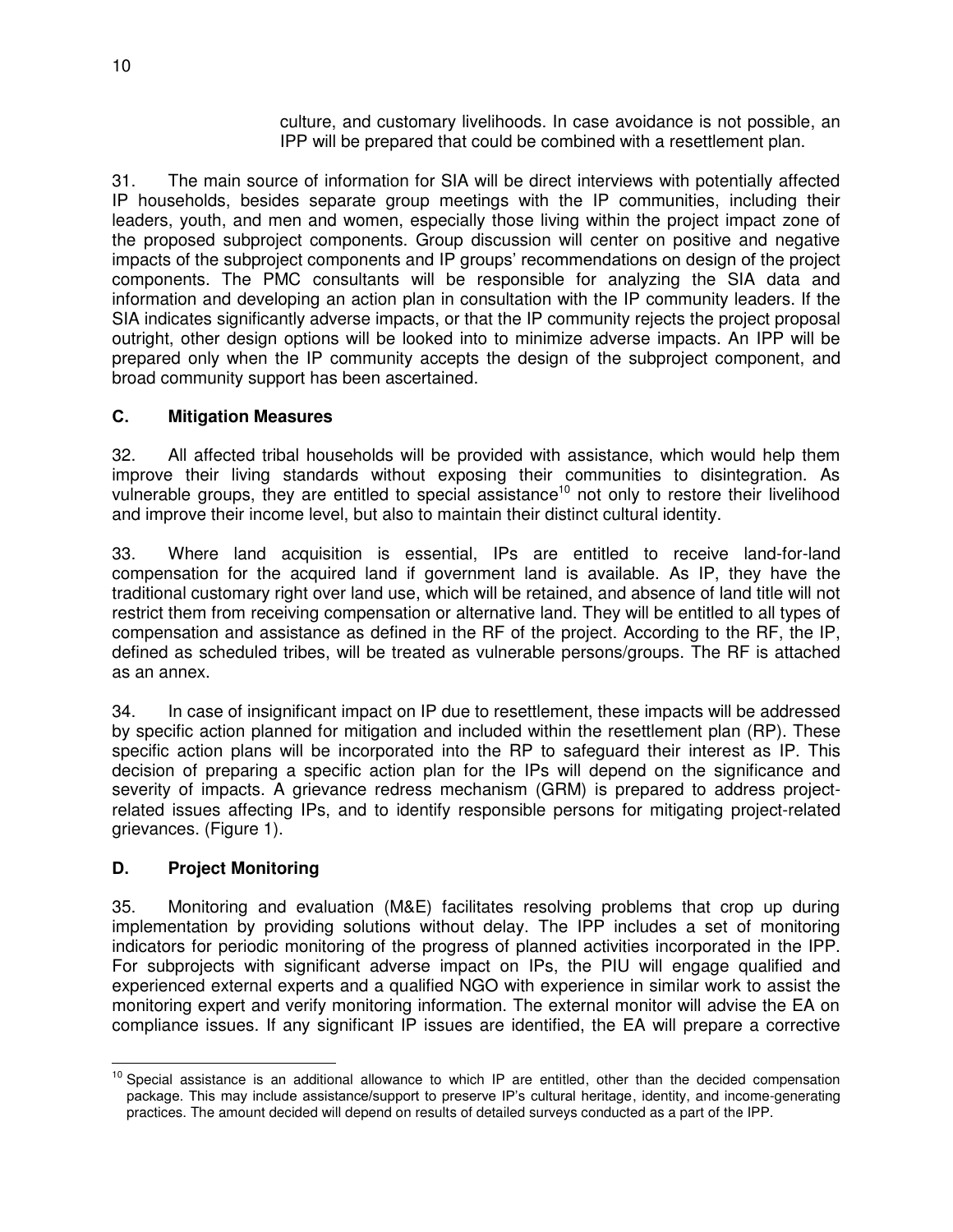action plan to mitigate those and/or update approved IPP. The PIU will implement the corrective action plan and take necessary steps to follow up the effectiveness of those corrective measures. The EA will prepare periodic monitoring reports on the progress of IPP implementation, highlighting compliance issues and corrective actions taken, if any. The PIU will submit biannual monitoring reports. The costs of monitoring requirements will be included in project budgets.

## <span id="page-15-0"></span>**E. Outline of Indigenous Peoples Plan (IPP)**

36. The substantive aspects of this outline will guide the preparation of IPPs. The IPP will contain the following chapters:

- (i) Executive Summary of the Indigenous People Plan describes the critical facts, significant findings, and recommended actions.
- (ii) Description of the Project provides a general description of the project; discusses project components and activities that may cause impacts on IP; and identifies project area.
- (iii) Social Impact Assessment this section:
	- reviews the legal and institutional framework applicable to IP in project context;
	- provides baseline information on the demographic, social, cultural, and political characteristics of the affected IP communities; the land and territories that they have traditionally owned or customarily used or occupied; and the natural resources on which they depend;
	- identifies key project stakeholders and elaborates a culturally appropriate and gender-sensitive consultation process with IP at each stage of project preparation and implementation;
	- based on meaningful consultation with the affected IP communities, assesses the potential adverse and positive effects of the project. Assessment will include a gender-sensitive analysis of the relative vulnerability of, and risks to, the affected IP communities with respect to their close ties to land and natural resources, as well as their lack of access to opportunities;
	- includes a gender-sensitive assessment of the affected IPs' perceptions about the project and its impact on their social, economic, and cultural status; and
	- based on meaningful consultation with the affected IP communities, identifies and recommends the measures necessary to avoid adverse effects or, if such measures are not possible, identifies measures to minimize, mitigate, and/or compensate for such effects, and to ensure that the IP receive culturally appropriate benefits under the project.
- (iv) Information Disclosure, Consultation, and Participation this section:
	- describes the information disclosure, consultation, and participation process with the affected IP communities that was carried out during project preparation;
	- summarizes their comments on the results of the social impact assessment, and identifies concerns raised during consultation, and how these have been addressed in project design;
	- in the case of project activities requiring broad community support, documents the process and outcome of consultations with affected IP communities and any agreement resulting from such consultations for the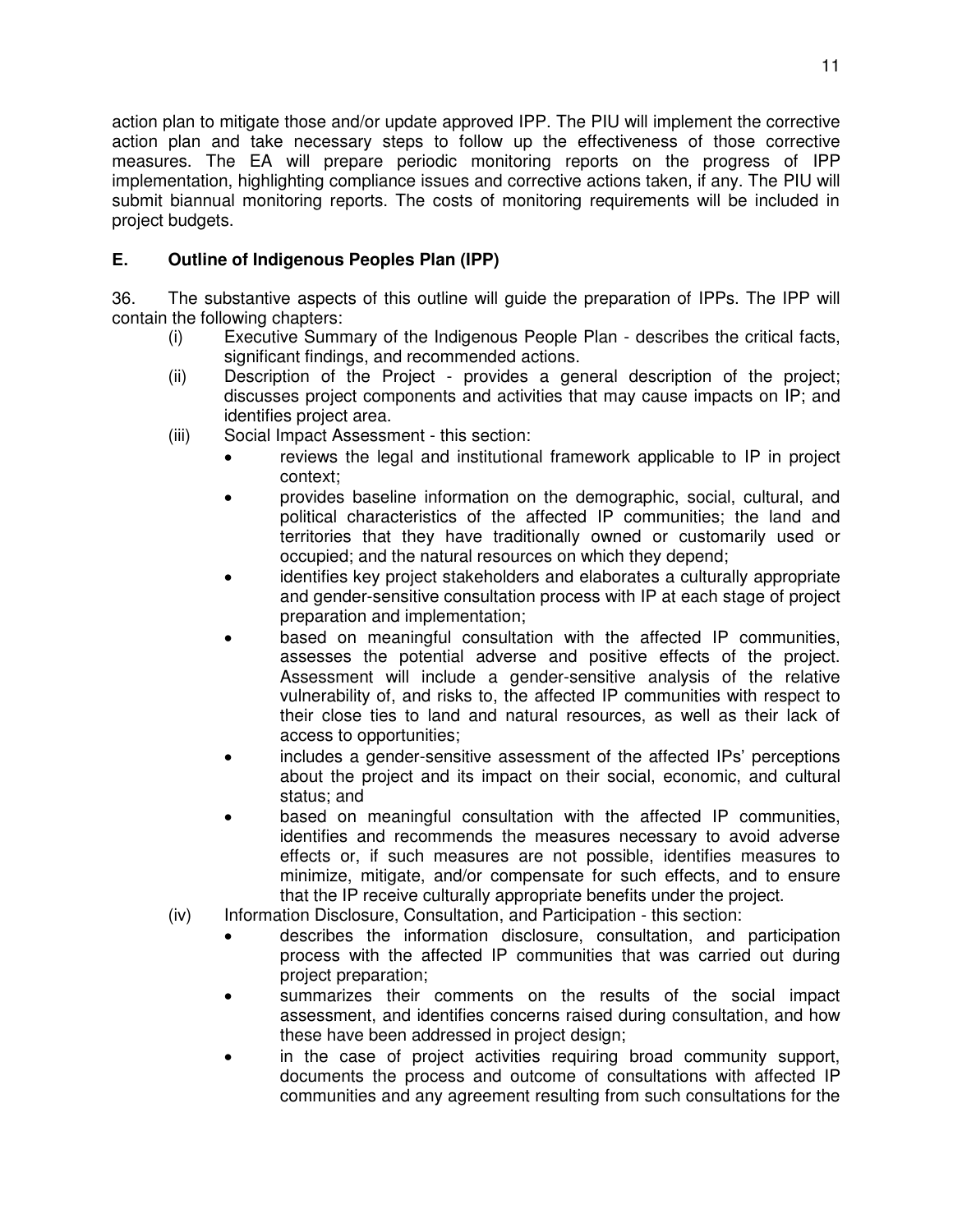project activities and safeguard measures addressing the impacts of such activities;

- describes consultation and participation mechanisms to be used during implementation to ensure IP participation during implementation; and
- confirms disclosure of the draft and final IPP to the affected IP communities.
- (v) Beneficial Measures This section specifies the measures to ensure that the IP receive social and economic benefits that are culturally appropriate and gender responsive.
- (vi) Mitigation Measures This section specifies the measures to avoid adverse impacts on IP, and where avoidance is impossible, specifies the measures to minimize, mitigate, and compensate for the unavoidable adverse impacts for each affected IP group.
- (vii) Capacity Building This section provides measures to strengthen the social, legal, and technical capabilities of (a) government institutions, to address IP issues in the project area; and (b) IP organizations in the project area, to enable them to represent the affected IP more effectively.
- (viii) Grievance Redress Mechanism This section describes the procedures to redress grievances of affected IP communities. It also explains how the procedures are accessible to IP, culturally appropriate, and gender sensitive.
- (ix) Monitoring, Reporting, and Evaluation This section describes the mechanisms and benchmarks appropriate to the project for monitoring and evaluating the implementation of the IPP. It also specifies arrangements for participation of affected IP in the preparation and validation of monitoring and evaluation reports.
- (x) Institutional Arrangement This section describes institutional arrangement responsibilities and mechanisms for carrying out the various measures of the IPP. It also describes the process of including relevant local organizations and NGOs in carrying out the measures of the IPP.
- (xi) Budget and Financing This section provides an itemized budget for all activities described in the IPP.

#### <span id="page-16-0"></span>**F. Grievance Redress Mechanism**

37. Redressing grievances of the affected IPs is vital, particularly if project impacts displace any IP community or individuals, disrupt livelihood, affects their customary rights over land, forest, water, and other natural resources, or put obstacles to cultural heritage sites. Grievances may be caused by any of these adverse impacts and need to be resolved as quickly as possible, with consent and consultation with the IP community or their representatives.

38. A project-specific multi-tier grievance redress mechanism (GRM) will be in place to receive, evaluate, and facilitate complaints and grievances of the affected persons in relation to the project's social and environmental performances. IP-related concerns will also be integrated in this process to inquire, investigate, and apply mitigation measures for resolving issues. The main objective of this common GRM will be to provide time-bound action and transparent mechanisms to resolve indigenous peoples' concerns due to adverse impact of the project. This common GRM will be regarded as an accessible and trusted platform for receiving and facilitating all project related complaints and grievances raised by the IP community. The multitier GRM for the program will have realistic time schedules to address grievances, and specific responsible persons identified to address grievances, and to whom the IP community has access to interact easily.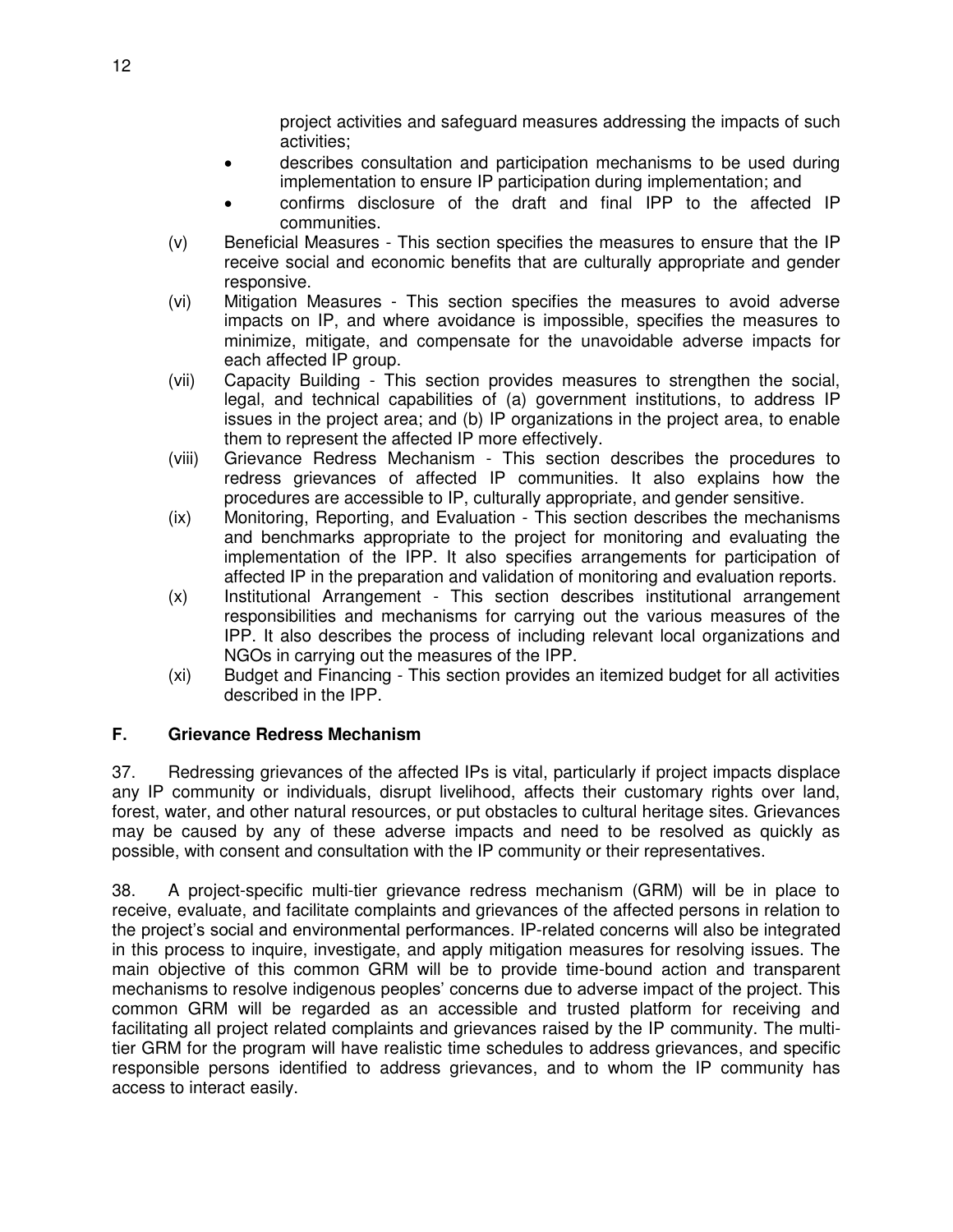39. Awareness on grievance redress procedures will be created through a public awareness campaign, with the help of print and electronic media and radio. The implementing NGO will ensure that the IP are made aware of the GRM and their entitlements, and assured that their grievances will be redressed adequately and in a timely manner. However, where IPs or the community are not literate in languages other than their own, special assistance will be sought from community leaders, CBOs, and NGOs having knowledge of their language, culture, or social norms, or having working experience among the IP community, who will help the IPs express their concerns, consult about mitigating measures, and explain to them the project and its potential impact on the IP community.

40. Where IP communities or their representatives are educated and literate in the local language of the mainstream, they will be informed about multiple means of registering grievances and complaints: by dropping grievance forms in complaint/suggestion boxes at accessible locations, or through telephone hotlines, email, post, or writing in a complaint register book in the PIU's project office. There will also be a complaint register book and complaint boxes at the construction site office to allow a quick response to their grievances/ complaints on urgent matters. The name, address, and contact details of the persons, with details of the complaint/grievance, location of problem area, and date of receipt of complaint will be documented. The ASO PIU will be responsible for registering and sorting out grievances and complaints of the IP community, and who will assist PMU's safeguard officer for communication with the aggrieved IP community for timely resolution of the issues. A project information disclosure (PID) leaflet, which will include contact numbers of the respective PIU offices responsible for the implementation of MPUSIP, is to be distributed to all affected IP communities and individuals. (Annex 4 presents the typical structure of a PID leaflet). IP grievances will be resolved through the project GRM.

# **A. Common Grievance Redress Mechanism (GRM)**

41. A project-specific grievance redress mechanism (GRM) shall be established to receive, evaluate, and facilitate the resolution of AP's concerns, complaints, and grievances about the social and environmental performance at the level of the project. The following GRM provides a time-bound and transparent mechanism to voice and resolve social and environmental concerns linked to the project.

42. A common GRM will be in place for social, environmental, or any other grievances related to the project. The GRM will provide an accessible and trusted platform for receiving and facilitating resolution of affected persons' grievances related to the project. The multi-tier GRM for the project is outlined below, each tier having time-bound schedules and with responsible persons identified to address grievances and seek appropriate persons' advice at each stage, as required. ULB-wide public awareness campaigns will ensure that awareness on grievance redress procedures is generated through the campaign.

43. **Who can complain:** A complaint may be brought by persons who are, or could be, "directly, indirectly, materially, and adversely" affected by the project. A complaint can be submitted on behalf of the affected person/people by a representative, provided that he or she identifies the affected person/people and includes evidence of the authority to act on their behalf.

44. **What the Grievance/Complain should contain**: Any concerns pertaining to safeguard compliance - environment, involuntary resettlement, indigenous people, design related issues, compensation, service delivery or any other issues or concerns related to the project. The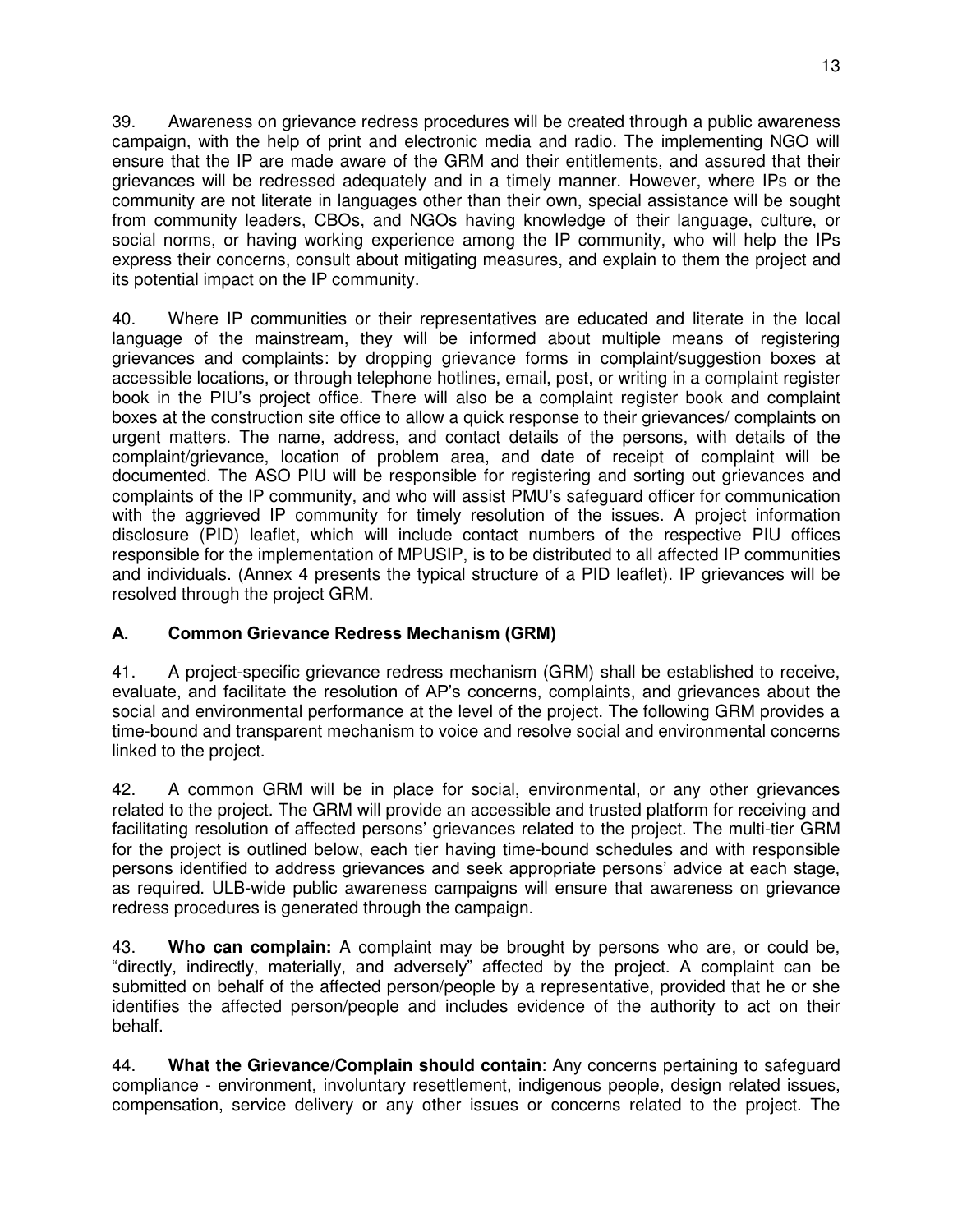complaint must contain name, date, address/contact details of the complainant, location of the problem area, along with the problem. Sample grievance registration form is provided in the Resettlement Framework for MPUSIP.

45. **Where to file a Complaint:** Complainants will have the flexibility of conveying grievances/suggestions by dropping grievance redress/suggestion forms in complaints/suggestion boxes to be installed by project at ULB offices, PIU offices or by e-mail or by writing in a complaints register in the PIU offices or at construction site offices. In addition, online filing using the state's existing grievance redress mechanism or telephone helpline will also be open to use by affected persons.<sup>11</sup>

46. **How to file a Complaint:** The application should be precise and specific. The application can be sent either by post or through electronic means or deliver personally.

- Offline System The application can be made on the application form available at all accessible places (ULBs/ Office of PIUs/ construction site offices). The application should have the name and complete postal address of the applicant.
- Online System Grievances pertaining to the implementation of the project can also be filed online at the website of MPUDC or by e-mails or with the use of the CM Monitoring System.

47. **Documentation:** Documentation of the complaints is important and must contain name of the complainant, date of receipt of the complaint, address/contact details of the person, location of the problem area, and how the problem was resolved. PMU with the support of PIU will have the overall responsibility for timely grievance redress, and for registration of grievances, related disclosure, and communication with the aggrieved party. All the documents made available to the public at the community level (at ward offices) and will include information on the contact number, address and contact person for registering grievances, and will be disseminated throughout the project area by the PIU.

48. **Grievance/Problem Redress through Participatory Process:** Efforts must be made by the PIU with the support of safeguard consultants to resolve problems amicably, conflicts through participatory process with the community and the ULBs. In case of grievances that are immediate and urgent in the perception of the complainant, the Contractor, and supervision personnel from the PIU will provide the most easily accessible or first level of contact for the quick resolution of grievances. Contact phone numbers and names of the concerned staff and contractors, will be posted at all construction sites at visible locations.

49. The following process will be followed:

 $\overline{a}$ <sup>11</sup> Government of Madhya Pradesh has a special program called Chief Minister's Monitoring Programme, which monitors development programs in the state and provides for online registration of complaints. The Public Grievance Redressal Department of GoMP clearly displays the Chief Minister's Helpline Number, through which persons may lodge complaints directly to the highest authority in the state. The website of the Public Grievance Redressal Department also provides a kiosk locator for district level grievance redress kiosks. [http://www.mp.gov.in/web/guest/home.](http://www.mp.gov.in/web/guest/home)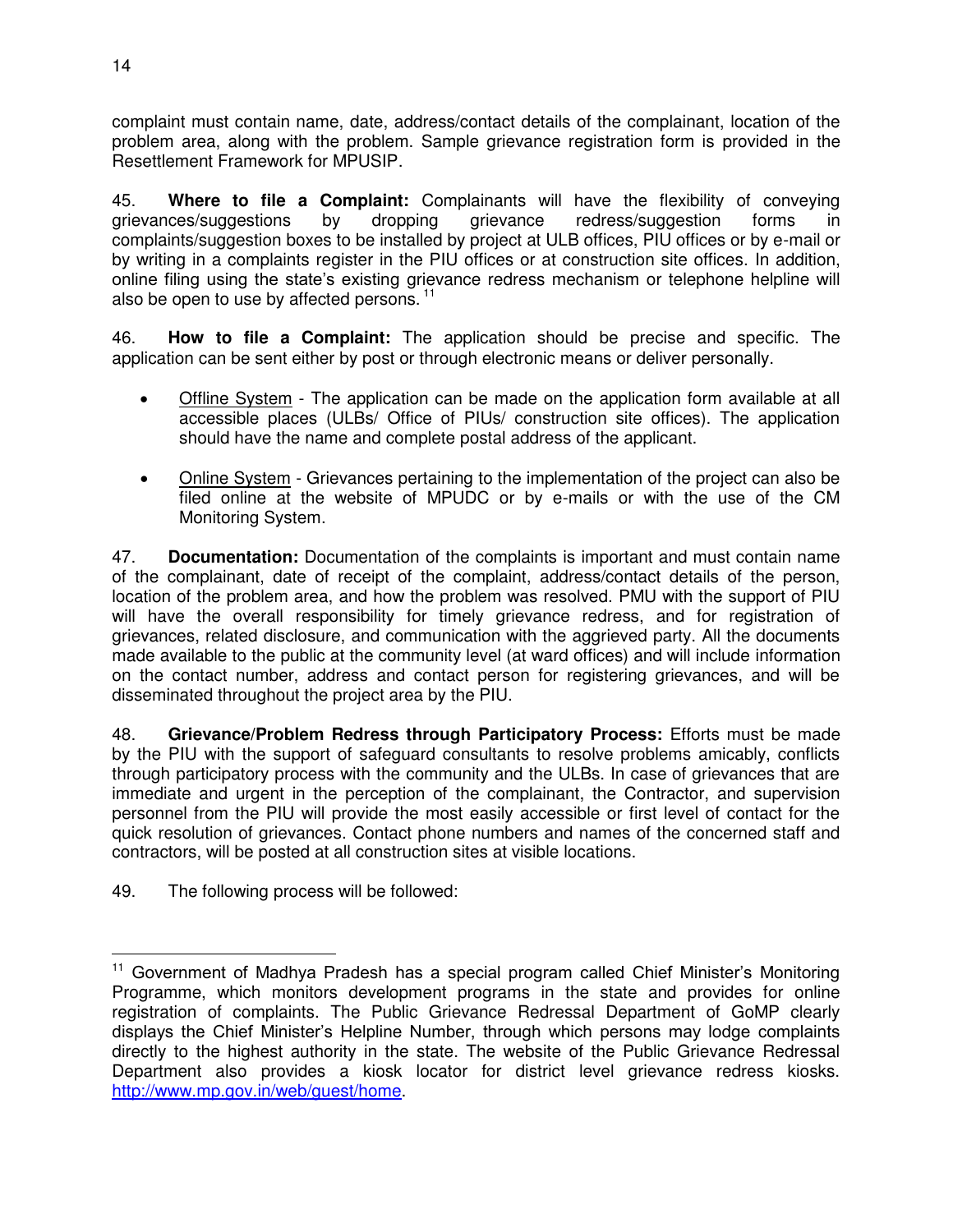- (i) **1st level grievance**. In case of grievances that are immediate and urgent in the perception of the complainant, PMC supervising staff will direct the contractor to and ensure that it is resolved. If the grievance is not under the contractor scope, but under the project, PMC (field office) will resolve this issue. All the grievances should be resolved within 3 days of receipt of a complaint/grievance.
- (ii) **2nd level grievance**. All grievances that cannot be redressed at first level within 3 days will be brought to the notice of PIU and PMC Assistant Safeguard Officer. PIU will review the grievance and act appropriately to resolve it within 10 days of receipt.
- (iii) **3rd level grievance**. All the grievances that are not addressed at 2nd level by PIU within in 10 days of receipt will be brought to the notice of notice of the Grievance Redressal Committee  $(GRC)^{12}$ . GRC will meet twice a month and determine the merit of each grievance brought to the committee. The GRC will resolve the grievance within 1 month of receiving the complaint. All decisions taken by the GRC will be communicated to the complainant by the Nodal Officer.

50. In case of any inter-departmental or inter-jurisdictional coordination required for resolution of specific grievances, the PIU will refer the matter directly to the PMU for state-level or inter-departmental coordination and resolution, instead of the town-level GRC. The project GRM notwithstanding, an aggrieved person shall have access to the country's legal system at any stage, and accessing the country's legal system can run parallel to accessing the GRM and is not dependent on the negative outcome of the GRM. Alternatively, if the grievance is related to land acquisition, resettlement & rehabilitation<sup>13</sup>, the APs can approach the Land Acquisition, Rehabilitation and Resettlement Authority (LARRA). As per the latest Right to Fair Compensation and Transparency in Land Acquisition, Rehabilitation, and Resettlement Act, 2013, the state government has established the LARRA to address grievances in implementation of LARRA.

51. **ADB's Accountability Mechanism.** In the event that the established GRM is not in a position to resolve the issue, the affected person also can use the ADB Accountability Mechanism through directly contacting (in writing) the Complaint Receiving Officer (CRO) at ADB headquarters or the ADB India Resident Mission (INRM). The complaint can be submitted in any of the official languages of ADB's developing member countries. Before submitting a complaint to the Accountability Mechanism, it is recommended that affected people make a good faith effort to resolve their problems by working with the concerned ADB operations department (in this case, INRM). Only after doing that, and if they are still dissatisfied, they could approach the Accountability Mechanism. The ADB Accountability Mechanism information will be included in the project-relevant information to be distributed to the affected communities, as part of the project GRM.

 $12$ Grievance redress committee (GRC) will be formed at town-level with members composed of: ULB Chairperson, Chief Municipal Officer (CMO), Environmental Specialist of PMC, Social Safeguard Specialist of PMC, PIU Deputy Project Manager and PIU Community Development Officer. In case of any complaints by IP or members of scheduled tribes, the PIU will include as special member, a representative of an independent local NGO involved in tribal welfare. Special invitees to hearing of IP complaints will include two representatives from affected IP community and the project IP NGO, if appointed for IPP implementation.

The Authority admits grievance only with reference to land acquisition and rehabilitation and resettlement issues under the new Act.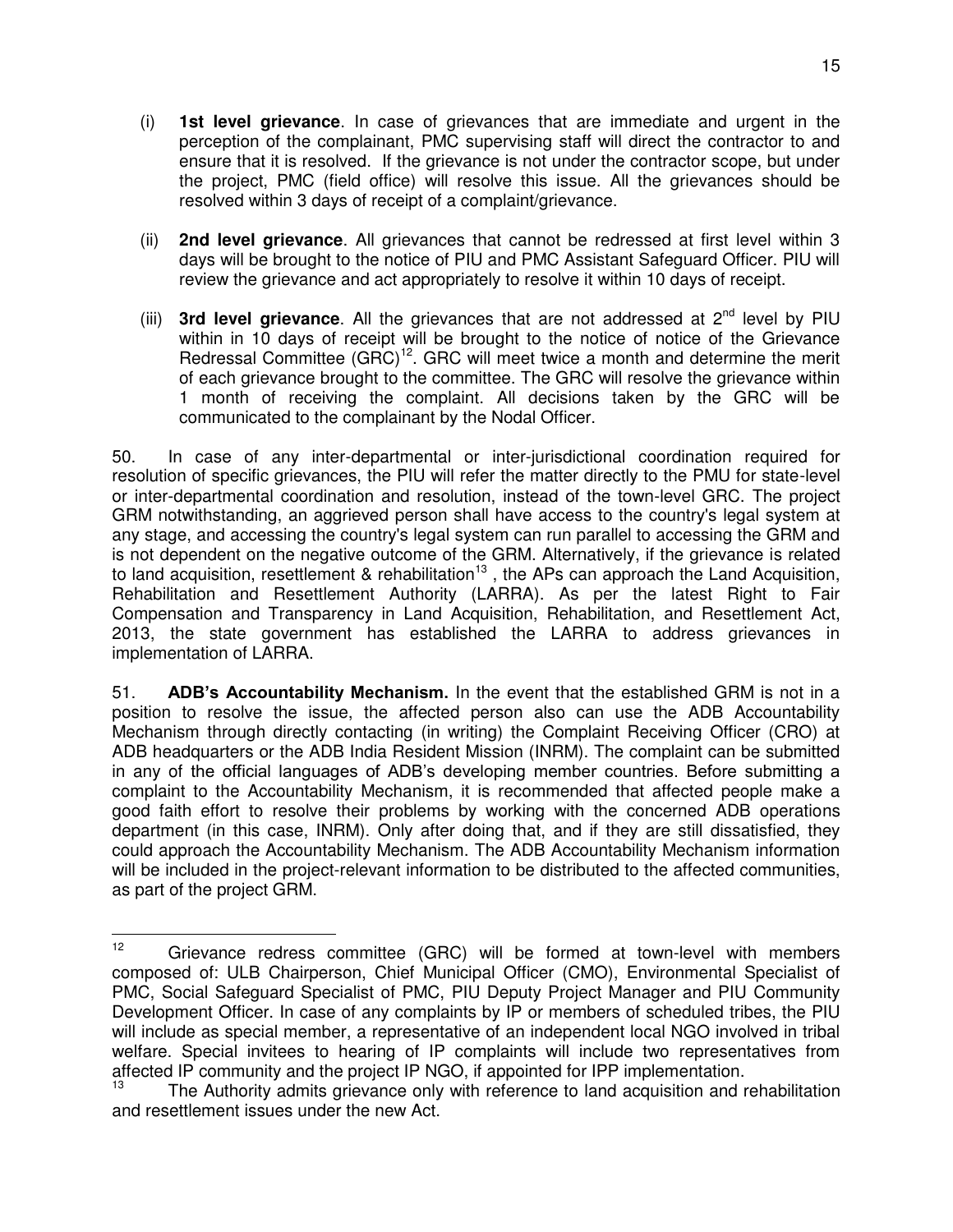52. **Record keeping.** Records of all grievances received, including contact details of complainant, date the complaint was received, nature of grievance, agreed corrective actions and the date these were effected and final outcome will be kept by PIU. The number of grievances recorded and resolved and the outcomes will be displayed/disclosed in the PIU office, ULB office and on the web, as well as reported in the semi-annual social and environmental monitoring reports to be submitted to ADB.

53. **Periodic review and documentation of lessons learned**. The PMU, and PIUs, supported by the PMC specialist will periodically review the functioning of the GRM and record information on the effectiveness of the mechanism, especially on the PIU's ability to prevent and address grievances. MPUSIP GRM is presented in the following figure.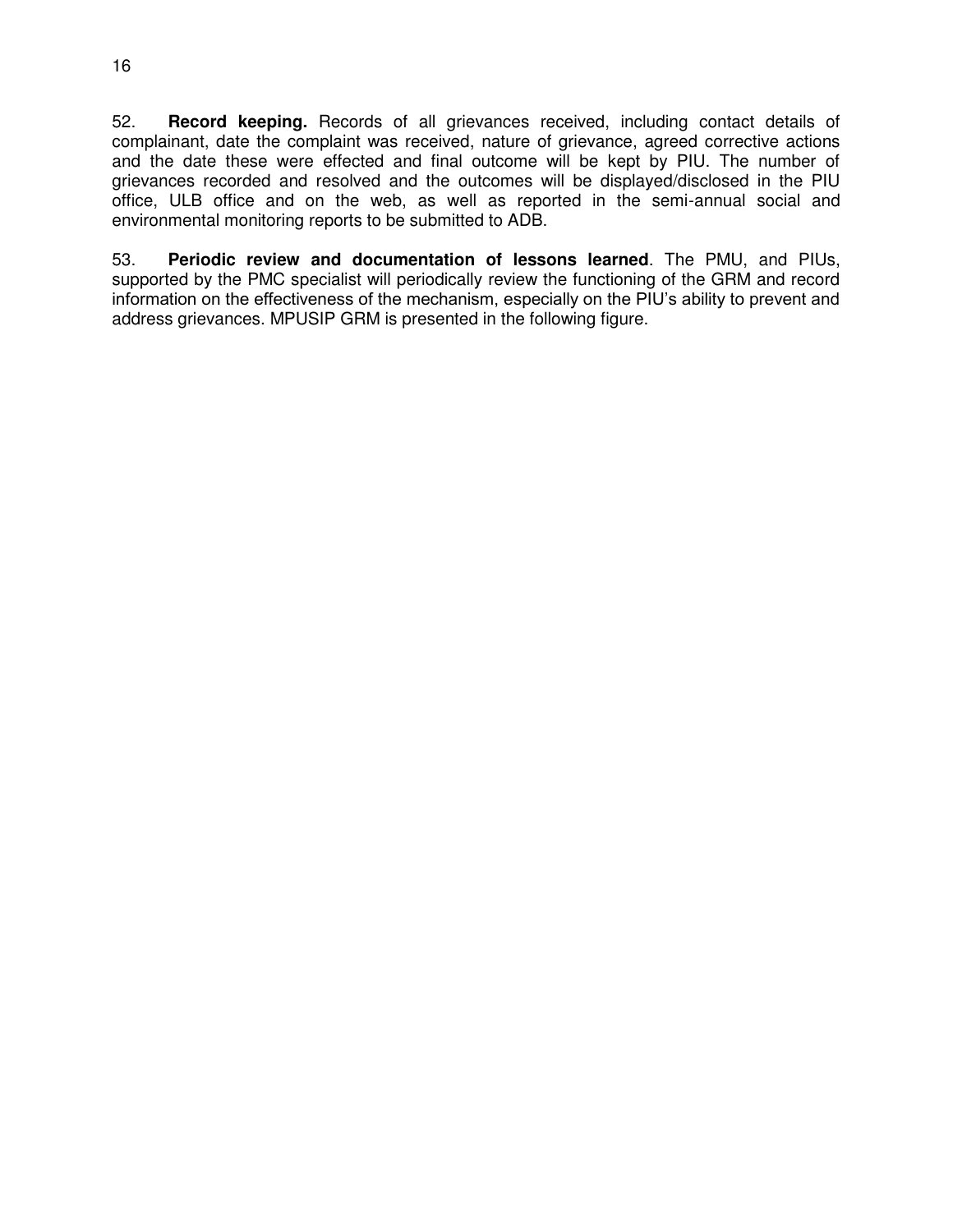

**Figure 1: MPUSIP Grievance Redress Mechanism** 

Note: ASO=Assistant Safeguard Officer, GRC = Grievance Redressal Committee; PMC = Project Management Consultants, PMU = Project Management Unit.

54. All costs involved in resolving the complaints will be borne by executing agency. The GRC will continue to function throughout the project duration.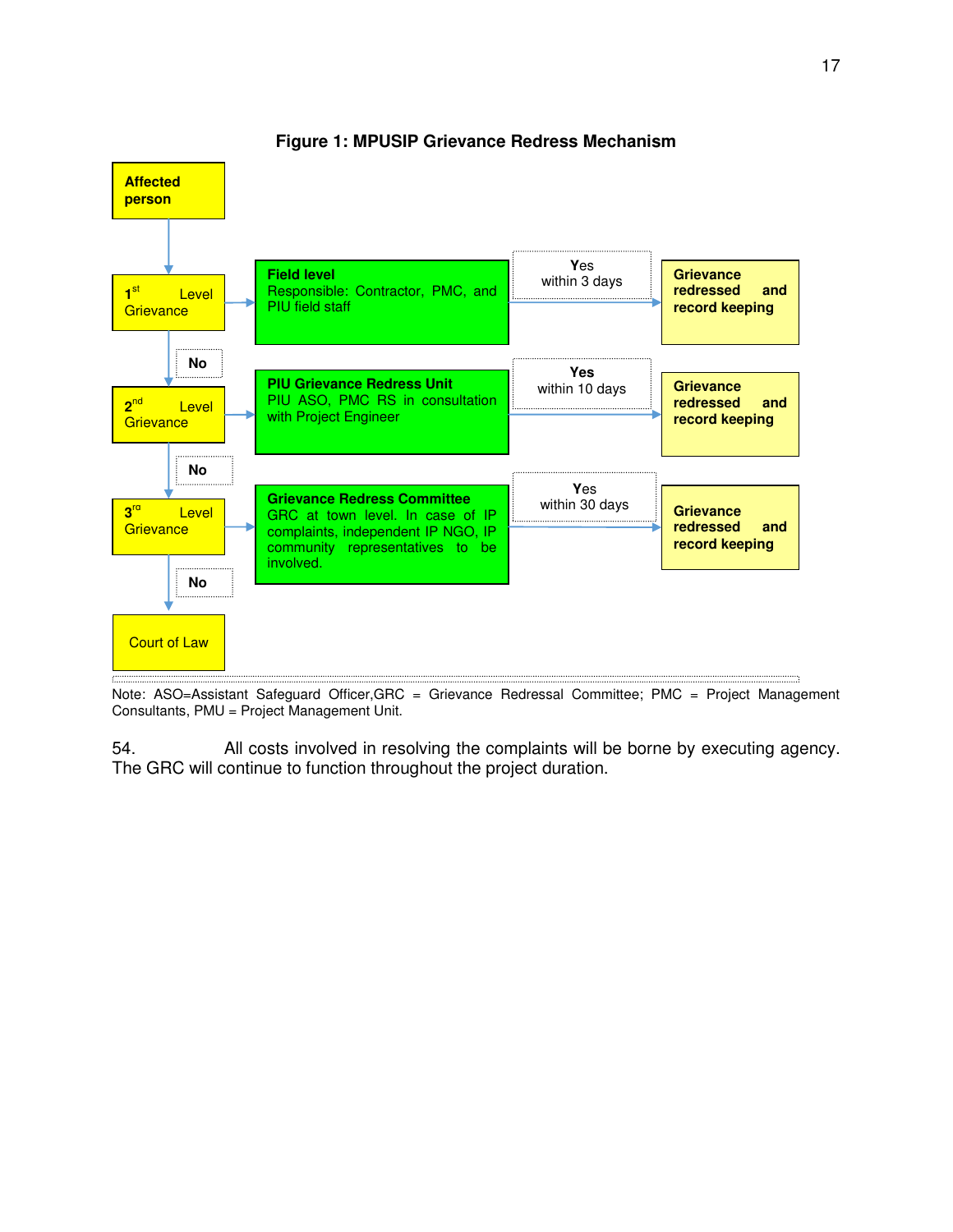## **IV. STRATEGY FOR INDIGENOUS PEOPLES PARTICIPATION**

<span id="page-22-0"></span>55. Consultations and information disclosure are an integral part of IPP preparation in order to ensure that the priorities, preferences, and needs of the tribal groups have been taken into consideration adequately. With that objective in view, a strategy for consultation with tribal communities and their leaders will be developed so that these are conducted in a participatory manner. The PIU will be fully involved in evolving the strategy and consultation process.

56. The affected IPs will be actively engaged in all stages of the project cycle, including project preparation, and feedback of consultations with the IPs will be reflected in the project design, followed by disclosure. Their participation in project planning will inform project design, and the IPs should be convinced of their benefits from the project. The IPP prepared will be translated into the local language of the IPs and made available to them before implementation by the PIU, with assistance from NGO.

57. Local CBOs/tribal community representatives will be involved in IPP implementation and resolving all issues related to the IPP through consultation and facilitation by the implementing NGO. The GoMP through the concerned PIU will ensure adequate flow of funds for consultation and facilitation of planned activities within IPP.

58. One project information disclosure (PID) brochure will be prepared, translated into a language understandable to the IPs, and distributed among them. Annex 4 provides the template for the PID.

## **V. BENEFITS OF THE PROJECT AND MITIGATION OF ADVERSE IMPACTS**

<span id="page-22-1"></span>59. The main thrust of the IPP is to address the potential adverse impacts of the development project, taking into consideration the marginality and vulnerability status of the tribal community. The IPP will be formulated in such a way that the IP groups will have development options built into the project design which are in accordance with their needs, and at the same time preserve their distinctive sociocultural identity. The IPP will also focus on developmental strategy that encourages and strengthens their existing skill so that the IPs are able to derive benefits from project intervention.

60. Based on the significance and nature of the project impact on the IP community, the affected IPs will be entitled to various compensation packages. Where land acquisition is essential, IPs are entitled to receive land-for-land compensation for acquired land, if feasible. Their traditional customary right over land use will be protected. Absence of legal title over land will not be a bar to receiving compensation for land or alternate land. They will be entitled to all types of compensation and assistance as defined in the RF of the project. All compensation and assistances will be paid prior to start of project civil work.

61. In addition, the affected IPs are entitled to: (i) special assistance earmarked for the vulnerable group to restore their livelihood; (ii) improvements in their economic condition and better quality of life; and (iii) maintaining their cultural identity. The IP community living in the project impact zone will prepare the mitigation action plan to address the adverse issues, with support from PIU officials, and project management consultants (PMC) to give shape to their plan of action.

62. If the IP impacts are not significant or generally positive, the PIU in consultation with PMC could decide to prepare a "specific action" plan in a due diligence report detailing required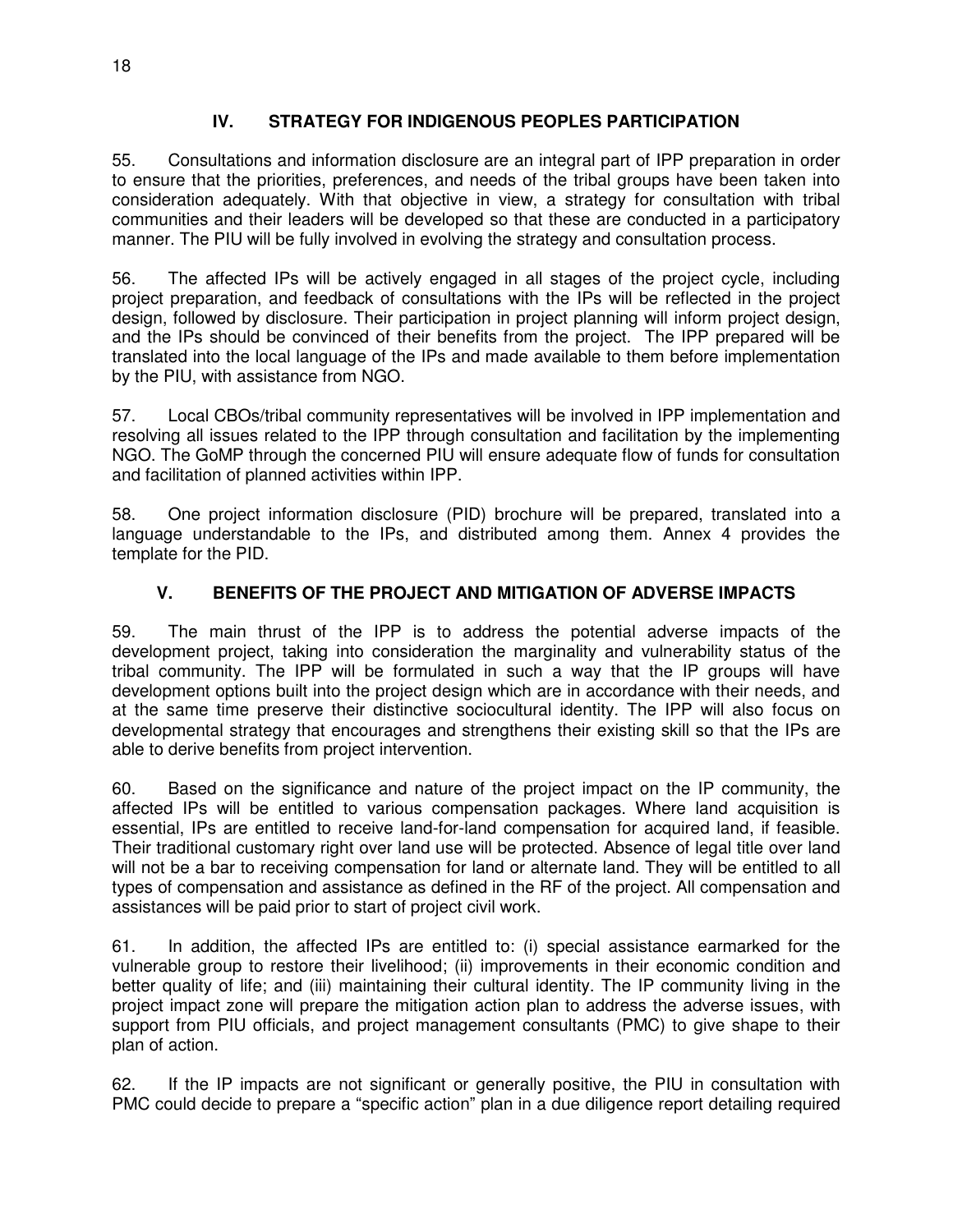actions to address the IP issues without preparing a stand-alone IPP. This decision will depend on the severity of impacts. This "specific action" plan can be a community action plan where the IP groups live with non-indigenous peoples in the same subproject location. Another way is to incorporate IP issues and their benefits into the RP, if any. If the above are not feasible, it is possible to specifically include them in the subproject beneficiary group.

# **VI. INSTITUTIONAL ARRANGEMENTS**

#### <span id="page-23-1"></span><span id="page-23-0"></span>**A. Institutional Arrangements**

63. The Urban Development and Housing Department (UDHD) of Government of Madhya Pradesh will be the executing agency for the Project, responsible for management, coordination and execution of all activities funded under the loan. The implementing agency will be the recently established Madhya Pradesh Urban Development Company (MPUDC), a wholly owned subsidiary of GoMP. A central Project Management Unit (PMU) attached to MPUDC will be responsible for implementing the MPUSIP. The PMU will be supported by Project Implementation Units (PIUs) with a flexibility for redeployment depending upon the implementation requirements.

64. The PMU and PIUs will be supported by several teams of Design Consultants in preparation of preliminary engineering designs.

65. A Water Resource Review Committee (WRRC) is constituted to undertake a thorough review of the source when recommended by the Design Consultant in regard to technoeconomic feasibility and sustainability especially ensuring climate change resilience, and Technical Review Committee (TRC) to review and approve the preliminary designs developed by the Design Consultants.

66. Project Management Consultant (PMC) centrally located in PMU and with field teams located in PIUs shall be responsible for implementation of the Project. All infrastructure contracts will be procured through performance-based contracts (PBCs) and are likely to include build-operate (BO) framework.

67. Two Committees - an Empowered Committee cum Executive Committee and a Technical Clearance and Tender Committee have been constituted by the Government to be responsible for effective and timely implementation of the Project.

# **B. Safeguard Implementation Arrangements**

68. **Project Management Unit.** The PMU will be staffed with two safeguard specialists: (i) Project Officer (Environment) and (ii) Project Officer (Social Safeguard and Gender) and will receive support from environmental and social safeguard specialists on PMC teams. PO(SSG) will have overall responsibility in implementation of this RF, including appropriate monitoring and reporting responsibilities. PO(SSG) is supported by Social Safeguard Specialist of PMC. Key tasks and responsibilities of the PMU PO(SSG) are as follows:

- (i) Ensure subprojects confirm to exclusion criteria
- (ii) Review and finalize subproject IR and IP category; assess type of documentation required (RP/IPP/DDR).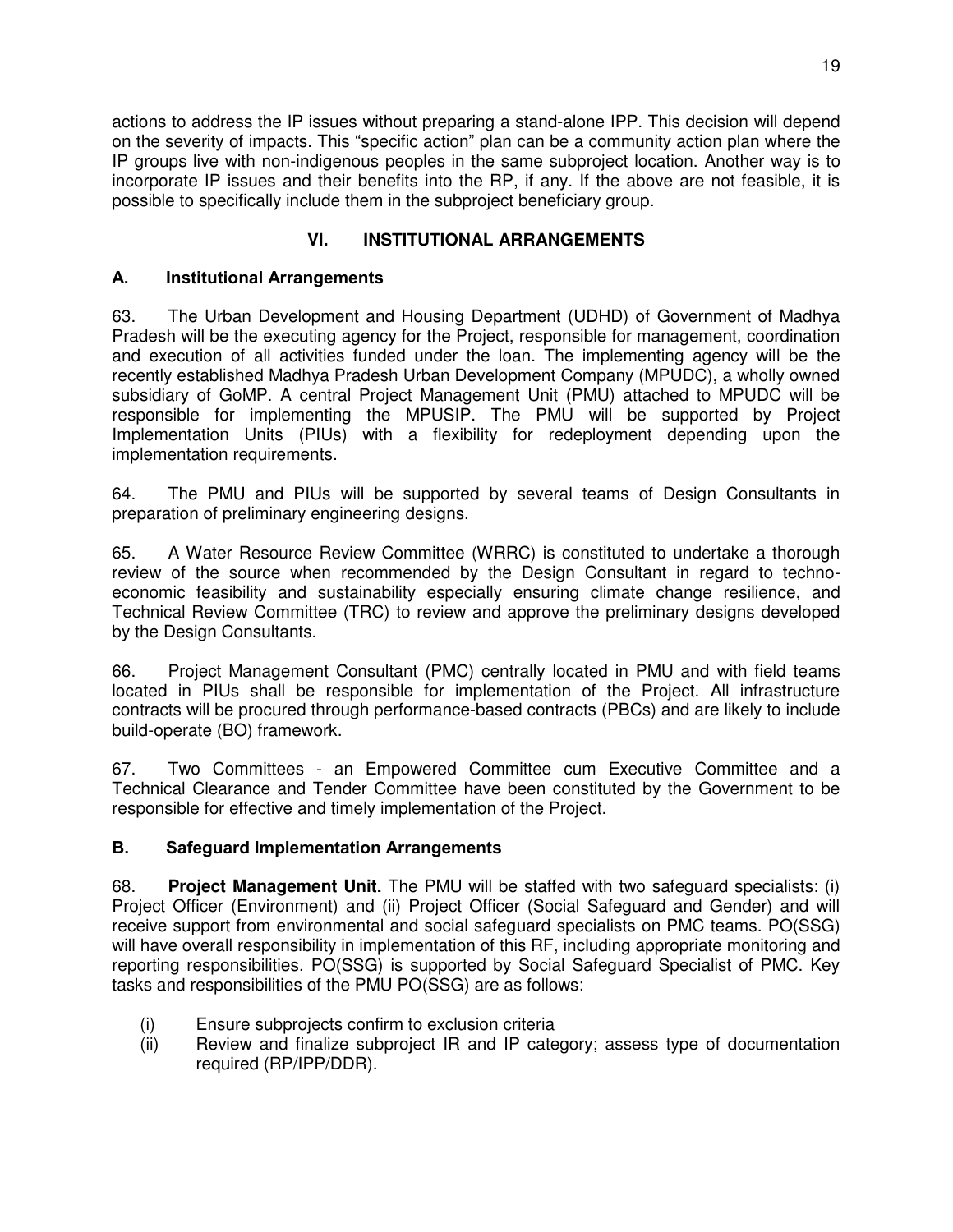- (iii) Oversee preparation of RPs/DDRs/IPPs; confirm existing RPs/DDRs/IPPs are updated based on detailed designs, and that new subproject RPs/DDRs are prepared in accordance with the RF and IPPF
- (iv) Ensure that RPs/DDRs/IPPs are included in bidding documents and civil works contracts
- (v) provide oversight on social safeguard management aspects of subprojects and ensure RPs/IPPs and impact avoidance measures outlined in the RF/IPPF/EMP/RP/IPP/DDR are implemented by PIU and contractors
- (vi) Facilitate and ensure compliance with all government rules and regulations regarding No Objection Certificates, third party certificates for negotiated settlement or donation, land ownership and transfer details etc. for each site, as relevant
- (vii) Supervise and provide guidance to the PIUs to properly carry out the social safeguard and gender monitoring (IR/IP/GAP monitoring) as per the RF/IPPF/GAP
- (viii) Review, monitor, and evaluate the effectiveness with which the RPs/IPPs/provisions of DDRs and GAP are implemented, and recommend corrective actions to be taken as necessary
- (ix) Consolidate monthly social safeguard (IR/IP) and gender monitoring reports from PIUs and submit semi-annual monitoring reports to ADB
- (x) Ensure timely disclosure of final RPs/DDRs/IPPs in locations and form accessible to the public and affected persons.
- (xi) Address any grievances brought about through the grievance redress mechanism in a timely manner.
- (xii) Oversee training needs assessment of affected persons and vulnerable persons by PIUs/PMC, coordinate training activities and convergence with livelihood programs of the government.
- (xiii) Identify training needs and coordinate training activities for the PIUs/contractors/CBOs for capacity building to implement the RP/IPP/DDR, project GRM and GAP;
- (xiv) Coordinate database management for social safeguards implementation and monitoring;
- (xv) Coordinate public awareness campaigns by the PIUs including resettlement provisions with the help of print and electronic media;
- (xvi) In case of any IR Category A subproject, facilitate the appointment of the external monitoring agency and coordinate evaluation activities to be taken up by the agency, as required; Prepare Terms of Reference (ToR) for procuring the external agency, as required, with the assistance of the PMC Resettlement Specialist, and facilitate appointment and coordination of the external monitor's activities.
- (xvii) In case need for IPP preparation and implementation identified, facilitate the appointment of NGO with a good track record and experience in working on tribal development issues in the state.

69. **Project Implementation Units**. PIUs will be headed by a Project Manager and supported by PMC. Resettlement Specialist of PMC will assist PIU in implementation of social safeguard related tasks. At each PIU, the Assistant Project Manager will be given additional responsibilities of safeguard tasks and will be designated as Assistant Safeguard Officer (ASO). ASO will be assisted by Resettlement Specialist of PMC in implementation/updating of resettlement plan/indigenous peoples plan/due diligence report, meaningful consultation, disclosure, establishing broad community consent, identification of appropriate impact avoidance and mitigation measures, assessment of entitlement and computation of compensation other than those covered under RFCTLARRA, etc. The ASO will assist PMU SSGO in implementation of the following key tasks at PIU level.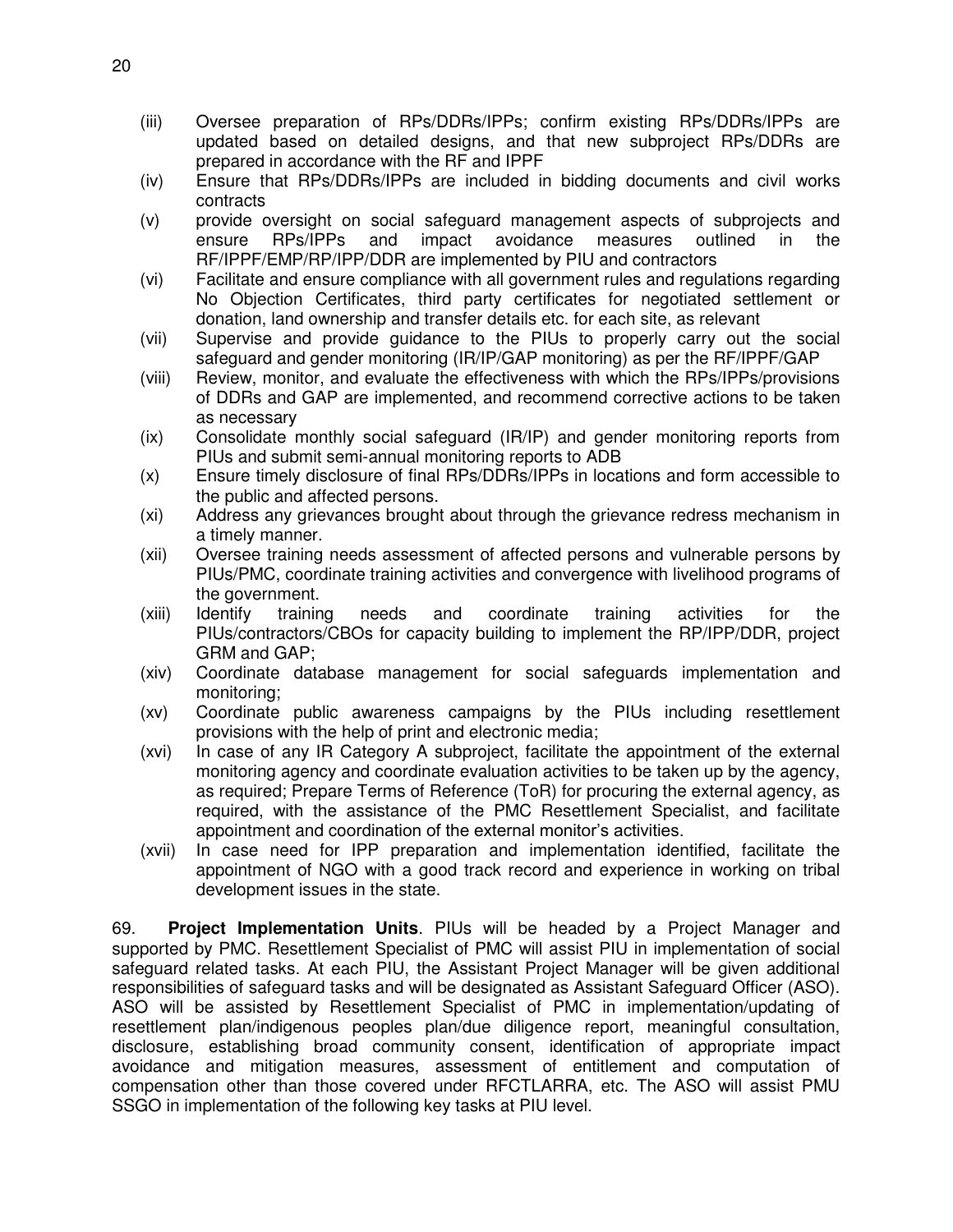- (i) Fill up IR/IP impact checklist and classify the project
- (ii) Conduct census and socio-economic surveys, detailed measurement surveys, and verification surveys of APs, conduct meaningful consultations with APs/beneficiaries, finalise list of APs prepare/update RP/DDR/IPP with the assistance of PMC, and submit to PMU for review and approval and further submission to ADB;
- (iii) In case of IP impacts (positive or negative), conduct meaningful consultations, disclosure, establish broad community consent, identify of appropriate impact avoidance and mitigation measures, and measures for inclusion and participation of IPs in project benefits;
- (iv) inform APs about tentative schedule of land acquisition/occupation, entitlement matrix and compensation packages against different categories of loss
- (v) Coordinate valuation of assets, such as land, trees of various species, etc. Based on proper due diligence and assessment, finalize compensation packages;
- (vi) Facilitate the land acquisition and compensation processes in consultation with the district administration; coordinate, supervise and monitor disbursement of compensation;
- (vii) Obtain NOCs, land documents, third party certifications as required for the subproject
- (viii) Include RPs/IPPs/DDRs in bidding documents and civil works contracts
- (ix) Oversee day-to-day implementation of RPs/DDRs/IPPs by contractors, including compliance with all government rules and regulations, take necessary action for obtaining rights of way
- (x) Oversee RP/DDR/IPP and GAP implementation and maintenance of data for monitoring, by contractors
- (xi) Take corrective actions when necessary to ensure no adverse social impacts
- (xii) Submit monthly social monitoring reports to PMU
- (xiii) Conduct continuous public consultation and awareness
- (xiv) Address any grievances brought about through the grievance redress mechanism in a timely manner as per the RPs/DDRs/IPPs
- (xv) Organize an induction course for the training of contractors, preparing them on RP/DDR/IPP/GAP implementation, social safeguard and gender monitoring requirements related to inclusion, participation, mitigation measures, and on taking immediate action to remedy unexpected adverse impacts or ineffective mitigation measures found during the course of implementation.
- (xvi) Liaise with the District Administration and line departments for dovetailing Government's schemes for income generation and development programs for APs/IPs, as and when required;
- (xvii) Work in close coordination with IP NGO in design and implementation of IPP, if any prepared.

70. The PMC Resettlement Specialist will assist the PO(SSG) in training, social safeguard supervision, monitoring, record keeping and report preparation activities.

71. **Civil works contracts and contractors.** RPs/IPPs/EM are to be included in bidding and contract documents and verified by the PIUs and PMU. The contractor will be required to designate an Environment, Health and Safety (EHS) supervisor to ensure implementation of EMP/ RP/EM/ social safeguard provisions in this RF during civil works, who will also have the responsibility for communication with the public under the guidance of PMU/PIU and grievance registration. Contractors are to carry out all mitigation and monitoring measures outlined in their contract. As the contract is to be procured through build-operate framework, contractor will also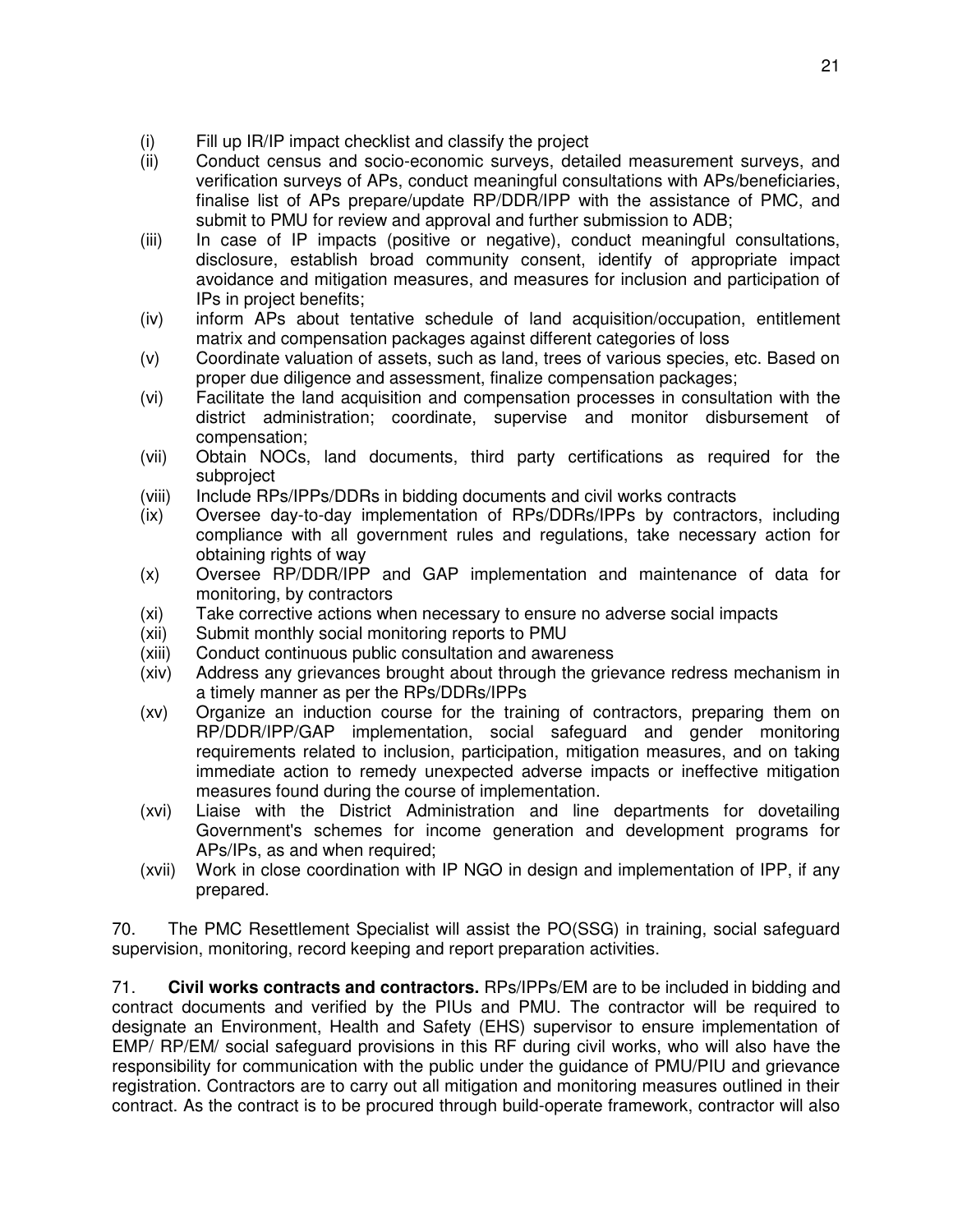be responsible for operation phase safeguard implementation during a 10 year O & M period, after which it will be responsibility of the respective ULBs to takeover and implement the O&M.

72. The PMU and PIU will ensure that bidding and contract documents include specific provisions requiring contractors to comply with: (i) all applicable labor laws and core labor standards on (a) prohibition of child labor as defined in national legislation for construction and maintenance activities; (b) equal pay for equal work of equal value regardless of gender, ethnicity, or caste; and (c) elimination of forced labor; and with (ii) the requirement to disseminate information on sexually transmitted diseases, including HIV/AIDS, to employees and local communities surrounding the project sites. The bid documents will also include specific provision regarding inclusion and participation of indigenous peoples and vulnerable persons (disabled, elderly-headed and female-headed households, scheduled caste households, below poverty line households) in project benefits, by requiring the contractor to ensure 100% connections to such households and according priority in employing such persons in project-related construction and operation and maintenance work, and maintaining a sexdisaggregated record of persons benefited.



Figure 1: Safeguard Implementation Arrangements

ADB=Asian Development Bank, EHS=Environment, Health and Safety, GoMP=Government of Madhya Pradesh, MPPCB=Madhya Pradesh Pollution Control Board, MPUDC=Madhya Pradesh Urban Development Company, PIU=project implementation unit, PMU=project management unit, PMC=project management consultants, UDHD=urban development and housing department, ULB=urban local body

#### <span id="page-26-0"></span>**G. Institutional Arrangements for Preparing and Implementing IPPs**

73. No negative impacts on IPs are envisaged in the sample subprojects prepared under MPUSIP for the identified sites and alignments. If the need for an IPP is established on the basis of preliminary screening and social impact assessment conducted by PMC, an IP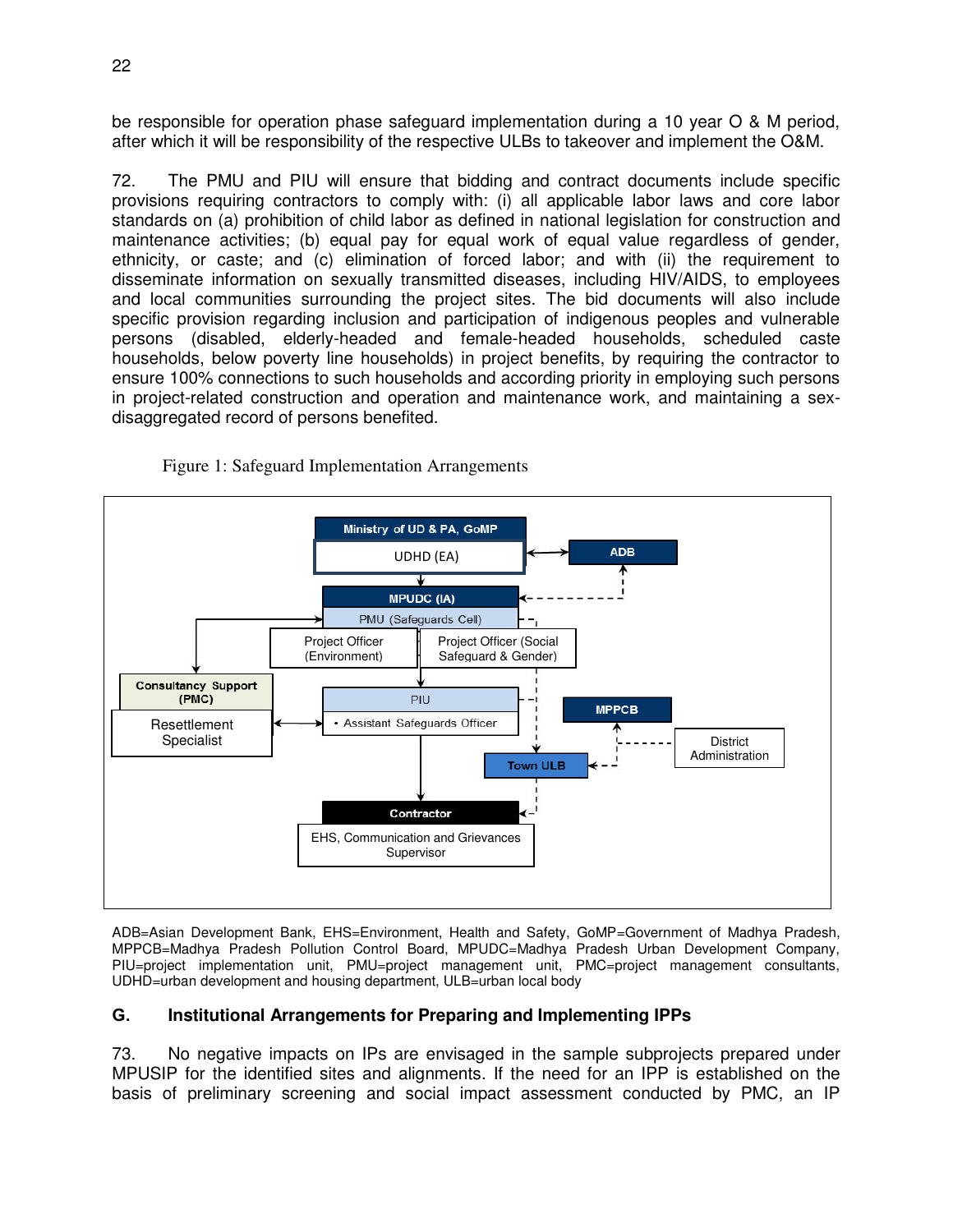implementing NGO will be appointed by PMU. If an IPP is recommended/required, the PMC will prepare the IPP in consultation with the designated PIU staff and the IP NGO. In all these activities, the state's existing administrative set-up for tribal affairs and scheduled areas, namely the Tribal Welfare Department (Divisional Deputy Commissioner/Tribal Welfare Officer at division level; the CEO Jila Panchayat and either Assistant Commissioner Tribal Development in tribal dominated districts or the District Organizer Tribal Welfare in the remaining districts); and the District Collector's office, will be consulted, and an orientation on a participatory approach will be provided by the responsible officers of these departments.

74. The draft IPP will be approved by the PMU, which will scrutinize whether all provisions have been made in accordance with the existing laws pertaining to protection of the interest and welfare of tribal communities, and compliance with ADB SPS and government policy, and send it to ADB for approval. ADB will review and approve the IPP after incorporation of observations, if any, for IPP implementation. After the final approval from ADB, PIU will undertake IPP implementation with the assistance of IP implementing NGO.

75. An NGO appointed by the PMU will facilitate IPP action plan preparation and implementation. The PO(SSG) at PMU and ASO at the PIU supported by the PMC, will monitor IPP implementation periodically. Diagrams in Figures 2 and 3 show the flow of activities for IPP implementation.



**Figure 2: IPP Implementation Arrangements**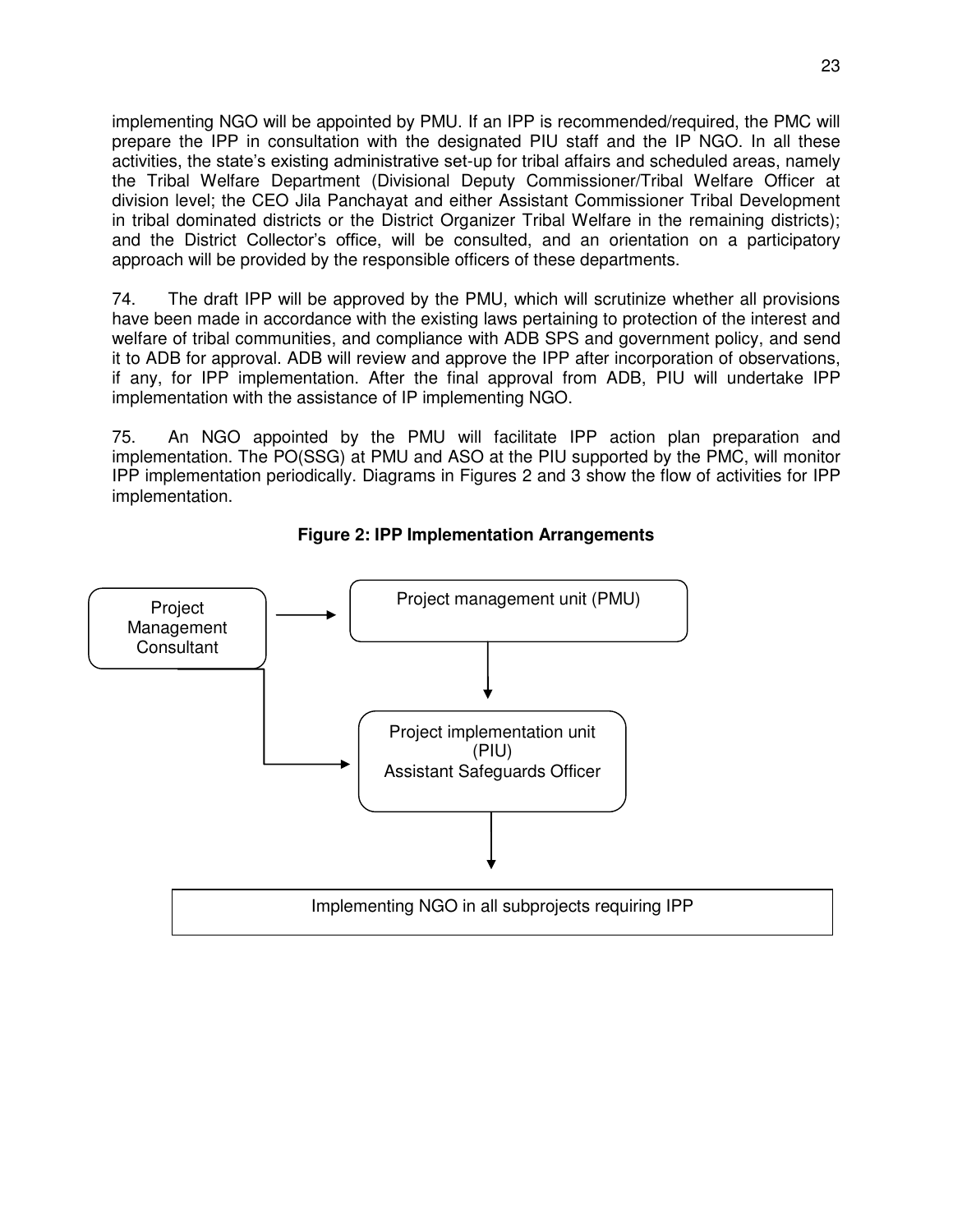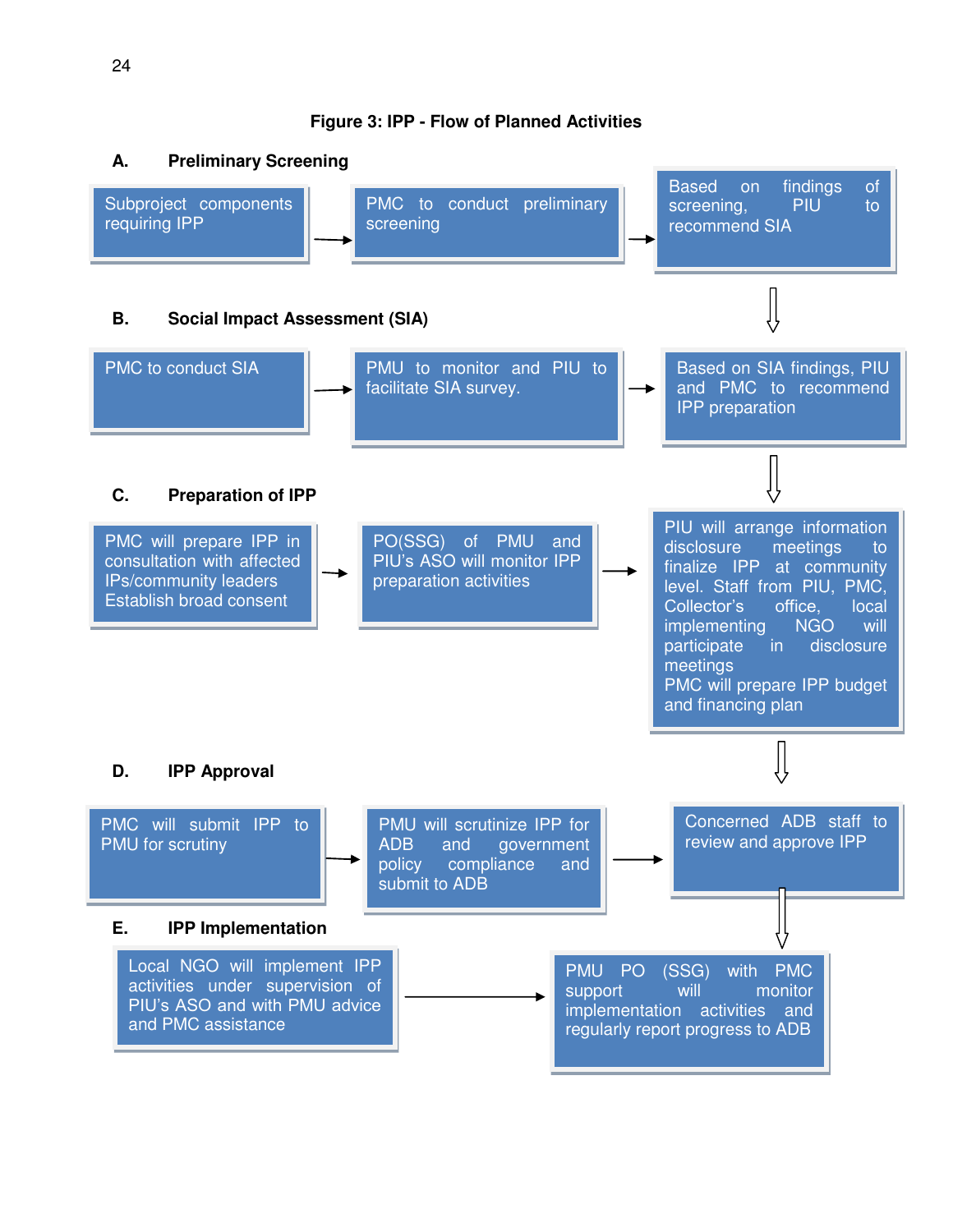#### **VII. BUDGET FOR FORMULATING AND IMPLEMENTING IPP**

<span id="page-29-0"></span>76. The GoMP will ensure that each PIU has sufficient resources to prepare and implement the IPP if the subproject component will have any impact on indigenous communities. The activities of the IPP will be implemented by the PIU, with assistance from local NGOs/CBOs, and PMC. A detailed budget will be prepared by the PIU through the consultant (PMC), considering all the activities associated with formulation and implementation of IPPs. Such budgets will be an integral component of the project cost, and will be made available during project implementation.

# **VIII. PROGRAM FOR MONITORING AND EVALUATION**

<span id="page-29-1"></span>77. Monitoring and evaluation (M&E) are significant activities in developmental programs which deal with IP communities, in particular. The implementing agency and the PMU are likely to come across many issues and problems related to implementation, which need to be solved immediately and in a sensitive manner. Monitoring will provide such solutions. Monitoring will be a periodic assessment of planned activities, providing inputs at the project's mid-term level, facilitating changes, and giving necessary feedback on IPP implementation activities and directing all involved on the right path, if necessary. Evaluation will take place at the end of the project and assess whether the planned activities have actually achieved their objectives to improve the IP community's standard of living and retain their tribal sociocultural identity at the same time. The M&E mechanism will measure project performance and fulfillment of the project objectives.

## <span id="page-29-2"></span>**A. Internal and External Monitoring**

78. The safeguard officer (PO-SSG) at the PMU, with the help of the PMC, PIU and implementing NGO, will carry out regular monthly internal monitoring. The PIU will submit monthly progress reports to PMU and to ADB. The NGO will be thoroughly briefed and oriented on ADB's SPS 2009. For projects with significant adverse impacts on IP, the project will engage qualified and experienced external experts or NGOs to verify monitoring information. The external monitor engaged by the borrower/client (EA) will advise on ADB compliance issues. If any significant IP issues are found, the borrower/client will prepare a corrective action plan or prepare an updated IPP. The PIU will implement the corrective actions and follow up on these to ensure their effectiveness. The PIU, with support from the implementing NGO, will prepare periodic monitoring reports to the PMU PO(SSG) on the progress of IPP implementation, highlighting compliance issues and corrective actions, if any. The costs of monitoring requirements will be reflected in project budgets.

79. Projects with IP impact of category A will need external monitoring. The IPP will include the following monitoring indicators, if required:

- (i) community's perception on project benefits, adverse impact, and proposed mitigation measures;
- (ii) information on plan preparation, implementation process, and time taken at each stage;
- (iii) visits to sites to observe physical progress of plans;
- (iv) socioeconomic status of the community through sample survey of the targeted IP families at pre- and post-project levels;
- (v) degree and frequency of participation of IP communities, and effectiveness of such participation;
- (vi) usefulness and utilization of training imparted;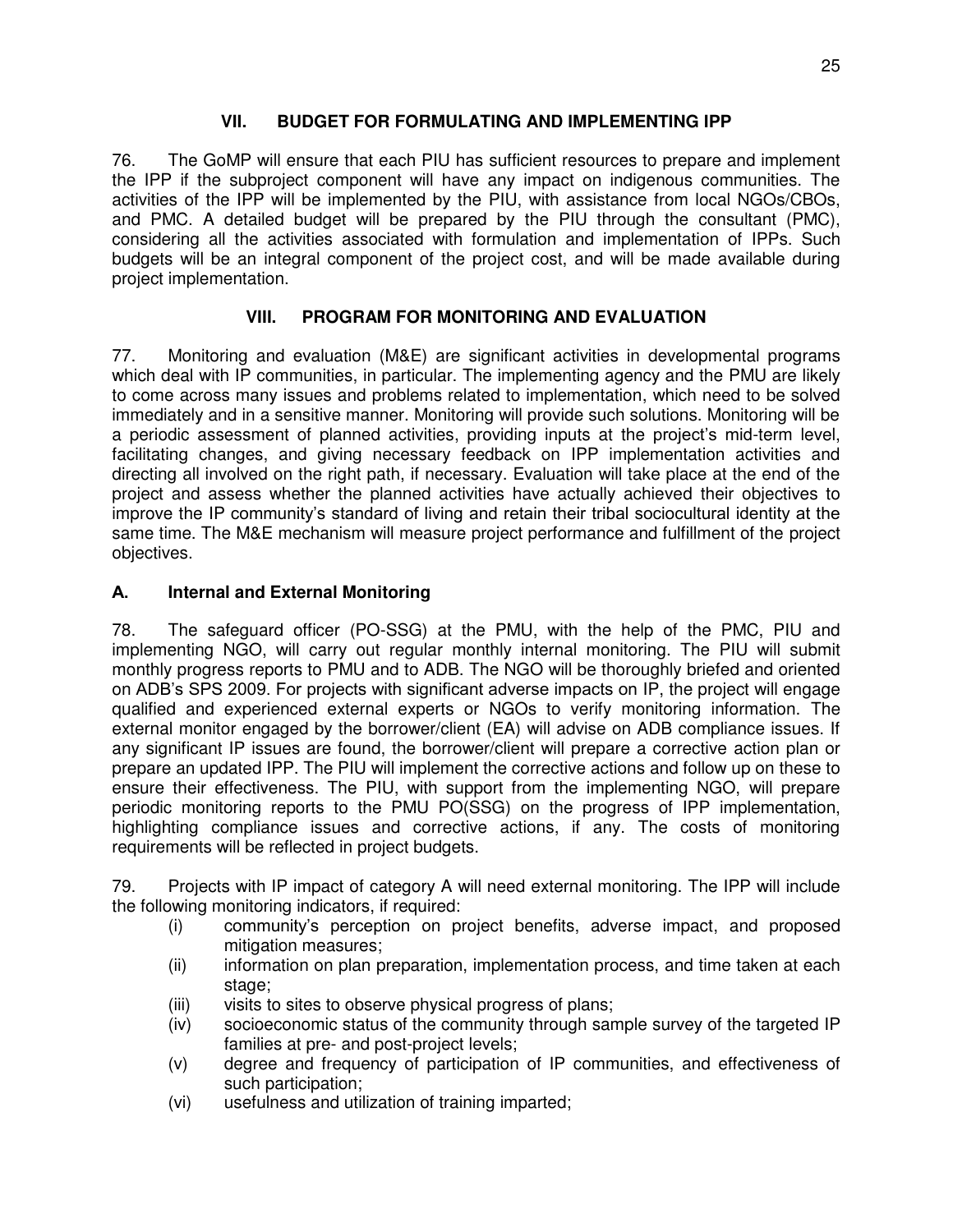- (vii) utilization of funds;
- (viii) interaction between implementing NGO, the PIU and the IP community; and
- (ix) improvement in socioeconomic status of the affected indigenous families.

80. The MPUSIP does not envisage any significant negative impact on IP. Any subproject with significant adverse impacts on IP should be avoided for financing under the investment program.

#### <span id="page-30-0"></span>**B. Reporting**

81. The semiannual safeguards monitoring report prepared by the PIUs should include the implementation of the IPP or specific action plan of the identified IP in a DDR. The external agency, as required, will submit biannual monitoring reports to the ADB. Broadly, monitoring and evaluation systems will involve:

- (i) administrative monitoring: daily planning, implementation, troubleshooting, feedback, individual village file maintenance, and progress reports;
- (ii) Socioeconomic monitoring: case studies, using baseline information for comparing the socioeconomic conditions, morbidity and mortality, communal harmony, dates for consultations, employment opportunities, etc.; and
- (iii) impact evaluation monitoring: improved living standards; access to natural resources; better bargaining power in the society; etc.

82. Reporting and monitoring formats will be prepared by the monitoring experts for effective internal and external monitoring. The reports will be submitted to ADB for review and comments. Each IPP monitoring report will be submitted by EA to ADB for review and disclosure on the ADB website. Particularly, if land acquisition issues and packages for payment of compensation are involved, the monitoring reports will consist of details of the payment, and whether these are in conjunction with the project's civil work implementation.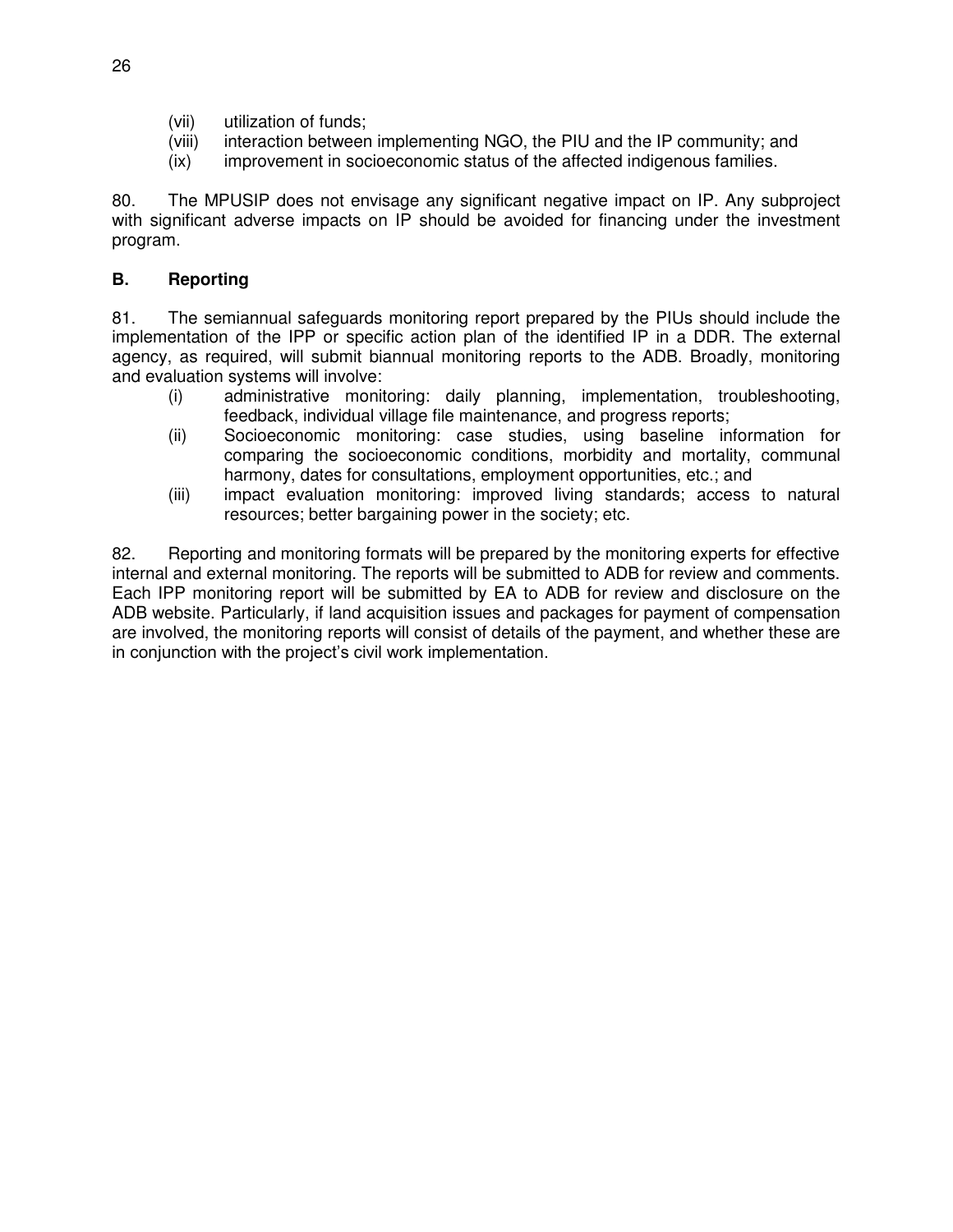#### **State/District No\_of households Total Population Scheduled Tribe (ST) Population % ST Population**  MADHYA PRADESH | 15093256 | 72626809 | 15316784 | 21.09 Sheopur 146043 687861 161448 23.47 Morena 362646 1965970 17030 0.87 Bhind 299233 1703005 6131 0.36 Gwalior 383845 2032036 72133 3.55 Datia 160215 786754 15061 1.91 Shivpuri 359969 1726050 227802 13.20 Tikamgarh 296116 1445166 67857 4.70 Chhatarpur 356297 1762375 73597 4.18 Panna 228709 1016520 170879 16.81 Sagar 517850 2378458 221936 9.33 Damoh 297608 1264219 166295 13.15 Satna 478741 2228935 319975 14.36 Rewa 526065 | 2365106 | 311985 | 13.19 Umaria 145024 644758 300687 46.64 Neemuch 179746 826067 71441 8.65 Mandsaur 286808 1340411 33092 2.47 Ratlam 296683 1455069 409865 28.17 Ujjain 391438 1986864 48730 2.45 Shajapur 300025 1512681 37836 2.50 Dewas 308871 1563715 272701 17.44 Dhar 425914 2185793 1222814 55.94 Indore 649540 | 3276697 | 217679 | 6.64 Khargone (West Nimar) | 367988 | 1873046 | 730169 | 38.98 Barwani 243277 1385881 962145 69.42 Rajgarh 345297 1545814 53751 3.48 Vidisha 299676 1458875 67603 4.63 Bhopal 501805 2371061 69429 2.93 Sehore 257311 1311332 145512 11.10 Raisen 278895 1331597 205006 15.40 Betul 329832 1575362 667018 42.34 Harda 113379 570465 159678 27.99 Hoshangabad 15.89 1241350 1241350 197300 15.89 Katni 289551 1292042 317699 24.59 Jabalpur 539060 2463289 375231 15.23 Narsimhapur 250286 1091854 145879 13.36 Dindori 169630 704524 455789 64.69

#### **TABLE 1.1:SCHEDULED TRIBE POPULATION IN MADHYA PRADESH (2011)**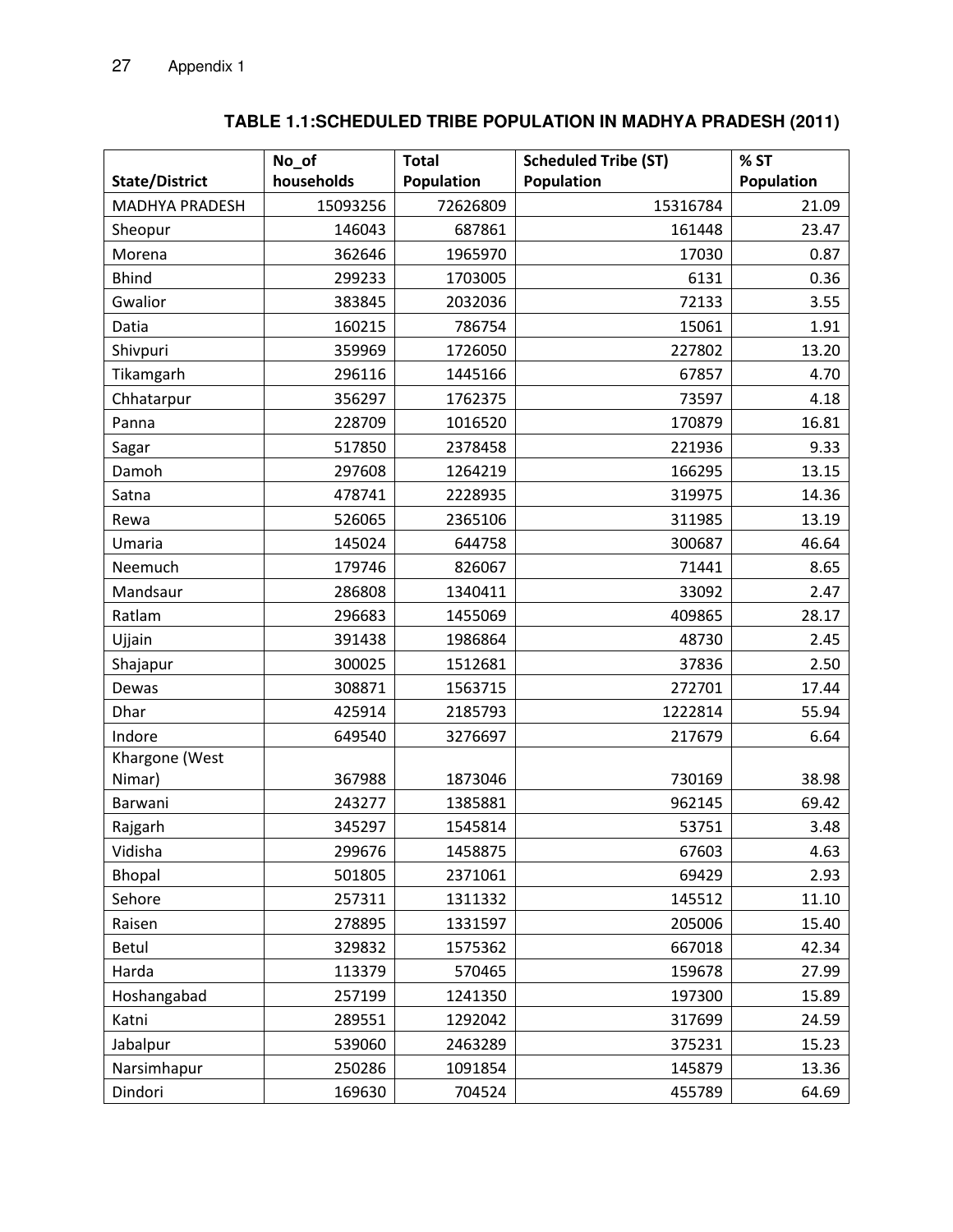| Mandla        | 250146 | 1054905 | 610528 | 57.88 |
|---------------|--------|---------|--------|-------|
| Chhindwara    | 443361 | 2090922 | 769778 | 36.82 |
| Seoni         | 314767 | 1379131 | 519856 | 37.69 |
| Balaghat      | 391836 | 1701698 | 383026 | 22.51 |
| Guna          | 244401 | 1241519 | 190819 | 15.37 |
| Ashoknagar    | 172680 | 845071  | 82072  | 9.71  |
| Shahdol       | 251452 | 1066063 | 476008 | 44.65 |
| Anuppur       | 170715 | 749237  | 358543 | 47.85 |
| Sidhi         | 238448 | 1127033 | 313304 | 27.80 |
| Singrauli     | 243925 | 1178273 | 383994 | 32.59 |
| Jhabua        | 194157 | 1025048 | 891818 | 87.00 |
| Alirajpur     | 123800 | 728999  | 648638 | 88.98 |
| Khandwa (East |        |         |        |       |
| Nimar)        | 266655 | 1310061 | 459122 | 35.05 |
| Burhanpur     | 146341 | 757847  | 230095 | 30.36 |

Source: Census 2011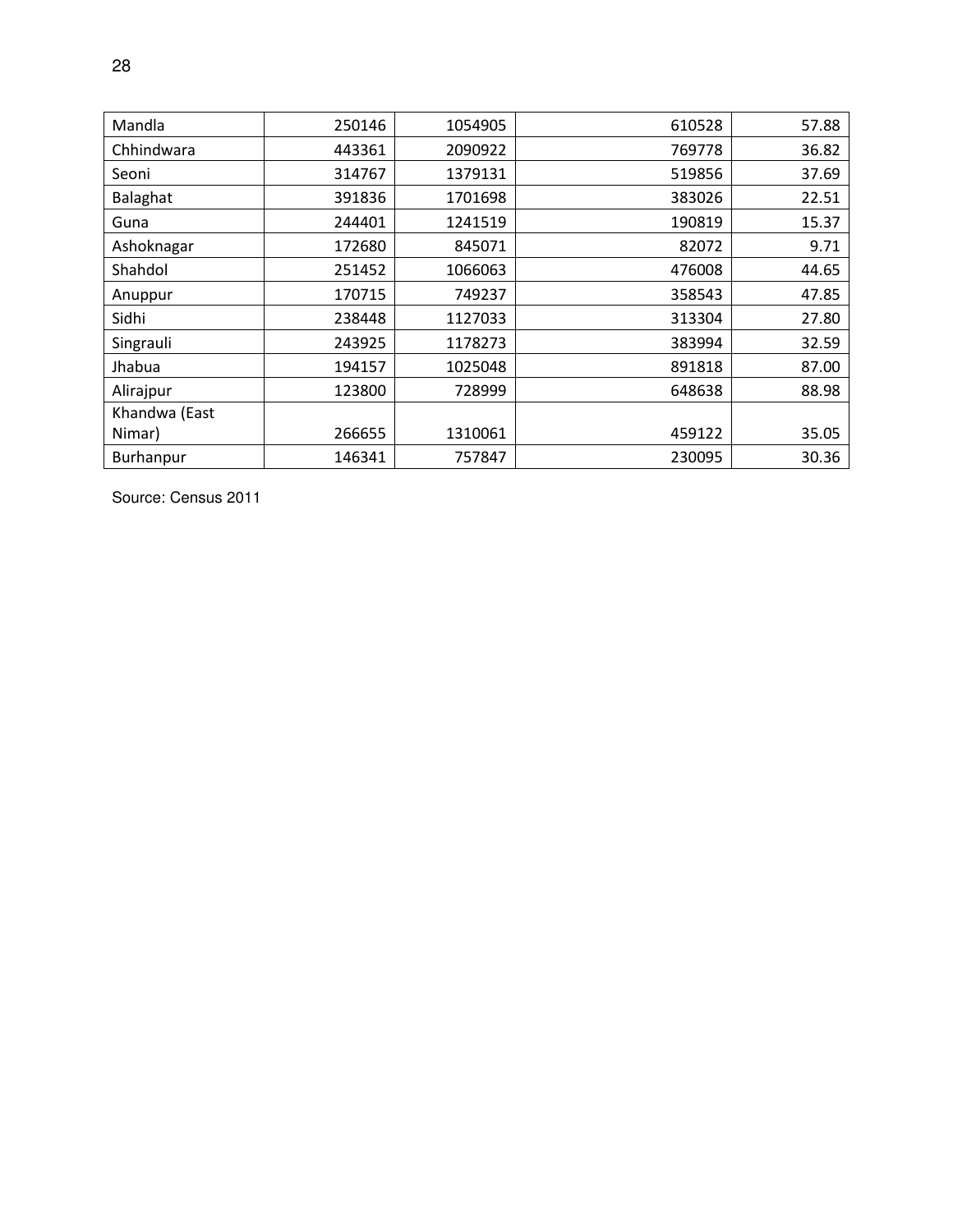| S.no              | Town          | <b>District</b> | package | Total      | Male   | Female | $\overline{\text{ST}}$ | Male | Female                  |
|-------------------|---------------|-----------------|---------|------------|--------|--------|------------------------|------|-------------------------|
|                   |               |                 |         | population |        |        | population             |      |                         |
| 1.                | <b>Boda</b>   | Rajgarh         | 1A      | 9886       | 5078   | 4808   | 2145                   | 1122 | 1023                    |
| 2.                | Kurawar       | Rajgarh         |         |            |        |        |                        |      |                         |
| 3.                | Kothri        | Sehore          |         | 10526      | 5419   | 5107   | 138                    | 63   | 75                      |
| 4.                | Amla          | <b>Betul</b>    | 1B      | 30215      | 15562  | 14653  | 1711                   | 850  | 861                     |
| 5.                | Betul bazar   | <b>Betul</b>    |         | 10630      | 5402   | 5228   | 427                    | 221  | 206                     |
| 6.                | Bhaisdehi     | Betul           |         | 11961      | 6093   | 5868   | 1104                   | 549  | 555                     |
| 7.                | Sarni         | <b>Betul</b>    |         | 86141      | 44928  | 41213  | 8174                   | 4194 | 3980                    |
| 8.                | Bankhedi      | Hoshangabad     | 1C      |            |        |        |                        |      |                         |
| 9.                | Sohagpur      | Hoshangabad     |         | 25040      | 12933  | 12107  | 880                    | 442  | 438                     |
| 10.               | Betma         | Indore          | 2A      | 15999      | 8208   | 7791   | 952                    | 487  | 465                     |
| $\overline{11}$ . | Gautampura    | Indore          |         | 14584      | 7507   | 7077   | 962                    | 507  | 455                     |
| $\overline{12}$ . | Depalpur      | Indore          |         | 17474      | 8973   | 8501   | 835                    | 435  | 400                     |
| 13.               | pansemal      | barwani         | 2B      | 12166      | 6189   | 5977   | 2819                   | 1380 | 1439                    |
| 14.               | Rajpur        | Barwani         |         | 20947      | 10718  | 10229  | 3108                   | 1596 | 1512                    |
| 15.               | Karhi padlia  | Khargone        |         |            |        |        |                        |      |                         |
| 16.               | Kasrawad      | Khargone        |         | 22750      | 11583  | 11167  | 2677                   | 1311 | 1366                    |
| 17.               | Dhamnod       | Dhar            | 2C      | 32093      | 16723  | 15370  | 6666                   | 3534 | 3132                    |
| 18.               | Mandav        | <b>Dhar</b>     |         | 10657      | 5373   | 5284   | 8989                   | 4516 | 4473                    |
| 19.               | Bhavra        | Alirajpur       | 2D      | 10968      | 5480   | 5488   | 5705                   | 2796 | 2909                    |
| 20.               | Petlawad      | Jhabua          |         | 15174      | 7791   | 7383   | 3655                   | 1846 | 1809                    |
| 21.               | Meghnagar     | Jhabua          |         | 12929      | 6712   | 6217   | 5117                   | 2541 | 2576                    |
| 22.               | Athana        | Neemuch         | 3A      |            |        |        |                        |      |                         |
| 23.               | Kukdeshwar    | Neemuch         |         | 11956      | 6050   | 5906   | 101                    | 50   | 51                      |
| 24.               | nagri         | mandsaur        |         | 7034       | 3554   | 3480   | 496                    | 249  | 247                     |
| 25.               | Sarwaniya     | neemuch         |         |            |        |        |                        |      |                         |
|                   | maharaj       |                 |         |            |        |        |                        |      |                         |
| 26.               | nayagaon      | Neemuch         |         |            |        |        |                        |      |                         |
| 27.               | Susner        | Agar            | 3B      | 16432      | 8437   | 7995   | 199                    | 91   | 108                     |
| $\overline{28}$ . | Pankhedi      | Shajapur        |         | 11723      | 6095   | 5628   | 174                    | 90   | 84                      |
| 29.               | Makdon        | Ujjain          |         | 11678      | 5936   | 5742   | 1046                   | 503  | 543                     |
| 30.               | Akoda         |                 | 4A      | 12534      | 6866   | 5668   | 26                     | 16   | 10                      |
| 31.               | Alampur       |                 |         | 10686      | 5764   | 4922   | 194                    | 95   | 99                      |
| 32.               | Daboh         |                 |         | 18097      | 9660   | 8437   | 16                     | 11   | $\overline{\mathbf{5}}$ |
| 33.               | Mihona        |                 |         | 16935      | 9037   | 7898   | 79                     | 44   | $\overline{35}$         |
| 34.               | Phuphlkalan   |                 |         | 12657      | 6790   | 5867   | $\mathbf{1}$           | 1    | $\mathbf 0$             |
| 35.               | <b>Bhind</b>  | <b>Bhind</b>    | 4B      | 197585     | 105352 | 92233  | 1832                   | 976  | 856                     |
| 36.               | Gohad         | <b>Bhind</b>    | 4C      | 58939      | 31913  | 27026  | 1932                   | 1053 | 879                     |
| 37.               | Isagarh       | Ashoknagar      |         | 12583      | 6611   | 5972   | 705                    | 399  | 306                     |
| 38.               | Aron          | Guna            | 4D      | 28010      | 14662  | 13348  | 645                    | 368  | 277                     |
| 39.               | <b>Bairad</b> | Shivpuri        |         | 4098       | 2156   | 1942   | 46                     | 27   | 19                      |
| 40.               | Karera        | Shivpuri        |         | 28705      | 15595  | 13110  | 294                    | 151  | 143                     |
| 41.               | Pichhore      | Shivpuri        |         | 18127      | 9502   | 8625   | 837                    | 413  | 424                     |
| 42.               | Antari        | Gwalior         | 4E      | 9949       | 5331   | 4618   | 6                      | 3    | 3                       |
| 43.               | <b>Bilaua</b> | Gwalior         |         | 12893      | 6879   | 6014   | 279                    | 145  | 134                     |
| 44.               | Pichhore      | Gwalior         |         | 12425      | 6581   | 5844   | 275                    | 137  | 138                     |
| 45.               | Barhi         | katni           | 5A      | 13946      | 7211   | 6735   | 1675                   | 821  | 854                     |

# **TABLE 1.2: SCHEDULED TRIBE POPULATION IN 64 MPUSIP PROJECT TOWNS (2011)**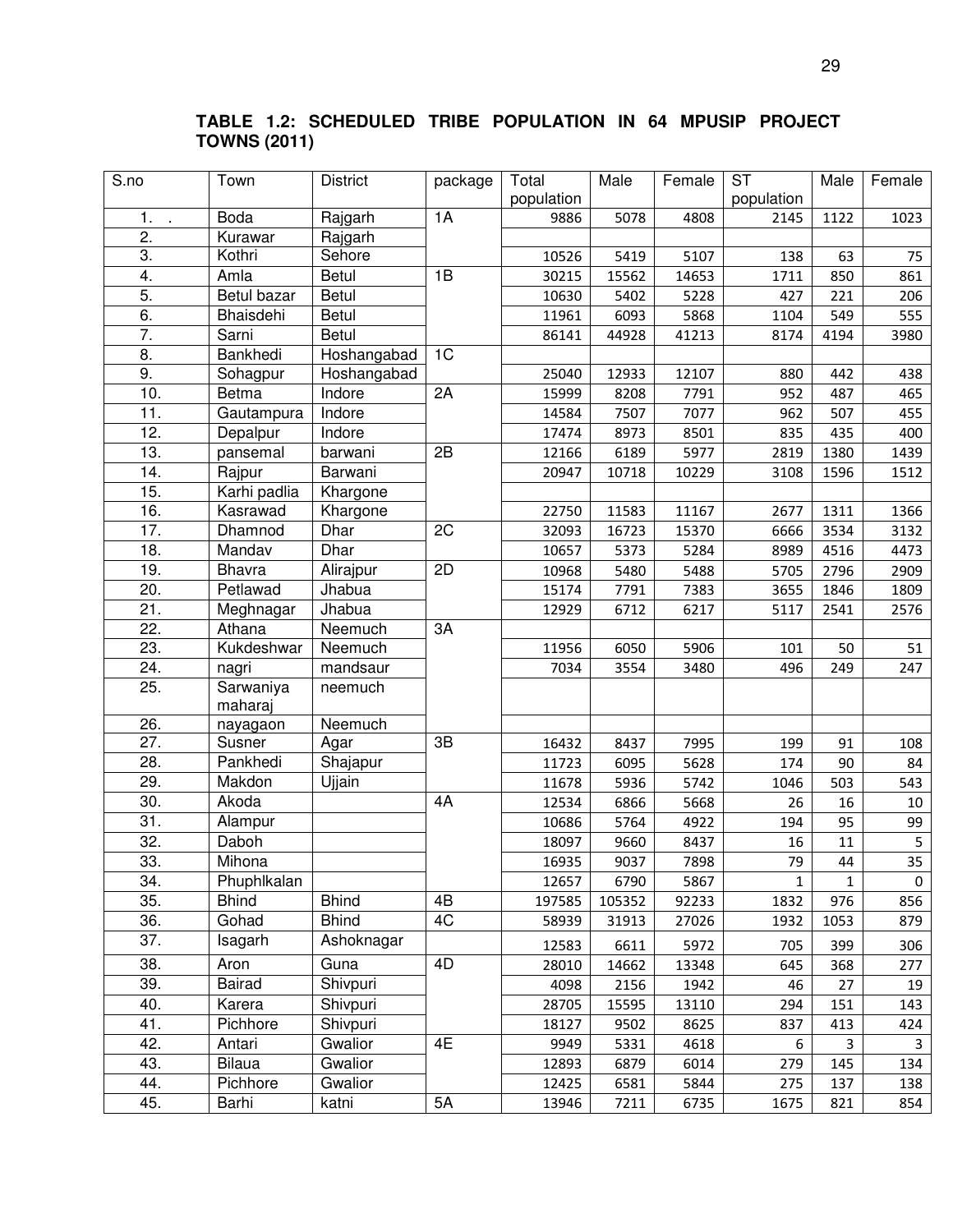| 46. | Katangi        | Jabalpur   | 5B | 1815   | 941    | 874    | 646  | 336  | 310  |
|-----|----------------|------------|----|--------|--------|--------|------|------|------|
| 47. | Bhedaghat      | jabalpur   |    | 6657   | 3533   | 3124   | 1174 | 602  | 572  |
| 48. | Majholi        | jabalpur   |    | 13210  | 6720   | 6490   | 762  | 407  | 355  |
| 49. | Panagar        | jabalpur   |    | 27932  | 14470  | 13462  | 2433 | 1216 | 1217 |
| 50. | Patan          | jabalpur   |    | 14624  | 7682   | 6942   | 938  | 476  | 462  |
| 51. | Sihora         | jabalpur   |    | 44048  | 22715  | 21333  | 5709 | 2872 | 2837 |
| 52. | Tendukheda     | Damoh      |    | 14399  | 7511   | 6888   | 795  | 384  | 411  |
| 53. | Khajoraho      | Chhatarpur | 6A | 24481  | 12962  | 11519  | 523  | 260  | 263  |
| 54. | Rajnagar       | Chhatarpur |    | 14253  | 7573   | 6680   | 74   | 37   | 37   |
| 55. | Sagar          | Sagar      | 6B | 274556 | 143425 | 131131 | 3052 | 1576 | 1476 |
| 56. | Makroniya      | Sagar      |    | 61821  |        |        | 1484 |      |      |
| 57. | Rahatgarh      | Sagar      | 6C | 31537  | 16524  | 15013  | 132  | 73   | 59   |
| 58. | <b>Buxwaha</b> | Chhatarpur | 6D | 10216  | 5387   | 4829   | 230  | 135  | 95   |
| 59. | Hatta          | Damoh      |    | 32465  | 17141  | 15324  | 297  | 178  | 119  |
| 60. | Pawai          | Panna      |    | 14465  | 7682   | 6783   | 676  | 346  | 330  |
| 61. | Mauganj        | Rewa       | 7A | 26420  | 13589  | 12831  | 2483 | 1304 | 1179 |
| 62. | Jaithari       | Annupur    | 7B | 8396   | 4376   | 4020   | 1567 | 763  | 804  |
| 63. | Khand          | Shahdol    |    | 10653  | 5672   | 4981   | 2092 | 1081 | 1011 |
| 64. | Chandia        | Umaria     |    | 15891  | 8075   | 7816   | 4031 | 2017 | 2014 |

Source: Census 2011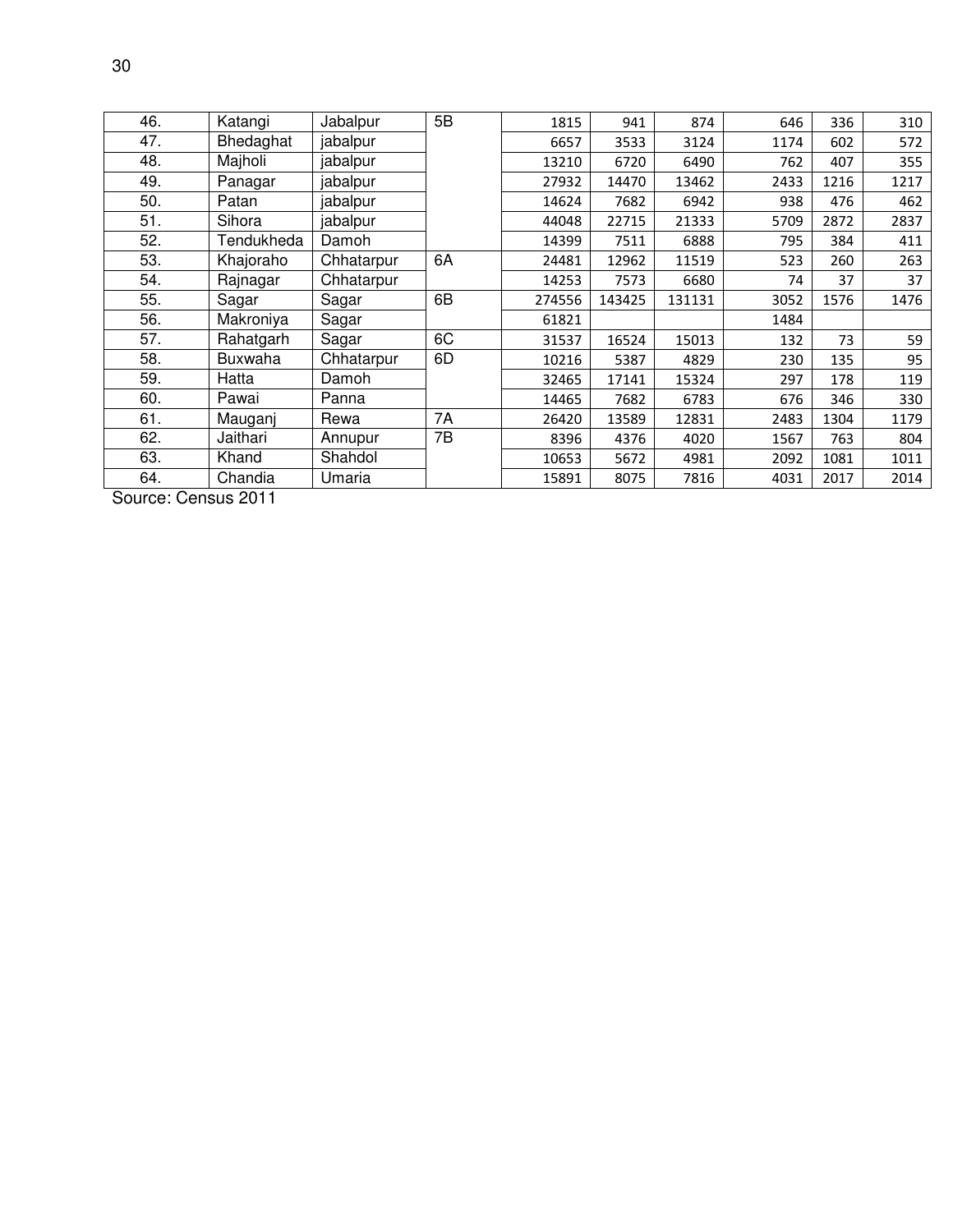## **LIST OF NOTIFIED SCHEDULED TRIBES IN MADHYA PRADESH<sup>1</sup>**

- 1. Agariya
- 2. Andh
- 3. Baiga
- 4. Bhaina
- 5. Bharia Bhumia, Bhuinhar Bhumia, Bhumiya, Bharia, Paliha, Pando
- 6. Bhattra
- 7. Bhil, Bhilala, Barela, Patelia
- 8. Bhil Mina
- 9. Bhunjia
- 10. Biar, Biyar
- 11. Binjhwar
- 12. Birhul, Birhor
- 13. Damor, Damaria
- 14. Dhanwar
- 15. Gadaba, Gadba

16. Gond; Arakh, Arrakh, Agaria, Asur, Badi Maria, Bada Maria, Bhatola, Bhimma, Bhuta, Koilabhuta, Koliabhuti, Bhar, Bisonhorn Maria, Chota Maria, Dandami Maria, Dhuru, Dhurwa, Dhoba, Dhulia, Dorla, Gaiki, Gatta, Gatti, Gaita, Gond Gowari, Hill Maria, Kandra, Kalanga,

Khatola, Koitar, Koya, Khirwar, Khirwara, Kucha Maria, Kuchaki Maria, Madia, Maria, Mana, Mannewar, Moghya, Mogia, Monghya, Mudia, Muria, Nagarchi, Nagwanshi, Ojha, Raj, Sonjhari Jhareka, Thatia, Thotya, Wade Maria, Vade Maria, Daroi

- 17. Halba, Halbi
- 18. Kamar
- 19. Karku
- 20. Kawar, Kanwar, Kaur, Cherwa, Rathia, Tanwar, Chattri
- 21. (Omitted)
- 22. Khairwar, Kondar
- 23. Kharia
- 24. Kondh, Khond, Kandh
- 25. Kol
- 26. Kolam
- 27. Korku, Bopchi, Mouasi, Nihal, Nahul Bondhi, Bondeya
- 28. Korwa, Kodaku
- 29. Majhi

 1 Constitution of India, under Article 342, has the right to remove any tribe from the above list, and also has the right to add new tribes after detailed surveys conducted with the help of state tribal departments. It is recommended that PMU and concerned PIUs refer to the updated list of statewide scheduled tribes while implementing the IPP/IP DDR.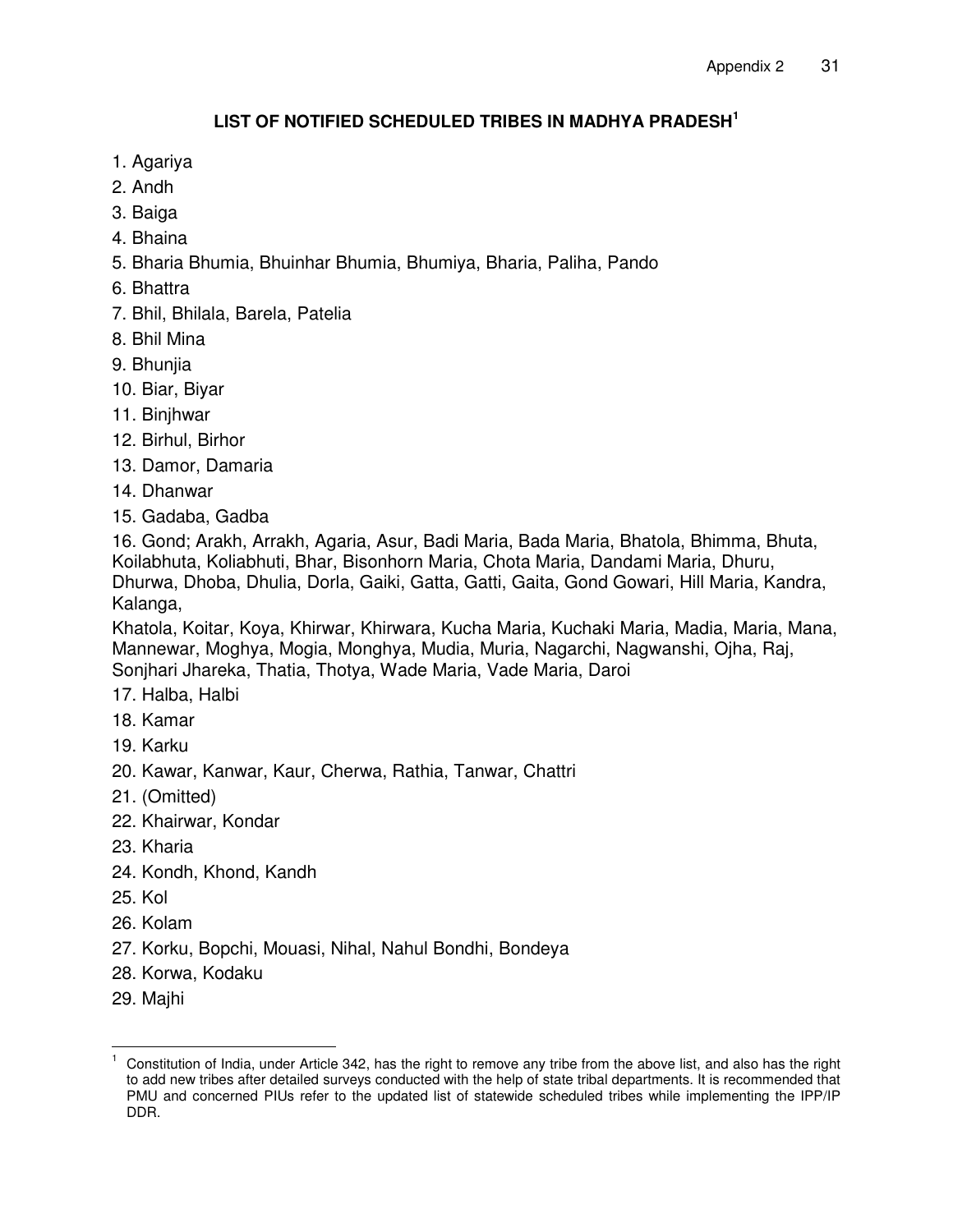- 30. Majhwar
- 31. Mawasi
- 32. Omitted
- 33. Munda
- 34. Nagesia, Nagasia
- 35. Oraon, Dhanka, Dhangad

36. Panika [in (i) Chhatarpur, Panna, Rewa, Satna, Shahdol, Umaria, Sidhi and Tikamgarh districts, and (ii) Sevda and Datia tehsils of Datia district]

37. Pao

- 38. Pardhan, Pathari, Saroti
- 39. Omitted

40. Pardhi, Bahelia, Bahellia, Chita Pardhi, Langoli Pardhi, Phans Pardhi, Shikari, Takankar, Takia [In (i) Chhindwara, Mandla, Dindori and Seoni districts, (ii) Baihar Tahsil of Balaghat District, (iii) Betul, Bhainsdehi and Shahpur tahsils of Betul district,

(iv) Patan tahsil and Sihora and Majholi blocks of Jabalpur district, (v) Katni (Murwara) and Vijaya Raghogarh tahsils and Bahoriband and Dhemerkheda blocks of Katni district, (vi) Hoshangabad , Babai, Sohagpur, Pipariya and Bankhedi tah sils and Kesla block of Hoshangabad district, (vii) Narsinghpur district, and (viii) Harsud Tahsil of Khandwa district]

41. Parja

- 42. Sahariya, Saharia, Seharia, Sehria, Sosia, Sor
- 43. Saonta, Saunta
- 44. Saur
- 45. Sawar, Sawara
- 46. Sonr

*Source:* Ministry of Tribal Affairs, Government of India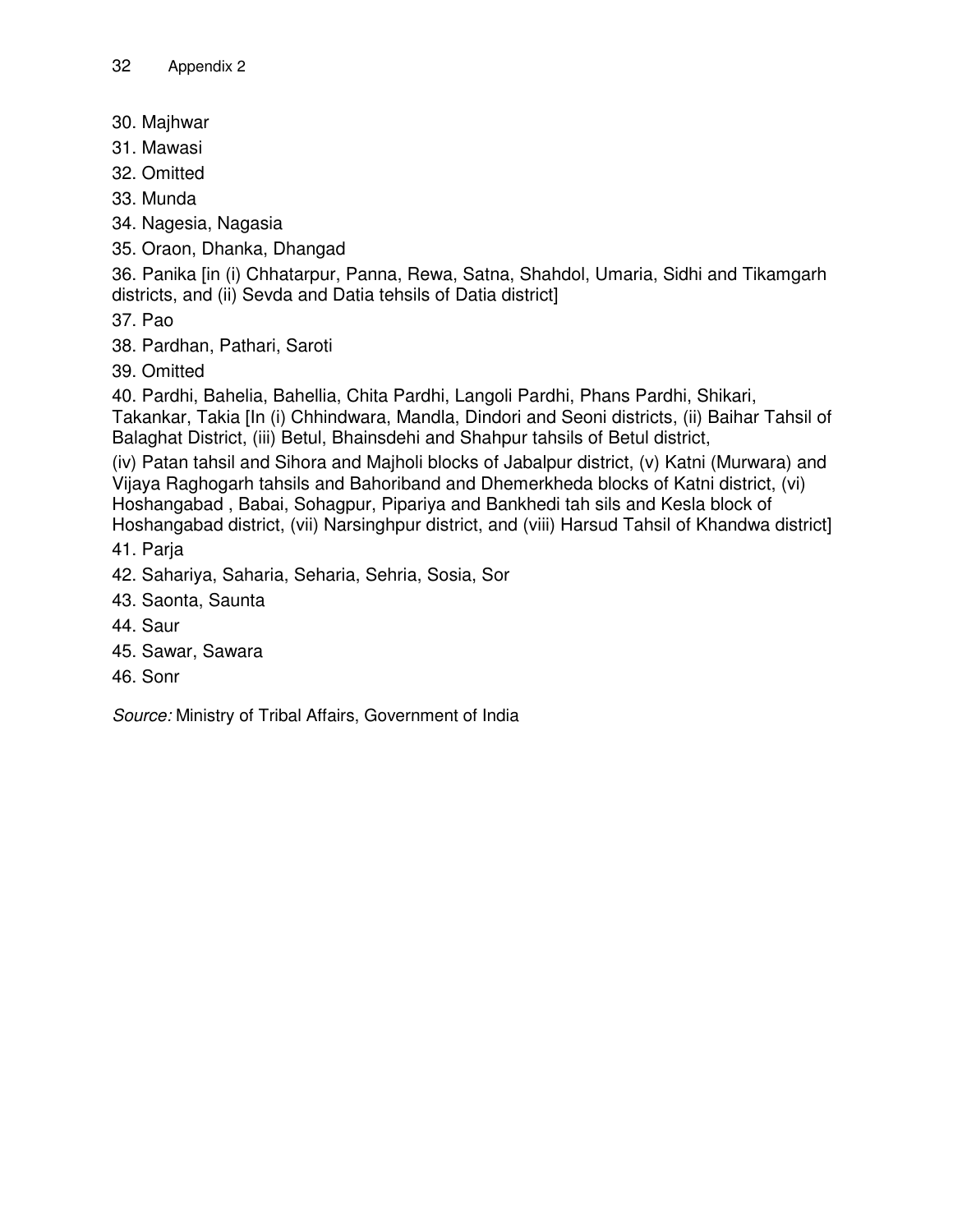## **LIST OF NOTIFIED SCHEDULED AREAS IN MADHYA PRADESH**

- 1. Jhabua district
- 2. Mandla district
- 3. Dindori district
- 4. Barwani district
- 5. Sardarpur, Dhar, Kukshi, Dharampuri, Gandhwani and Manawar tahsils in Dhar district
- 6. Bhagwanpura, Segaon, Bhikangaon, Jhirniya, Khargone and Meheshwar tahsils in Khargone (West Nimar) district
- 7. Khalwa Tribal Development Block of Harsud tahsil and Khaknar Tribal Development Block of Khaknar tahsil in Khandwa (East Nimar) district
- 8. Sailana and Bajna tahsils in Ratlam district
- 9. Betul tahsil (excluding Betul Development Block) and Bhainsdehi and Shahpur tahsils in Betul district 10. Lakhanadone, Ghansaur and Kurai tahsils in Seoni district
- 11. Baihar tahsil in Balaghat district
- 12. Kesla Tribal Development Block of Itarsi tahsil in Hoshangabad district
- 13. Pushparajgarh, Anuppur, Jaithari, Kotma, Jaitpur, Sohagpur and Jaisinghnagar tahsils of Shahdol district
- 14. Pali Tribal Development Block in Pali tahsil of Umaria district
- 15. Kusmi Tribal Development Block in Kusmi tahsil of Sidhi district
- 16. Karahal Tribal Development Block in Karahal tahsil of Sheopur district
- 17. Tamia and Jamai tahsils, patwari circle Nos. 10 to 12 and 16 to 19, villages Siregaon Khurd and Kirwari in patwari circle no. 09, villages Mainawari and Gaulie Parasia of patwari circle No. 13 in Parasia tahsil, village Bamhani of Patwari circle No. 25 in Chhindwara tahsil, Harai Tribal Development Block and patwari circle Nos. 28 to 36,41,43,44 and 45B in Amarwara tahsil Bichhua tahsil and patwari circle Nos. 05,08,09,10,11 and 14 in Saunsar tahsil, Patwari circle Nos. 01 to 11 and 13 to 26, and patwari circle no. 12 (excluding village Bhuli), village Nandpur of patwari circle No. 27, villages Nikanth and Dhawdikhapa of patwari circle no 28 in Pandurna tahsil of Chhindwara district.

*Source:* Ministry of Tribal Affairs, Government of India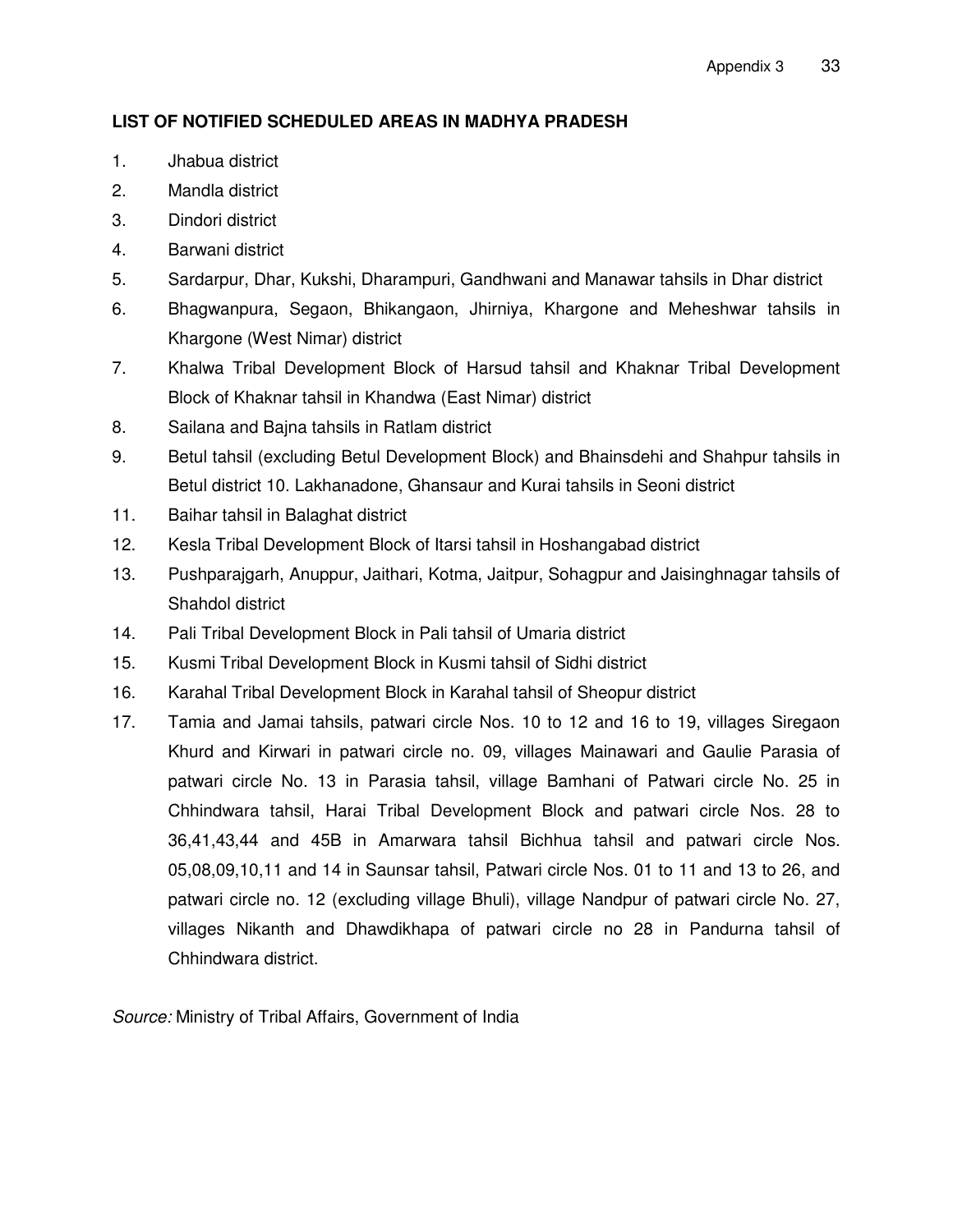### **SPECIAL PROVISIONS IN THE RFCTLARR ACT PERTAINING TO SCHEDULED TRIBES**

Special provisions for Scheduled Castes and Scheduled Tribes.

41. (1) As far as possible, no acquisition of land shall be made in the Scheduled Areas.

(2) Where such acquisition does take place it shall be done only as a demonstrable last resort.

(3) In case of acquisition or alienation of any land in the Scheduled Areas, the prior consent of the concerned Gram Sabha or the Panchayats or the autonomous District Councils. at the appropriate level in Scheduled Areas under the Fifth Schedule to the Constitution, as the case may be, shall be obtained, in all cases of land acquisition in such areas, including acquisition in case of urgency, before issue of a notification under this Act, or any other Central Act or a State Act for the time being in force:

Provided that the consent of the Panchayats or the Autonomous Districts Councils shall be obtained in cases where the Gram Sabha does not exist or has not been constituted.

(4) In case of a project involving land acquisition on behalf of a Requiring Body which involves involuntary displacement of the Scheduled Castes or the Scheduled Tribes families, a Development Plan shall be prepared, in such form as may be prescribed, laying down the details of procedure for settling land rights due, but not settled and restoring titles of the Scheduled Tribes as well as the Scheduled Castes on the alienated land by undertaking a special drive together with land acquisition.

(5) The Development Plan shall also contain a programme for development of alternate fuel, fodder and non-timber forest produce resources on non-forest lands within a period of five years, sufficient to meet the requirements of tribal communities as well as the Scheduled Castes.

(6) In case of land being acquired from members of the Scheduled Castes or the Scheduled Tribes, at least one-third of the compensation amount due shall be paid to the affected families initially as first instalment and the rest shall be paid after taking over of the possession of the land.

(7) The affected families of the Scheduled Tribes shall be resettled preferably in the same Scheduled Area in a compact block so that they can retain their ethnic. linguistic and cultural identity.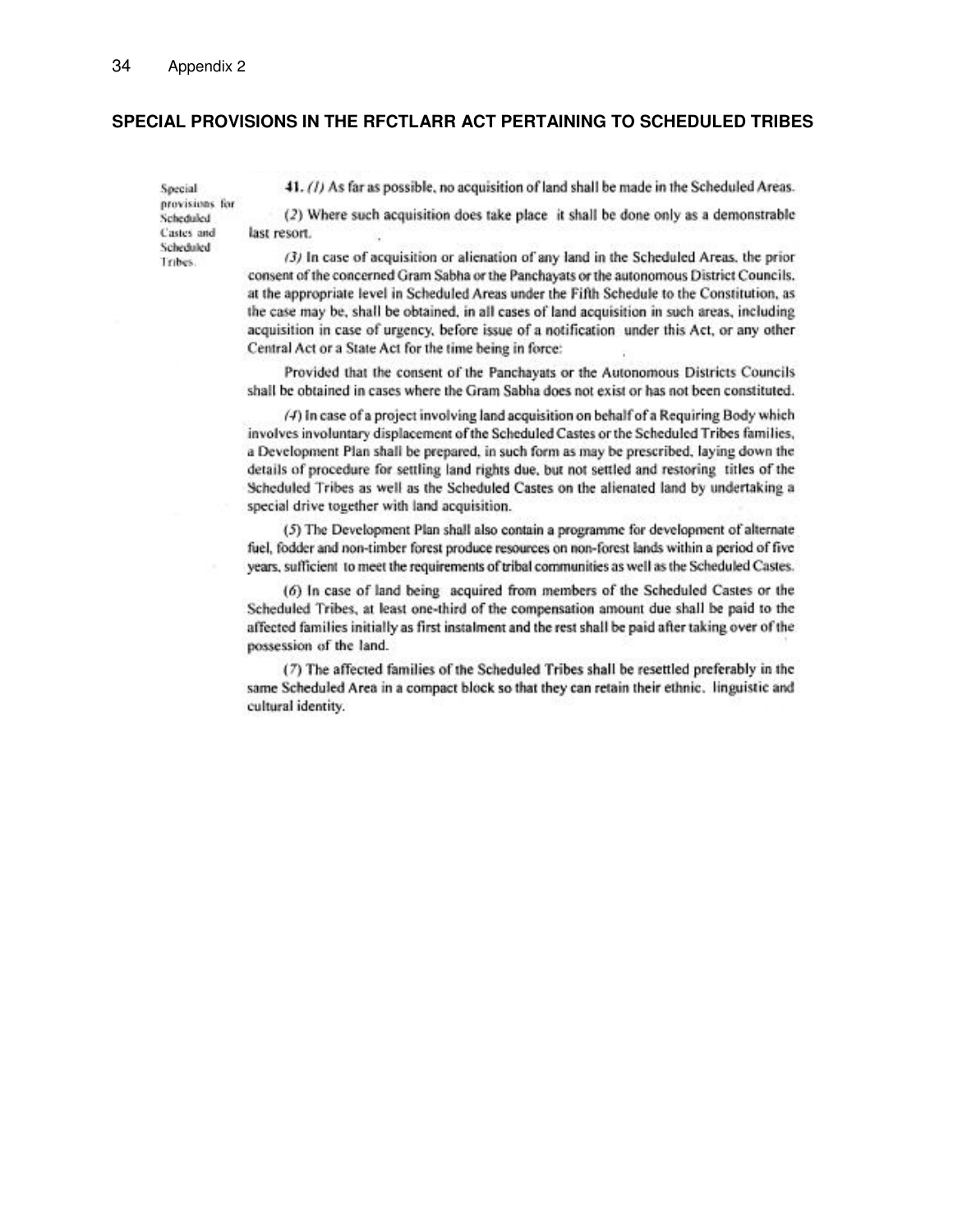#### THE GAZETTE OF INDIA EXTRAORDINARY SEC. 21

(8) The resettlement areas predominantly inhabited by the Scheduled Castes and the Scheduled Tribes shall get land, to such extent as may be decided by the appropriate Government free of cost for community and social gatherings.

(9) Any alienation of tribal lands or lands belonging to members of the Scheduled Castes in disregard of the laws and regulations for the time being in force shall be treated as null and void, and in the case of acquisition of such lands, the rehabilitation and resettlement benefits shall be made available to the original tribal land owners or land owners belonging to the Scheduled Castes.

(10) The affected Scheduled Tribes, other traditional forest dwellers and the Scheduled Castes having fishing rights in a river or pond or dam in the affected area shall be given fishing rights in the reservoir area of the irrigation or hydel projects.

(11) Where the affected families belonging to the Scheduled Castes and the Scheduled Tribes are relocated outside of the district, then, they shall be paid an additional twenty-five per cent. rehabilitation and resettlement benefits to which they are entitled in monetary terms along with a one-time entitlement of fifty thousand rupees.

42. (1) All benefits, including the reservation benefits available to the Scheduled Tribes and the Scheduled Castes in the affected areas shall continue in the resettlement area.

Reservation and other benefits.

(2) Whenever the affected families belonging to the Scheduled Tribes who are residing in the Scheduled Areas referred to in the Fifth Schedule or the tribal areas referred to in the Sixth Schedule to the Constitution are relocated outside those areas, than, all the statutory safeguards, entitlements and benefits being enjoyed by them under this Act shall be extended to the area to which they are resettled regardless of whether the resettlment area is a Scheduled Area referred to in the said Fifth Schedule, or a tribal area referred to in the said Sixth Schedule, or not.

(3) Where the community rights have been settled under the provisions of the Scheduled Tribes and Other Traditional Forest Dwellers (Recognition of Forest Rights) Act, 2006, the same shall be quantified in monetary amount and be paid to the individual concerned who has been displaced due to the acquisition of land in proportion with his share in such community rights.

21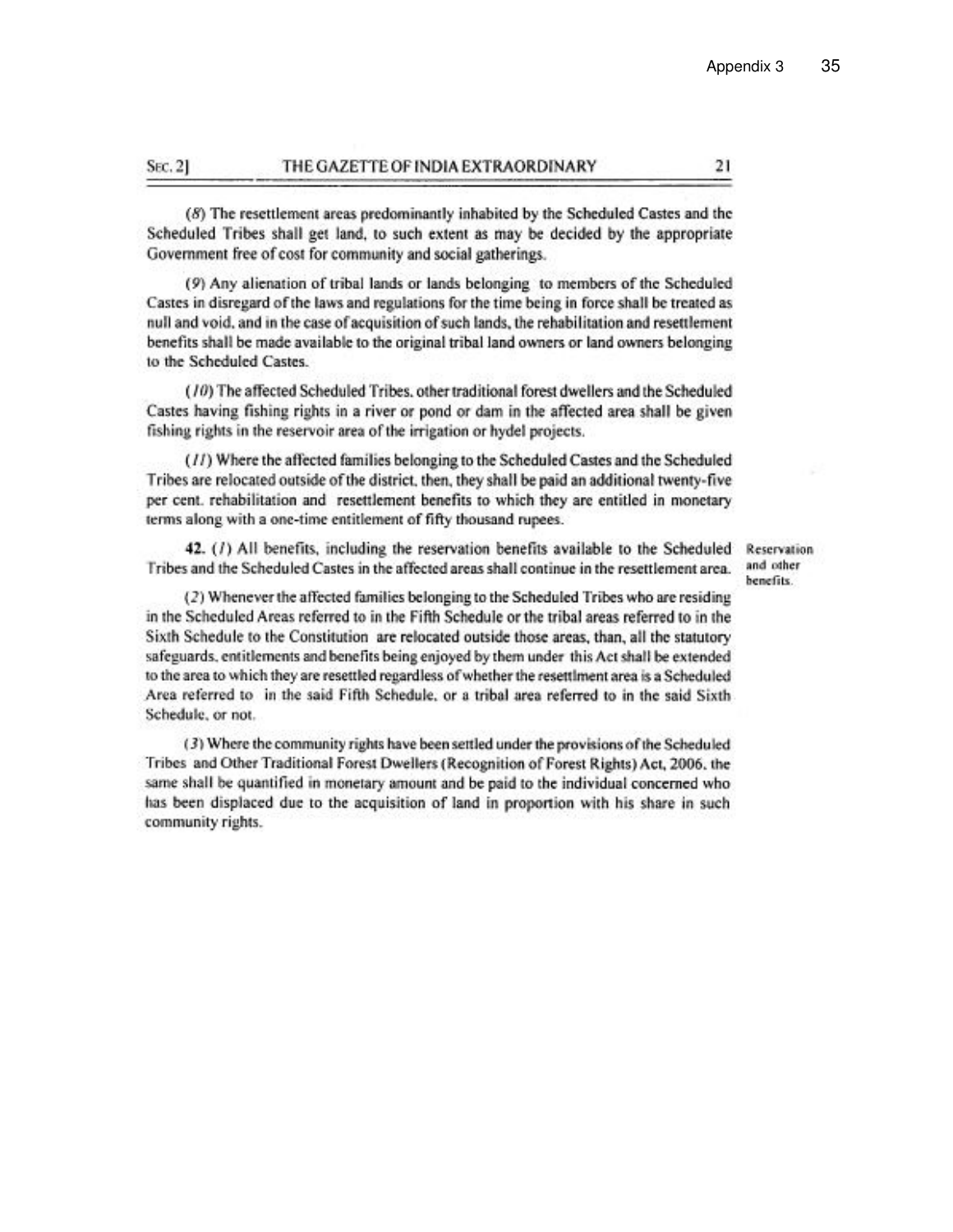## **ROLES AND RESPONSIBILITIES OF AGENCIES/ GOVERNMENT DEPARTMENTS FOR IPP PREPARATION AND IMPLEMENTATION**

| $\overline{\mathsf{SI}}$ .<br><b>No</b> | <b>Activities</b>                                                                                                                  | PIU                                                                                                                                         | <b>PMU</b>                                                                                        | <b>PMC</b>                                                                                                                 | <b>NGOs</b>              | <b>ADB</b>               | Others/IP<br><b>Community</b>                                                                                                        |
|-----------------------------------------|------------------------------------------------------------------------------------------------------------------------------------|---------------------------------------------------------------------------------------------------------------------------------------------|---------------------------------------------------------------------------------------------------|----------------------------------------------------------------------------------------------------------------------------|--------------------------|--------------------------|--------------------------------------------------------------------------------------------------------------------------------------|
| $\mathbf{1}$                            | Finalization of<br>sites/alignment for<br>subprojects                                                                              | To identify and finalize<br>sites/alignments for<br>subprojects                                                                             | Will appoint PMC for<br>design,<br>implementation and<br>(internal) monitoring<br>of subprojects. | <b>PMC will</b><br>provide<br>technical help to<br>PIU in finalizing<br>sites/<br>alignments                               |                          |                          |                                                                                                                                      |
|                                         | Assessment of<br>alternatives:<br>sites/alignments<br>and technological<br>options, as<br>applicable, to<br>minimize IP<br>impacts |                                                                                                                                             |                                                                                                   | <b>PMC</b><br>engineering and<br>social safeguard<br>specialists to<br>work together<br>for assessment<br>of alternatives, |                          |                          |                                                                                                                                      |
| $\overline{c}$                          | Preliminary<br>screening<br>Collection of<br>required<br>information,<br>analysis of data                                          | Will appoint a full-time<br>resource person to<br>supervise, participate in<br>IPP activities, and will<br>perform preliminary<br>screening | $\blacksquare$                                                                                    |                                                                                                                            |                          |                          | Active<br>participation of<br>IP community<br>and their<br>leaders will be<br>facilitated in<br>preliminary<br>screening<br>exercise |
|                                         | Preparation of<br>screening report                                                                                                 | Designated staff<br>(appointed resource<br>person) will prepare<br>screening report for review<br>by PMU (with PMC<br>support)              |                                                                                                   | PMC to assist in<br>preparation of<br>screening report                                                                     | $\mathbf{r}$             |                          |                                                                                                                                      |
|                                         | <b>SIA</b><br>recommendation                                                                                                       | $\overline{\phantom{a}}$                                                                                                                    | Based on screening<br>report and in<br>accordance with<br>ADB policy, PMU will<br>recommend SIA   | PMC to assist<br>PMU in<br>decision-making                                                                                 | $\overline{\phantom{a}}$ | $\overline{\phantom{a}}$ | $\blacksquare$                                                                                                                       |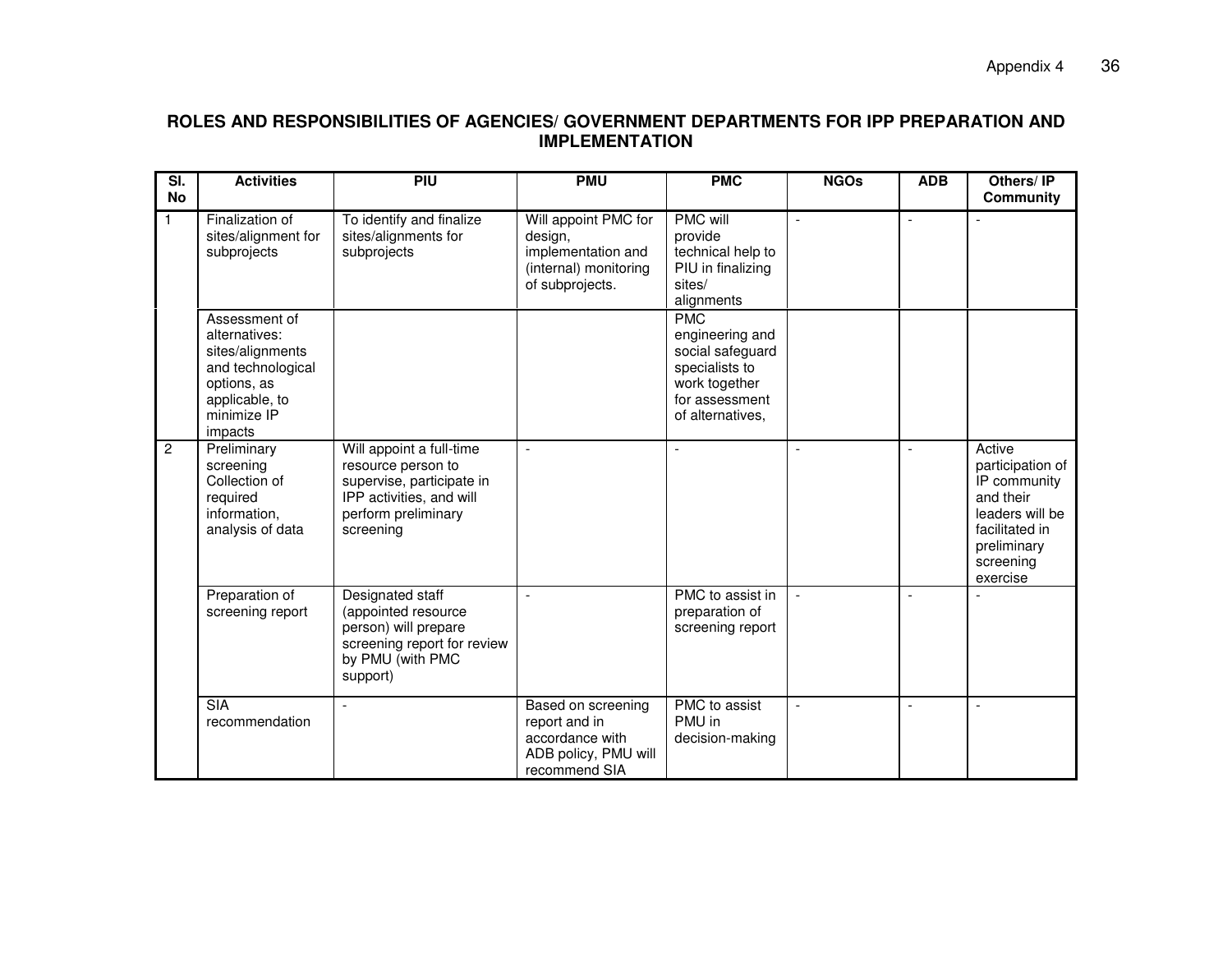| $\overline{\mathsf{SI}}$ .<br><b>No</b> | <b>Activities</b>                                                                                                                                                         | PIU                                                                                                                                        | <b>PMU</b>                                                                                              | <b>PMC</b>                                                                                                              | <b>NGOs</b>              | <b>ADB</b>     | Others/IP<br>Community                                                                                  |
|-----------------------------------------|---------------------------------------------------------------------------------------------------------------------------------------------------------------------------|--------------------------------------------------------------------------------------------------------------------------------------------|---------------------------------------------------------------------------------------------------------|-------------------------------------------------------------------------------------------------------------------------|--------------------------|----------------|---------------------------------------------------------------------------------------------------------|
|                                         | Recommendation<br>whether broad<br>community<br>consent triggered                                                                                                         |                                                                                                                                            | PMU, with the advice<br>of PMC, will<br>recommend whether<br>broad community<br>consent triggered       |                                                                                                                         |                          |                |                                                                                                         |
| 3                                       | SIA preparation<br>i) Collection and<br>analysis of<br>required<br>socioeconomic<br>data on IPs and<br>other vulnerable<br>groups in project<br>areas, if any             | Designated staff of PIU<br>will monitor SIA study/<br>analysis                                                                             |                                                                                                         | PMC will<br>conduct SIA                                                                                                 | $\overline{\phantom{a}}$ | $\overline{a}$ | Active<br>participation of<br>IP community<br>and their<br>leaders will be<br>solicited/facilit<br>ated |
|                                         | ii) Preparation of<br><b>SIA</b>                                                                                                                                          |                                                                                                                                            |                                                                                                         | PMC to prepare<br>report and<br>submit to PMU                                                                           | $\blacksquare$           |                | $\overline{a}$                                                                                          |
|                                         | iii)<br>Recommendation<br>for IPP preparation                                                                                                                             |                                                                                                                                            | Based on SIA report<br>and in agreement<br>with ADB policy,<br>PMU will recommend<br>preparation of IPP |                                                                                                                         | L,                       | $\overline{a}$ | $\overline{a}$                                                                                          |
| $\overline{4}$ .                        | Meaningful<br>consultations with<br>IP population<br>including<br>subgroups within<br>IPs, women and<br>other vulnerable<br>sections: recording<br>issues and<br>concerns | PIU with the support of<br>PMC to conduct<br>meaningful consultations<br>and document the issues,<br>concerns and needs of IP<br>community |                                                                                                         | PMC and PIU to<br>conduct of<br>meaningful<br>consultations<br>with IP<br>community and<br>documentation<br>of the same |                          |                |                                                                                                         |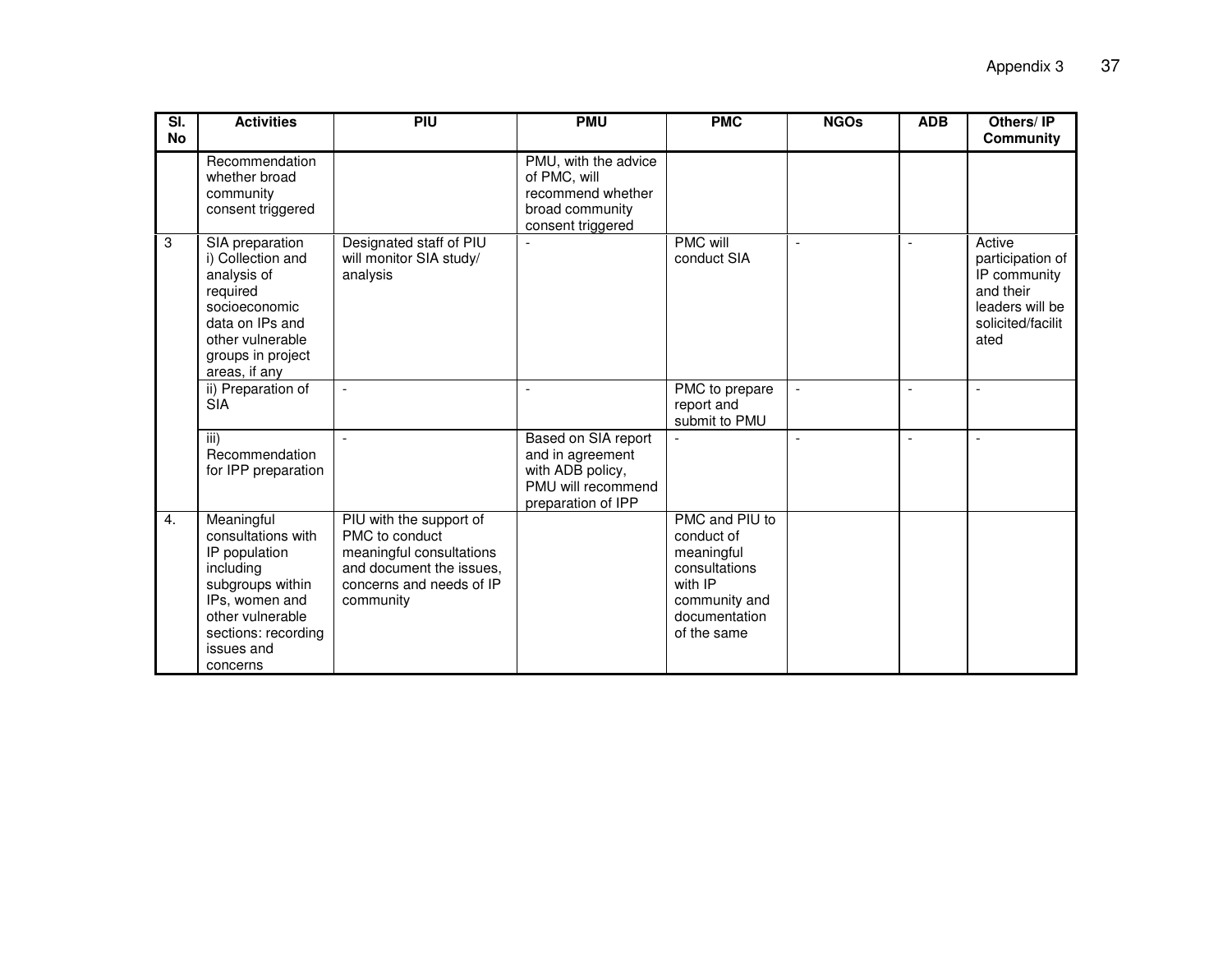| $\overline{\mathsf{SI}}$<br><b>No</b> | <b>Activities</b>                                                                        | PIU                                                                                                                           | <b>PMU</b>                                                                                | <b>PMC</b>                                                                                                             | <b>NGOs</b>                                                        | <b>ADB</b>               | Others/IP<br><b>Community</b>                                                                                                                                                                                                                   |
|---------------------------------------|------------------------------------------------------------------------------------------|-------------------------------------------------------------------------------------------------------------------------------|-------------------------------------------------------------------------------------------|------------------------------------------------------------------------------------------------------------------------|--------------------------------------------------------------------|--------------------------|-------------------------------------------------------------------------------------------------------------------------------------------------------------------------------------------------------------------------------------------------|
| $\overline{5}$ .                      | Preparation of IPP:<br>Devising mitigation<br>measures and<br>action plan<br>development | Designated staff will<br>monitor IPP preparation<br>and provide necessary<br>help and inputs                                  | $\overline{\phantom{a}}$                                                                  | <b>PMC</b> will<br>prepare IPP in<br>consultation with<br>affected IPs/<br>community<br>leaders                        | $\overline{\phantom{a}}$                                           | $\overline{\phantom{a}}$ | Affected IPs/<br>IP community<br>leaders, CBOs<br>will be actively<br>engaged in<br>preparing IPP<br>activities,<br>mitigation<br>measures of<br>adverse<br>impact, and<br>development<br>of action plan                                        |
|                                       | Establishing broad<br>community<br>consent, if required                                  | PIU to establish broad<br>community consent<br>through consultations with<br>IP community members,<br>with the support of PMC |                                                                                           | PMC and PIU to<br>document<br>surveys and<br>consultations<br>undertaken to<br>establish broad<br>community<br>consent |                                                                    |                          | Affected IPs/<br>IP community<br>members to<br>be engaged in<br>consultation<br>meetings and<br>proposed<br>impact<br>minimization<br>measures,<br>benefits and<br>mitigation<br>measures<br>under the<br>project to be<br>clearly<br>explained |
|                                       | Disclosure of IPP                                                                        | Designated staff will<br>participate in disclosure<br>meetings to finalize IPP at<br>community level                          | PMU staff will<br>participate in<br>information<br>disclosure meetings<br>to finalize IPP | <b>PMC will</b><br>conduct IPP<br>information and<br>disclosure<br>meetings and<br>clarify any<br>points/measures      | Local NGO<br>will be invited<br>to attend<br>disclosure<br>meeting | $\mathbb{L}$             | Affected<br>IPs/IP leaders<br>will be<br>consulted in<br>finalization<br>and<br>acceptance of<br><b>IPP</b>                                                                                                                                     |
| $\overline{7}$ .                      | Preparation of<br>budget and<br>financing plan                                           | Designated staff will<br>provide required help to<br>prepare financing plan and<br>budget allocation                          | $\overline{\phantom{a}}$                                                                  | <b>PMC will</b><br>prepare IPP<br>budget and<br>financing plan                                                         | $\blacksquare$                                                     | $\overline{a}$           |                                                                                                                                                                                                                                                 |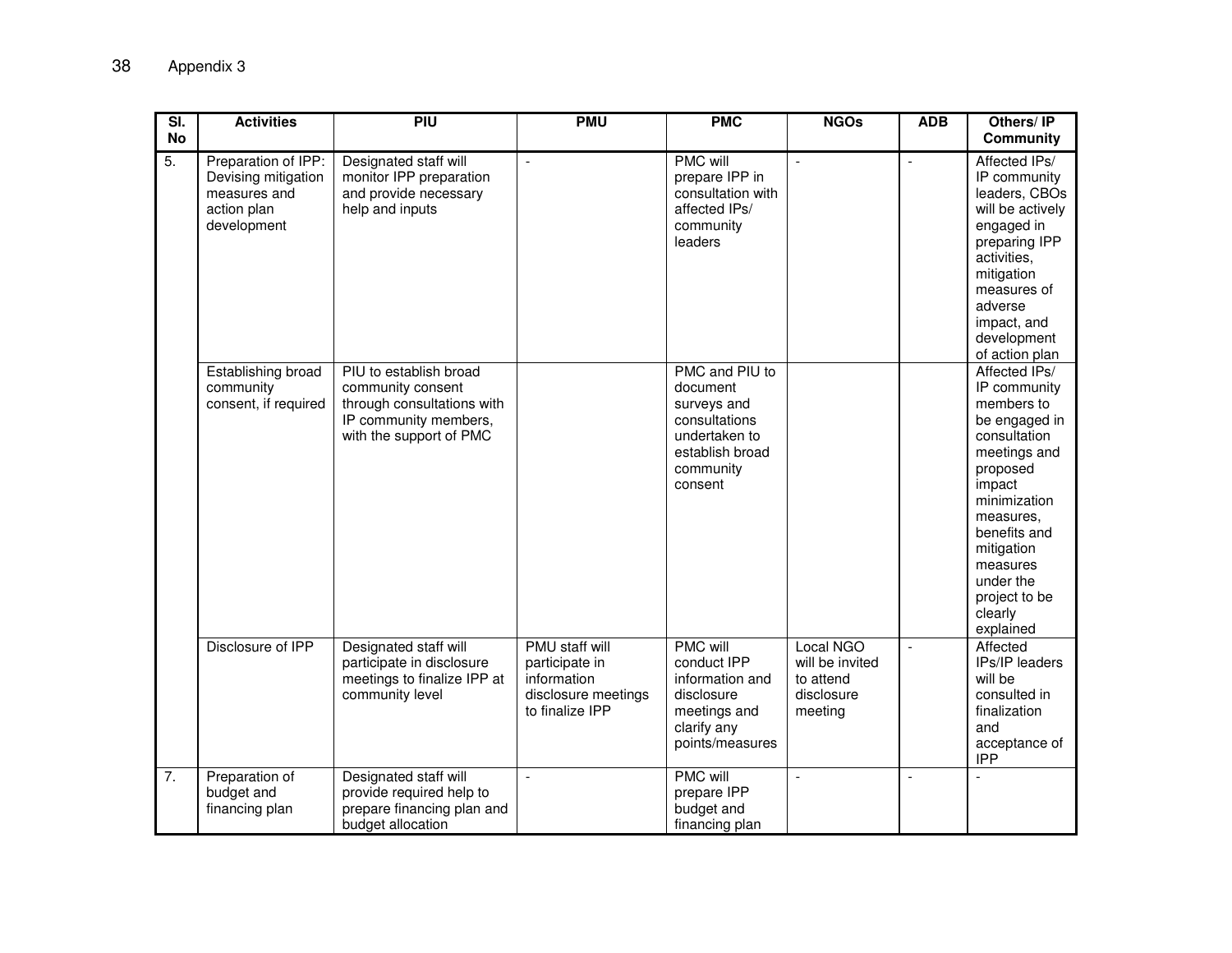| $\overline{\mathsf{SI}}$<br><b>No</b> | <b>Activities</b>                                               | PIU                                                                                                                                                                                          | <b>PMU</b>                                                                                                                                                                     | <b>PMC</b>                                                                                                  | <b>NGOs</b>                                                                                               | <b>ADB</b>                                                                                | Others/IP<br><b>Community</b> |
|---------------------------------------|-----------------------------------------------------------------|----------------------------------------------------------------------------------------------------------------------------------------------------------------------------------------------|--------------------------------------------------------------------------------------------------------------------------------------------------------------------------------|-------------------------------------------------------------------------------------------------------------|-----------------------------------------------------------------------------------------------------------|-------------------------------------------------------------------------------------------|-------------------------------|
|                                       | IPP approval from<br><b>PMU</b>                                 |                                                                                                                                                                                              | $\blacksquare$                                                                                                                                                                 | $\overline{\phantom{a}}$                                                                                    | $\overline{\phantom{a}}$                                                                                  | $\overline{\phantom{a}}$                                                                  |                               |
|                                       | IPP approval from<br>ADB                                        | $\omega$                                                                                                                                                                                     | PMU and PIU will<br>scrutinize the IPP for<br>ADB compliance and<br>submit it to ADB as<br>draft IPP                                                                           | As per ADB's<br>comments/<br>observations.<br>DC will revise<br>and finalize the<br>final IPP and<br>budget | $\blacksquare$                                                                                            | <b>ADB</b><br>will<br>review<br>the<br>draft<br>IPP and<br>approve<br>final<br><b>IPP</b> | $\overline{a}$                |
| 8.                                    | <b>IPP</b><br>implementation                                    | PIU will appoint local NGO<br>for IPP implementation.<br>NGOs with experience of<br>working with IPs and<br>having staff with<br>knowledge of IP<br>languages/dialects will be<br>preferred. | PMU PO (SSG) will<br>monitor IPP<br>implementation<br>periodically                                                                                                             | $\blacksquare$                                                                                              | Local NGO<br>appointed by<br>PMU, will carry<br>out IPP<br>activities under<br>supervision of<br>PMU/PMC. | $\overline{a}$                                                                            |                               |
|                                       | Appointment of<br>external monitor<br>for IPP<br>implementation |                                                                                                                                                                                              | PMU will appoint<br>external<br>monitor/agency to<br>independently<br>monitor and<br>supervise IPP<br>implementation and<br>prepare/submit<br>semiannual reports<br>to PMU/ADB |                                                                                                             |                                                                                                           |                                                                                           |                               |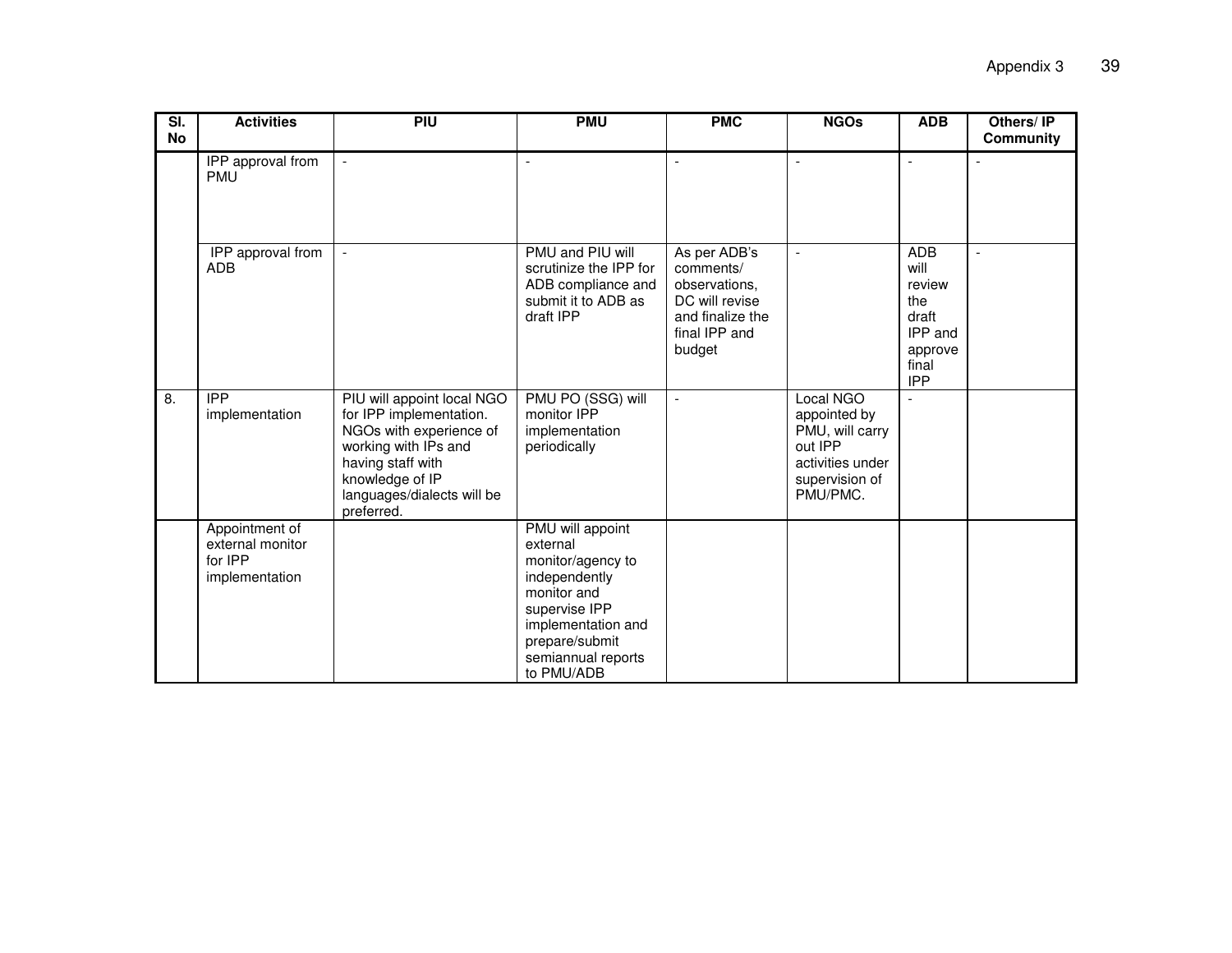## **SUGGESTED STRUCTURE OF INFORMATION DISCLOSURE LEAFLET FOR IPP**

The following structure of Information Disclosure leaflet on IPP is recommended to be prepared in the local language by PMC:

### **Background**

Government of Madhya Pradesh (GoMP) with a sector project loan funding from Asian Development Bank (ADB) has proposed to implement Madhya Pradesh Urban Services Improvement Project (MPUSIP). Madhya Pradesh Urban Development Company Limited (MPUDC) shall be the Implementing Agency (IA) and the State Urban Development and Housing Department (UDHD) shall be the Executing Agency for the Project. A project management unit (PMU) created under MPUDC is implementing MPUSIP.

MPUSIP's physical components include improvements to water supply and sewerage services in identified towns, for (a) continuous, pressurized, safe and sustainable drinking water through private household metered connections in sixty four (64) tier II towns in the state; and (b) sewage and storm water collection and treatment services proposed in two (2) identified towns (Khajuraho, Rajnagar). The project also includes an institutional strengthening component and a project management and administrative support component.

#### **Policy and Principles: Indigenous Peoples Planning Framework (IPPF)**

The IPPF for MPUSIP sets out the policy, principles, and implementation mechanisms to address such impacts according to ADB's Safeguards Policy Statement (SPS) requirement no. 3 on indigenous people (IP). During the course of project identification and social impact assessment, if any IPs are identified, the impacts (both positive and negative) of the subproject component on affected groups/communities will be addressed according to the prepared framework. The framework addresses the developmental needs of indigenous people/ tribes as a distinct community through a process of sustainable development.

#### **Subproject components**

Specific and brief description of subproject (that is assessed to have IP impacts)

## **Indigenous Peoples Impacts**

Brief summary of IP impacts assessed as a result of the subproject.

#### **Indigenous peoples plan (IPP)**

An IPP is prepared to safeguard potential impacts of proposed subproject components to IP. During the course of project identification and social impact assessment, if any IPs are identified, the impacts (both positive and negative) of the subproject component on affected groups/communities will be addressed according to the prepared framework. The framework will address the developmental needs of indigenous people/ tribes as a distinct community through a process of sustainable development. This IPP includes the following measures for IP living in proposed subproject areas, to be accomplished by the project team (the PMU/PIU of MPUSIP): (a) beneficial measures include xxxx; and (b) mitigative measures include xxx. Specific budgets for each of the above-mentioned activities are provided in the IPP. The above-mentioned activities, their timelines and budgets in the IPP, are part of the condition for project activities to proceed. These IPP activities are selected in consultation with the IP communities in proposed subproject affected areas.

#### **Entitlements and Compensation**

The Entitlement Matrix in the IPPF defines entitlements and compensation for affected persons,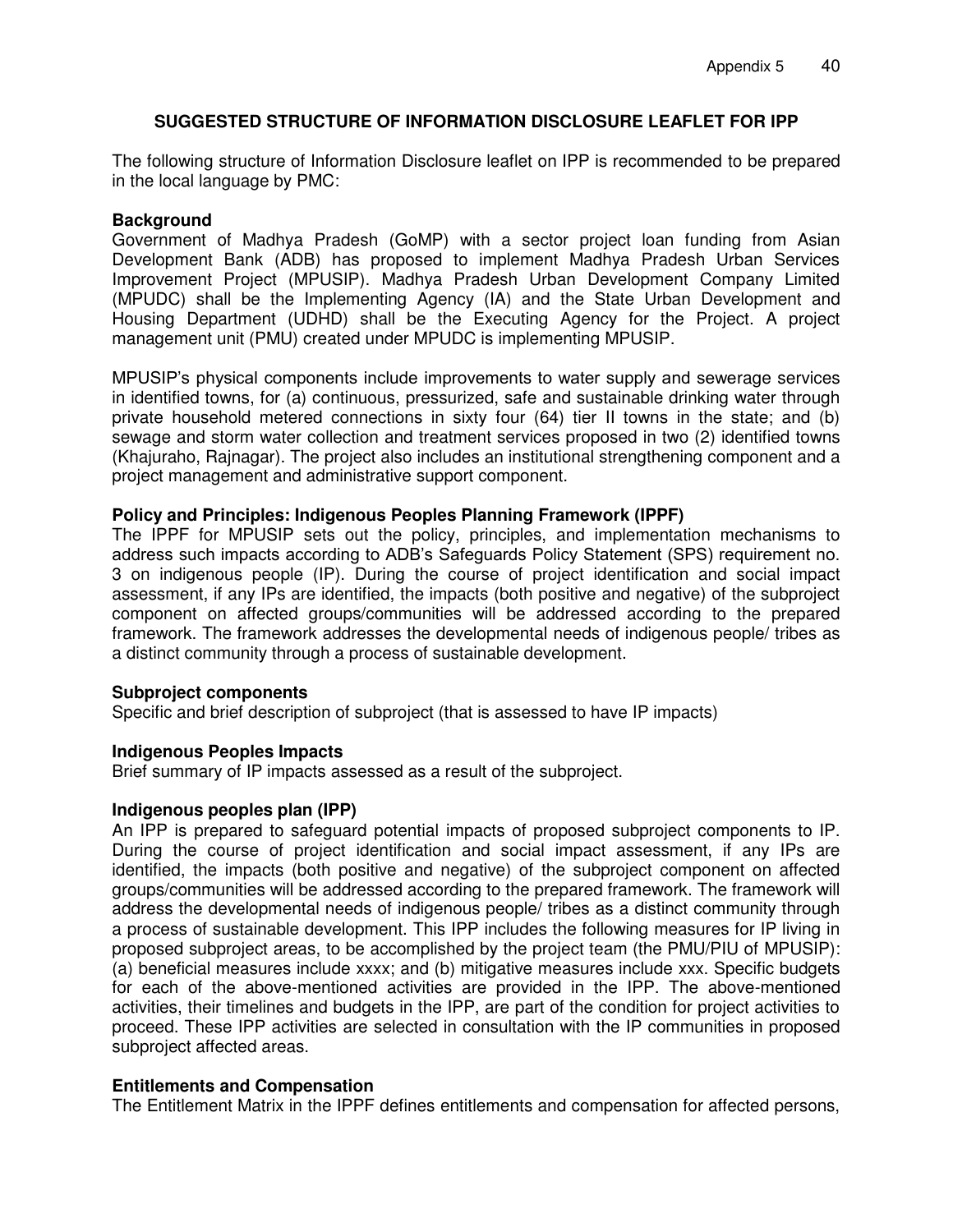whether titled or non-titled. A budgetary provision of INR xxxx is made for IPP implementation. *Brief summary of applicable sections of the EM, relevant to identified losses for the specific subproject components with IP impacts to be added to this PID leaflet. Applicable sections of EM to be translated and appended to the PID leaflet.*

#### **Institutional arrangements**

A central Project Management Unit (PMU) attached to MPUDC will be responsible for implementing the MPUSIP. The PMU is supported by Project Management Consultants (PMC) and Design Consultants (DC) in planning and implementation of MPUSIP. The PMU has a Project Officer (Social Safeguard and Gender). The PMU will be supported by Project Implementation Units (PIUs) with a flexibility for redeployment depending upon the implementation requirements. Contractors will be appointed for each cluster of towns and will be responsible for detailed engineering designs, construction, and operation and maintenance.

#### **Grievance Redress Mechanism (IPP)**

A three-tier grievance redress mechanism is established for the project. The first/field level grievances will be resolved by the contractors, PMC and PIU field staff immediately on-site in consultation with the complainant, within 3 days of receipt of a complaint/grievance. All grievances that cannot be redressed within 3 days at field level will be reviewed by the PIU Assistant Safeguard Officer (ASO), PMC Resettlement Specialist, in consultation with Project Engineer, who will attempt to resolve them within 10 days. The PIU ASO will refer any unresolved or major issues to the town-level GRC, who in consultation with PIU will resolve them within 30 days. The grievance redress form is available at the contractor's site office, and at the municipal office. Any inter-jurisdictional or inter-departmental issues will be referred by the PIU to the PMU for resolution, as necessary.

| Organisation    | Name | Position | Phone number | Email Id |
|-----------------|------|----------|--------------|----------|
| Contractor      |      |          |              |          |
| Project<br>PMU  |      |          |              |          |
| Officer (Social |      |          |              |          |
| Safeguard and   |      |          |              |          |
| Gender)         |      |          |              |          |
| <b>PMC</b>      |      |          |              |          |
| Supervision     |      |          |              |          |
| Staff           |      |          |              |          |
| <b>PMC</b>      |      |          |              |          |
| Resettlement    |      |          |              |          |
| Specialist      |      |          |              |          |

## **Contact details**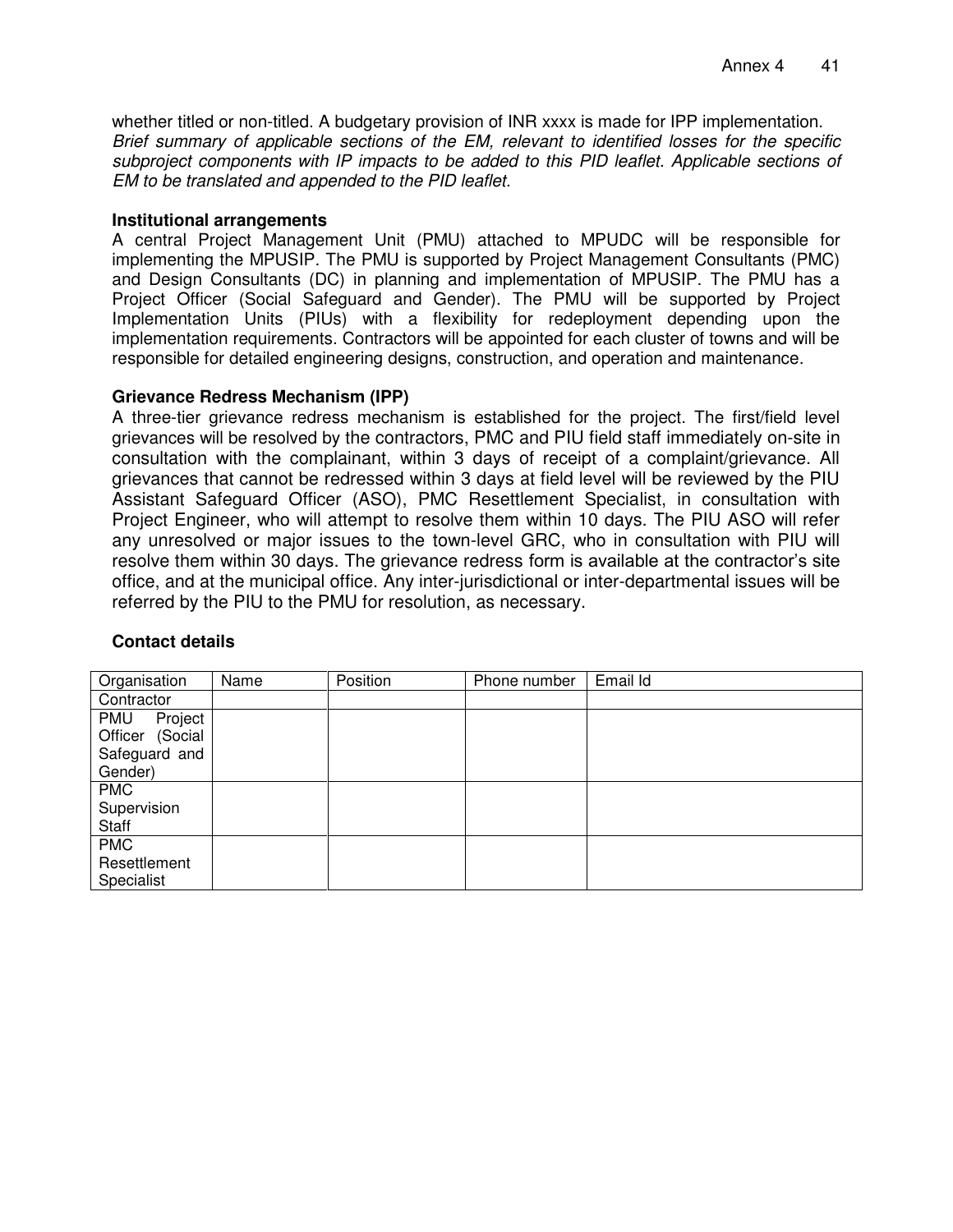## **ENTITLEMENT MATRIX<sup>a</sup>**

The Entitlement Matrix (EM) prepared for the Resettlement Framework for MPUSIP has specific provisions for scheduled tribe or vulnerable affected persons and will be followed in the IPPF as well.

|     | Type<br>оf<br>Loss          | <b>Application</b>                                                    | <b>Definition</b><br>of Entitled<br><b>Person</b>                    | <b>Compensation Policy</b>                                                                                                                                                                                                                                                                                                                                                                                                                                                                                                                                                                                                                                                                                           | Implementation<br><b>Issues</b>                                                                                                  | <b>Responsible Agency</b>                                                                                                                                                                                                                                                                                                                                                                                                                       |
|-----|-----------------------------|-----------------------------------------------------------------------|----------------------------------------------------------------------|----------------------------------------------------------------------------------------------------------------------------------------------------------------------------------------------------------------------------------------------------------------------------------------------------------------------------------------------------------------------------------------------------------------------------------------------------------------------------------------------------------------------------------------------------------------------------------------------------------------------------------------------------------------------------------------------------------------------|----------------------------------------------------------------------------------------------------------------------------------|-------------------------------------------------------------------------------------------------------------------------------------------------------------------------------------------------------------------------------------------------------------------------------------------------------------------------------------------------------------------------------------------------------------------------------------------------|
| 1.  | <b>Loss of Private Land</b> |                                                                       |                                                                      |                                                                                                                                                                                                                                                                                                                                                                                                                                                                                                                                                                                                                                                                                                                      |                                                                                                                                  |                                                                                                                                                                                                                                                                                                                                                                                                                                                 |
| 1.a | of<br>Loss<br>private land  | Agricultural land <sup>15</sup> ,<br>homestead land or<br>vacant plot | IP as Legal title holders/<br>Traditional titleholders <sup>16</sup> | • Compensation<br>at<br>replacement/market<br>value<br>as specified in the LARR<br>Act, 2013 or land-for-land<br>where feasible. If land-for-<br>land is offered, titles will be<br>in the name of original<br>landowners.<br>Compensation<br>at<br>replacement cost for any<br>investment made to land<br>• Solatium to be paid at 100<br>the<br>percent<br>0f<br>compensation amount<br>If the residual plot(s) is (are)<br>not viable, any<br>of<br>the<br>following three options are to<br>be given to the affected<br>subject<br>person,<br>to<br>acceptance:<br>Option 1 - The affected<br>person remains on a<br>portion of the plot and<br>compensation is paid only<br>for the amount of land<br>acquired. | • Vulnerable<br>households will<br>identified<br>be<br>the<br>during<br>census.<br>Compensation<br>covers all taxes<br>and fees. | $\bullet$ The<br>Valuation<br>Committee<br>will<br>determine<br>compensation as per<br>the<br>procedures<br>outlined<br>in<br>the<br>subsequent sections<br>of this document.<br>$\bullet$ PMU<br>will<br>ensure<br>provision of notices.<br>with support of<br>PIU<br>PMC will verify the<br>of<br>extent<br>impacts<br>100%<br>through<br>a<br>AP <sub>s</sub><br>οf<br>survey<br>determine assistance,<br>identify<br>and<br>vulnerable HHs. |

 $\overline{a}$ <sup>15</sup>The LARR, 2013 Act says no irrigated multi cropped land shall be acquired under this Act, except in exceptional circumstances, as a demonstrable last resort. Wherever such land is acquired, an equivalent area of culturable wasteland shall be developed for agricultural purposes or an amount equivalent to the value of land acquired shall be deposited with the appropriate Government for investment in agriculture for enhancing food-security. Such costing shall also be reflected in the Resettlement Budget.

<sup>16</sup> Traditional land rights refer to households with customary rights to land, and shall be treated equivalent to title holders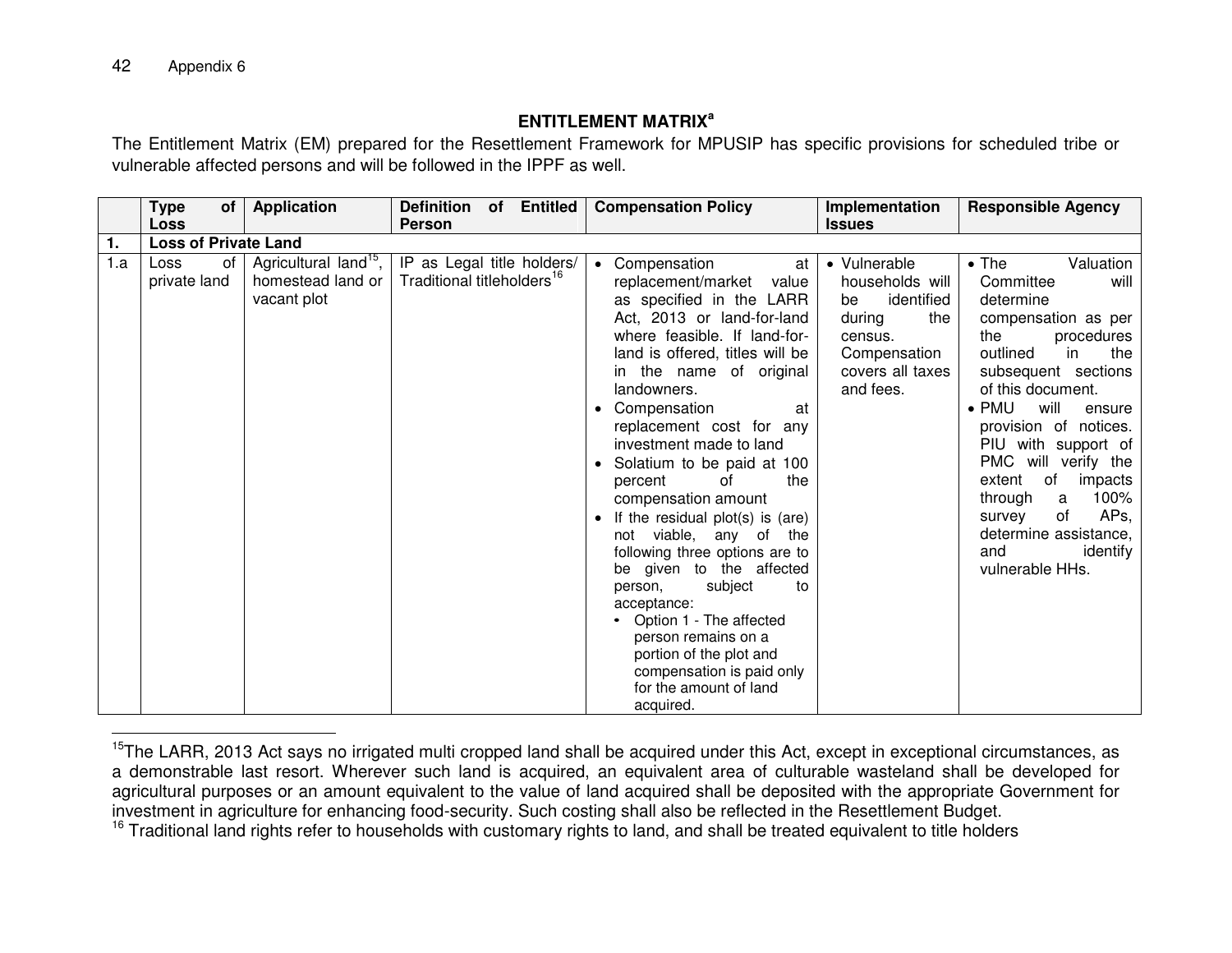| <b>Type</b> | of | <b>Application</b> | Definition of Entitled |  | <b>Compensation Policy</b>                                                                                                                                                                                                                                                                                                                                                                                                                                                                                                                                                                                                                                                                                                                                                                                                                                                                                                            | Implementation | <b>Responsible Agency</b> |
|-------------|----|--------------------|------------------------|--|---------------------------------------------------------------------------------------------------------------------------------------------------------------------------------------------------------------------------------------------------------------------------------------------------------------------------------------------------------------------------------------------------------------------------------------------------------------------------------------------------------------------------------------------------------------------------------------------------------------------------------------------------------------------------------------------------------------------------------------------------------------------------------------------------------------------------------------------------------------------------------------------------------------------------------------|----------------|---------------------------|
| <b>Loss</b> |    |                    | Person                 |  |                                                                                                                                                                                                                                                                                                                                                                                                                                                                                                                                                                                                                                                                                                                                                                                                                                                                                                                                       | <b>Issues</b>  |                           |
|             |    |                    |                        |  | Option 2- The affected<br>person remains on a<br>portion of the plot, and the<br>compensation is paid for<br>all the remaining land,<br>which will be acquired if<br>the AP so desires.<br>Option 3 - Compensation<br>to be provided for the<br>entire plot including<br>residual part, if the owner<br>of such land wishes that<br>the residual plot should<br>also be acquired by the<br>executing agency.<br>• All displaced families will<br>receive<br>monthly<br>subsistence allowance of<br>INR $3,000^{17}$ for one year<br>(total INR 36,000) from the<br>date of award.<br>resettlement<br>• One-time<br>allowance <sup>18</sup> of Rs. 50,000<br>per affected family <sup>19</sup><br>• Choice of annuity<br>or<br>employment: Each affected<br>family shall be eligible for<br>choosing<br>time<br>one<br>option<br>assistance<br>(i)<br>$\overline{\phantom{m}}$<br>where jobs are created<br>through the project, after |                |                           |

<sup>&</sup>lt;sup>17</sup> The LARR Act, 2013 provides for monthly subsistence allowance equivalent to three thousand rupees per month for a period of one year from the date of award.

**-**

<sup>&</sup>lt;sup>18</sup> The LARR Act, 2013 specifies that each affected family shall be given a one-time resettlement allowance of Rs. 50,000.

<sup>&</sup>lt;sup>19</sup> 'Affected Family' includes a person, his or her spouse, minor children, minor brothers and minor sisters dependent on the household head. Widows, divorcees and women deserted by families shall be considered a separate family. An adult of either gender with or without spouse or children or dependents shall be considered as a separate family – as defined under LARR Act, 2013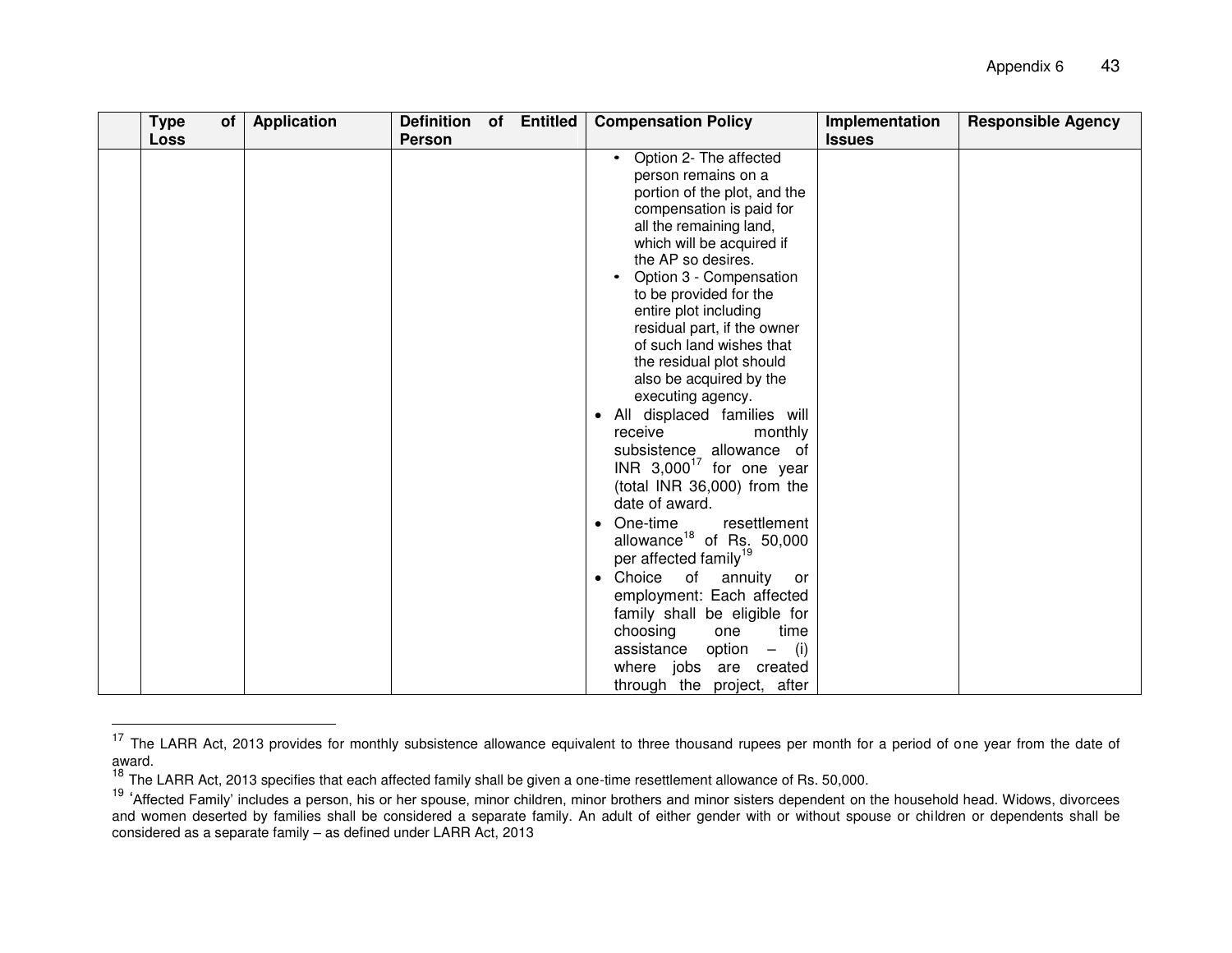| <b>Type</b><br>of<br><b>Loss</b> | Application | Definition of Entitled<br><b>Person</b> |  | <b>Compensation Policy</b>     | Implementation<br><b>Issues</b> | <b>Responsible Agency</b> |
|----------------------------------|-------------|-----------------------------------------|--|--------------------------------|---------------------------------|---------------------------|
|                                  |             |                                         |  | providing suitable training    |                                 |                           |
|                                  |             |                                         |  | and skill development in the   |                                 |                           |
|                                  |             |                                         |  | required<br>field,<br>make     |                                 |                           |
|                                  |             |                                         |  | provision for employment at    |                                 |                           |
|                                  |             |                                         |  | a rate not lower than the      |                                 |                           |
|                                  |             |                                         |  | minimum wages provided         |                                 |                           |
|                                  |             |                                         |  | for in any other law for the   |                                 |                           |
|                                  |             |                                         |  | time being in force, to at     |                                 |                           |
|                                  |             |                                         |  | least one member per           |                                 |                           |
|                                  |             |                                         |  | affected family in the project |                                 |                           |
|                                  |             |                                         |  | or arrange for a job in such   |                                 |                           |
|                                  |             |                                         |  | other project as may be        |                                 |                           |
|                                  |             |                                         |  | required; or (ii) one-time     |                                 |                           |
|                                  |             |                                         |  | payment of INR 500,000         |                                 |                           |
|                                  |             |                                         |  | per affected family; or (iii)  |                                 |                           |
|                                  |             |                                         |  | annuity policies that shall    |                                 |                           |
|                                  |             |                                         |  | pay not less than INR 2,000    |                                 |                           |
|                                  |             |                                         |  | per month per family for       |                                 |                           |
|                                  |             |                                         |  | twenty<br>years,<br>with       |                                 |                           |
|                                  |             |                                         |  | appropriate indexation to      |                                 |                           |
|                                  |             |                                         |  | the Consumer Price Index       |                                 |                           |
|                                  |             |                                         |  | for Agricultural Labourers     |                                 |                           |
|                                  |             |                                         |  | All affected families will     |                                 |                           |
|                                  |             |                                         |  | receive compensation for:      |                                 |                           |
|                                  |             |                                         |  | (i) damage to land/quality of  |                                 |                           |
|                                  |             |                                         |  | land (if any) sustained by     |                                 |                           |
|                                  |             |                                         |  | reason of severing land        |                                 |                           |
|                                  |             |                                         |  | proposed for acquisition or    |                                 |                           |
|                                  |             |                                         |  | adjoining<br>lands from/to     |                                 |                           |
|                                  |             |                                         |  | affected land; calculated      |                                 |                           |
|                                  |             |                                         |  | from the date of the           |                                 |                           |
|                                  |             |                                         |  | preliminary notification till  |                                 |                           |
|                                  |             |                                         |  | the date of final award; (ii)  |                                 |                           |
|                                  |             |                                         |  | diminution of the profits of   |                                 |                           |
|                                  |             |                                         |  | the land between the time      |                                 |                           |
|                                  |             |                                         |  | of the publication of the      |                                 |                           |
|                                  |             |                                         |  | Declaration<br>for<br>taking   |                                 |                           |
|                                  |             |                                         |  | possession of land and the     |                                 |                           |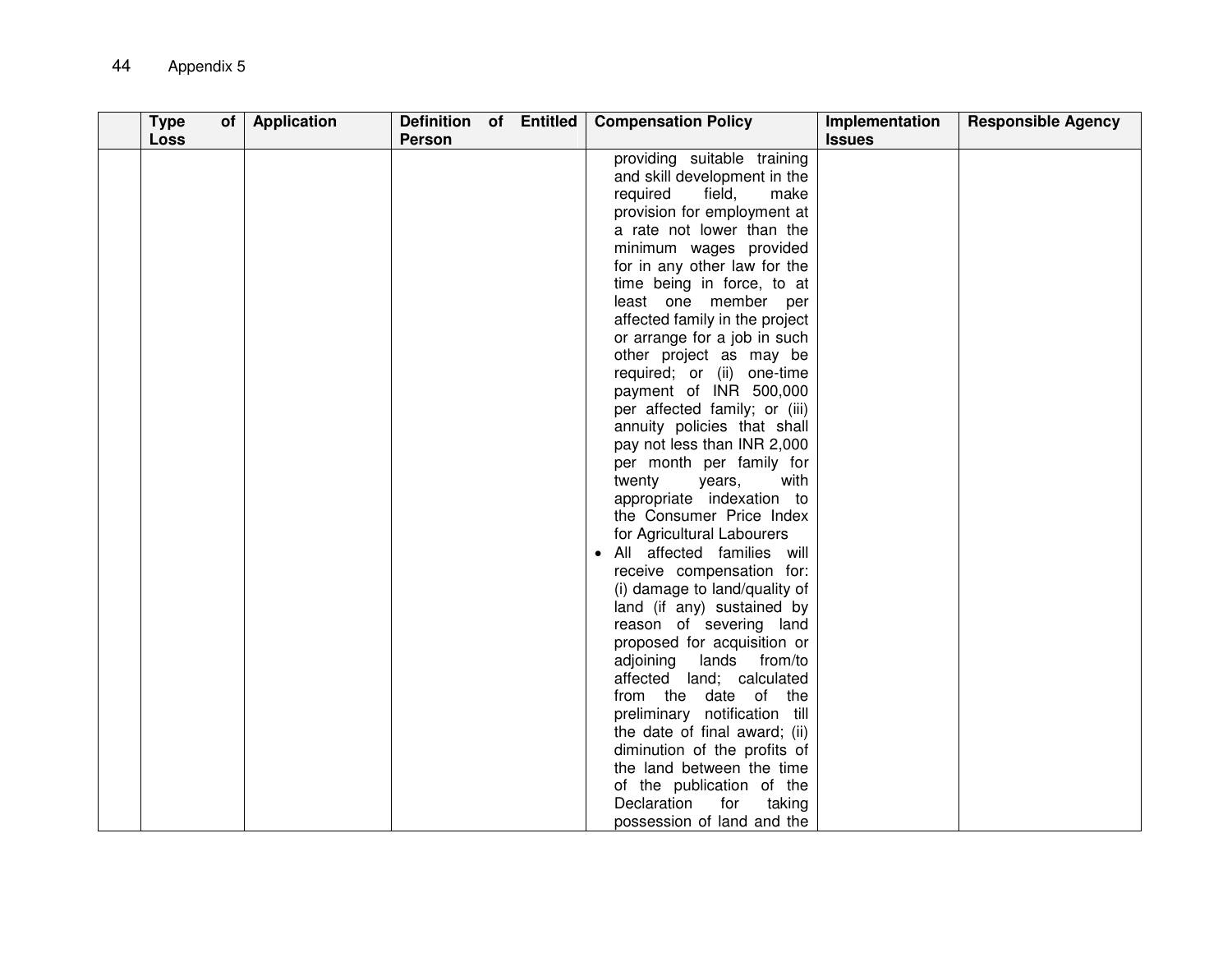|     | <b>Type</b><br>οf<br><b>Loss</b> | <b>Application</b>                                        | Definition of<br><b>Entitled</b><br><b>Person</b>                                                                                | <b>Compensation Policy</b>                                                                                                                                                                                                                                                                                                                                                                                                                                                                                                                                                                                                                             | Implementation<br><b>Issues</b>                                                                                                                                                                                                | <b>Responsible Agency</b>                                                                                                                                                                                                                 |
|-----|----------------------------------|-----------------------------------------------------------|----------------------------------------------------------------------------------------------------------------------------------|--------------------------------------------------------------------------------------------------------------------------------------------------------------------------------------------------------------------------------------------------------------------------------------------------------------------------------------------------------------------------------------------------------------------------------------------------------------------------------------------------------------------------------------------------------------------------------------------------------------------------------------------------------|--------------------------------------------------------------------------------------------------------------------------------------------------------------------------------------------------------------------------------|-------------------------------------------------------------------------------------------------------------------------------------------------------------------------------------------------------------------------------------------|
|     |                                  |                                                           |                                                                                                                                  | of the Collector's<br>time<br>taking actual possession of<br>land;<br>the<br>and<br>(iii)<br>compensation incidental to<br>such change if the affected<br>landowner is compelled to<br>change his place of<br>Compensation for<br>affected plants and<br>trees (refer Section D<br>of the Matrix);<br>Compensation for<br>affected standing<br>crops will be provided<br>at market value (refer<br>Section D of the<br>Matrix);<br>All fees, stamp duties,<br>taxes, and other<br>charges, as applicable<br>under the relevant<br>laws, incurred in the<br>relocation and<br>rehabilitation process,<br>are to be borne by the<br>implementing agency. |                                                                                                                                                                                                                                |                                                                                                                                                                                                                                           |
| 1.b | Loss<br>of<br>private land       | Agricultural<br>land,<br>homestead land or<br>vacant plot | IP<br>tenants<br>as<br>and<br>leaseholders<br>(whether<br>having<br>written<br>tenancy/lease documents<br>or not / sharecroppers | • Reimbursement of rental<br>deposit or unexpired lease -<br>such<br>will<br>amount<br>be<br>deducted<br>from<br>the<br>of<br>compensation<br>land<br>owners<br>• Compensation<br>full<br>at<br>replacement cost for<br>lost<br>assets.<br>irrigation<br>other<br>infrastructure<br>and<br>improvements made to the<br>land by the AP.                                                                                                                                                                                                                                                                                                                 | owners<br>$\bullet$ Land<br>will<br>reimburse<br>tenants<br>and<br>leaseholders<br>land<br>rental<br>deposit<br>or<br>unexpired lease<br>and will provide<br>proof of such<br>reimbursement<br>to the project.<br>• Vulnerable | PIU will confirm land<br>rental/lease and ensure<br>tenants<br>and<br>lease<br>holders<br>receive<br>reimbursement for land<br>rental<br>deposit<br>or<br>unexpired lease.<br>PMU though PIU will<br>provision<br>of<br>ensure<br>notice. |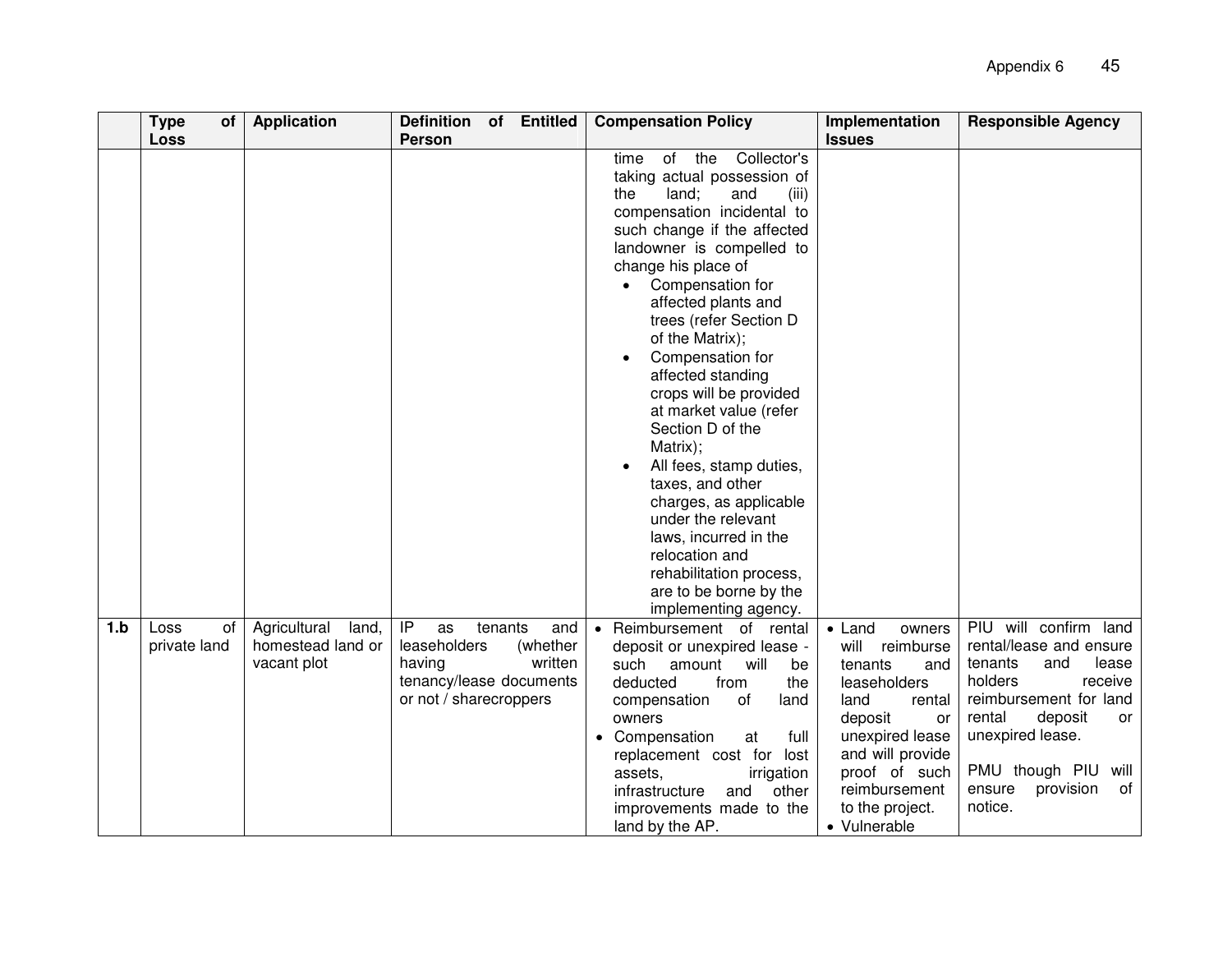| <b>Type</b><br>Loss | of   Application | Definition of Entitled<br>Person |  | <b>Compensation Policy</b>                                                                                                                                                                                                                                                                                                                                                                                                                                                                                                                                                                                                                                                                                                                                                                                                                                                                                                                                                                                                                                                                                               | Implementation<br><b>Issues</b>                                 | <b>Responsible Agency</b> |
|---------------------|------------------|----------------------------------|--|--------------------------------------------------------------------------------------------------------------------------------------------------------------------------------------------------------------------------------------------------------------------------------------------------------------------------------------------------------------------------------------------------------------------------------------------------------------------------------------------------------------------------------------------------------------------------------------------------------------------------------------------------------------------------------------------------------------------------------------------------------------------------------------------------------------------------------------------------------------------------------------------------------------------------------------------------------------------------------------------------------------------------------------------------------------------------------------------------------------------------|-----------------------------------------------------------------|---------------------------|
|                     |                  |                                  |  | • One-time<br>resettlement<br>allowance of INR 50,000 for<br>those who become marginal<br>framers or landless, or<br>those who need to relocate<br>due to acquisition.<br>• One-time<br>financial<br>assistance of INR 50,000 as<br>transportation<br>cost<br>for<br>shifting<br>• Choice<br>of annuity<br>or<br>employment - the following<br>options are to be provided:<br>(i) where jobs are created<br>through the project, after<br>providing suitable training<br>and skill development in the<br>a)<br>field,<br>required<br>make<br>provision for employment at<br>a rate not lower than the<br>minimum wages provided<br>for in any other law for the<br>time being in force, to at<br>least one member per<br>affected family in the project<br>or arrange for a job in such<br>other project as may be<br>required; or (ii) one-time<br>payment of INR 500,000<br>per affected family; or (iii)<br>annuity policies that shall<br>pay not less than INR 2,000<br>per month per family for<br>twenty<br>years,<br>with<br>appropriate indexation to<br>the Consumer Price Index<br>for Agricultural Laborers; | households will<br>identified<br>be<br>the<br>during<br>census. |                           |
|                     |                  |                                  |  | This entitlement will be<br>b)                                                                                                                                                                                                                                                                                                                                                                                                                                                                                                                                                                                                                                                                                                                                                                                                                                                                                                                                                                                                                                                                                           |                                                                 |                           |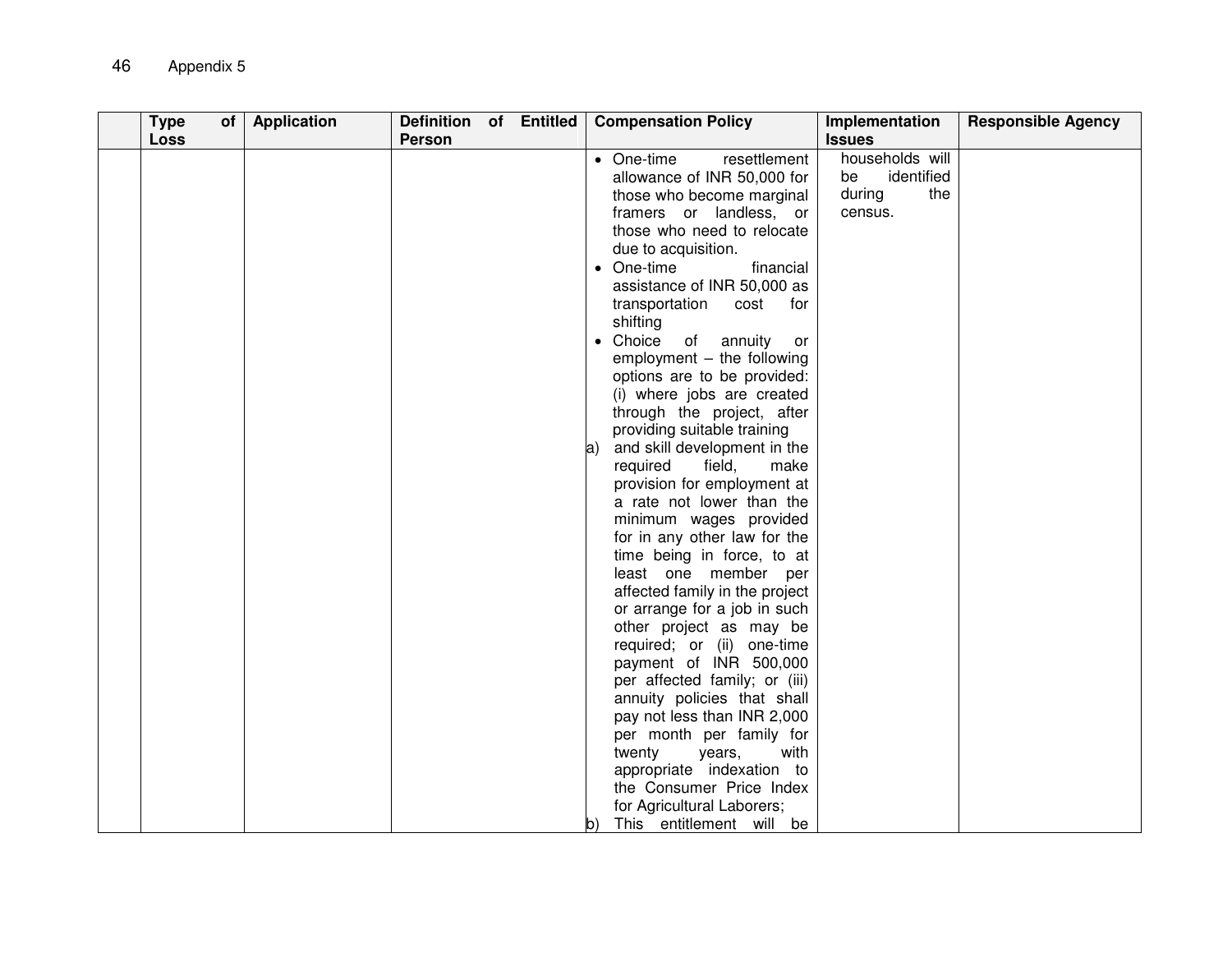|     | <b>Type</b><br><b>of</b><br>Loss | <b>Application</b>                                                               | <b>Entitled</b><br><b>Definition</b><br><b>of</b><br><b>Person</b> | <b>Compensation Policy</b>                                                                                                                                                                                                                                                                                                                                                                                                                                                                                                                                                                                                                                                                                                                                                                              | Implementation<br><b>Issues</b>                                                                             | <b>Responsible Agency</b>                                                                                 |
|-----|----------------------------------|----------------------------------------------------------------------------------|--------------------------------------------------------------------|---------------------------------------------------------------------------------------------------------------------------------------------------------------------------------------------------------------------------------------------------------------------------------------------------------------------------------------------------------------------------------------------------------------------------------------------------------------------------------------------------------------------------------------------------------------------------------------------------------------------------------------------------------------------------------------------------------------------------------------------------------------------------------------------------------|-------------------------------------------------------------------------------------------------------------|-----------------------------------------------------------------------------------------------------------|
| 1c. | Loss<br>οf<br>private land       | Agricultural<br>land,<br>homestead land or<br>commercial<br>or<br>mixed use land | IP as encroachers                                                  | provided to those who have<br>been utilizing the land for<br>income<br>generation<br>continuously for the last 3<br>years from the date of<br>notification.<br>monthly<br>subsistence<br>allowance equivalent to INR<br>3,000 per month for a<br>period of one year from the<br>date of award will be<br>provided;<br>• Notice to harvest standing<br>seasonal crops. If notice<br>given,<br>cannot<br>be<br>compensation for loss of<br>crops will be provided;<br>1. Encroachers will be notified<br>and given 60 days advance<br>notice to remove their<br>assets.<br>2. Compensation for affected<br>structures at replacement<br>value calculated as per the<br>latest prevailing basic<br>schedule of rates (BSR)<br>without depreciation.<br>3. Right to salvage material<br>from the demolished | • Vulnerable<br>households will<br>be identified<br>during the<br>census<br>conducted as<br>part of the RP. | PIU/PMC will identify<br>vulnerable households.<br>PMU through PIU will<br>ensure provision of<br>notice. |
|     |                                  |                                                                                  |                                                                    | structure at no cost.<br>4. Additional assistance for<br>vulnerable households<br>(refer to #7 in this matrix).                                                                                                                                                                                                                                                                                                                                                                                                                                                                                                                                                                                                                                                                                         |                                                                                                             |                                                                                                           |
| 1d. | Loss<br>of<br>private land       | Agricultural<br>land,<br>homestead land or<br>commercial<br>or<br>mixed use land | IP as squatters                                                    | 1. Squatters will be notified and<br>given 60 days advance notice<br>to remove their assets.<br>2. Compensation for affected<br>structures at replacement                                                                                                                                                                                                                                                                                                                                                                                                                                                                                                                                                                                                                                               | • Vulnerable<br>households will<br>be identified<br>during the<br>census                                    | PMU through PIU will<br>ensure provision of<br>notice.<br>PIU/PMC will identify<br>vulnerable households. |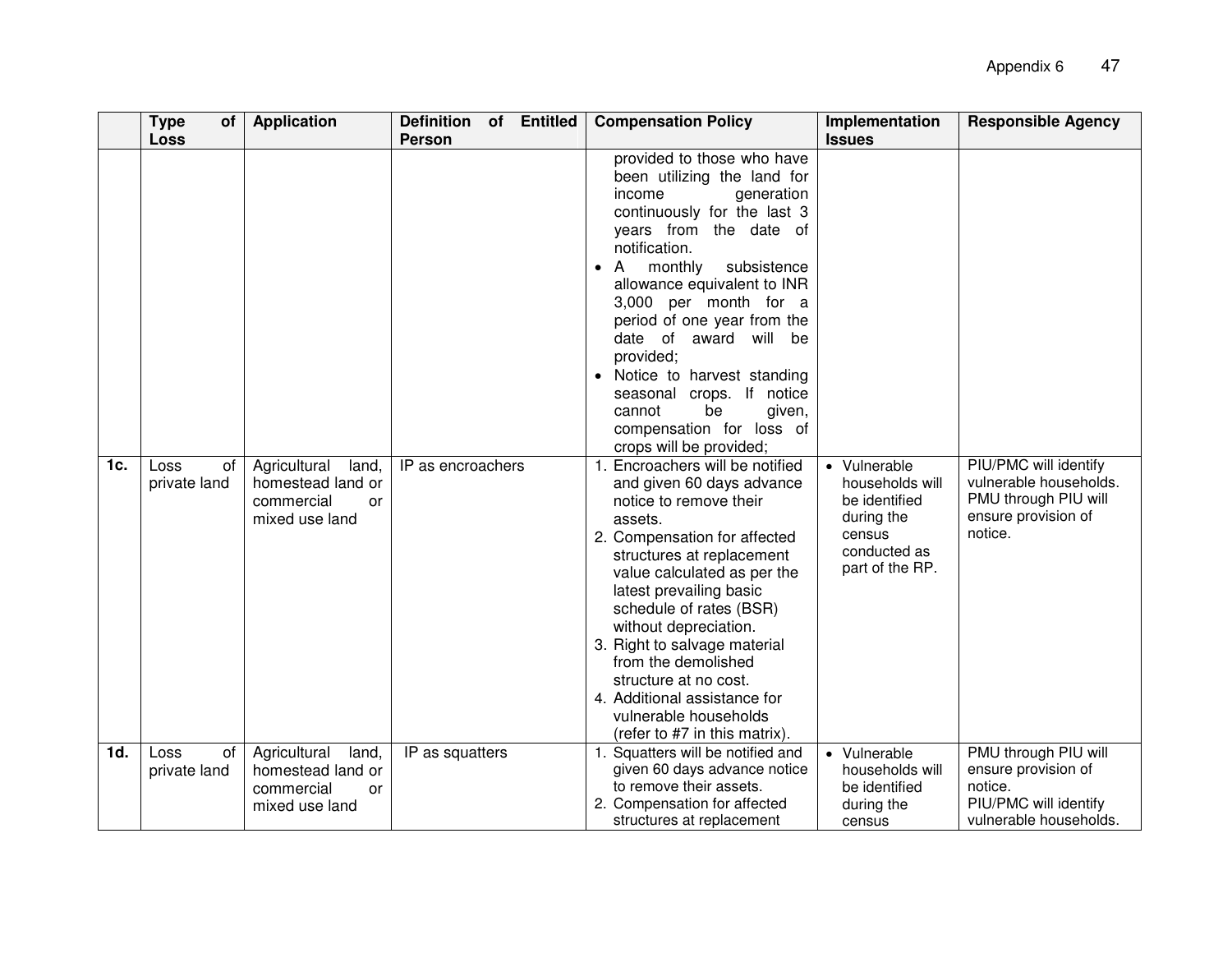$\ddot{\phantom{a}}$ 

|     | <b>Type</b><br>of<br><b>Loss</b> | <b>Application</b>                                                                  | <b>Definition</b><br><b>Entitled</b><br>of<br><b>Person</b>          | <b>Compensation Policy</b>                                                                                                                                                                                                                                                                                                                                                                                                                                        | Implementation<br><b>Issues</b>                                                                        | <b>Responsible Agency</b>                              |
|-----|----------------------------------|-------------------------------------------------------------------------------------|----------------------------------------------------------------------|-------------------------------------------------------------------------------------------------------------------------------------------------------------------------------------------------------------------------------------------------------------------------------------------------------------------------------------------------------------------------------------------------------------------------------------------------------------------|--------------------------------------------------------------------------------------------------------|--------------------------------------------------------|
|     |                                  |                                                                                     |                                                                      | value calculated as per the<br>latest prevailing basic<br>schedule of rates (BSR)<br>without depreciation.<br>3. Right to salvage material<br>from demolished structure at<br>no cost.<br>4. A lump sum shifting<br>assistance of Rs10,000 will<br>be provided<br>5. Additional assistance for<br>vulnerable households (refer<br>to #7 in this matrix).                                                                                                          | conducted as<br>part of the RP.                                                                        |                                                        |
| 1.e | Limited use<br>of land           | Private<br>lands<br>by<br>affected<br>Government<br>underground<br>cables and pipes | IP as legal title holders/<br>traditional titleholders <sup>20</sup> | Compensation of 15% of<br>1.<br>the market value of the<br>land on the date of<br>declaration, and interest<br>on the compensation<br>amount if works are not<br>completed within the<br>stipulated time.<br>Compensation for crops<br>2.<br>and trees and any other<br>loss/damage to the land or<br>property as a result of<br>such work (refer to $# 3, 4,$<br>5)<br>Additional assistance for<br>3.<br>vulnerable households<br>(refer to #7 in this matrix). | Compensation to<br>be paid to the<br>owner within 30<br>days of issue of<br>declaration. <sup>21</sup> | PMU through PIU will<br>ensure provision of<br>notice. |

<sup>&</sup>lt;sup>20</sup> Traditional land rights refer to households with customary rights to land, and shall be treated equivalent to title holders

<sup>&</sup>lt;sup>21</sup> http://www.mp.gov.in/en/web/revenue/policies (http://www.mprevenue.nic.in/documents/10192/5815895/4.pdf)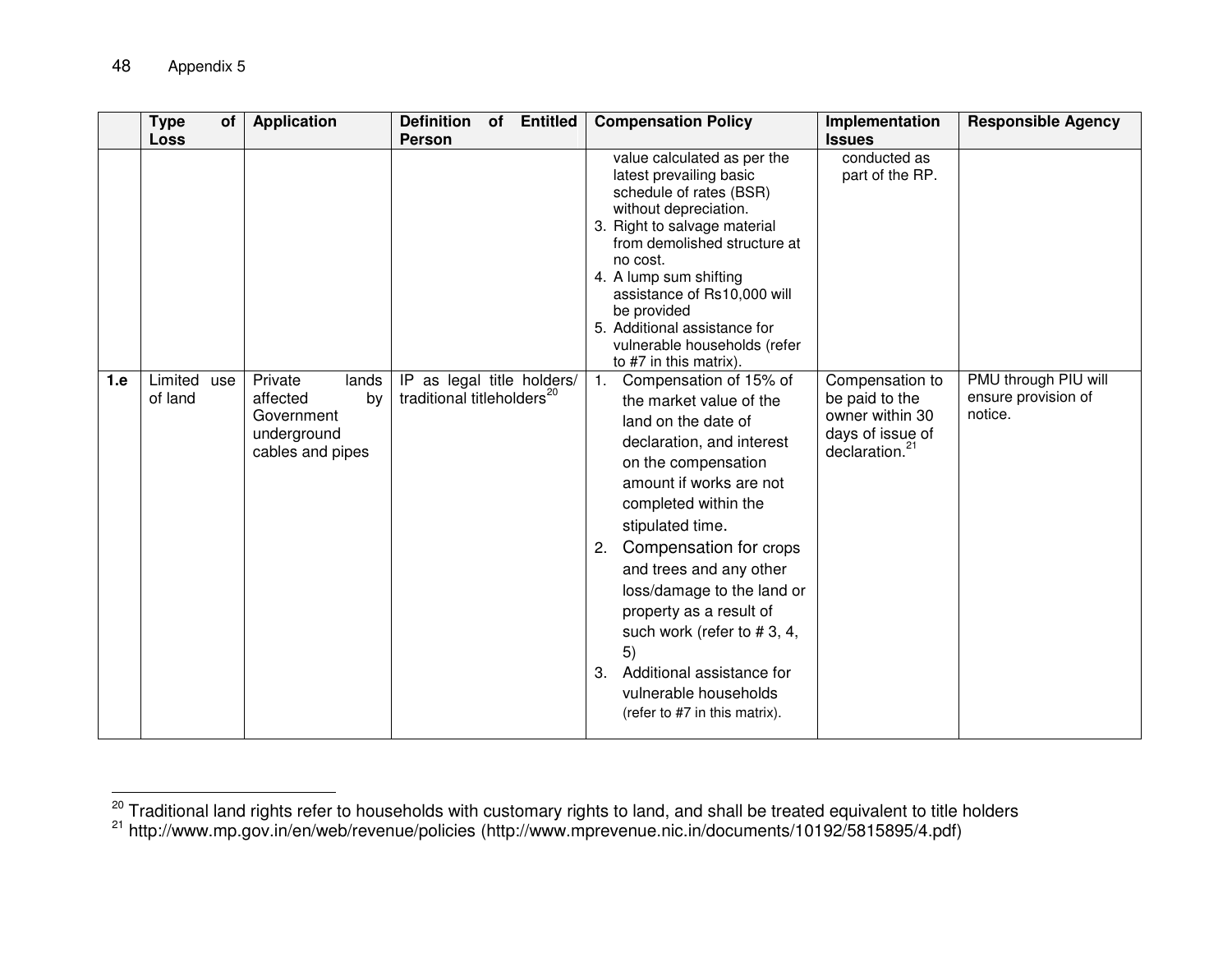|              | <b>Type</b><br>Loss                     | of   Application                                           | Definition of Entitled<br>Person | <b>Compensation Policy</b>                                                                                                                                                                                                                                                                                                                                                                                                                                                                                                                                                                                                                                                                                                                                                                                                                                                                                                                                                                                 | Implementation<br><b>Issues</b>                                                  | <b>Responsible Agency</b>                                                                                                            |
|--------------|-----------------------------------------|------------------------------------------------------------|----------------------------------|------------------------------------------------------------------------------------------------------------------------------------------------------------------------------------------------------------------------------------------------------------------------------------------------------------------------------------------------------------------------------------------------------------------------------------------------------------------------------------------------------------------------------------------------------------------------------------------------------------------------------------------------------------------------------------------------------------------------------------------------------------------------------------------------------------------------------------------------------------------------------------------------------------------------------------------------------------------------------------------------------------|----------------------------------------------------------------------------------|--------------------------------------------------------------------------------------------------------------------------------------|
| $\mathbf{2}$ |                                         | <b>Loss of Government Land</b>                             |                                  |                                                                                                                                                                                                                                                                                                                                                                                                                                                                                                                                                                                                                                                                                                                                                                                                                                                                                                                                                                                                            |                                                                                  |                                                                                                                                      |
|              |                                         |                                                            |                                  |                                                                                                                                                                                                                                                                                                                                                                                                                                                                                                                                                                                                                                                                                                                                                                                                                                                                                                                                                                                                            |                                                                                  |                                                                                                                                      |
| 2.a          | <b>Loss</b><br>of<br>Government<br>land | Vacant<br>plot,<br>Agricultural<br>land,<br>homestead land | IP as leaseholders               | • Compensation for rental<br>deposit or unexpired lease<br>(such amount will<br>be<br>deducted<br>from<br>the<br>the<br>compensation<br>of<br>lessee).<br>• All displaced families will<br>receive<br>monthly<br>subsistence allowance of<br>Rs. 3,000 for one year (total<br>Rs. 36,000) from the date of<br>award<br>• Compensation<br>for<br>any<br>investment made to the<br>land<br>• One-time<br>resettlement<br>allowance of INR 50,000<br>• All affected families will<br>receive compensation for:<br>(i) damage to land/quality of<br>land (if any) sustained by<br>reason of severing land<br>proposed for acquisition or<br>adjoining lands from/to<br>affected land; calculated<br>from the date of preliminary<br>notification till the date of<br>final award; (ii) diminution of<br>the profits of the land<br>between the time of the<br>publication<br>of<br>the<br>Declaration<br>for<br>taking<br>possession of land and the<br>time of the Collector's<br>taking actual possession of | Vulnerable<br>households<br>will<br>identified<br>be<br>during<br>the<br>census. | PMU through PIU will<br>ensure provision of<br>notice. PIUs will identify<br>vulnerable households<br>with the assistance of<br>PMC. |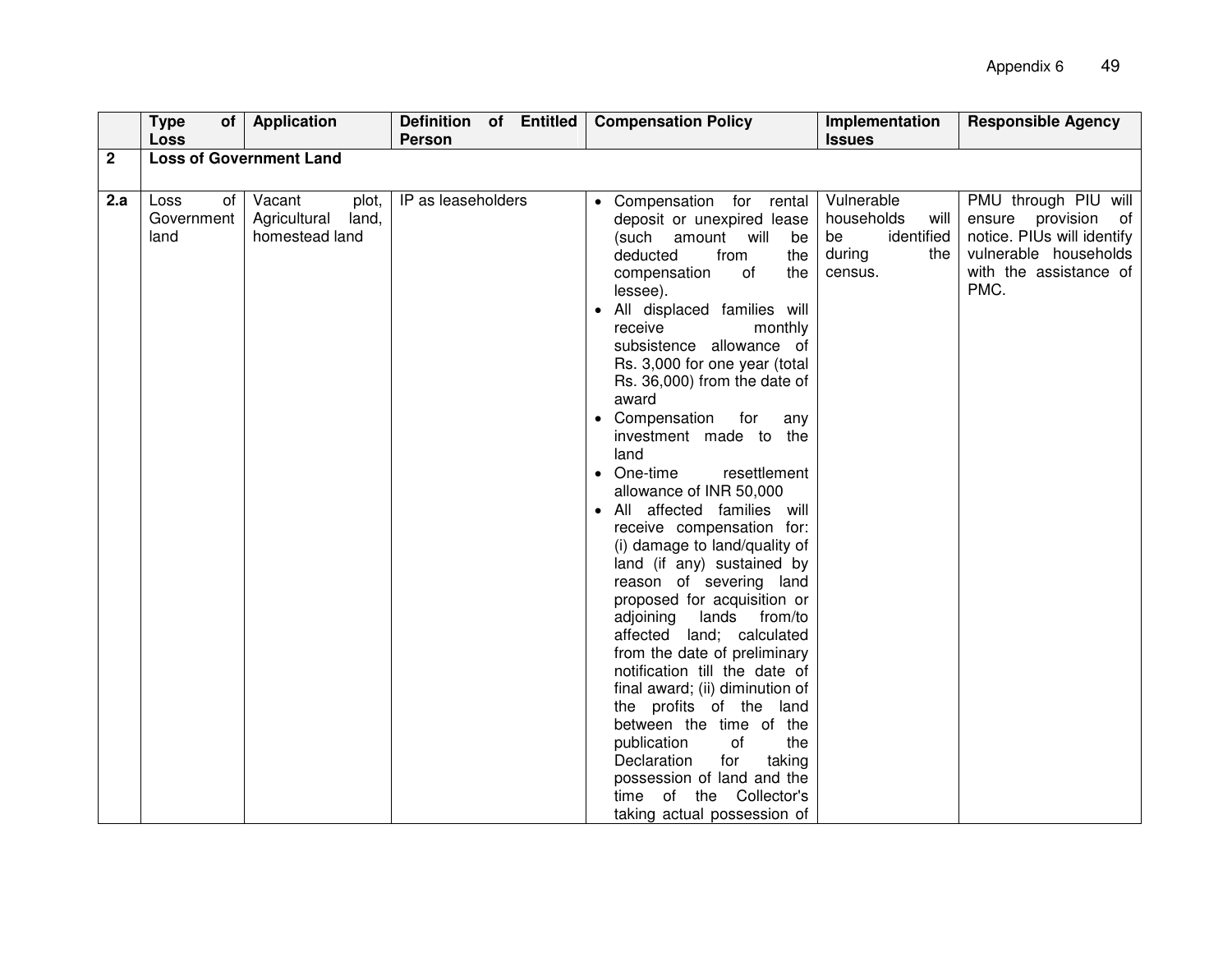|     | <b>Type</b><br>οf<br><b>Loss</b> | <b>Application</b>          | <b>Definition</b><br><b>Person</b> | of Entitled | <b>Compensation Policy</b>                                                                                                                                                                                                                                                                                                                                                                                                                                                                                                                                                                                                                                                                                       | Implementation<br><b>Issues</b>                                                                                                                                       | <b>Responsible Agency</b>                                                                                                                |
|-----|----------------------------------|-----------------------------|------------------------------------|-------------|------------------------------------------------------------------------------------------------------------------------------------------------------------------------------------------------------------------------------------------------------------------------------------------------------------------------------------------------------------------------------------------------------------------------------------------------------------------------------------------------------------------------------------------------------------------------------------------------------------------------------------------------------------------------------------------------------------------|-----------------------------------------------------------------------------------------------------------------------------------------------------------------------|------------------------------------------------------------------------------------------------------------------------------------------|
|     |                                  |                             |                                    |             | (iii)<br>the<br>land;<br>and<br>compensation incidental to<br>such change if affected<br>leaseholder is compelled to<br>change<br>his<br>place<br>of<br>residence or business due<br>land<br>proposed<br>to<br>acquisition;<br>Notice to harvest standing<br>seasonal crops, if any. If<br>notice cannot be given,<br>compensation for loss of<br>crops will be provided<br>• One-time<br>financial<br>assistance of INR 50,000 as<br>transportation cost<br>• In the event of permanent<br>livelihood<br>impact<br>to<br>choice<br>of<br>leaseholder,<br>annuity or employment as<br>per item #6 of this matrix.<br>• Additional<br>assistance<br>for<br>vulnerable households (refer<br>to #7 in this matrix). |                                                                                                                                                                       |                                                                                                                                          |
| 2.b | Loss<br>of<br>Government<br>land | Vacant plot, RoW<br>of road | IP as encroachers <sup>22</sup>    |             | Encroachers will be given<br>60 days advance notice to<br>remove their assets<br>Compensation<br>at<br>replacement cost for any<br>investment made to the land;<br>Notice to harvest standing<br>$\bullet$<br>seasonal crops. If notice<br>cannot<br>be<br>given,                                                                                                                                                                                                                                                                                                                                                                                                                                                | $\bullet$ The<br>date of<br>the<br>census<br>will<br>survey<br>serve as cut-<br>off<br>date<br>for<br>non-<br>titleholders.<br>Vulnerable<br>households<br>will<br>be | PMU through PIU will<br>ensure the provision of<br>notice. PIUs will identify<br>vulnerable households<br>with the assistance of<br>PMC. |

<sup>&</sup>lt;sup>22</sup> Encroachers are those who build a structure which is in whole or in part on an adjacent property, to which he/she has no title.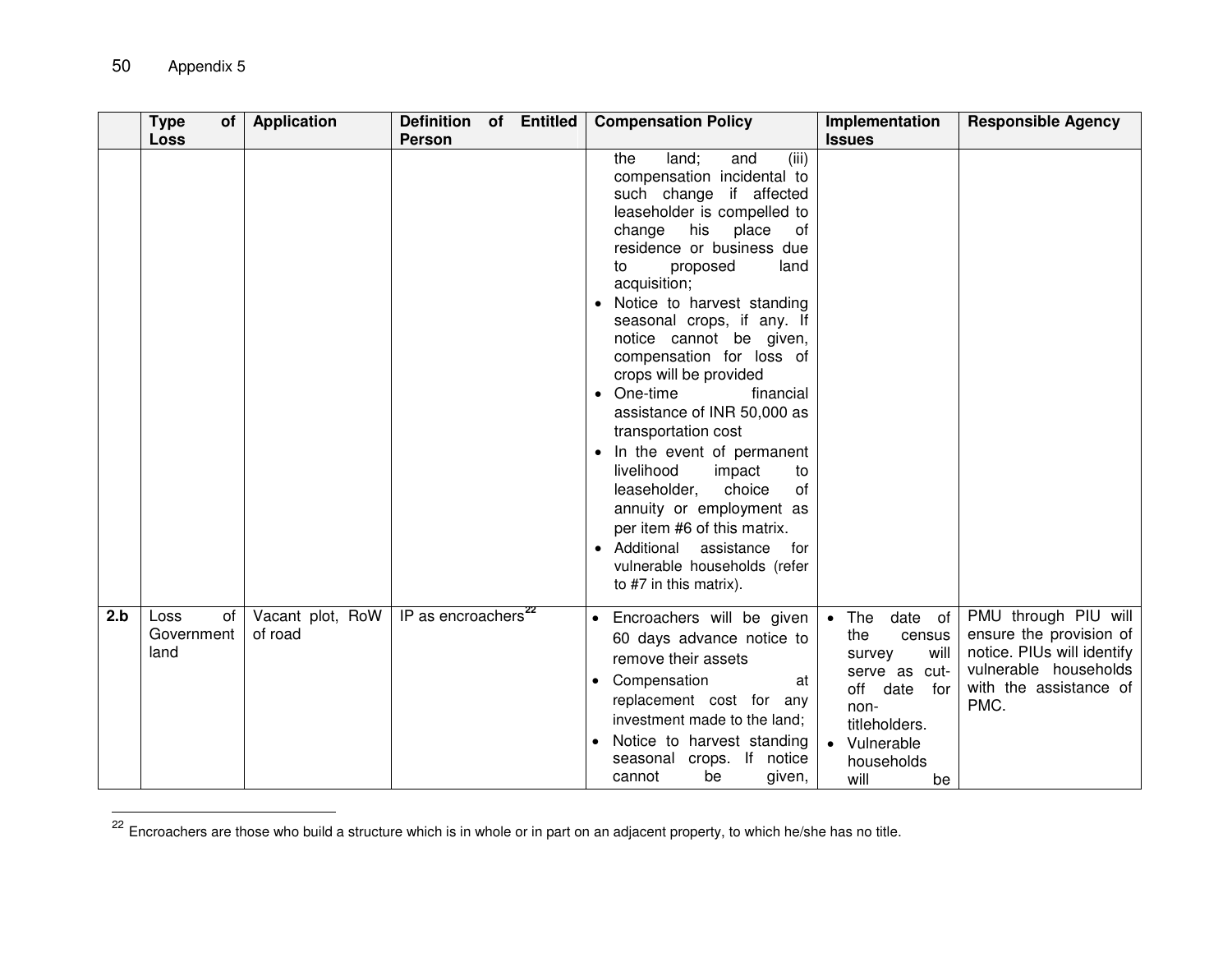|     | <b>Type</b><br><b>of</b><br><b>Loss</b> | <b>Application</b>                                            | <b>Definition</b><br>of Entitled<br><b>Person</b>                                                                           | <b>Compensation Policy</b>                                                                                                                                                                                                                                                                                                    | Implementation<br><b>Issues</b>                                                                                                          | <b>Responsible Agency</b>                                                                                                                                                                                                                              |
|-----|-----------------------------------------|---------------------------------------------------------------|-----------------------------------------------------------------------------------------------------------------------------|-------------------------------------------------------------------------------------------------------------------------------------------------------------------------------------------------------------------------------------------------------------------------------------------------------------------------------|------------------------------------------------------------------------------------------------------------------------------------------|--------------------------------------------------------------------------------------------------------------------------------------------------------------------------------------------------------------------------------------------------------|
|     |                                         |                                                               |                                                                                                                             | compensation for loss of<br>crops will be provided<br>Additional<br>assistance<br>to<br>vulnerable households (refer<br>to #7 in this matrix).                                                                                                                                                                                | identified<br>the<br>during<br>census.                                                                                                   |                                                                                                                                                                                                                                                        |
| 2c. | Loss<br>οf<br>Government<br>land        | Vacant plot, RoW<br>of road                                   | IP as squatters $^{23}$                                                                                                     | Squatters will be<br>notified and given 60<br>days advance notice to<br>remove their assets.<br>A lump sum shifting<br>assistance of Rs 10,<br>000 will be provided.<br>Additional assistance to<br>vulnerable households.<br>C)                                                                                              | • Vulnerable<br>households will<br>be identified<br>and provided<br>assistance as<br>required (see<br>entitlement #7<br>of this matrix). | PMU through PIU will<br>ensure provision of<br>notice.<br>PIU/PMC will identify<br>vulnerable households.                                                                                                                                              |
| 3.  |                                         | <b>Loss of Residential Structures</b>                         |                                                                                                                             |                                                                                                                                                                                                                                                                                                                               |                                                                                                                                          |                                                                                                                                                                                                                                                        |
| 3.a | Loss<br>0f<br>residential<br>structure  | Residential<br>structure<br>and<br>other assets <sup>24</sup> | IP as Legal titleholders;<br>traditional<br>Family with<br>land right; and<br>Those without homestead<br>land <sup>25</sup> | If a house is lost in a rural<br>area, a constructed house<br>shall be provided as per the<br>Awas<br>Indira<br>Yojana<br>specifications<br>the<br><b>or</b><br>equivalent cost of<br>the<br>house;<br>urban<br>In.<br>areas,<br>a<br>constructed house shall be<br>provided, which will be not<br>less than 50 square meters | • Compensation<br>includes<br>all<br>taxes and fees.<br>• Vulnerable<br>households will<br>identified<br>be<br>during<br>the<br>census.  | Valuation committee<br>$\bullet$<br>will<br>verify<br>replacement value.<br>· PIU/PMC will verify<br>the extent of impacts<br>through<br>100%<br>a<br>survey of affected<br>households<br>and<br>determine<br>assistance,<br>verify<br>identify<br>and |

 $^{23}$  Squatters are those who have no recognizable rights on the land that they are occupying.

 $\ddot{\phantom{a}}$ 

 $^{24}$  Other assets include, but is not limited to walls, fences, sheds, wells, etc.

<sup>&</sup>lt;sup>25</sup>Who have been residing in the area continuously for a period of not less than three years preceding the date of notification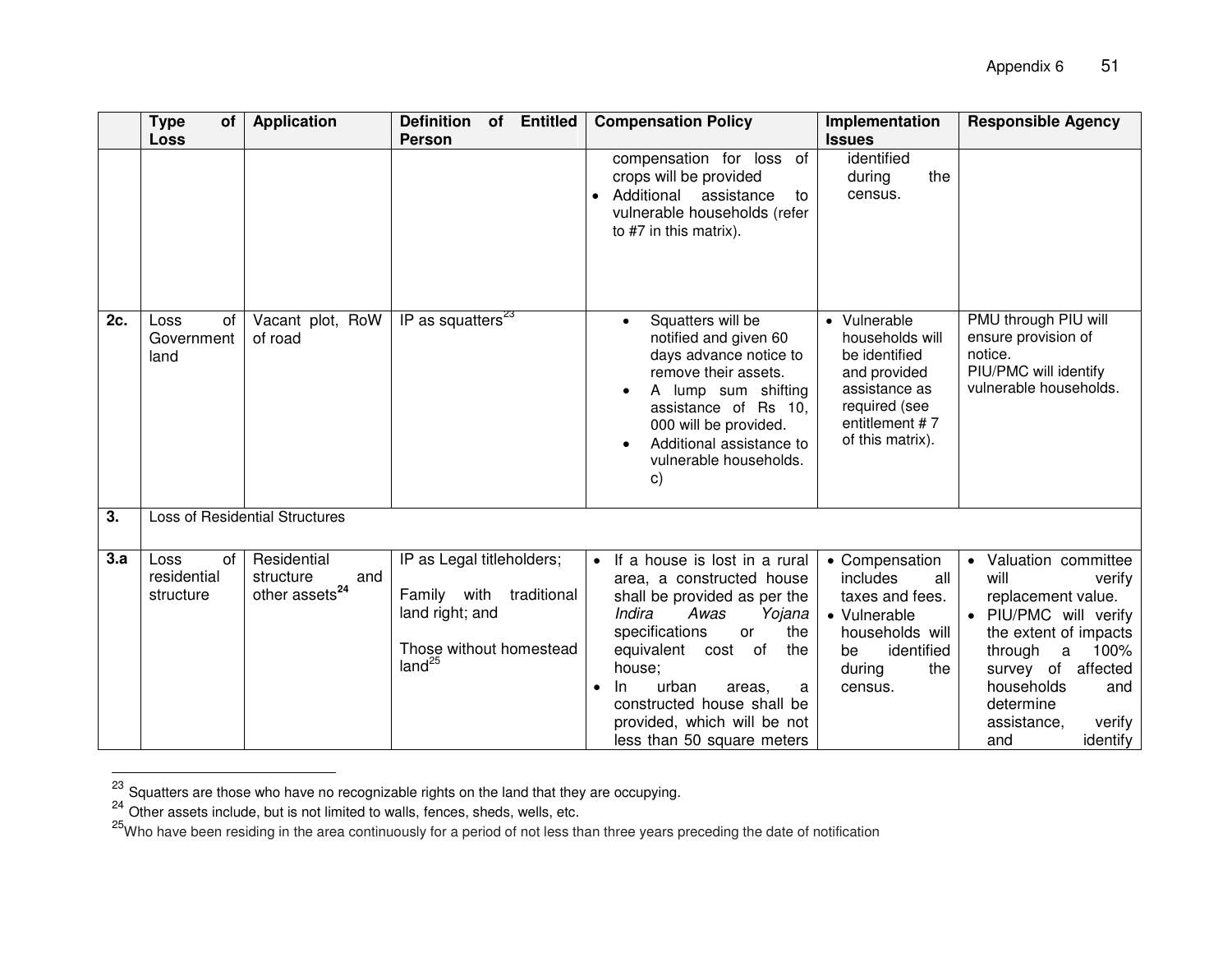| <b>Type</b> | of | <b>Application</b> | Definition of Entitled |  | <b>Compensation Policy</b>               | Implementation | <b>Responsible Agency</b> |
|-------------|----|--------------------|------------------------|--|------------------------------------------|----------------|---------------------------|
| Loss        |    |                    | <b>Person</b>          |  |                                          | <b>Issues</b>  |                           |
|             |    |                    |                        |  | in plinth area or a one-time             |                | vulnerable                |
|             |    |                    |                        |  | financial<br>assistance<br>for           |                | households                |
|             |    |                    |                        |  | house construction, which                |                |                           |
|             |    |                    |                        |  | shall not be less than INR               |                |                           |
|             |    |                    |                        |  | 150,000;                                 |                |                           |
|             |    |                    |                        |  | The replacement value of                 |                |                           |
|             |    |                    |                        |  | structure<br>will<br>the<br>be           |                |                           |
|             |    |                    |                        |  | provided, calculated without             |                |                           |
|             |    |                    |                        |  | depreciation as per the                  |                |                           |
|             |    |                    |                        |  | latest prevailing Schedule of            |                |                           |
|             |    |                    |                        |  | Rates adjusted for inflation             |                |                           |
|             |    |                    |                        |  | from the year of publication;            |                |                           |
|             |    |                    |                        |  | Where the loss of structure              |                |                           |
|             |    |                    |                        |  | is partial and the remaining             |                |                           |
|             |    |                    |                        |  | structure<br>is<br>unviable,             |                |                           |
|             |    |                    |                        |  | compensation will be based               |                |                           |
|             |    |                    |                        |  | on the total structure and               |                |                           |
|             |    |                    |                        |  | benefits will be given as                |                |                           |
|             |    |                    |                        |  | mentioned in this section;               |                |                           |
|             |    |                    |                        |  | One-time<br>financial<br>$\bullet$       |                |                           |
|             |    |                    |                        |  | assistance of INR 50,000 as              |                |                           |
|             |    |                    |                        |  | transportation<br>cost<br>for            |                |                           |
|             |    |                    |                        |  | shifting;                                |                |                           |
|             |    |                    |                        |  | monthly<br>subsistence<br>A              |                |                           |
|             |    |                    |                        |  | allowance equivalent to INR              |                |                           |
|             |    |                    |                        |  | 3,000 per month for a                    |                |                           |
|             |    |                    |                        |  | period of one year (total                |                |                           |
|             |    |                    |                        |  | INR. 36,000) from the date               |                |                           |
|             |    |                    |                        |  | of award will be provided                |                |                           |
|             |    |                    |                        |  | Right to salvage material<br>$\bullet$   |                |                           |
|             |    |                    |                        |  | the<br>demolished<br>from                |                |                           |
|             |    |                    |                        |  | structure at no cost;                    |                |                           |
|             |    |                    |                        |  | Rental assistance <sup>26</sup> until an |                |                           |
|             |    |                    |                        |  | alternative house is ready;              |                |                           |

 $\ddot{\phantom{a}}$ <sup>26</sup> Rental assistance will be based on rental prices in the area of current residence of the AP, and will be fixed by the PIU in discussion with the PMU and PMC.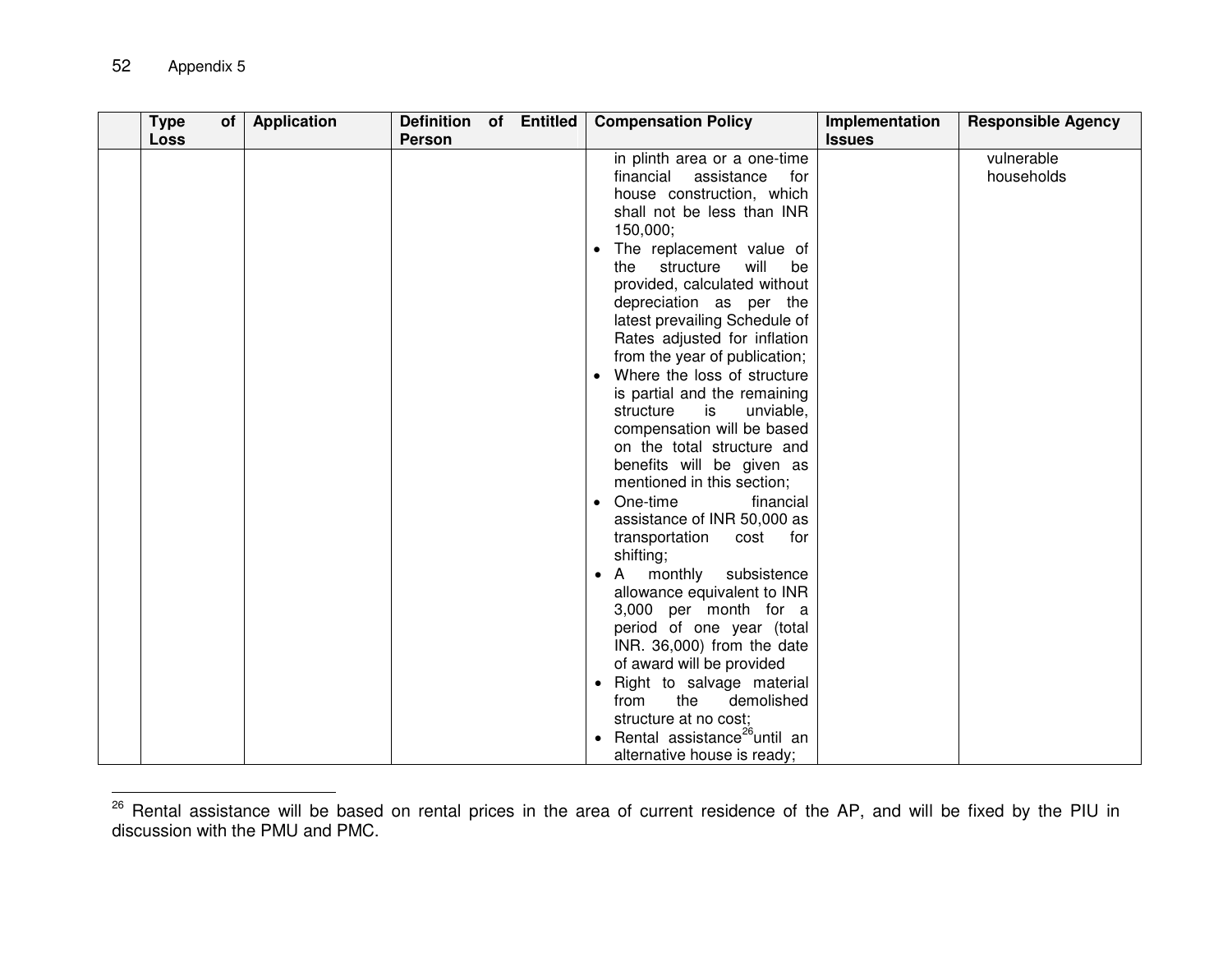| <b>Loss</b><br><b>Person</b><br><b>Issues</b><br>• Each affected family shall<br>given<br>be<br>a<br>one-time                                                                                                                                                                                                                                                                                                                                                                                                                                                                                                                                                                                                                                                                                                                                                                                                                                                                                                                                                                                                                                                                                                                                                                                                                                                                                                                                                                                                                                                                                  |                                                                                        |
|------------------------------------------------------------------------------------------------------------------------------------------------------------------------------------------------------------------------------------------------------------------------------------------------------------------------------------------------------------------------------------------------------------------------------------------------------------------------------------------------------------------------------------------------------------------------------------------------------------------------------------------------------------------------------------------------------------------------------------------------------------------------------------------------------------------------------------------------------------------------------------------------------------------------------------------------------------------------------------------------------------------------------------------------------------------------------------------------------------------------------------------------------------------------------------------------------------------------------------------------------------------------------------------------------------------------------------------------------------------------------------------------------------------------------------------------------------------------------------------------------------------------------------------------------------------------------------------------|----------------------------------------------------------------------------------------|
| Resettlement Allowance of<br>INR50,000<br>in case of<br>relocation.<br>• For the loss of cattle shed a<br>assistance<br>οf<br>one-time<br>INR25,000<br>to<br>be<br>provided.All fees, taxes and<br>other registration charges<br>incurred for the replacement<br>structure shall be borne by<br>the implementing agency.<br>Tenants<br>Residential<br>IP<br>3.b<br><b>Loss</b><br>οf<br>as<br>and<br>• Rental assistance for a<br>• Land/structure<br>• Valuation committee<br>leaseholders<br>residential<br>structure<br>period of three months.<br>will<br>and<br>will<br>owners<br>structure<br>other assets<br>reimburse<br>replacement value.<br>• One-time<br>financial<br>assistance of INR50,000 as<br>tenants<br>· PIU/PMC will verify<br>and<br>leaseholders<br>transportation<br>cost<br>for<br>deposit<br>shifting;<br>rental<br>through<br>unexpired<br>or<br>monthly<br>subsistence<br>$\bullet$ A<br>lease.<br>households<br>allowance<br>equivalent to<br>• Vulnerable<br>determine<br>INR3,000 per month for a<br>households will<br>assistance,<br>period of one year (total<br>identified<br>be<br>and<br>INR. 36,000) from the date<br>during<br>vulnerable<br>the<br>of award will be provided;<br>households<br>census.<br>• Each family will be provided<br>with<br>one-time<br>a<br>Resettlement Allowance of<br>INR50,000,<br>in case of<br>relocation;<br>Any additional structures<br>N)<br>erected by tenants will also<br>compensated<br>and<br>be<br>deducted<br>from owner's<br>compensation amount;<br>Any advance deposited by<br>the tenant to the landlord | verify<br>the extent of impacts<br>a 100%<br>surveys of affected<br>verify<br>identify |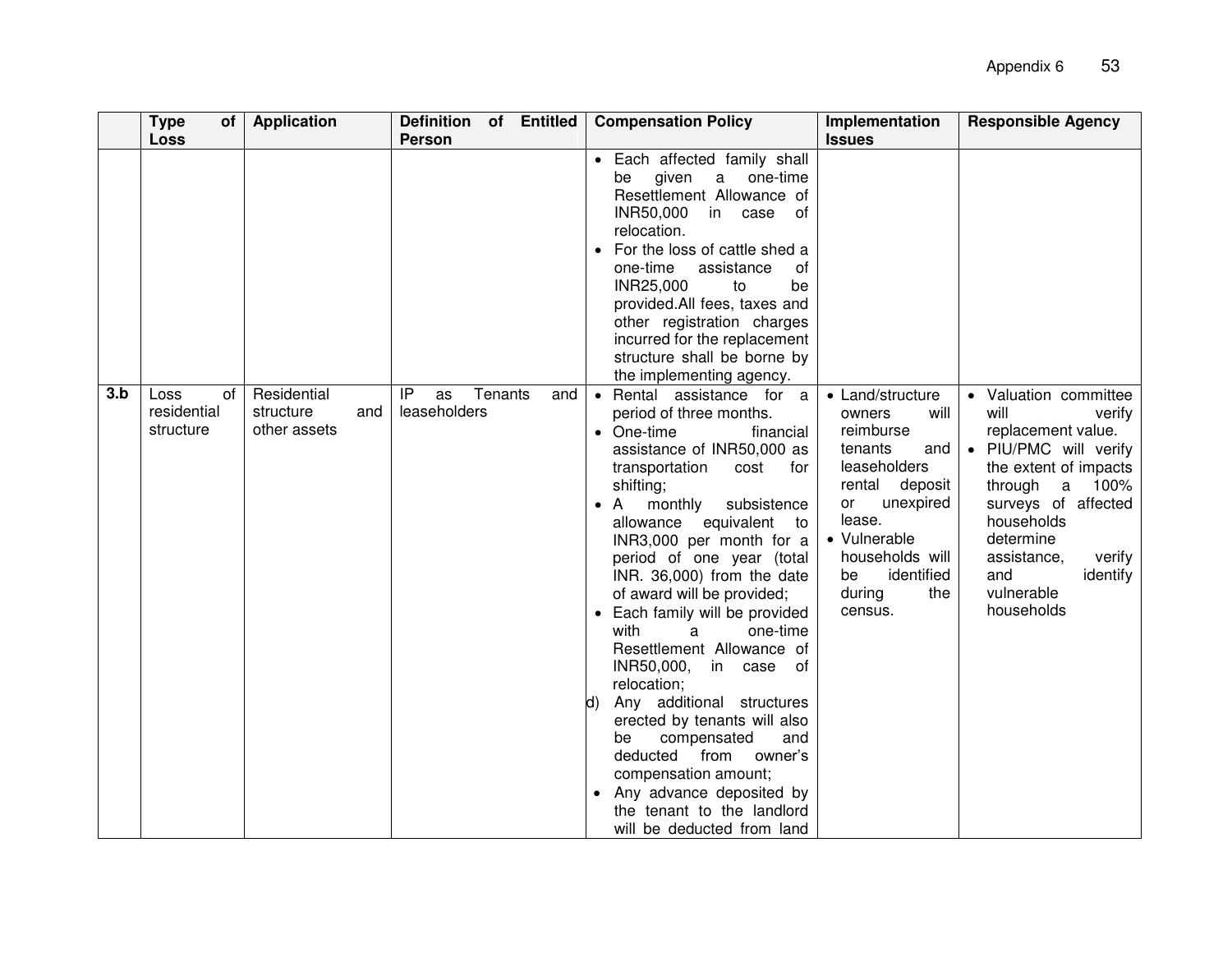|     | <b>Type</b><br>0f                                     | <b>Application</b>                              | <b>Definition</b><br>of Entitled                                         | <b>Compensation Policy</b>                                                                                                                                                                                                                                                                                                                                                                                                                                                                                                                                                                                                                                              | Implementation                                                                                                                                                                                                                                                           | <b>Responsible Agency</b>                                                                                                                      |
|-----|-------------------------------------------------------|-------------------------------------------------|--------------------------------------------------------------------------|-------------------------------------------------------------------------------------------------------------------------------------------------------------------------------------------------------------------------------------------------------------------------------------------------------------------------------------------------------------------------------------------------------------------------------------------------------------------------------------------------------------------------------------------------------------------------------------------------------------------------------------------------------------------------|--------------------------------------------------------------------------------------------------------------------------------------------------------------------------------------------------------------------------------------------------------------------------|------------------------------------------------------------------------------------------------------------------------------------------------|
| 3.c | <b>Loss</b><br>οf<br>Loss<br>residential<br>structure | Residential<br>structure<br>and<br>other assets | <b>Person</b><br>IP<br>Squatters,<br>as<br>encroachers                   | lord/owner's<br>total<br>compensation package on<br>submission of documentary<br>evidence;<br>For the loss of cattle shed a<br>one-time<br>assistance<br>payment of INR25,000 to be<br>provided<br>Right to salvage material<br>from demolished structure,<br>erected by tenants.<br>Squatters and encroachers<br>ه ا<br>will be given 60 days<br>advance notice to remove<br>their assets<br>Replacement<br>cost<br>0f<br>structure constructed by the<br>squatter<br>Right to salvage materials<br>from structure and other<br>assets<br>shifting<br>A<br>lump<br>sum<br>assistance of Rs. 25,000<br>will be provided.<br>$\bullet$<br>Additional<br>assistance<br>to | <b>Issues</b><br>• Non-titleholders<br>will be eligible<br>for<br>compensation<br>when they are<br>found<br>residing<br>at the land on<br>the date of the<br>census / cut-off<br>date<br>• Vulnerable<br>households will<br>be<br>identified<br>the<br>during<br>census. | PIU/PMC will verify the<br>of<br>extent<br>impacts<br>through 100% census<br>of APs/AHs,<br>survey<br>determine<br>assistance,<br>and identify |
| 4   |                                                       | <b>Loss of Commercial Structures</b>            |                                                                          | <b>Vulnerable Households</b>                                                                                                                                                                                                                                                                                                                                                                                                                                                                                                                                                                                                                                            |                                                                                                                                                                                                                                                                          |                                                                                                                                                |
| 4.a | of<br>Loss<br>commercial<br>structure                 | Commercial<br>structure<br>and<br>other assets  | as legal titleholders<br>IP<br>and those with traditional<br>land rights | • The replacement value of<br>the structure, calculated as<br>per the latest prevailing<br>Schedule of Rates without<br>depreciation; One-time grant                                                                                                                                                                                                                                                                                                                                                                                                                                                                                                                    | • Compensation<br>accounts<br>for<br>all taxes and<br>fees, and does<br>not<br>account                                                                                                                                                                                   | • Valuation Committee<br>will determine<br>replacement value.<br>PIU/PMC will verify<br>$\bullet$                                              |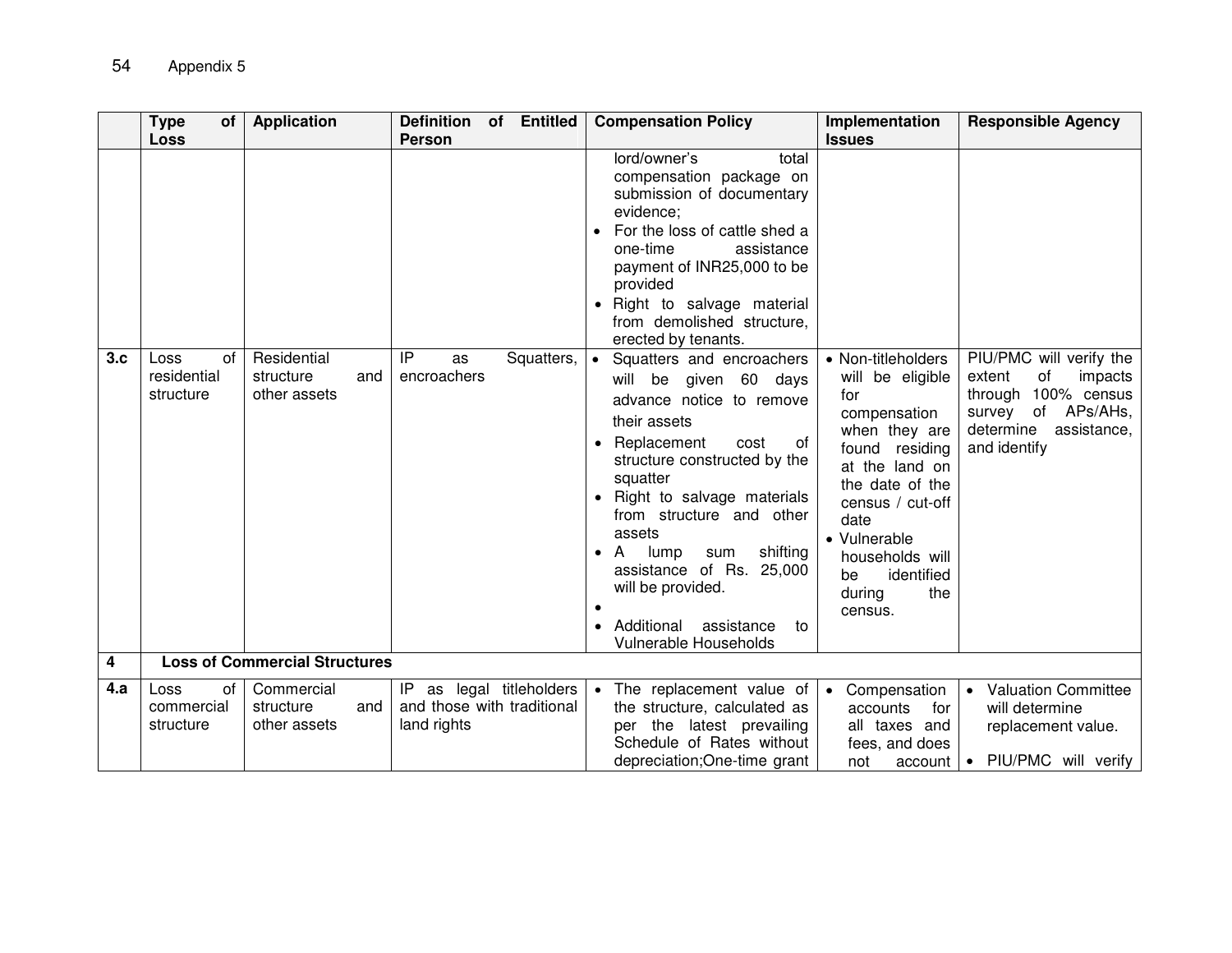| <b>Type</b> | of | <b>Application</b> | Definition of Entitled |  | <b>Compensation Policy</b>                                                                                                                                                                                                                                                                                                                                                                                                                                                                                                                                                                                                                                                                                                                                                                                                                                                                         | Implementation                                                                                                                     | <b>Responsible Agency</b>                                                                                                        |
|-------------|----|--------------------|------------------------|--|----------------------------------------------------------------------------------------------------------------------------------------------------------------------------------------------------------------------------------------------------------------------------------------------------------------------------------------------------------------------------------------------------------------------------------------------------------------------------------------------------------------------------------------------------------------------------------------------------------------------------------------------------------------------------------------------------------------------------------------------------------------------------------------------------------------------------------------------------------------------------------------------------|------------------------------------------------------------------------------------------------------------------------------------|----------------------------------------------------------------------------------------------------------------------------------|
| <b>Loss</b> |    |                    | <b>Person</b>          |  | of a minimum of INR<br>25,000 <sup>27</sup> for self-employed<br>persons, artisans, traders<br>etc.<br>One-time<br>Resettlement<br>Allowance of Rs. 50, 000.<br>monthly subsistence<br>A<br>allowance equivalent to INR<br>3,000 per month for a<br>period of one year (total<br>INR. 36,000) from the date<br>of award will be provided.<br>Right to salvage material<br>the<br>demolished<br>from<br>structure at no cost;<br>One-time<br>financial<br>assistance of INR 50,000 as<br>transportation<br>for<br>cost<br>shifting;<br>Rental assistance will be<br>provided <sup>28</sup><br>at<br>prevalent<br>market<br>the<br>rate<br>for<br>space/location (on a square<br>foot basis equivalent to the<br>space lost at the location),<br>for a period of three months<br>All fees, taxes and other<br>registration<br>charges<br>incurred for the replacement<br>structure shall be borne by | <b>Issues</b><br>for<br>any<br>depreciation.<br>• Vulnerable<br>households<br>will<br>be<br>identified<br>the<br>during<br>census. | the extent of impacts<br>100%<br>through<br>of<br>census survey<br>APs/AHs<br>to<br>determine<br>the<br>compensation<br>package. |
|             |    |                    |                        |  | the implementing agency.                                                                                                                                                                                                                                                                                                                                                                                                                                                                                                                                                                                                                                                                                                                                                                                                                                                                           |                                                                                                                                    |                                                                                                                                  |

 $\ddot{\phantom{a}}$ <sup>27</sup>Based on theLARR Act, 2013.

<sup>&</sup>lt;sup>28</sup> Rental assistance will be fixed based on the rental prices of the area of current commercial establishment of the AP, and will be fixed by the PIU after discussions with the PMU, and the PMC.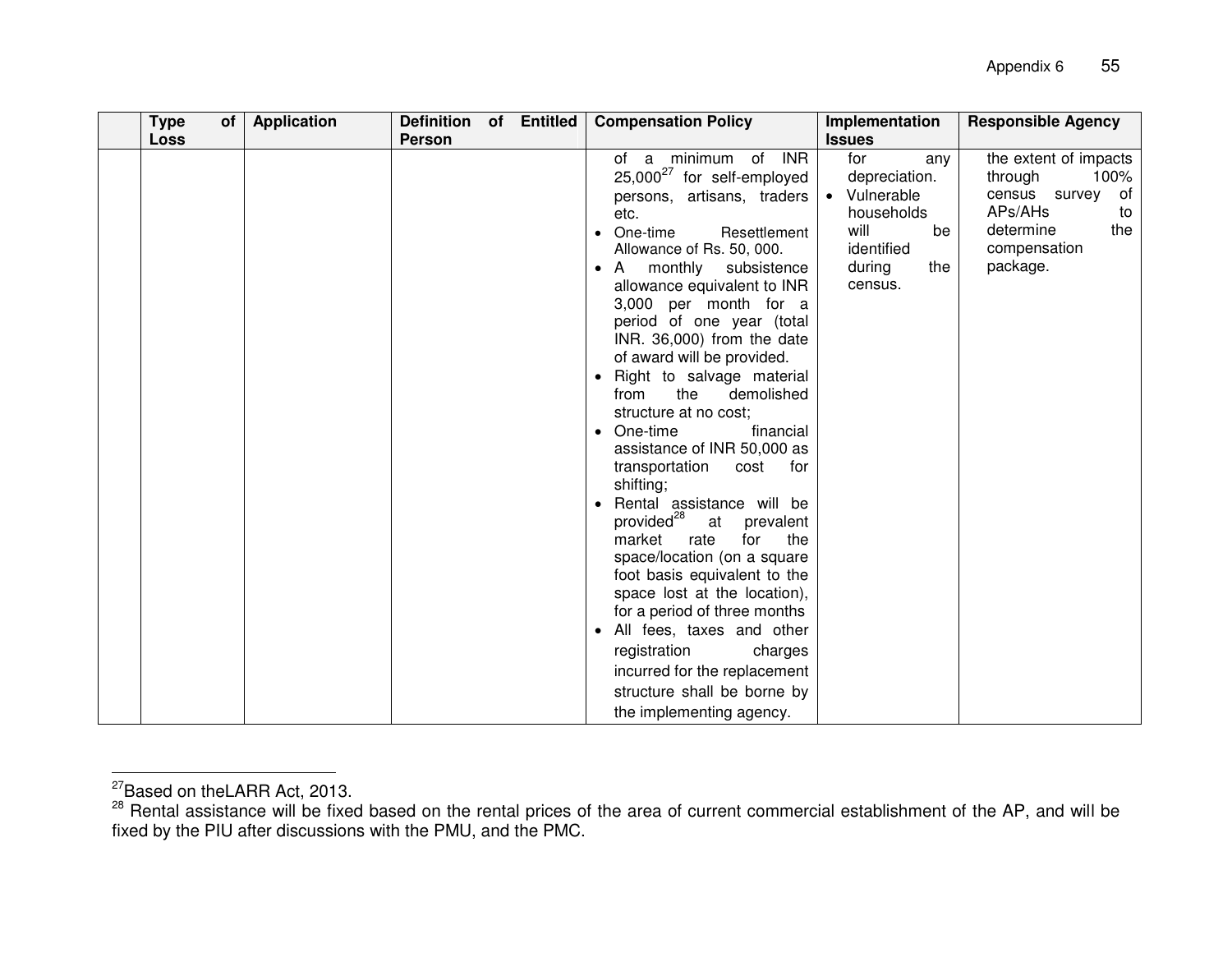|     | <b>Type</b><br>οf<br>Loss             | <b>Application</b>                             | Definition of Entitled<br><b>Person</b>               | <b>Compensation Policy</b>                                                                                                                                                                                                                                                                                                                                                                                                                                                                                                                                                                                                                                                                                                                                                                                                                                                                                                               | Implementation<br><b>Issues</b>                                                                                                                                                                                                                                                                              | <b>Responsible Agency</b>                                                                                                                                                      |
|-----|---------------------------------------|------------------------------------------------|-------------------------------------------------------|------------------------------------------------------------------------------------------------------------------------------------------------------------------------------------------------------------------------------------------------------------------------------------------------------------------------------------------------------------------------------------------------------------------------------------------------------------------------------------------------------------------------------------------------------------------------------------------------------------------------------------------------------------------------------------------------------------------------------------------------------------------------------------------------------------------------------------------------------------------------------------------------------------------------------------------|--------------------------------------------------------------------------------------------------------------------------------------------------------------------------------------------------------------------------------------------------------------------------------------------------------------|--------------------------------------------------------------------------------------------------------------------------------------------------------------------------------|
| 4.b | Loss<br>οf<br>commercial<br>structure | Commercial<br>structure<br>and<br>other assets | IP<br>tenants<br>as<br>and<br>leaseholders            | • Rental assistance will be<br>provided at the prevalent<br>rate of the area on a square<br>feet basis equivalent to the<br>space lost, for a period of<br>three months;<br>• One-time<br>financial<br>assistance of INR 50,000 as<br>transportation<br>cost<br>for<br>shifting;<br>monthly<br>subsistence<br>$\bullet$ A<br>allowance equivalent to INR<br>3,000 per month for a<br>period of one year from the<br>date of award will be<br>provided;<br>• Any advance deposited by<br>the tenant to the landlord<br>will be deducted from land<br>lord/owner's<br>total<br>compensation package on<br>submission of documentary<br>evidences; and<br>• Right to salvage material<br>from demolished structure,<br>erected by tenants.<br>• Replacement<br>cost<br>οf<br>part/whole<br>of<br>structure<br>by<br>the<br>constructed<br>tenant/leaseholder, and this<br>will be deducted from the<br>compensation amount of<br>the owner. | • Land/structure<br>will<br>owners<br>reimburse<br>tenants<br>and<br>leaseholders<br>the land rental<br>deposit<br>or<br>unexpired<br>lease,<br>and<br>provide<br>proof<br>of<br>such<br>reimbursemen<br>t to the PIU.<br>• Vulnerable<br>households<br>will<br>be<br>identified<br>during<br>the<br>census. | PIU/PMC will verify the<br>of<br>impacts<br>extent<br>through a 100% survey<br>of APs to determine<br>assistance, verify and<br>identify<br>vulnerable<br>peoples/ households. |
| 4.c | Loss<br>οf<br>commercial<br>structure | Commercial<br>structure<br>and<br>other assets | IP<br>as<br>squatters<br>and $\bullet$<br>encroachers | Squatters and encroachers<br>given 60 days<br>will be<br>advance notice to remove<br>their assets                                                                                                                                                                                                                                                                                                                                                                                                                                                                                                                                                                                                                                                                                                                                                                                                                                        | • Non-titleholders<br>will be eligible<br>for<br>compensation<br>when they have                                                                                                                                                                                                                              | PIU/PMC will verify the<br>extent<br>of<br>impacts<br>through a 100% survey<br>APs/AHs<br>οf<br>to<br>determine assistance,                                                    |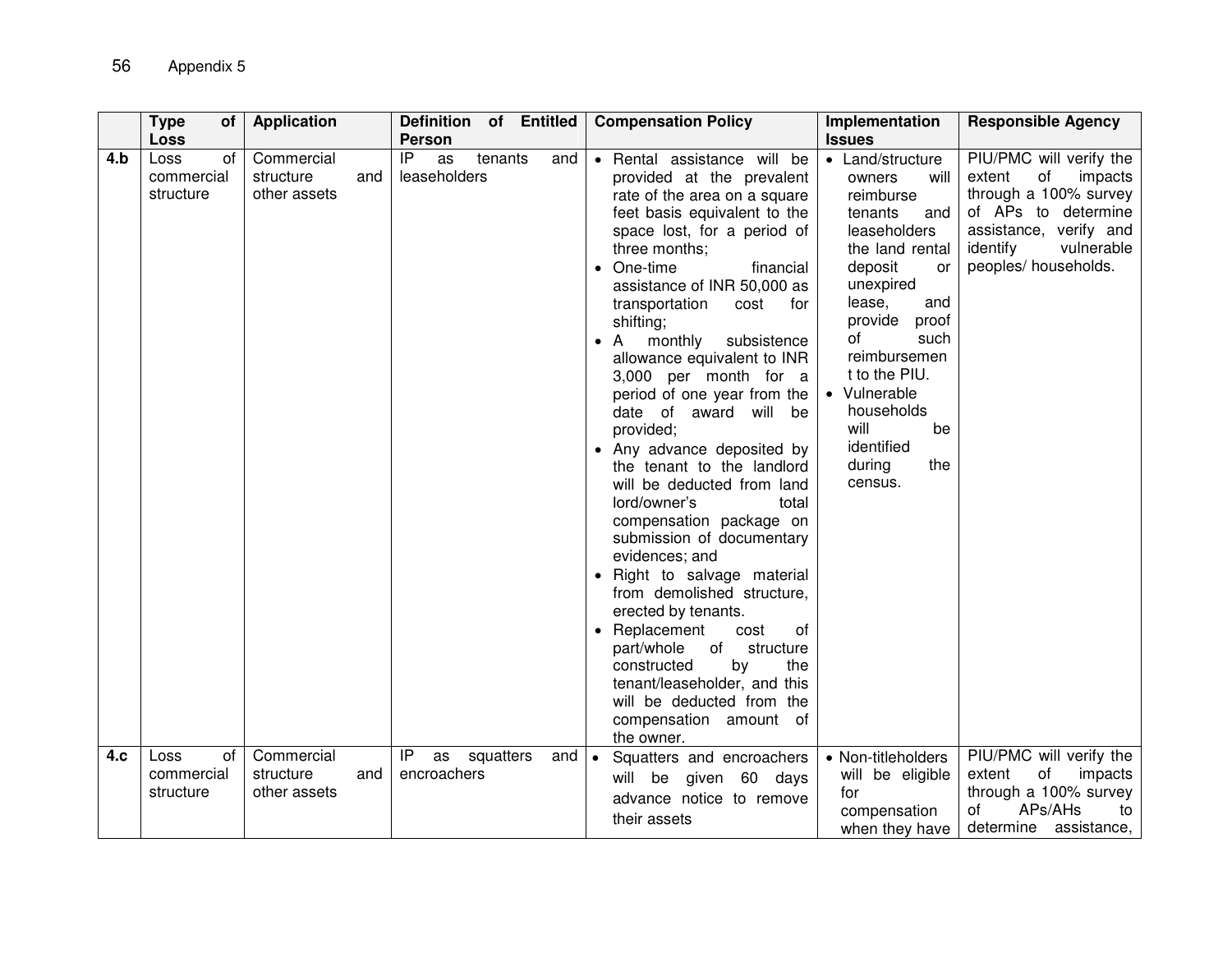|     | <b>Type</b><br>Οf<br><b>Loss</b>    | <b>Application</b>             | <b>Definition</b><br>of Entitled<br><b>Person</b>                                               | <b>Compensation Policy</b>                                                                                                                                                                                                                                                                                                                                                                                                                                                                                                                                                 | Implementation<br><b>Issues</b>                                                                                                                                                                                              | <b>Responsible Agency</b>                                                                                                                                                                                                                                                                      |
|-----|-------------------------------------|--------------------------------|-------------------------------------------------------------------------------------------------|----------------------------------------------------------------------------------------------------------------------------------------------------------------------------------------------------------------------------------------------------------------------------------------------------------------------------------------------------------------------------------------------------------------------------------------------------------------------------------------------------------------------------------------------------------------------------|------------------------------------------------------------------------------------------------------------------------------------------------------------------------------------------------------------------------------|------------------------------------------------------------------------------------------------------------------------------------------------------------------------------------------------------------------------------------------------------------------------------------------------|
|     |                                     |                                |                                                                                                 | of<br>• Replacement<br>cost<br>structure constructed by the<br>squatter/encroacher<br>• Right to salvage materials<br>from structure and other<br>assets<br>• A lump sum shifting and<br>transitional<br>assistance<br>of<br>Rs.25,000 will be provided.<br>Additional<br>assistance<br>to<br>vulnerable households                                                                                                                                                                                                                                                        | commercial<br>a -<br>establishment /<br>structure on the<br>of<br>the<br>date<br>census survey /<br>cut-off date.<br>• Vulnerable<br>households will<br>identified<br>be<br>during<br>the<br>census.                         | verify<br>identify<br>and<br>vulnerable<br>people/<br>households.                                                                                                                                                                                                                              |
| 5   |                                     | <b>Loss of Crops and Trees</b> |                                                                                                 |                                                                                                                                                                                                                                                                                                                                                                                                                                                                                                                                                                            |                                                                                                                                                                                                                              |                                                                                                                                                                                                                                                                                                |
| 5.a | Loss<br>0f<br>trees<br>and<br>crops | Standing<br>trees<br>and crops | titleholders,<br>IP<br>as<br>sharecroppers,<br>leaseholders,<br>encroachers<br>and<br>squatters | be notified and<br>• APs will<br>given 60 days advance<br>notice to remove trees. For<br>seasonal crops and fruit<br>trees six months' notice is to<br>be given;<br>• Compensation for trees at<br>prevalent market rates <sup>29</sup> , to<br>be calculated as annual net<br>product value multiplied by<br>the number of productive<br>years remaining;<br>• Compensation for trees at<br>prevalent market rates, 30 to<br>be calculated as annual net<br>product value multiplied by<br>number of productive years<br>remaining.<br>Compensation<br>at market value of | Harvesting<br>prior<br>to acquisition will<br>be<br>accommodated to<br>the<br>extent<br>possible.<br>Work<br>schedules<br>will<br>avoid<br>harvest<br>Market<br>season.<br>value of trees/<br>crops has to be<br>determined. | PMU through PIU will<br>ensure provision<br>of<br>notice. The valuation of<br>trees and compensation<br>rates will be finalized on<br>basis of market<br>the<br>survey or on the basis of<br>valuation<br>bv<br>the<br>Horticulture/Forest<br>Department<br>in<br>and<br>consultation with APs |

 $\overline{a}$  $29$ Valued by an experienced person from the field of agriculture or Horticulture Department

<sup>&</sup>lt;sup>30</sup> Valued by an experienced person in the field of horticulture/forestry etc.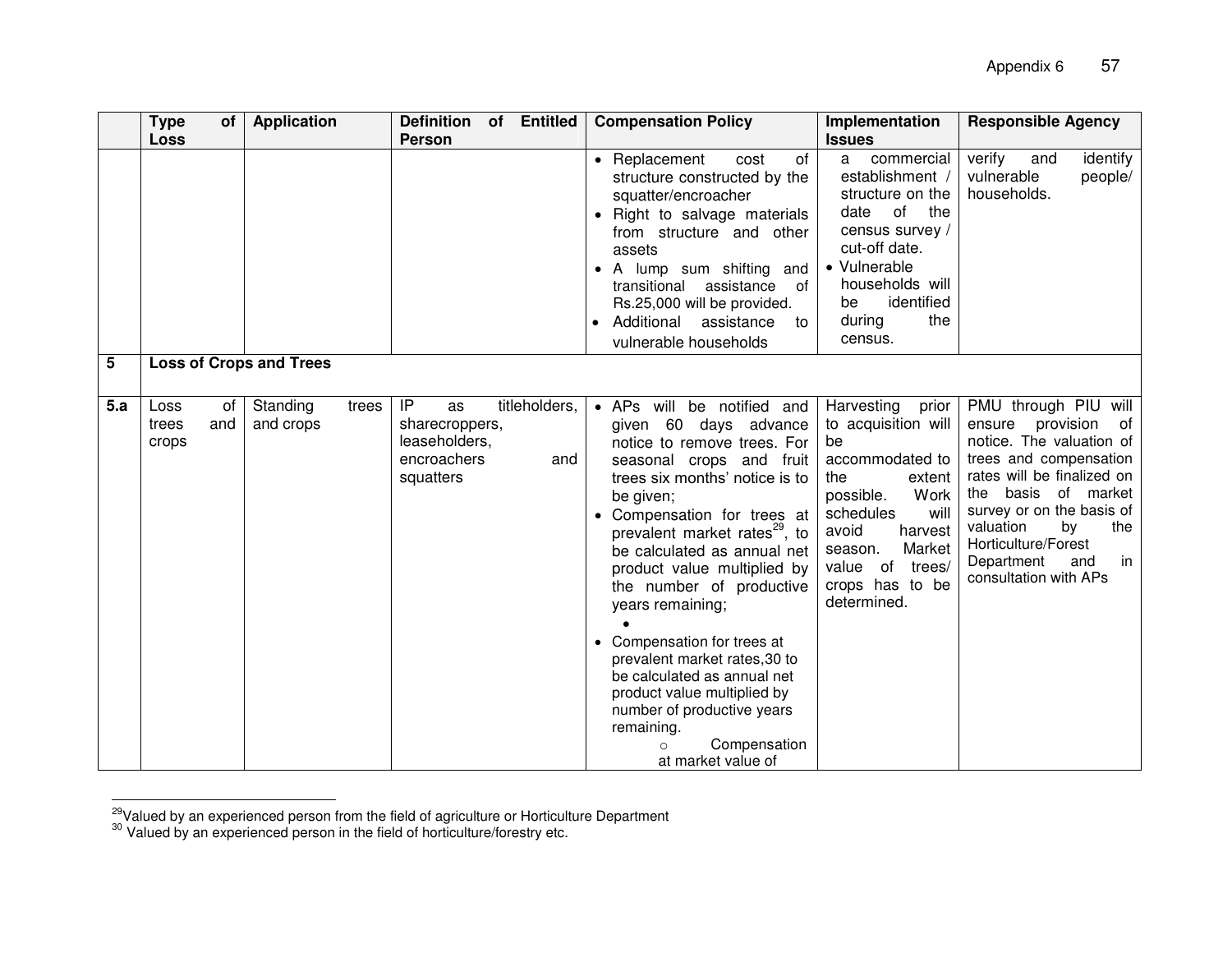$\ddot{\phantom{a}}$ 

|     | <b>Type</b><br>Οf         | <b>Application</b>                    | <b>Definition</b><br><b>Entitled</b><br>of                    | <b>Compensation Policy</b>                 | Implementation       | <b>Responsible Agency</b>        |
|-----|---------------------------|---------------------------------------|---------------------------------------------------------------|--------------------------------------------|----------------------|----------------------------------|
|     | Loss                      |                                       | <b>Person</b>                                                 |                                            | <b>Issues</b>        |                                  |
|     |                           |                                       |                                                               | timber in case of                          |                      |                                  |
|     |                           |                                       |                                                               | timber-bearing trees.                      |                      |                                  |
|     |                           |                                       |                                                               | For fruit<br>$\circ$                       |                      |                                  |
|     |                           |                                       |                                                               | bearing trees                              |                      |                                  |
|     |                           |                                       |                                                               | compensation to be<br>calculated at market |                      |                                  |
|     |                           |                                       |                                                               | value of annual net                        |                      |                                  |
|     |                           |                                       |                                                               | product multiplied by                      |                      |                                  |
|     |                           |                                       |                                                               | the number of                              |                      |                                  |
|     |                           |                                       |                                                               | productive years.                          |                      |                                  |
|     |                           |                                       |                                                               | • Compensation for one-year                |                      |                                  |
|     |                           |                                       |                                                               | net harvest for seasonal fruit             |                      |                                  |
|     |                           |                                       |                                                               | trees at prevalent market                  |                      |                                  |
|     |                           |                                       |                                                               | rates.                                     |                      |                                  |
|     |                           |                                       |                                                               | 31                                         |                      |                                  |
|     |                           |                                       |                                                               | • Compensation for one-year                |                      |                                  |
|     |                           |                                       |                                                               | net harvest for seasonal                   |                      |                                  |
|     |                           |                                       |                                                               | crops at prevalent market                  |                      |                                  |
|     |                           |                                       |                                                               | rates; <sup>32</sup>                       |                      |                                  |
|     |                           |                                       |                                                               | In case of trees/crops planted             |                      |                                  |
|     |                           |                                       |                                                               | titleholders,<br>by<br>non-                |                      |                                  |
|     | <b>Loss of Livelihood</b> |                                       |                                                               | compensation will be given.                |                      |                                  |
| 6   |                           |                                       |                                                               |                                            |                      |                                  |
|     |                           |                                       |                                                               |                                            |                      |                                  |
| 6.a | Loss<br>0f                | Permanent loss of<br>livelihood<br>to | IPs facing loss of livelihood,<br>irrespective<br>of<br>title | Choice of annuity or<br>$\bullet$          | Non-titleholders     | PIU/PMC will verify the          |
|     | livelihood                | business                              | (owners/tenants<br>and                                        | employment - the following                 | will be eligible for | of<br>extent<br>impacts          |
|     |                           | owners/operators                      | leaseholders,<br>with<br>or                                   | options are to be provided:                | compensation.        | through a 100% survey<br>of APs. |
|     |                           | self-employed<br>or                   | without<br>written                                            | (a) where jobs are created                 |                      |                                  |
|     |                           | persons                               | tenancy/lease documents                                       | through the project, 'after                |                      | will<br><b>PMU</b><br>ensure     |
|     |                           |                                       |                                                               | providing suitable                         |                      | coordination<br>with             |
|     |                           |                                       |                                                               | training and skill                         |                      | government                       |
|     |                           |                                       |                                                               | development in the<br>required field, make |                      | departments<br>and               |
|     |                           |                                       |                                                               | provision for employment                   |                      | wit<br>convergence               |
|     |                           |                                       |                                                               | at a rate not lower than                   |                      | social<br>government             |

 $^{31}$ To be valued by persons experienced in the field of horticulture, forestry etc. as necessary

 $32$  To be valued by persons experienced in the field of agriculture.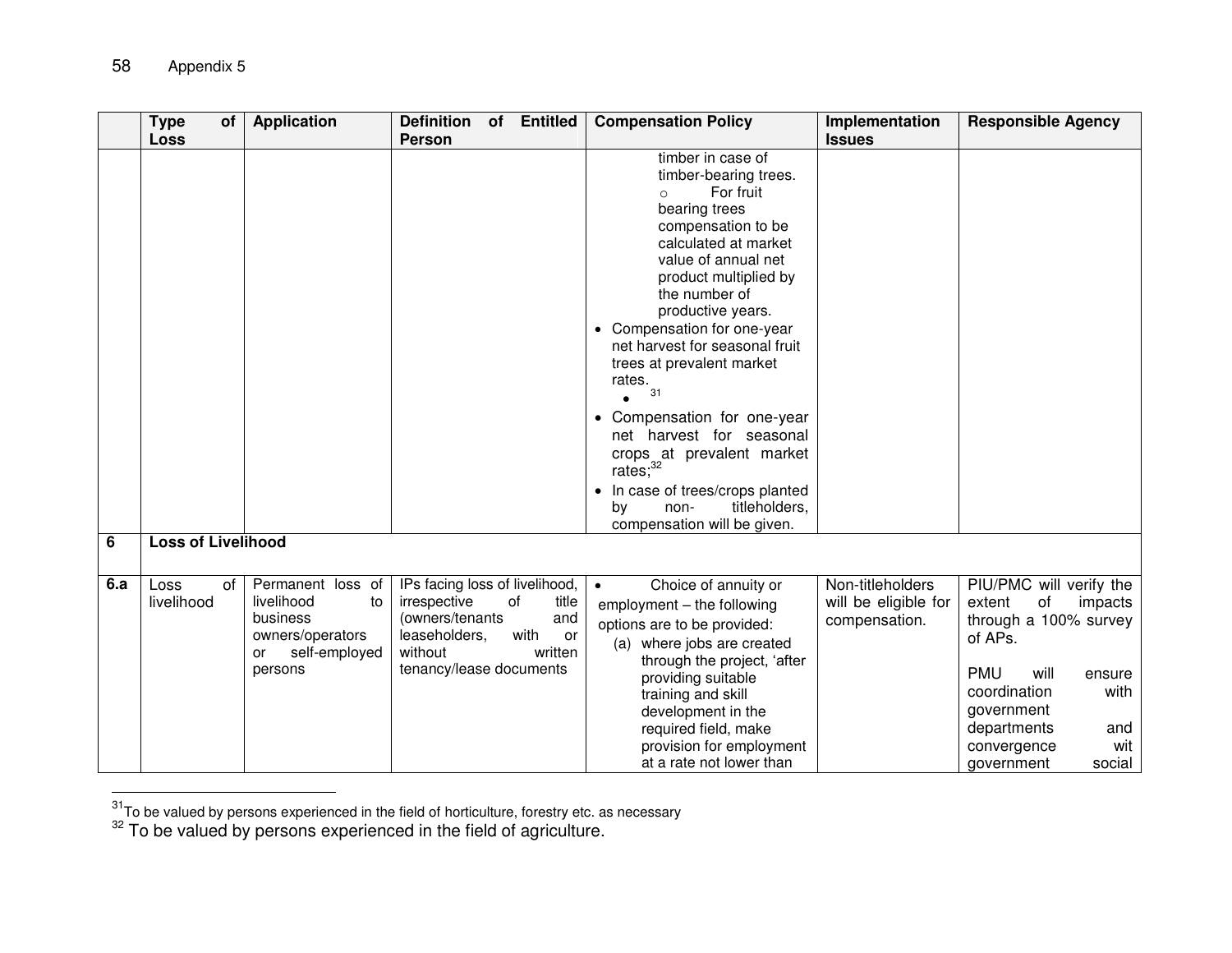| <b>Type</b><br><b>Loss</b> | of | <b>Application</b> | Definition of Entitled<br>Person |  | <b>Compensation Policy</b>                                                                                                                                                                                                                                                                                                                                                                                                                                                                                                                                                                                                                                                                                                                                                                                                                                        | Implementation<br><b>Issues</b> | <b>Responsible Agency</b> |
|----------------------------|----|--------------------|----------------------------------|--|-------------------------------------------------------------------------------------------------------------------------------------------------------------------------------------------------------------------------------------------------------------------------------------------------------------------------------------------------------------------------------------------------------------------------------------------------------------------------------------------------------------------------------------------------------------------------------------------------------------------------------------------------------------------------------------------------------------------------------------------------------------------------------------------------------------------------------------------------------------------|---------------------------------|---------------------------|
|                            |    |                    |                                  |  | the minimum wages<br>provided for in any other<br>law for the time being in<br>force, to at least one<br>member per affected<br>family in the project or<br>arrange for a job in such<br>other project as may be<br>required; or<br>(b) onetime payment of<br>Rs.5,00,000 per affected<br>family; or<br>annuity policies that shall<br>(c)<br>pay not less than<br>Rs.2000.00 per month<br>per family for twenty<br>years, with appropriate<br>indexation to the<br><b>Consumer Price Index</b><br>for Agricultural<br>Labourers.<br>Preference<br>for<br>$\bullet$<br>employment opportunity<br>for<br>affected persons in the project<br>construction work, if so desired<br>by them.<br>One time grant of a<br>$\bullet$<br>minimum of Rs. 25, $000^{33}$ for<br>self-employed persons, artisans<br>and small traders.<br>Training<br>would<br>be<br>$\bullet$ |                                 | security schemes          |
|                            |    |                    |                                  |  | provided for income generating<br>vocational training and skill<br>improvement options based on                                                                                                                                                                                                                                                                                                                                                                                                                                                                                                                                                                                                                                                                                                                                                                   |                                 |                           |

 $^{33}$  Based on the RFCTLARRA.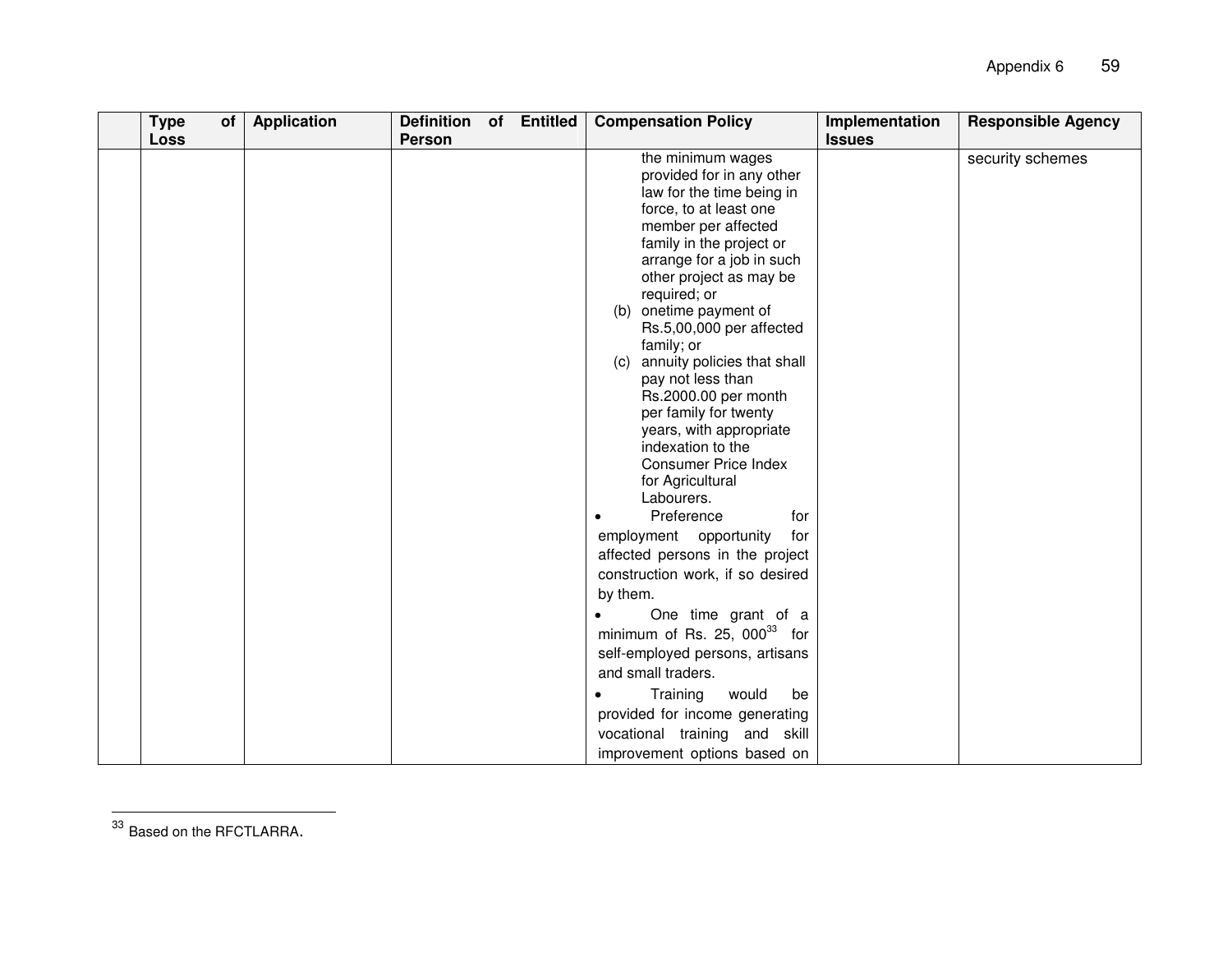$\overline{\phantom{a}}$ 

|                | Type<br>0f                                                    | <b>Application</b>              | <b>Definition</b><br>of Entitled                                                                                                                                                           | <b>Compensation Policy</b>                                                                                                                                                                                                                                                   | Implementation                                                                                                                                                   | <b>Responsible Agency</b>                                                                 |
|----------------|---------------------------------------------------------------|---------------------------------|--------------------------------------------------------------------------------------------------------------------------------------------------------------------------------------------|------------------------------------------------------------------------------------------------------------------------------------------------------------------------------------------------------------------------------------------------------------------------------|------------------------------------------------------------------------------------------------------------------------------------------------------------------|-------------------------------------------------------------------------------------------|
|                | Loss                                                          |                                 | <b>Person</b>                                                                                                                                                                              |                                                                                                                                                                                                                                                                              | <b>Issues</b>                                                                                                                                                    |                                                                                           |
|                |                                                               |                                 |                                                                                                                                                                                            | choice of the affected<br>the<br>person at Rs $20,000^{34}$<br>per<br>family. This cost would<br>be<br>directly paid by the project to<br>training<br>institute<br>OR<br>the<br>purchase of income generating<br>assets up to $Rs.40,000^{35}$ .<br>$\bullet$                |                                                                                                                                                                  |                                                                                           |
| 6b             | Loss<br>of<br>livelihood                                      | Permanent loss of<br>employment | Wage-earning employees<br>among IPs affected due to<br>permanent displacement<br>of commercial structure<br>(those)<br>working<br>in.<br>businesses such as petty<br>shops, eateries etc.) | •One-time financial<br>assistance for lost<br>income based on 6<br>months subsistence<br>allowance at Rs.<br>18,00036 per affected<br>person.<br>Preference for<br>employment opportunity for<br>Affected Persons in project<br>construction work, if so desired<br>by them. | Vulnerable<br>persons will<br>be<br>identified<br>during<br>the census/income<br>survey<br>and<br>provided additional<br>assistance as per<br>item 7 in this EM. |                                                                                           |
| $\overline{7}$ |                                                               |                                 | Impact on Vulnerable Affected Persons (APs) including IP                                                                                                                                   |                                                                                                                                                                                                                                                                              |                                                                                                                                                                  |                                                                                           |
| 7.a            | Impacts on<br>vulnerable<br>affected<br>persons <sup>37</sup> | All impacts                     | All vulnerable APs : Legal<br>titleholders;<br>leaseholders;<br>tenants.<br>encroachers,<br>squatters,                                                                                     | <b>Permanent Impacts</b><br>• Loss of land or structure                                                                                                                                                                                                                      | Vulnerable<br>will<br>households<br>identified<br>be<br>the<br>during                                                                                            | PIU/PMC will verify<br>the extent of impacts<br>100%<br>through<br>a<br>survey of APs and |

<sup>&</sup>lt;sup>34</sup> The Vocational Training Programme by the Industrial Training Institutes provides training on a number of trades, under the Directorate general of Employment and Trade, Ministry of Labour and Employment, GOI or additional cash assistance. The cost for training/additional cash assistance is will be calculated based on prevailing minimum wage rates for semi-skilled labor in Kolkata for 26 working days a month for three months

37 Vulnerable households / families comprise woman-headed households, disabled-headed household, scheduled caste/scheduled tribe households, elderly-

 $35$  This is an estimate. The income generating asset will be skill related. However the assets will be decided on a case to case basis.

<sup>&</sup>lt;sup>36</sup> Based on 6 months of subsistence allowance. In the RFCTLARRA the subsistence allowance for titleholders is Rs.36, 000 for a year. In this case 50% of given amount is provided for non-titleholders.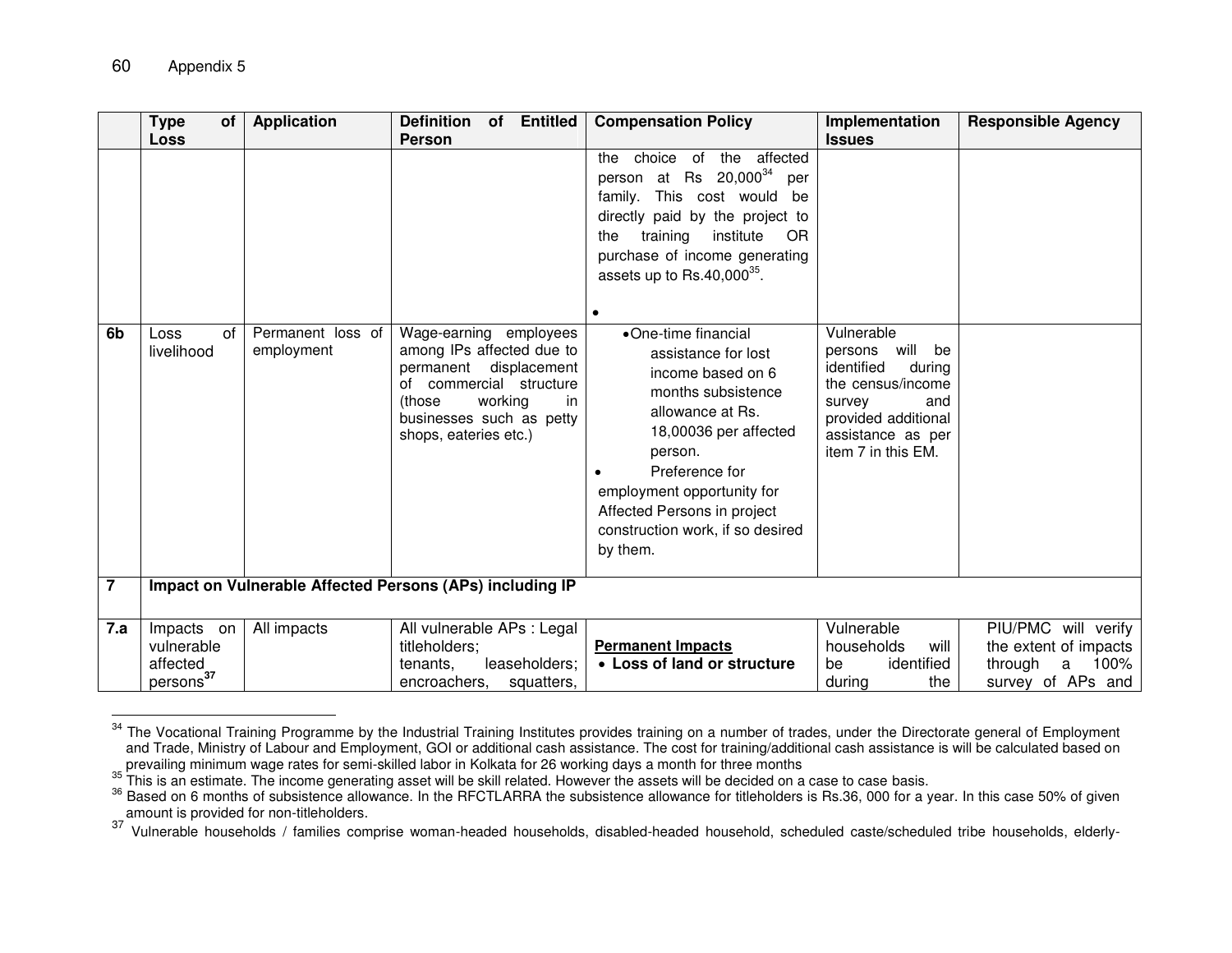| <b>Type</b><br><b>of</b><br><b>Loss</b> | <b>Application</b><br><b>Definition</b><br><b>Person</b> | of Entitled      | <b>Compensation Policy</b><br>Implementation<br><b>Issues</b>                                                                                                                                                                                                                                                                                                                                                                                                                                                                                                                                                                                                                                                                                                                                                                                                                                                                                                                 |         | <b>Responsible Agency</b>                                                                                                                                                                                                                                                                                                                                                                                                                                                                                                                                                                                                                                                               |
|-----------------------------------------|----------------------------------------------------------|------------------|-------------------------------------------------------------------------------------------------------------------------------------------------------------------------------------------------------------------------------------------------------------------------------------------------------------------------------------------------------------------------------------------------------------------------------------------------------------------------------------------------------------------------------------------------------------------------------------------------------------------------------------------------------------------------------------------------------------------------------------------------------------------------------------------------------------------------------------------------------------------------------------------------------------------------------------------------------------------------------|---------|-----------------------------------------------------------------------------------------------------------------------------------------------------------------------------------------------------------------------------------------------------------------------------------------------------------------------------------------------------------------------------------------------------------------------------------------------------------------------------------------------------------------------------------------------------------------------------------------------------------------------------------------------------------------------------------------|
|                                         | hawkers,<br>sharecroppers,<br>labour etc.)               | vendors,<br>wage | or livelihood:<br>Further to item 1,<br>• In case of loss of land and a<br>total dependency on<br>agriculture: land-for-land<br>compensation if preference<br>expressed by the affected<br>person<br>• Additional one-time lump<br>sum assistance of Rs 36,000<br>(calculated for 12 months<br>subsistence allowance) per<br>vulnerable family will be paid.<br>This will be over and above<br>the other assistance given in<br>this framework.<br>• Vulnerable APs will be given<br>priority in employment in the<br>project construction and<br>project operation activities.<br>• All Scheduled Castes and<br>Scheduled Tribes relocated<br>outside the district will be<br>provided an additional 25%<br>of the resettlement benefits<br>to which they are entitled<br>along with a onetime<br>resettlement entitlement of<br>Rs 50, 000 per the provisions<br>of the RFCTLARRA.<br>• Provision for skill training for<br>displaced vulnerable<br>persons, in addition to | census. | vulnerable<br>identify<br>households.<br>PIUs will conduct a<br>$\bullet$<br>training<br>need<br>assessment<br>in<br>consultation with the<br>displaced<br>persons<br>so as to develop<br>income<br>appropriate<br>restoration schemes.<br>Suitable trainers or<br>$\bullet$<br>local<br>resource<br>will<br>be<br>persons<br>identified by PIUs in<br>consultation<br>with<br>local<br>training<br>institutes.<br>• Contractor will<br>maintain gender-<br>disaggregated data<br>on vulnerable<br>persons employed in<br>project<br>construction/operatio<br>n work.<br><b>PIU</b><br>will<br>maintain<br>$\bullet$<br>records of vulnerable<br>provided<br>persons<br>skill training. |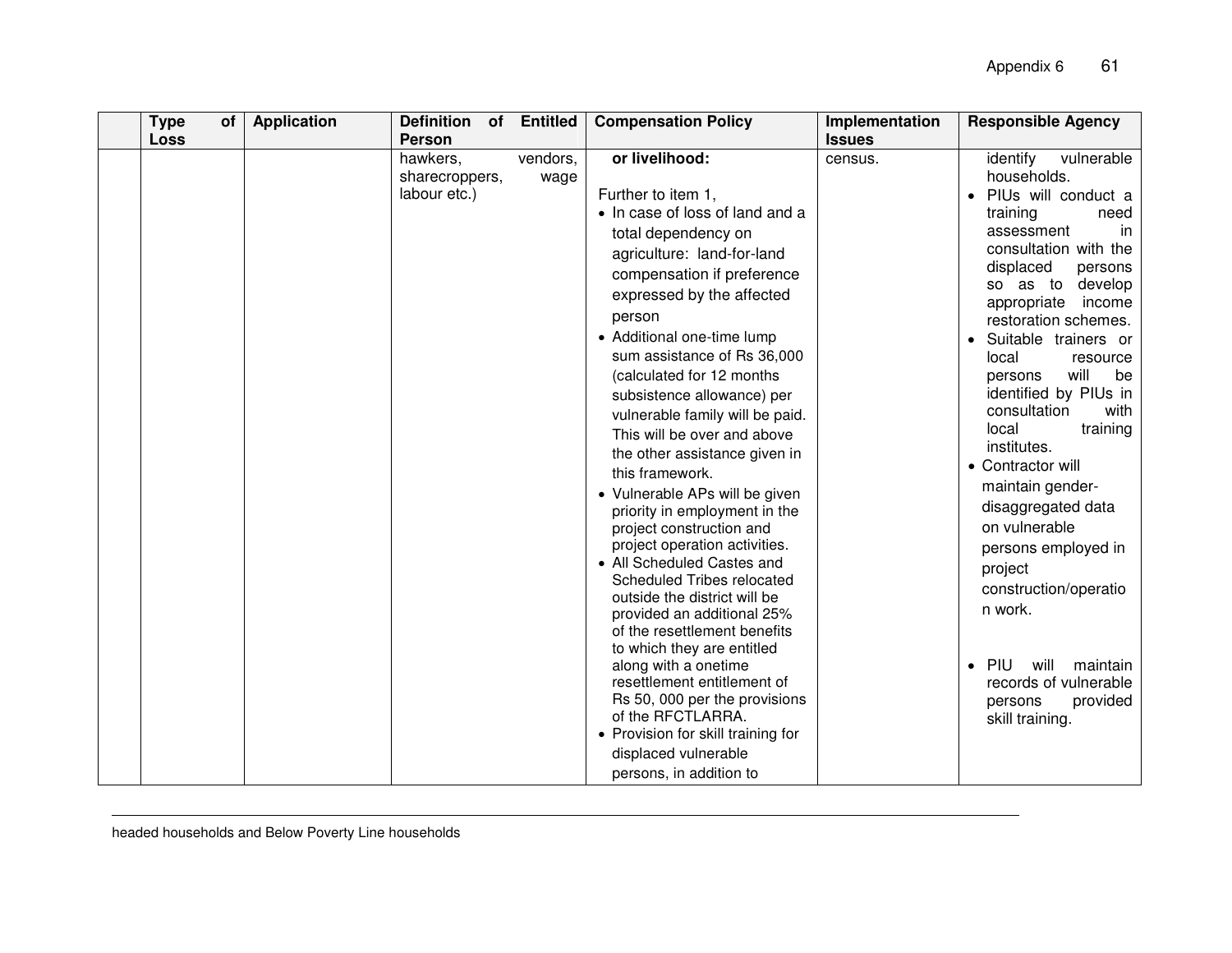|       | <b>Type</b><br>οf<br>Loss                            | <b>Application</b>                                                | Definition of Entitled<br><b>Person</b>                                                                                     | <b>Compensation Policy</b>                                                                                                                                                                                                                                                                                                                                                                                                                                                                                                      | Implementation<br><b>Issues</b>                                                                                                                     | <b>Responsible Agency</b>                                                                                                                                                                                                                                                                                              |
|-------|------------------------------------------------------|-------------------------------------------------------------------|-----------------------------------------------------------------------------------------------------------------------------|---------------------------------------------------------------------------------------------------------------------------------------------------------------------------------------------------------------------------------------------------------------------------------------------------------------------------------------------------------------------------------------------------------------------------------------------------------------------------------------------------------------------------------|-----------------------------------------------------------------------------------------------------------------------------------------------------|------------------------------------------------------------------------------------------------------------------------------------------------------------------------------------------------------------------------------------------------------------------------------------------------------------------------|
|       |                                                      |                                                                   |                                                                                                                             | assistance for purchase of<br>income generating assets<br>upto INR 30,000 and initial<br>capital of IN R 40,000/<br><b>Temporary</b><br>ImpactsVulnerable APs will<br>given<br>priority<br>be<br>in<br>employment<br>in<br>project<br>construction work, in addition<br>to compensation for income<br>loss.                                                                                                                                                                                                                     |                                                                                                                                                     |                                                                                                                                                                                                                                                                                                                        |
| 8     | <b>Temporary Impact</b>                              |                                                                   |                                                                                                                             |                                                                                                                                                                                                                                                                                                                                                                                                                                                                                                                                 |                                                                                                                                                     |                                                                                                                                                                                                                                                                                                                        |
| 8.a   | Temporary<br>loss of land                            | Land<br>temporarily<br>required for<br>subproject<br>construction | IP as legal titleholders;<br>tenants, leaseholders<br>encroachers,<br>squatters, sharecroppers,<br>wage<br>labour etc.      | • Provision of rent payable to<br>titleholders<br>legal<br>for<br>temporary use of the land<br>for period of occupation.<br>• Restoration of land<br>to<br>previous or better quality.<br>• Compensation for assets<br>lost at replacement value,<br>and trees and crop loss in<br>accordance with item 1 and<br>5 respectively, excluding the<br>provision of solatium.<br>In case the<br>land<br>has<br>become permanently unfit<br>for the purpose it was used<br>before, it shall be acquired<br>in accordance with item 1. | • Assessment of<br>impacts if any<br>structures,<br>on<br>assets,<br>crops<br>and trees due<br>to<br>temporary<br>occupation.<br>• Site restoration | • Valuation Committee<br>will determine rental<br>value and duration of<br>construction<br>survey<br>and consultation with<br>APs.<br>• PMU/PIU will ensure<br>compensation is paid<br>prior to site being<br>taken-over<br>by<br>contractor<br>will<br>Contractor<br>be<br>responsible<br>for<br>site<br>restoration. |
| $9-a$ | Structures<br>temporarily<br>required for<br>project | <b>Structures</b><br>in<br>the<br>right of way                    | legal titleholders/<br>IP<br>as<br>non-titled holders including<br>building owners, tenants,<br>informal settlers, licenced | • Advance notice of at least<br>4 weeks<br>• Assistance to shift to                                                                                                                                                                                                                                                                                                                                                                                                                                                             | PIU and contractor<br>will identify<br>alternative site and<br>help in shifting to                                                                  | • PMU/PIU<br>will<br>be<br>responsible<br>for<br>assistance<br>and<br>monitoring.                                                                                                                                                                                                                                      |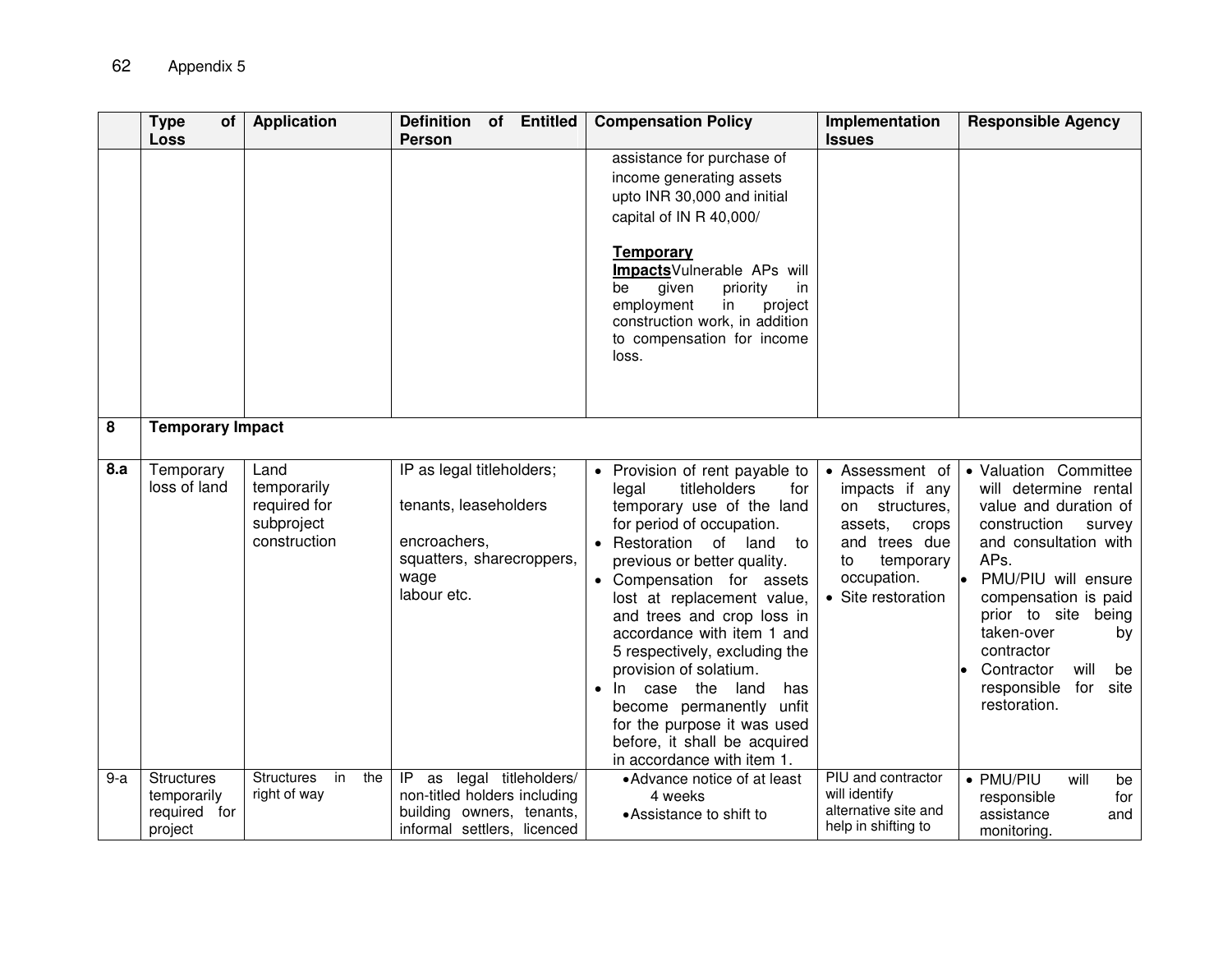|     | <b>Type</b><br>0f<br><b>Loss</b>         | <b>Application</b> | Definition of<br><b>Entitled</b><br>Person                                                                             | <b>Compensation Policy</b>                                                                                                                                                                                                                                                                                                                                                                                                                                                                                                                                   | Implementation<br><b>Issues</b>                                                                                                                                                                                                  | <b>Responsible Agency</b>                                                                                                                                         |
|-----|------------------------------------------|--------------------|------------------------------------------------------------------------------------------------------------------------|--------------------------------------------------------------------------------------------------------------------------------------------------------------------------------------------------------------------------------------------------------------------------------------------------------------------------------------------------------------------------------------------------------------------------------------------------------------------------------------------------------------------------------------------------------------|----------------------------------------------------------------------------------------------------------------------------------------------------------------------------------------------------------------------------------|-------------------------------------------------------------------------------------------------------------------------------------------------------------------|
|     | activities                               |                    | or non-licenced vendor                                                                                                 | nearby alternate sites<br>for continued daily<br>activities e.g. economic<br>activity, children's<br>schooling, etc.<br>• Assistance to shift back<br>once construction<br>completed<br>•Compensation for<br>damaged assets at<br>replacement cost<br>without depreciation<br>• Rental assistance as per<br>the prevalent rate in the<br>form of grant to cover<br>the duration of project<br>construction activities<br>•Subsistence/relocation<br>allowance at Rs.3000<br>per month for 3<br>months, if temporarily<br>displaced for more than<br>1 month. | the alternative site<br>and back to the<br>original place.<br>• Replacement<br>cost for damaged<br>assets<br>as<br>determined<br>by<br>the PIU, with the<br>assistance<br>of<br>PMC will<br>be<br>provided by the<br>contractor. |                                                                                                                                                                   |
| 8.b | Temporary<br>disruption of<br>livelihood |                    | IP as legal titleholders<br>tenants, leaseholders;<br>encroachers,<br>squatters,<br>sharecroppers, wage<br>labour etc. | • 60<br>days advance notice<br>regarding<br>construction<br>activities, including duration<br>and type of disruption.<br>Cash assistance based on<br>the net average income from<br>affected<br>type of<br>each<br>business or minimum wage<br>of<br>the<br>for<br>loss<br>income/livelihood<br>the<br>for<br>period of disruption<br>• Assistance<br>mobile<br>to<br>vendors/<br>hawkers<br>to<br>shift<br>for<br>temporarily<br>continued<br>economic                                                                                                      | Identification of<br>alternative<br>temporary sites to<br>continue<br>economic<br>activity for the<br>said duration of<br>disruption<br>Business survey<br>o be conducted,<br>which will serve<br>the<br>cut-off<br>as<br>date.  | <b>Valuation Committee</b><br>will determine<br>income loss.<br>Contractors will be<br>guided by PIUs to<br>perform actions to<br>minimize<br>income/access loss. |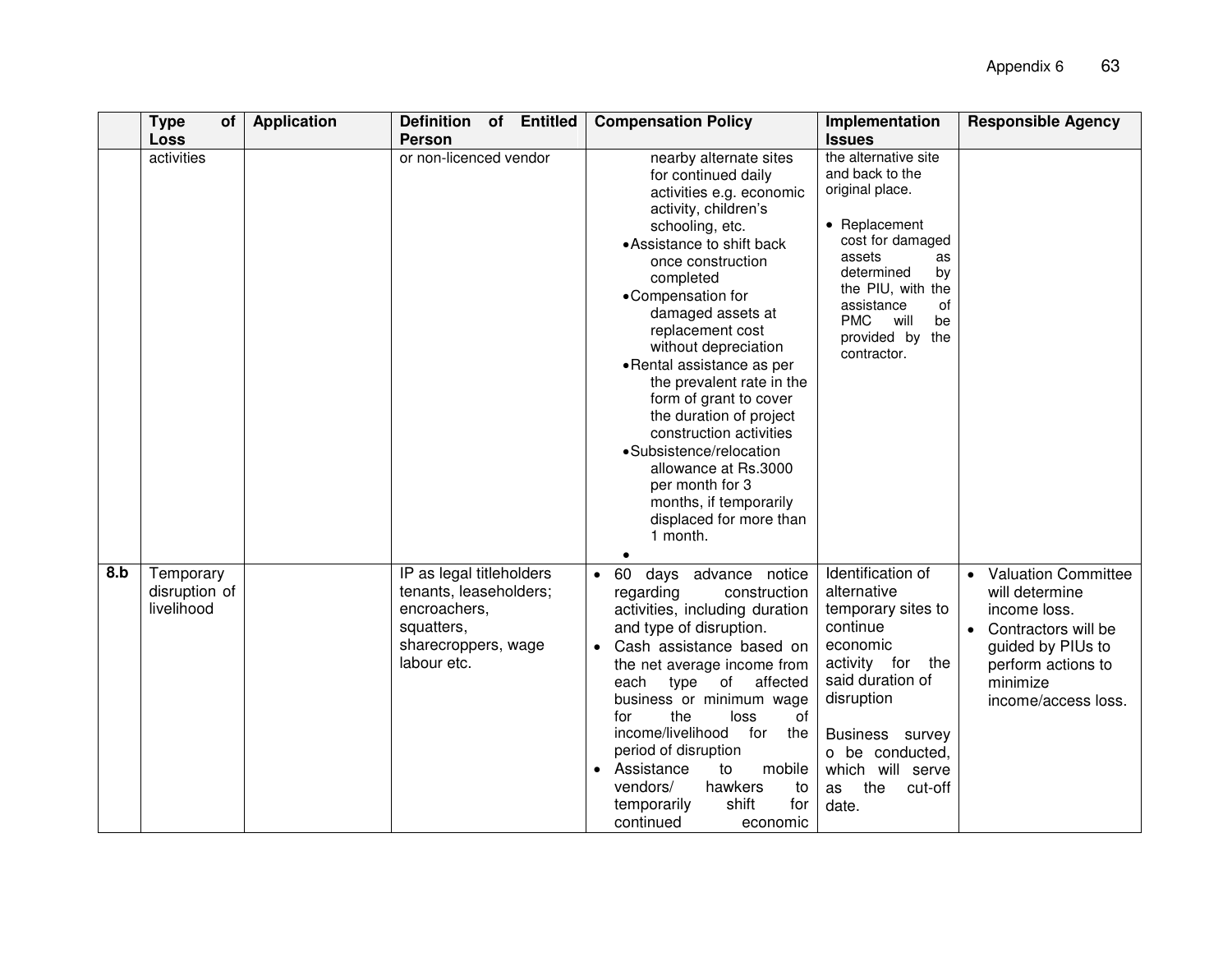|          | <b>Type</b><br>Οf<br><b>Loss</b>           | <b>Application</b>                                     | <b>Definition</b><br>of Entitled<br><b>Person</b>  | <b>Compensation Policy</b>                                                                                                                                                                                                                                                                                                                                                                                                                                         | Implementation<br><b>Issues</b>                                                                                                                                                           | <b>Responsible Agency</b>                                                                                                          |
|----------|--------------------------------------------|--------------------------------------------------------|----------------------------------------------------|--------------------------------------------------------------------------------------------------------------------------------------------------------------------------------------------------------------------------------------------------------------------------------------------------------------------------------------------------------------------------------------------------------------------------------------------------------------------|-------------------------------------------------------------------------------------------------------------------------------------------------------------------------------------------|------------------------------------------------------------------------------------------------------------------------------------|
|          |                                            |                                                        |                                                    | activity. <sup>38</sup>                                                                                                                                                                                                                                                                                                                                                                                                                                            | PIU will<br>ensure<br>civil works will be<br>phased<br>to<br>minimize<br>disruption through<br>construction<br>scheduling in co-<br>ordination with the<br>contractors<br>and<br>the PMC. |                                                                                                                                    |
| 9<br>9.a | Loss/<br>impacts on<br>common<br>resources | <b>Loss of Common Resources</b><br>Common<br>resources | IP<br>communities/user<br>groups (formal/informal) | Replacement<br>or<br>$\bullet$<br>restoration<br>of<br>the<br>affected<br>community<br>facilities<br>including<br>$\overline{\phantom{0}}$<br>stand<br>public<br>water<br>public<br>posts,<br>utility<br>posts,<br>temples,<br>shrines, bus shelters<br>etc.<br>Restoration of access /<br>provision of alternative<br>access to common<br>facilities/resources.<br>Enhancement of<br>community resources in<br>areas with major<br>impacts on common<br>resources | The<br>scope<br>of<br>work<br>the<br>of<br>contractor<br>should<br>include<br>the restoration<br>οf<br>common<br>if<br>sources<br>affected<br>during<br>project<br>implementation         | • Project<br>contractor<br>should<br>restore<br>or<br>enhance the common<br>resources.<br>• PIUs and PMC to<br>ensure and monitor. |
| 10       |                                            | Any Other Unanticipated Impact                         |                                                    |                                                                                                                                                                                                                                                                                                                                                                                                                                                                    |                                                                                                                                                                                           |                                                                                                                                    |

 $38$  For example, assistance to shift to the other side of the road where there is no construction.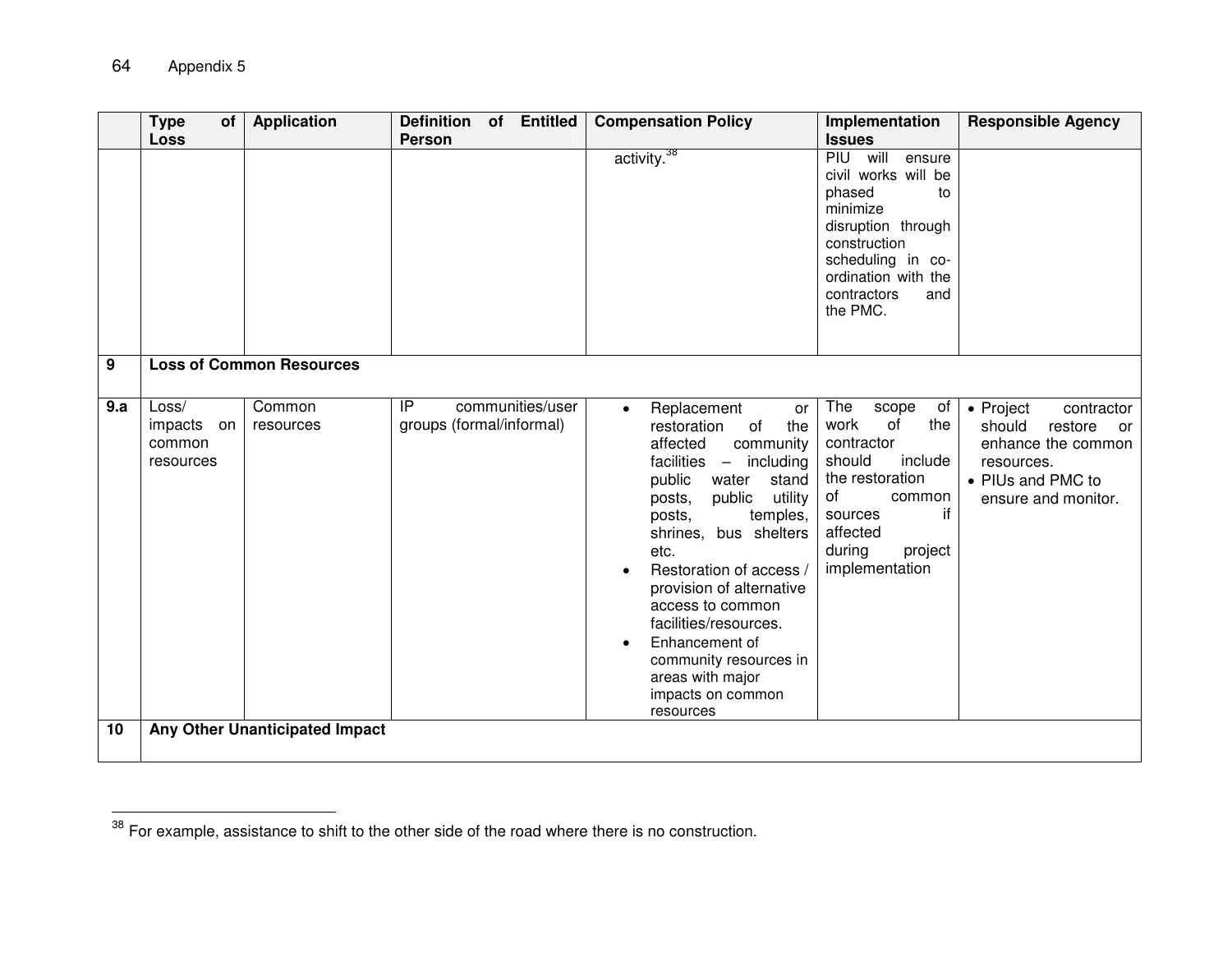|     | Type<br>οf                                | <b>Application</b> | <b>Entitled</b><br><b>Definition</b><br>0f | <b>Compensation Policy</b>                                                                                                                                                              | Implementation | <b>Responsible Agency</b>                                                                                                                                                             |
|-----|-------------------------------------------|--------------------|--------------------------------------------|-----------------------------------------------------------------------------------------------------------------------------------------------------------------------------------------|----------------|---------------------------------------------------------------------------------------------------------------------------------------------------------------------------------------|
|     | <b>Loss</b>                               |                    | <b>Person</b>                              |                                                                                                                                                                                         | <b>Issues</b>  |                                                                                                                                                                                       |
| 10a | other<br>Any<br>loss<br>not<br>identified |                    | IP<br>Affected<br>community/member         | •Any unanticipated impacts of<br>the project will be documented<br>and mitigated based on the<br>spirit of the principles agreed<br>upon in the Resettlement<br>Framework, and the IPPF |                | PIU assisted by PMC<br>will ascertain the nature<br>and extent of such loss.<br>PMU will finalize the<br>entitlements in line with<br>ADB's SPS, 2009 and<br>in the spirit of the RF. |
|     |                                           |                    |                                            | Unanticipated<br>involuntary impacts will<br>documented<br>and<br>be<br>mitigated based on the<br>principles provided in<br>the ADB IR Policy.                                          |                |                                                                                                                                                                                       |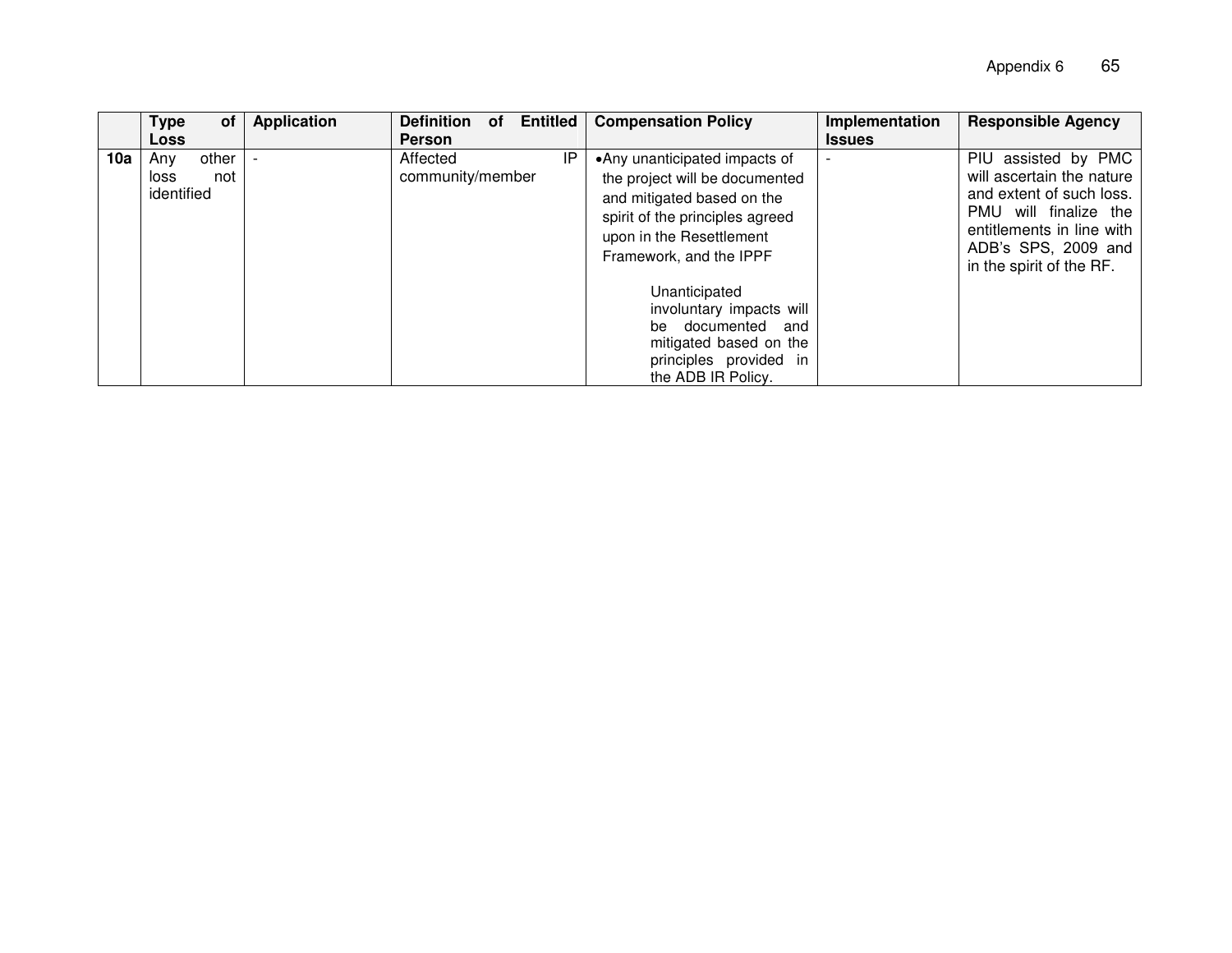## **INDIGENOUS PEOPLE IMPACTS SCREENING CHECKLIST**

#### **A. Introduction**

1. Each project/subproject/component needs to be screened for any indigenous people impacts which will occur or have already occurred. This screening determines the necessary action to be taken by the project team.

\_\_\_\_\_\_\_\_\_\_\_\_\_\_\_\_\_\_\_\_\_\_\_\_\_\_\_\_\_\_\_\_\_\_\_\_\_\_\_\_\_\_\_\_\_\_\_\_\_\_\_\_\_\_\_\_\_\_\_\_\_\_

\_\_\_\_\_\_\_\_\_\_\_\_\_\_\_\_\_\_\_\_\_\_\_\_\_\_\_\_\_\_\_\_\_\_\_\_\_\_\_\_\_\_\_\_\_\_\_\_\_\_\_\_\_\_\_\_\_\_\_\_\_\_

- B. Information on project/subproject/component:
	- *a. District/administrative name:\_\_\_\_\_\_\_\_\_\_\_\_\_\_\_\_\_\_\_\_\_\_\_\_\_\_\_\_*
	- *b. Location (km):\_\_\_\_\_\_\_\_\_\_\_\_\_\_\_\_\_\_\_\_\_\_\_\_\_\_\_\_\_\_\_\_\_\_\_\_\_\_\_*
	- *c. Civil work dates (proposed): \_\_\_\_\_\_\_\_\_\_\_\_\_\_\_\_\_\_\_\_\_\_\_\_\_\_\_\_\_*
	- *d. Technical description:* \_\_\_\_\_\_\_\_\_\_\_\_\_\_\_\_\_\_\_\_\_\_\_\_\_\_\_\_\_\_\_\_

#### **B. Screening Questions for Indigenous People Impact**

| <b>KEY CONCERNS</b><br>(Please provide elaborations<br>in the "Remarks" column)                                                                                                                                                                                                                | <b>YES</b> | <b>NO</b> | NOT<br><b>KNOWN</b> | <b>Remarks</b> |
|------------------------------------------------------------------------------------------------------------------------------------------------------------------------------------------------------------------------------------------------------------------------------------------------|------------|-----------|---------------------|----------------|
| A. Indigenous Peoples Identification                                                                                                                                                                                                                                                           |            |           |                     |                |
| 1. Are there sociocultural groups present in or using the<br>project area who may be considered "tribes" (hill tribes,<br>scheduled tribes, tribal peoples), "minorities" (ethnic or<br>national minorities), or "indigenous communities"?                                                     |            |           |                     |                |
| 2. Are there national or local laws or policies as well as<br>anthropological researches/studies that consider these<br>groups present in or using the project area as belonging<br>to "ethnic minorities," scheduled tribes, tribal peoples,<br>national minorities, or cultural communities? |            |           |                     |                |
| 3. Do such groups self-identify as being part of a distinct<br>social and cultural group?                                                                                                                                                                                                      |            |           |                     |                |
| 4. Do such groups maintain collective attachments to<br>distinct habitats or ancestral territories and/or to the<br>natural resources in these habitats and territories?                                                                                                                       |            |           |                     |                |
| 5. Do such groups maintain cultural, economic, social,<br>and political institutions distinct from the dominant society<br>and culture?                                                                                                                                                        |            |           |                     |                |
| 6. Do such groups speak a distinct language or dialect?                                                                                                                                                                                                                                        |            |           |                     |                |
| 7. Have such groups been historically, socially, and<br>economically marginalized, disempowered, excluded,<br>and/or discriminated against?                                                                                                                                                    |            |           |                     |                |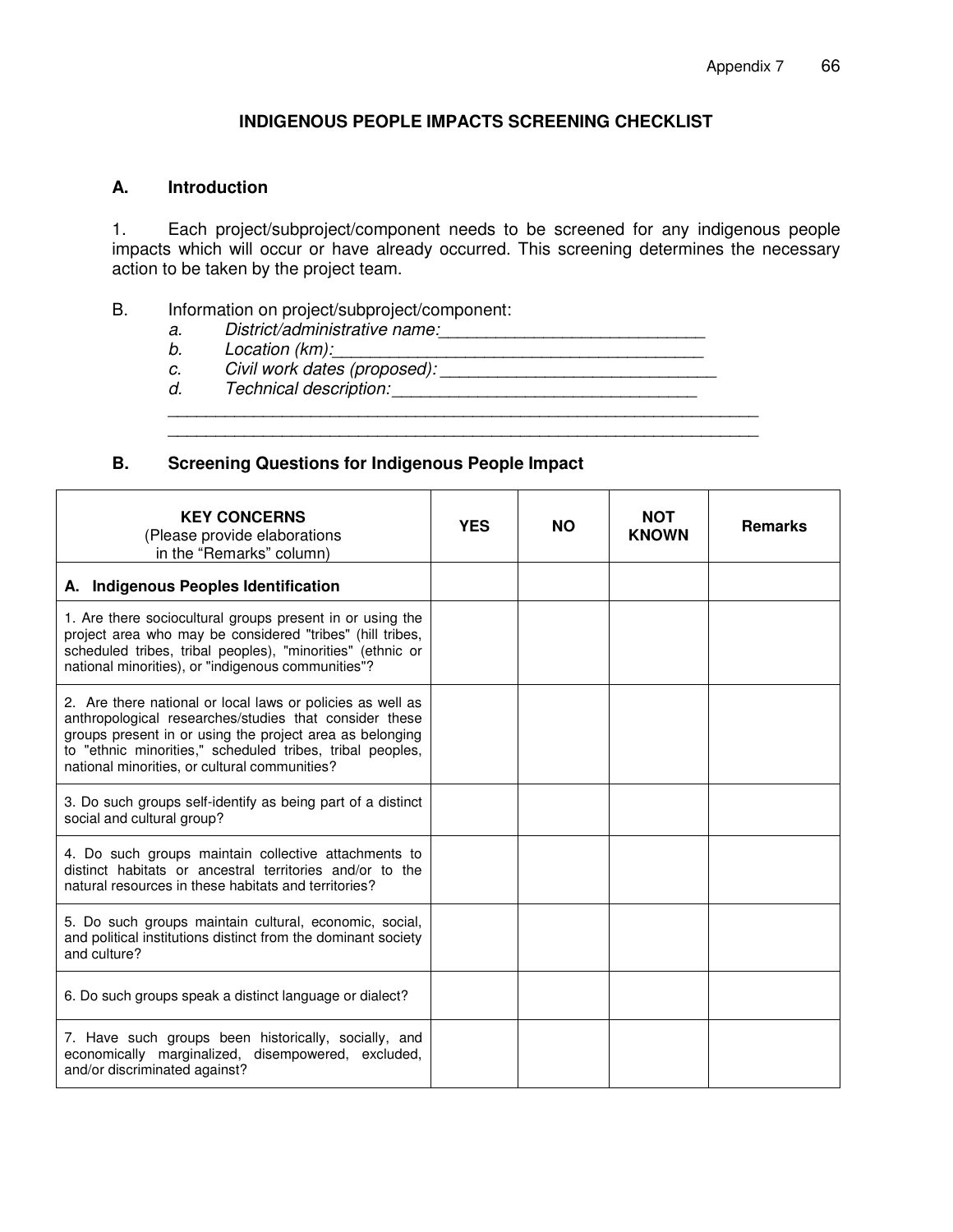| <b>KEY CONCERNS</b><br>(Please provide elaborations<br>in the "Remarks" column)                                                                                                                                                                                                                                              | <b>YES</b> | <b>NO</b> | <b>NOT</b><br><b>KNOWN</b> | <b>Remarks</b> |
|------------------------------------------------------------------------------------------------------------------------------------------------------------------------------------------------------------------------------------------------------------------------------------------------------------------------------|------------|-----------|----------------------------|----------------|
| 8. Are such groups represented as "indigenous peoples,"<br>minorities," "scheduled tribes,"<br>"ethnic<br>or<br>"tribal<br>populations" in any formal decision-making bodies at the<br>national or local levels?                                                                                                             |            |           |                            |                |
| <b>B. Identification of Potential Impacts</b>                                                                                                                                                                                                                                                                                |            |           |                            |                |
| 9. Will the project directly or indirectly benefit or target<br>indigenous peoples?                                                                                                                                                                                                                                          |            |           |                            |                |
| 10. Will the project directly or indirectly affect indigenous<br>peoples' traditional sociocultural and belief practices (e.g.<br>child-rearing, health, education, arts, and governance)?                                                                                                                                   |            |           |                            |                |
| Will the project affect the livelihood systems of<br>11.<br>indigenous peoples (e.g., food production system, natural<br>resource management, crafts and trade, employment<br>status)?                                                                                                                                       |            |           |                            |                |
| 12. Will the project be in an area (land or territory)<br>occupied, owned, or used by indigenous peoples, and/or<br>claimed as ancestral domain?                                                                                                                                                                             |            |           |                            |                |
| <b>C. Identification of Special Requirements</b>                                                                                                                                                                                                                                                                             |            |           |                            |                |
| Will the project activities include:                                                                                                                                                                                                                                                                                         |            |           |                            |                |
| 13. Commercial development of the cultural resources<br>and knowledge of indigenous peoples?                                                                                                                                                                                                                                 |            |           |                            |                |
| 14. Physical displacement from traditional or customary<br>lands?                                                                                                                                                                                                                                                            |            |           |                            |                |
| 15. Commercial development of natural resources (such<br>as minerals, hydrocarbons, forests, water, hunting or<br>fishing grounds) within customary lands under use that<br>would impact the livelihoods or the cultural, ceremonial,<br>and spiritual uses that define the identity and community<br>of indigenous peoples? |            |           |                            |                |
| 16. Establishing legal recognition of rights to lands and<br>territories that are traditionally owned or customarily<br>used, occupied, or claimed by indigenous peoples?                                                                                                                                                    |            |           |                            |                |
| 17. Acquisition of lands that are traditionally owned or<br>customarily used, occupied, or claimed by indigenous<br>peoples?                                                                                                                                                                                                 |            |           |                            |                |

# **C. Indigenous People Impact**

After reviewing the answers above, EA/safeguard team confirms that the proposed subsection/ section/subproject/component (tick as appropriate):

**[ ]** has indigenous people (IP) impact, so an indigenous people plan (IPP) or specific IP